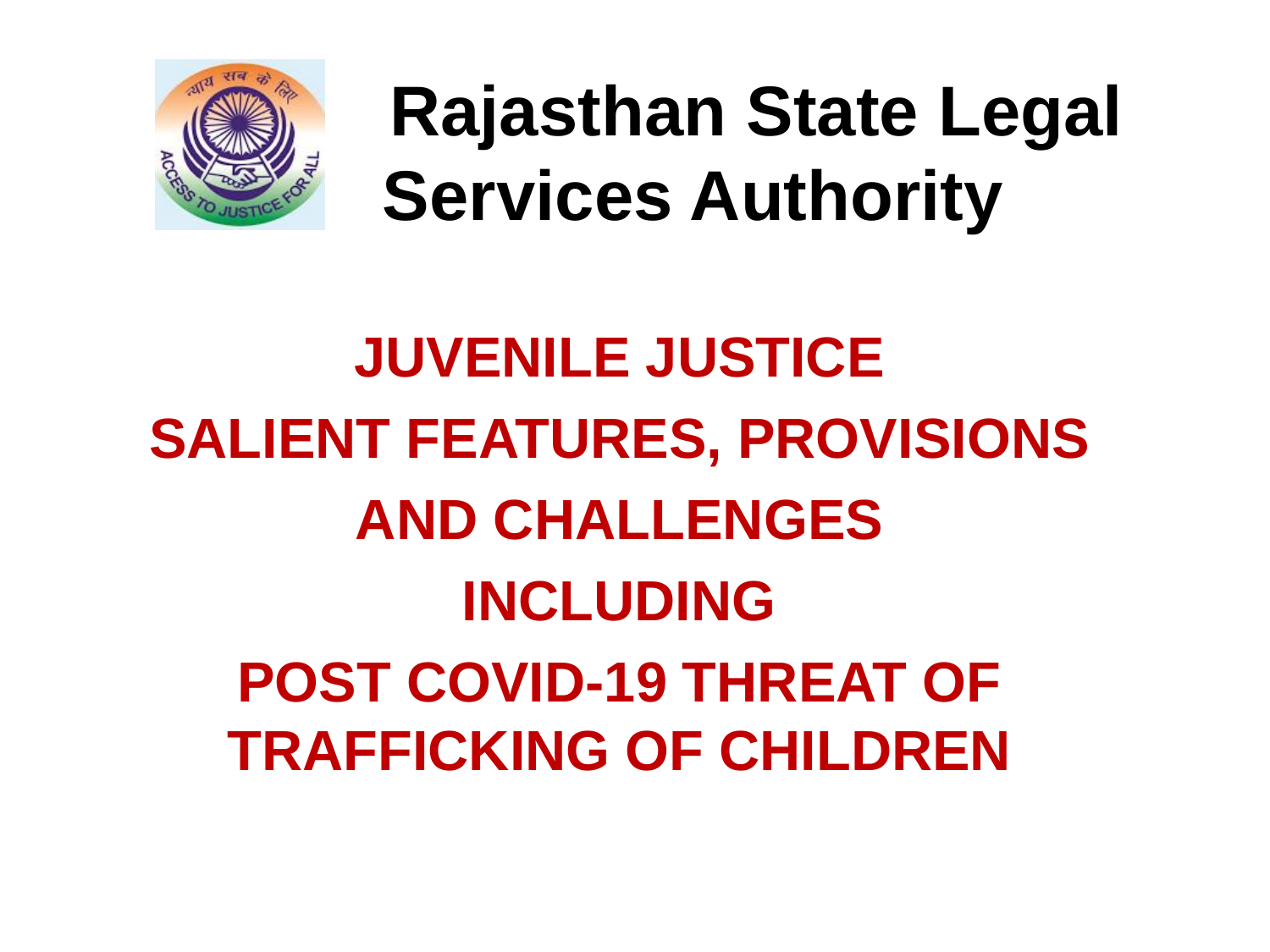JUVENILE JUSTICE: SALIENT FEATURES, PROVISIONS AND CHALLENGES INCLUDING POST COVID-19 THREAT OF TRAFFICKING OF CHILDREN

> By **GEETANJLI GOEL** ASJ (SFTC)

DWARKA COURT, NEW DELHI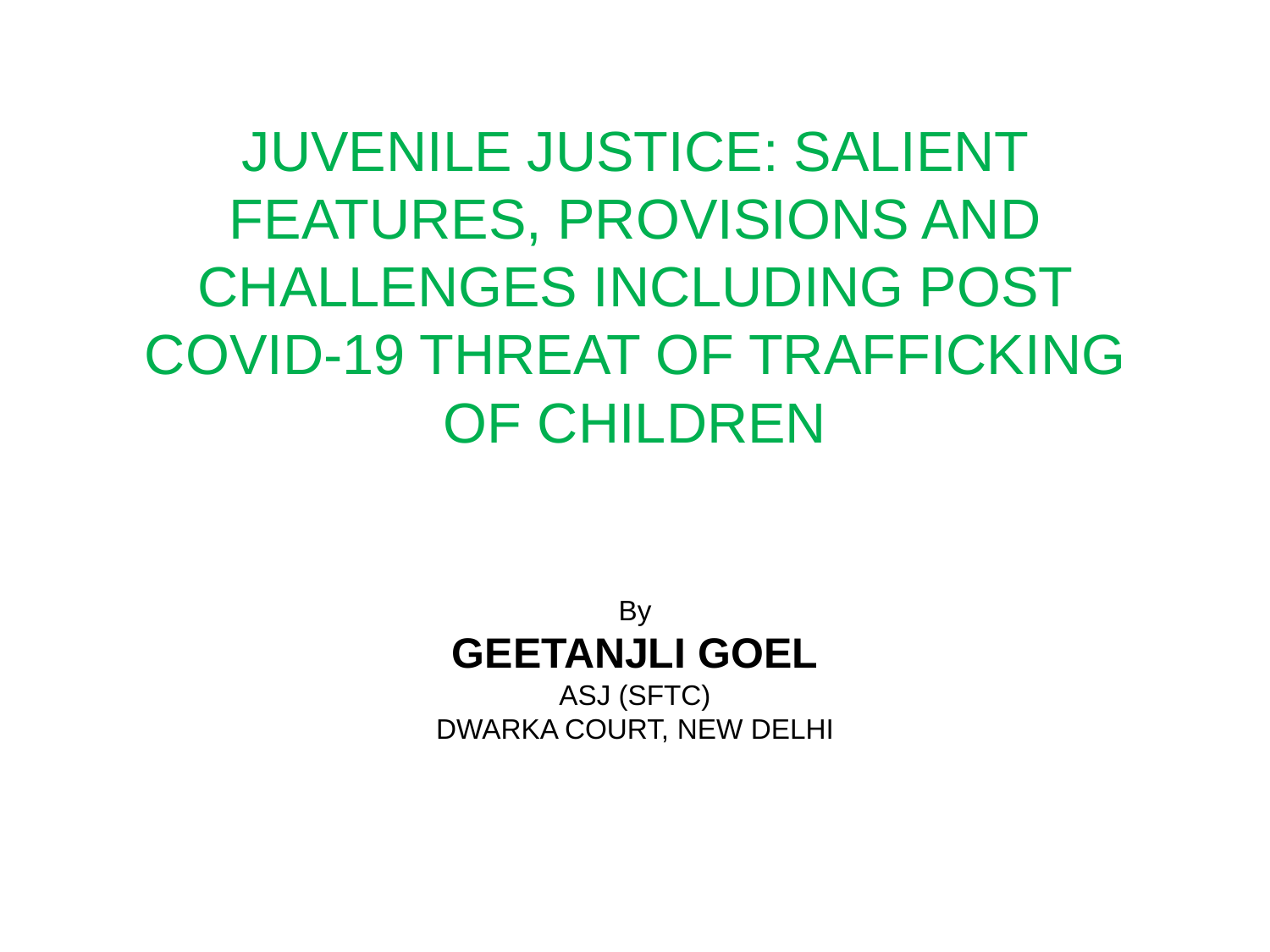## **Statistics**

Number of crimes committed by juveniles has increased – 27,936 IPC crimes by juveniles in 2012 and 31,725 cases in 2013, 35,849 in 2016, 33,606 in 2017 and 31,591 in 2018 (number of juveniles apprehended 38,256- Crime in India Report published by NCRB for 2018, total crimes in country 50,74,634) Rajasthan- 2273 in 2016, 2048 in 2017 and 2068 in 2018

In fact report says that since 2016, number of crimes committed by children has decreased.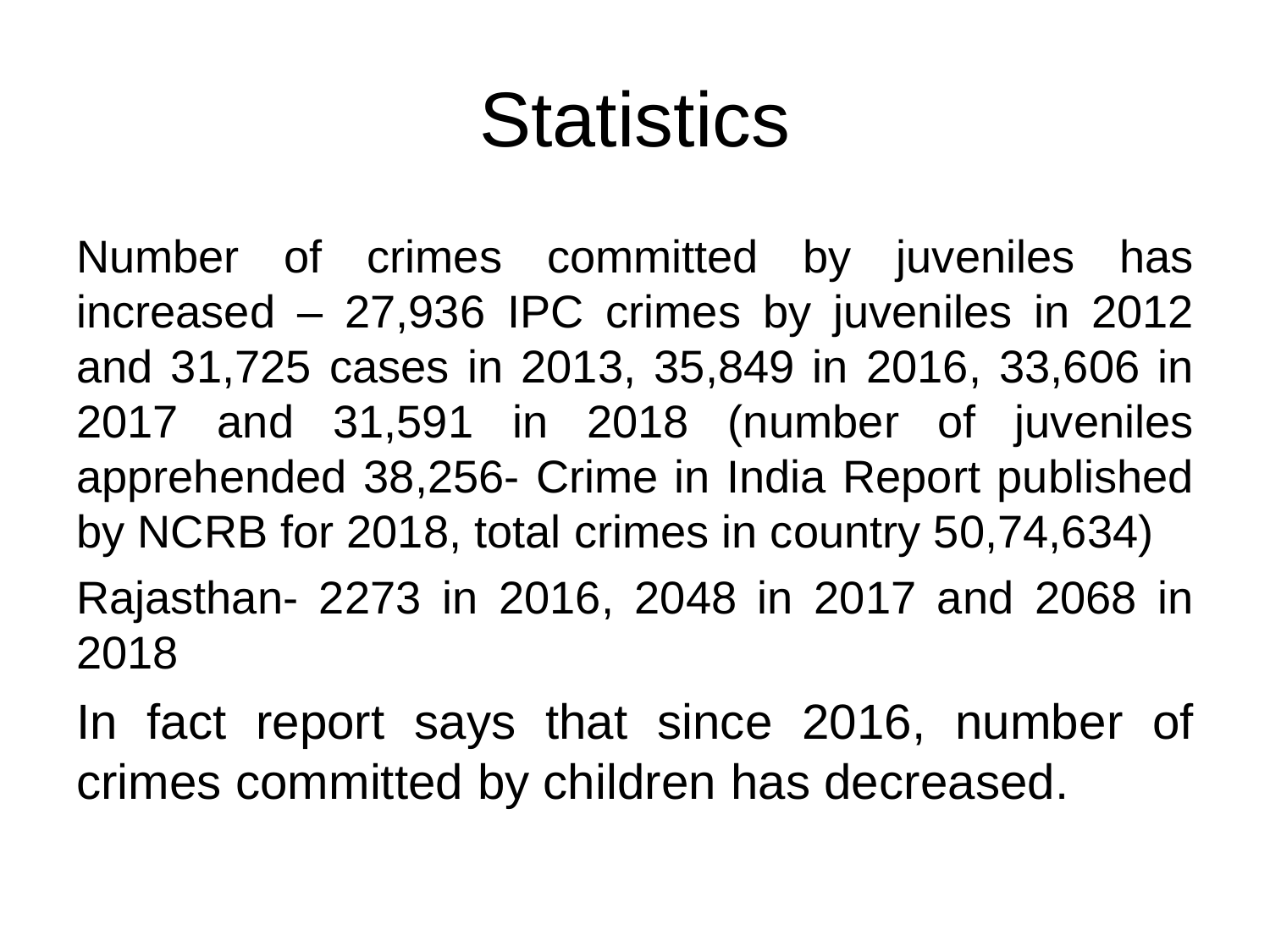# Cont..

Significantly, share of IPC crimes committed by juveniles to total IPC crimes reported in the country has remained more or less the same- 1.2% in 2012 and 1.2% in 2013 and 2014. Share in total crimes 0.62% in 2018.

- 91% of the children had received primary level education and 45% were educated between matriculation and higher secondary.
- 99.3% of the children involved were boys.
- 382 children or about 1% were below 12 years
- 75.5% were between 16 to 18 years old.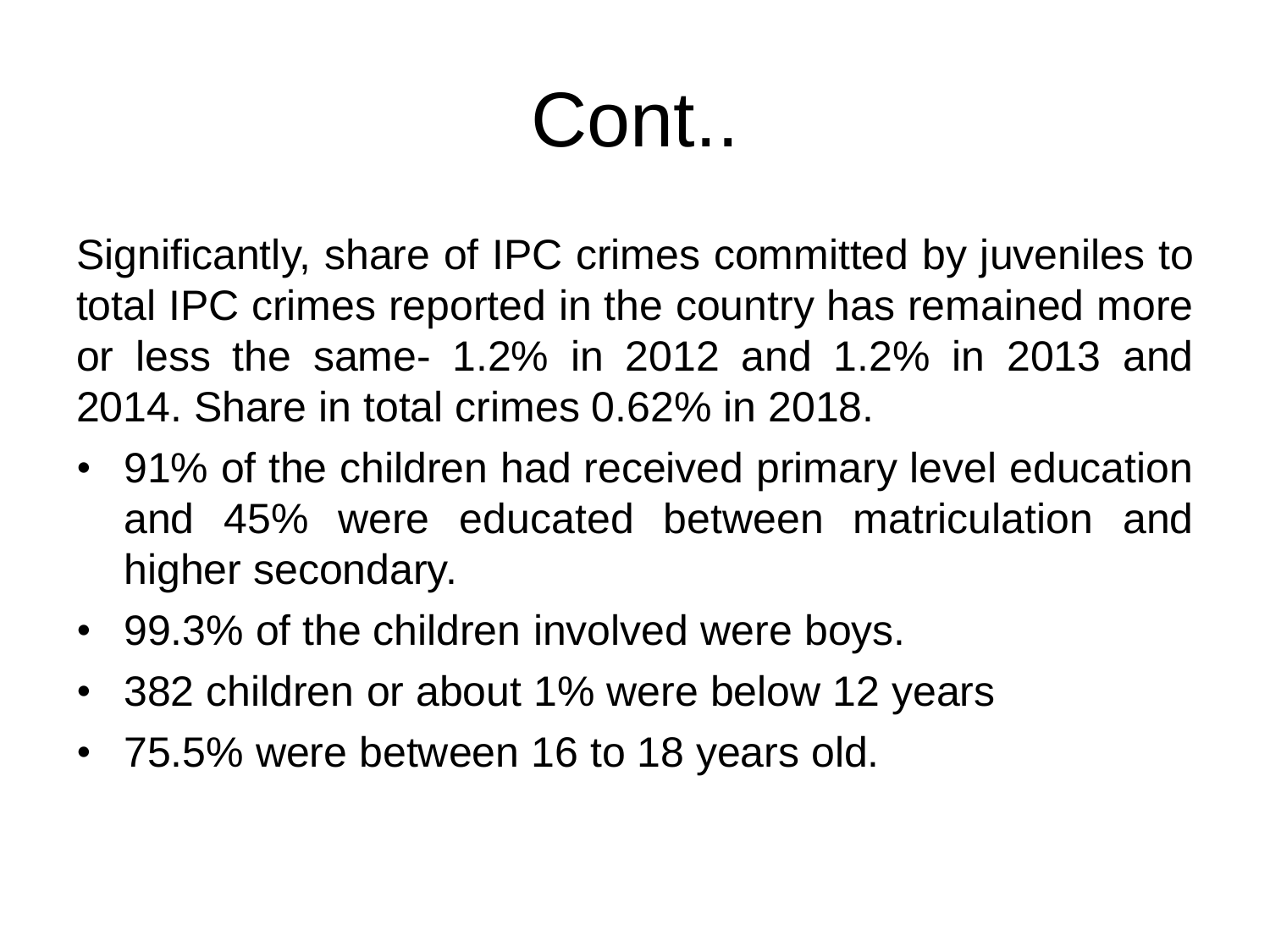# Need to treat children differently

- Children need to be treated distinctly from the adults because:
- -children are weak and vulnerable and need special care
- -of their tender age and physique, mental immaturity and incapacity to look after themselves
- -they have to take the responsibility to rule the country in the near future and they should develop into responsible citizens.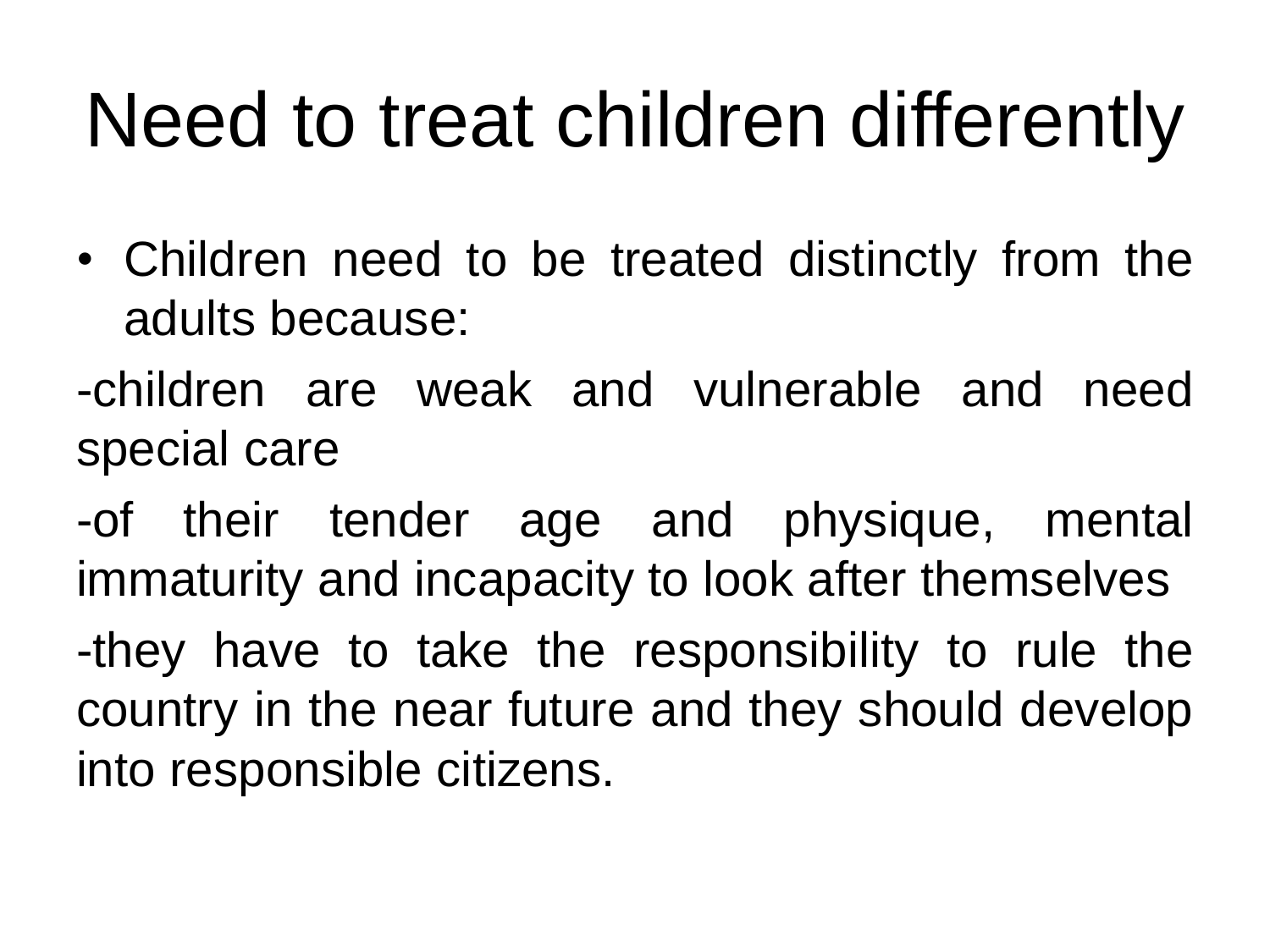# Constitutional Provisions and International Conventions

- Articles 15(3), 21, 21A, 22, 23, 24, 39, 39A, 45, 47 and 51A (k) of the Constitution impose on the State the primary responsibility of ensuring that all needs of the children are met.
- India is a signatory to the Convention on the Rights of the Child.
- United Nations Standard Minimum Rules for the Administration of Juvenile Justice, 1985 (Beijing Rules or Declaration).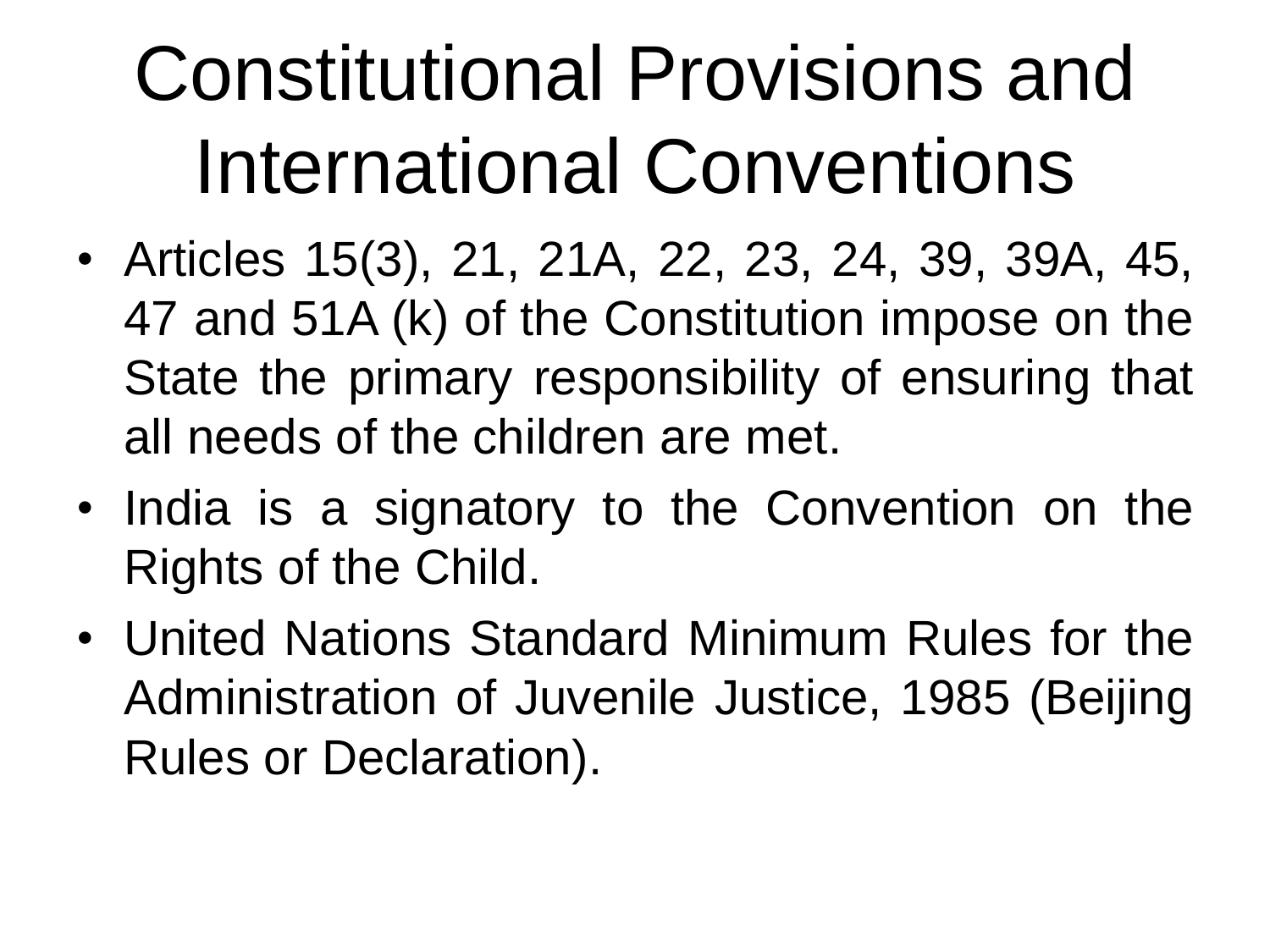- United Nations Rules for the Protection of Juveniles Deprived of their Liberty (1990)
- United Nations Guidelines for the Prevention of Juvenile Delinquency (Riyadh Guidelines)
- SAARC Convention on Regional Arrangements for Promotion of Child Welfare adopted in 2002.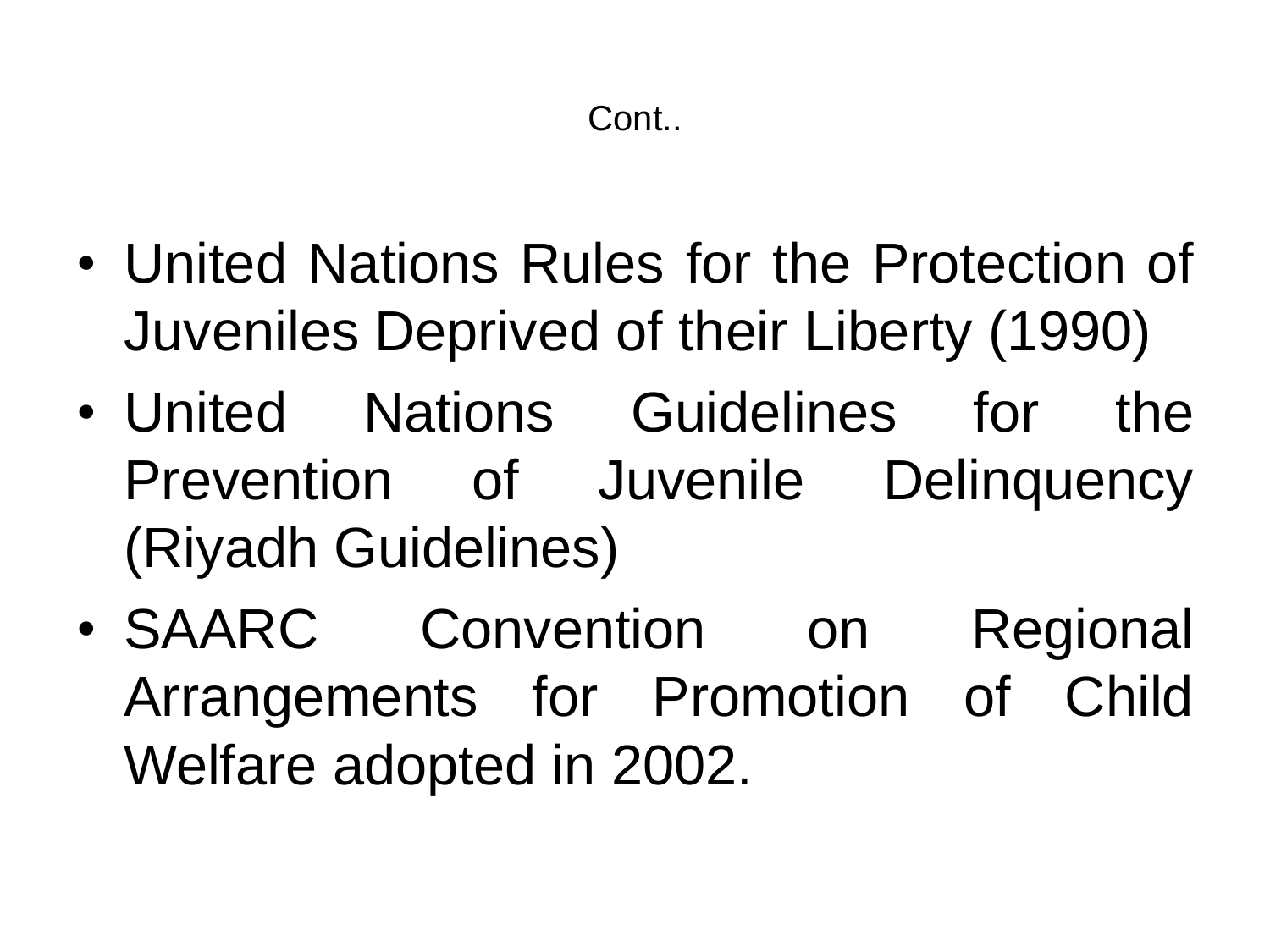# BACKGROUND

- Act of 1986
- Act of 2000, amended in 2006
- Act of 2015
- Juvenile Justice (Care and Protection of Children) Rules, 2007 – called the 'Model Rules''
- Juvenile Justice (Care and Protection of Children) Rules, 2016 – also called the 'Model Rules'.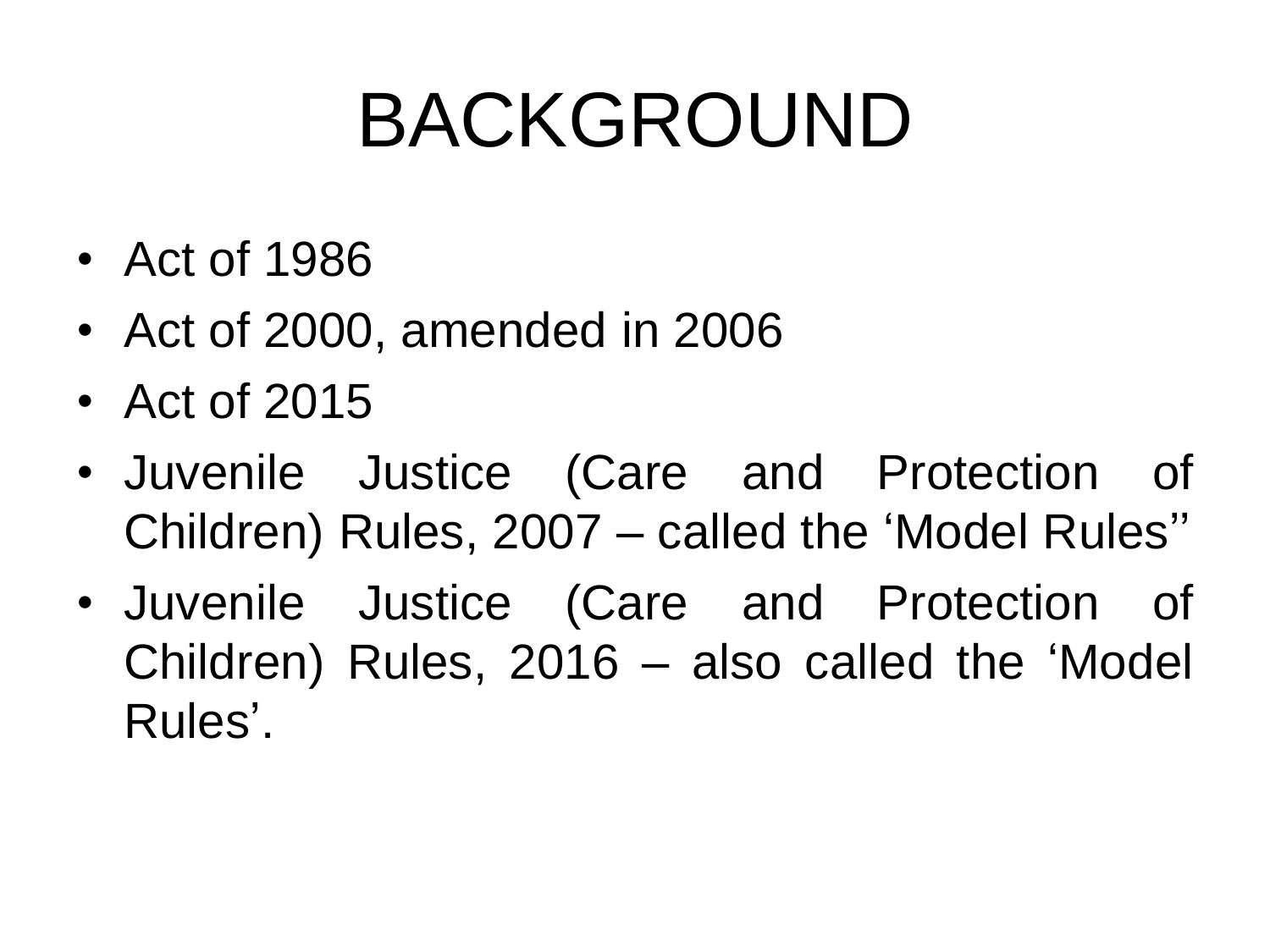### How children come before courts

- As victims of crimes
- Witnesses
- Children in conflict with law
- Children in need of care and protection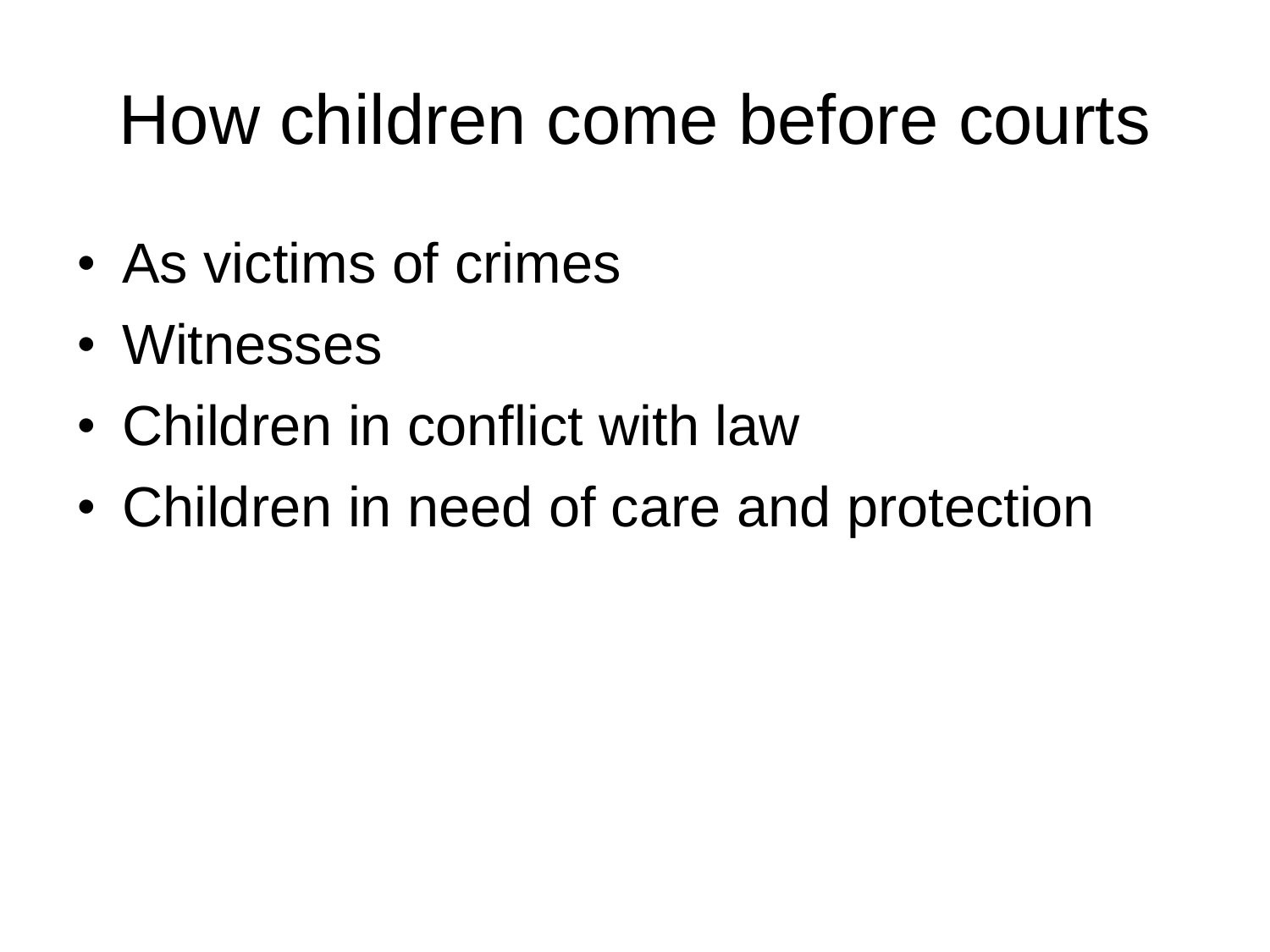# Comparitive Table

| <b>Topic</b>                                                                          | <b>Regular Criminal Court</b>                                                                    | <b>Juvenile Justice Board</b>                                                                        |
|---------------------------------------------------------------------------------------|--------------------------------------------------------------------------------------------------|------------------------------------------------------------------------------------------------------|
| Jurisdiction - age of Above 18 years<br><b>offender</b>                               |                                                                                                  | Upto 18 years                                                                                        |
| <b>process</b>                                                                        | Purpose of criminal Retribution and deterrence and Best interest of the child<br>now reformation | Rehabilitation and reintegration in the society                                                      |
| <b>Adjudicatory body</b>                                                              | <b>Sessions Judge</b>                                                                            | Magistrate or Sessions/ Addl. Principal Magistrate who is a judicial officer<br>and 2 social workers |
| <b>Location</b>                                                                       | In court complex                                                                                 | In or near an Observation Home                                                                       |
| <b>Institutions for sending Jails</b><br>undertrials                                  |                                                                                                  | <b>Observation Homes/ Place of Safety</b>                                                            |
| Institutions for sending Jails<br><b>convicts/</b><br>persons<br>found to be involved |                                                                                                  | Special Homes/ Place of Safety                                                                       |
| <b>Nature of Proceedings</b>                                                          | Adversarial                                                                                      | Not strictly adversarial                                                                             |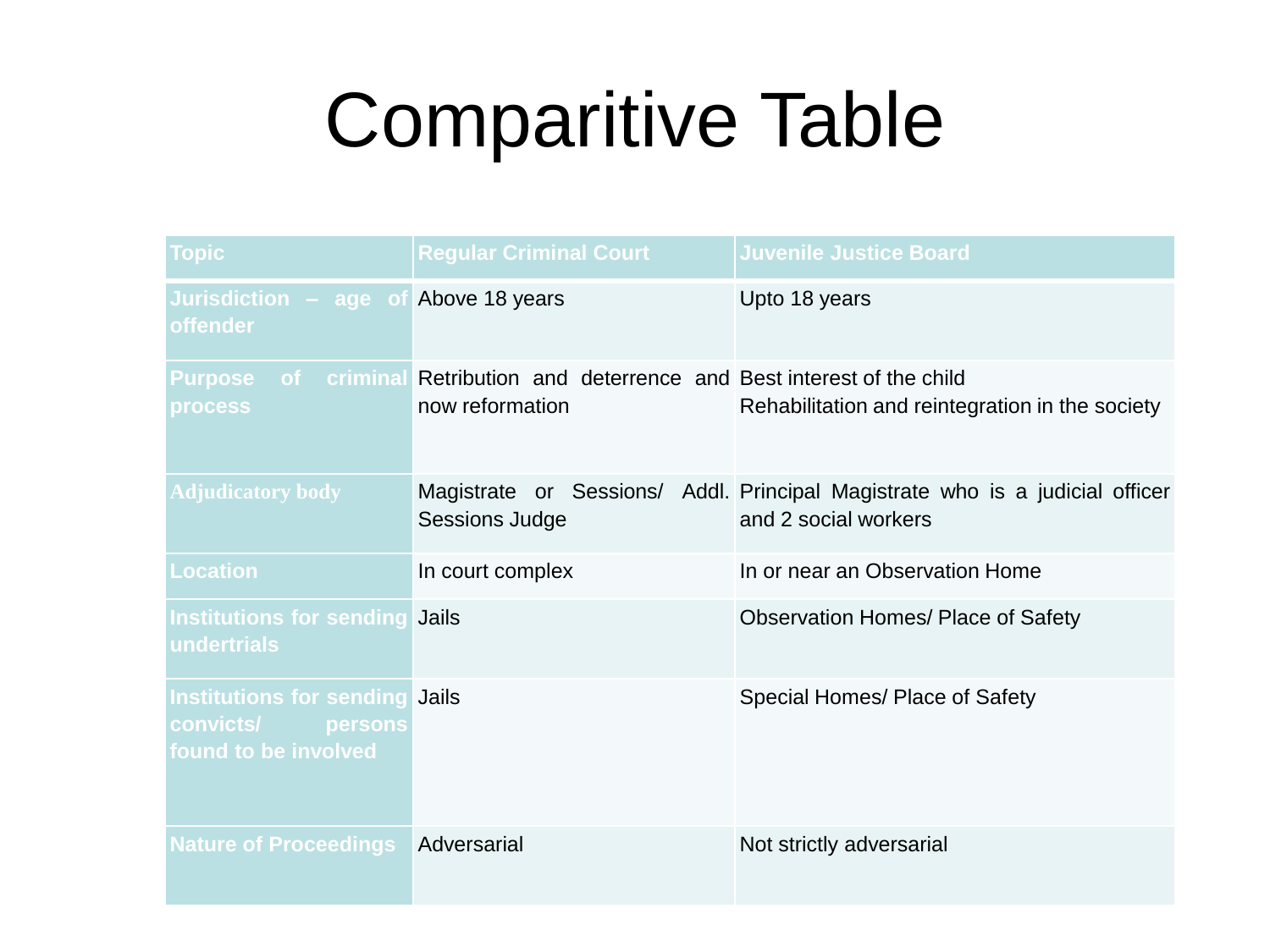| <b>Decision</b><br>whom                                                        | the court                                                                | by Judge presiding over By majority and in case of no<br>majority, decision of PM to<br>prevail                                                                                               |
|--------------------------------------------------------------------------------|--------------------------------------------------------------------------|-----------------------------------------------------------------------------------------------------------------------------------------------------------------------------------------------|
| <b>Age inquiry</b>                                                             | a person produced is doubt regarding the age<br>upto the age of 21 years | To be conducted where In every case where there is                                                                                                                                            |
| <b>Procedure</b><br>age inquiry                                                | Act                                                                      | for As per section 94 of the As per section 94 of the Act                                                                                                                                     |
| <b>Registration</b> of In all cases<br><b>FIR</b>                              |                                                                          | Not to be registered except where<br>a heinous offence is alleged to<br>have been committed by the child<br>or when such offence is alleged<br>to have been committed jointly<br>with adults. |
| <b>Arrest/</b><br>Apprehension                                                 | As<br>per<br>judgment in Arnesh                                          | Cr.P.C. And Only with regard to heinous<br>offences unless it is in the best<br>interest of child.                                                                                            |
| <b>Compliance of Mandatory</b><br>D.K. Basu's<br>judgment at time<br>of arrest |                                                                          | Mandatory, certain additional<br>safeguards laid down. Information<br>of apprehension to be given to<br>P <sub>O</sub>                                                                        |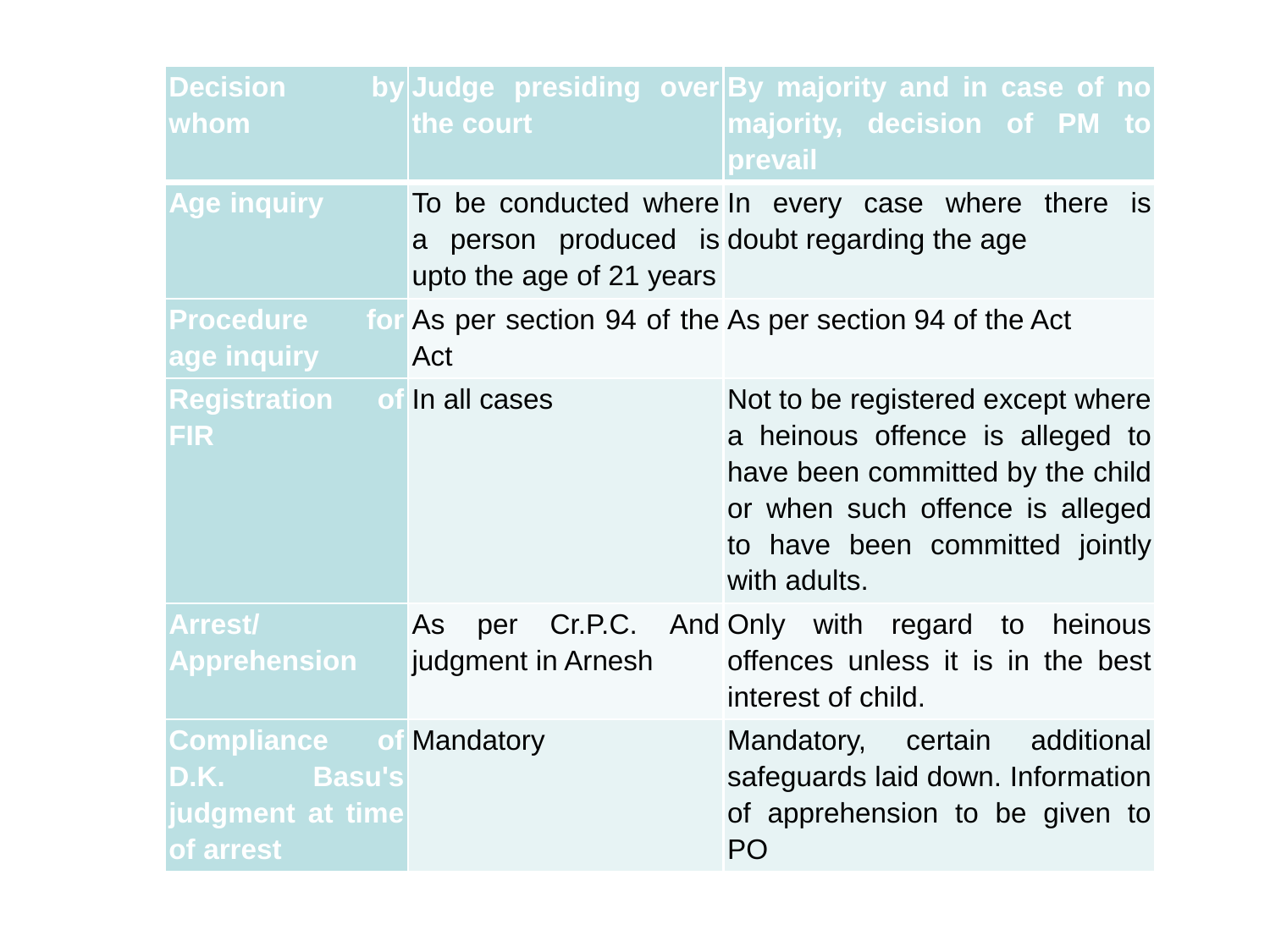| Bail                                                           | Depends on the case                                                                               | Matter of right and denied only on<br>grounds specified in S.12 of the JJ<br>Act. While releasing on bail, child<br>may be placed under supervision of a<br>Probation Officer or under care of fit<br>institution or fit person                                                        |
|----------------------------------------------------------------|---------------------------------------------------------------------------------------------------|----------------------------------------------------------------------------------------------------------------------------------------------------------------------------------------------------------------------------------------------------------------------------------------|
| period for 24<br><b>Time</b><br>production                     | hours,<br>if<br>before<br>produced<br>Magistrate/Judge                                            | holiday, 24 hours, if holiday, produced at home<br>Duty before PM or before a Member of the<br><b>JJB</b>                                                                                                                                                                              |
| Any:<br>produced at time of<br>first production of<br>offender | report to be No specific report required                                                          | <b>Child Welfare Police Officer to file Social</b><br><b>Background Report</b><br>Petty offence may be disposed of then<br>itself                                                                                                                                                      |
| When released<br>bail                                          | when charge sheet filed                                                                           | on Accused is summoned again Better to keep the matter pending to<br>enable early filing of final report and to<br>be able to supervise the child                                                                                                                                      |
| <b>Issuance of coercive Bailable</b><br><b>process</b>         | warrants,<br>bailable<br>warrants<br>proceedings under sections child.<br>may also be resorted to | non-Warrants not resorted to, instead issue<br>and order for apprehension or production of<br>82/83 Cr.P.C. Section 174A Use section 26 i.e. Provision in respect<br>of escaped child when the child cannot<br>be found and no separate proceeding to<br>be instituted in that respect |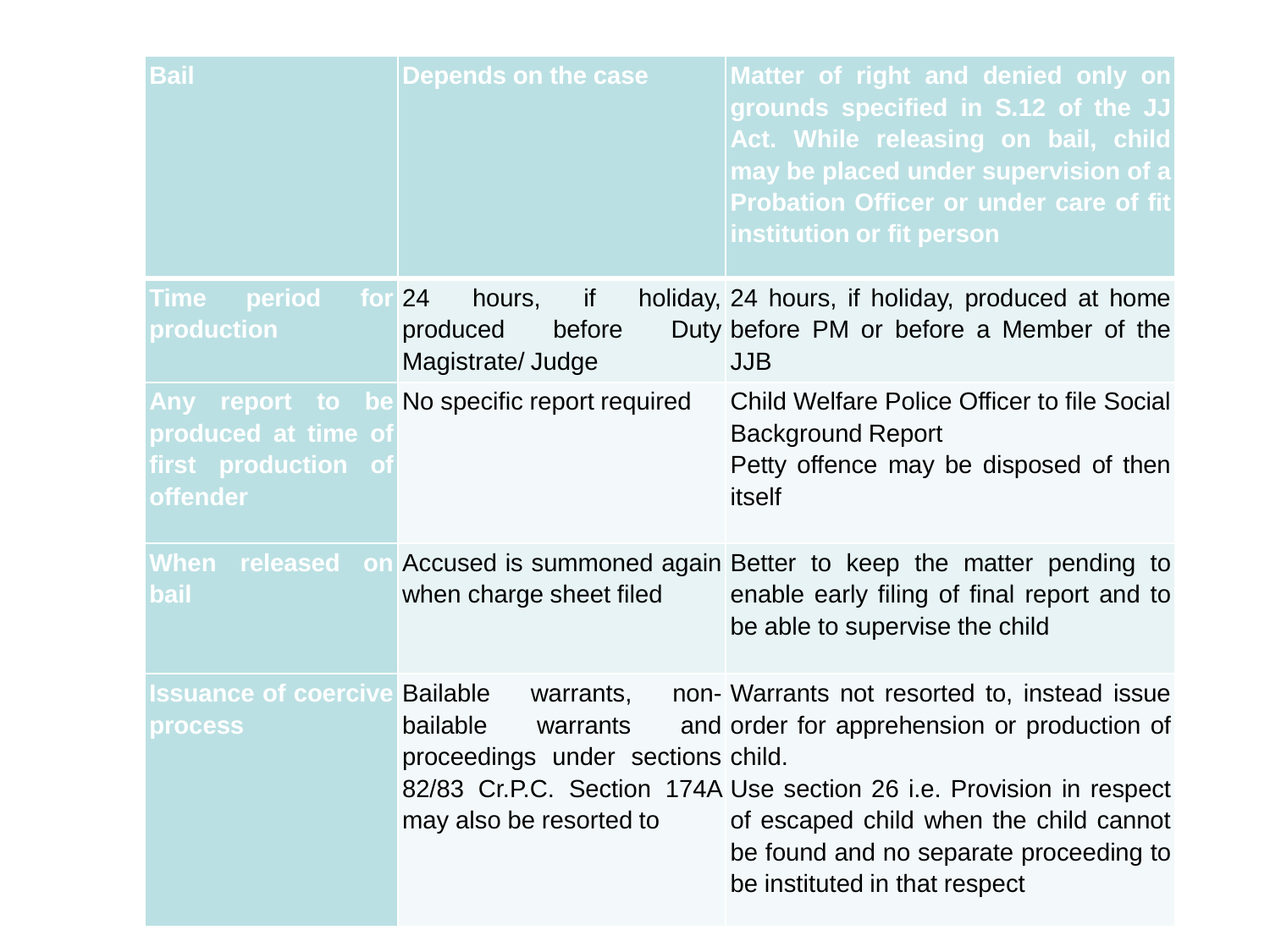| Time period for filing As per Cr.P.C.<br>charge sheet             |                                                                        | 2 months from date of information to<br>the police in cases of petty or serious<br>offences except where not known that<br>person involved a child, in which case<br>extension possible. |
|-------------------------------------------------------------------|------------------------------------------------------------------------|------------------------------------------------------------------------------------------------------------------------------------------------------------------------------------------|
| <b>Time</b><br>disposal of the case                               | period for No fixed time period                                        | Within 4 months extendable to six<br>months and further extension in case of<br>serious and heinous offences                                                                             |
| <b>Nature of trial</b>                                            | Summons or warrants trial                                              | Basically an inquiry but procedure of<br>summons trial to be followed                                                                                                                    |
| <b>Charge</b>                                                     | depending on the offence                                               | Notice or charge is framed Only notice is served upon the child                                                                                                                          |
| <b>Statement</b><br>accused                                       | of To be recorded                                                      | To be recorded (Rule 10(8) of Model<br><b>Rules, 2016)</b>                                                                                                                               |
| <b>Defence Evidence</b>                                           | Can be led                                                             | Can be led                                                                                                                                                                               |
| <b>Sentencing/</b><br><b>Dispositional</b><br><b>alternatives</b> | Punishment as prescribed by As per Section 18 of the Act<br><b>IPC</b> |                                                                                                                                                                                          |
| Maximum period of As per IPC/Cr.P.C.<br>detention                 |                                                                        | 3 years in a special home/ place of safety                                                                                                                                               |
| Life imprisonment or Can be granted<br>death                      |                                                                        | Cannot be granted                                                                                                                                                                        |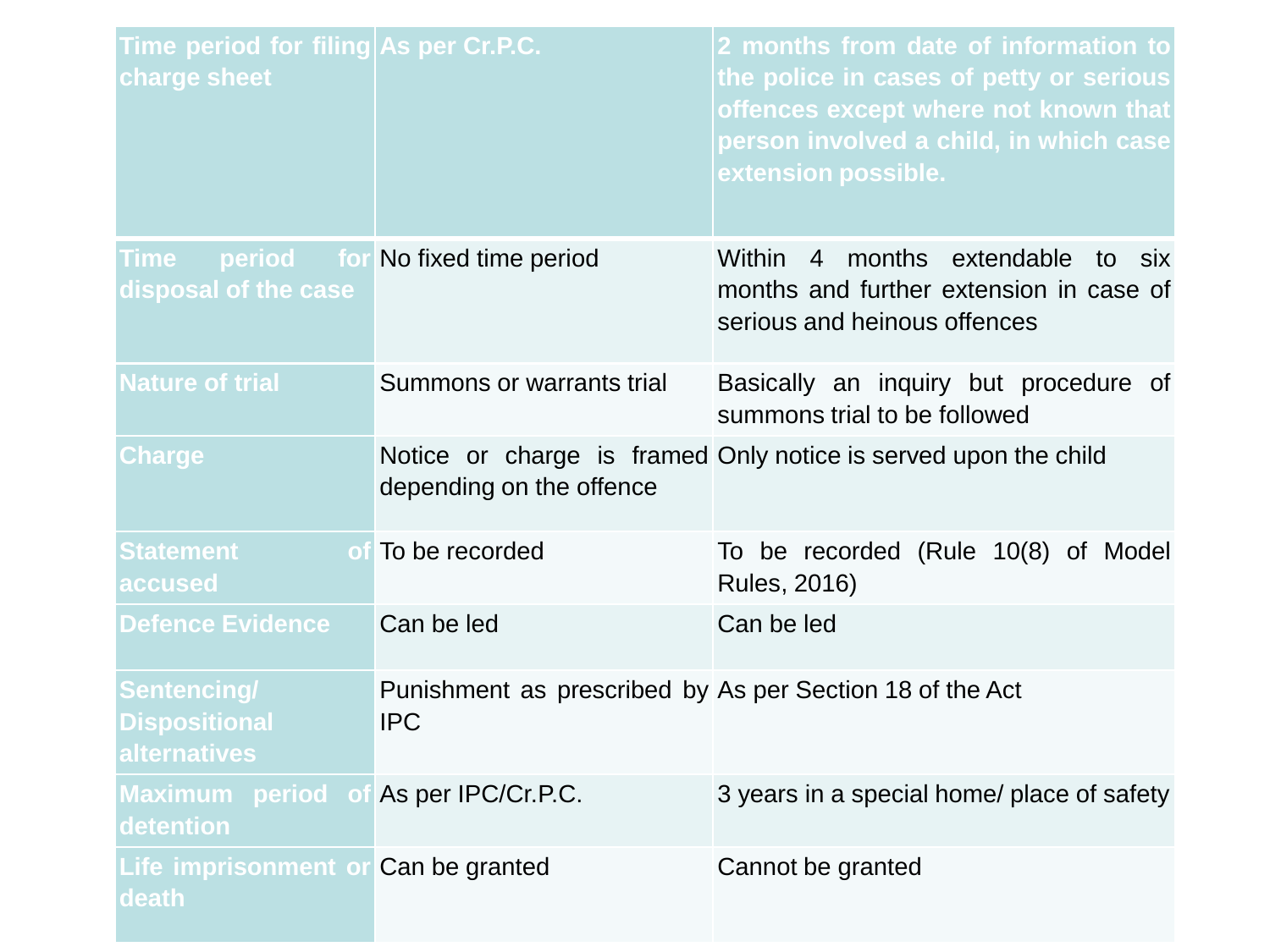| Effect,<br>conviction        | other facilities and the state | of Stigma of conviction No disqualification<br><b>is</b><br>attaches, acts as bar attached to a conviction and<br>for government all relevant records to be<br>service and some removed after expiry of<br>period of appeal or a<br>reasonable period. |
|------------------------------|--------------------------------|--------------------------------------------------------------------------------------------------------------------------------------------------------------------------------------------------------------------------------------------------------|
| <b>Revealing</b><br>identity | the Can be revealed            | Strict prohibition on revealing<br>the identity in media etc.                                                                                                                                                                                          |
| <b>Appeal</b>                | As per Cr.P.C.                 | <b>To Sessions Court</b><br>No appeal from order<br>of<br>acquittal lies<br>No second appeal lies from<br>order of Sessions Court                                                                                                                      |
| <b>Revision</b>              | As per Cr.P.C.                 | Only before High Court                                                                                                                                                                                                                                 |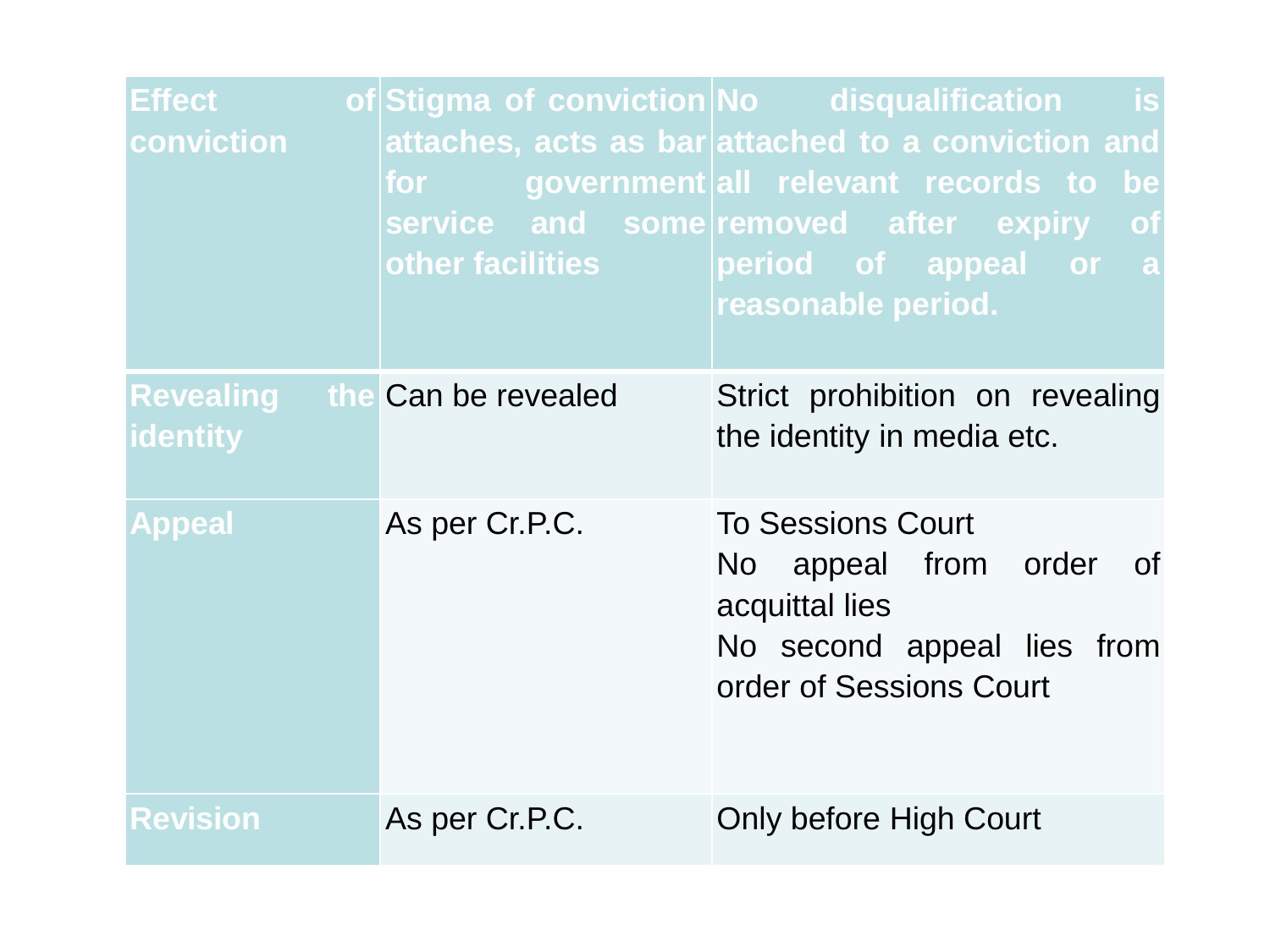# Principles to be borne in mind

- Best interest of the child
- Rehabilitation and restoration or reintegration of the child in the society
- Child is treated in a manner consistent with the promotion of his sense of dignity and worth
- Presumption of innocence

Apply to all.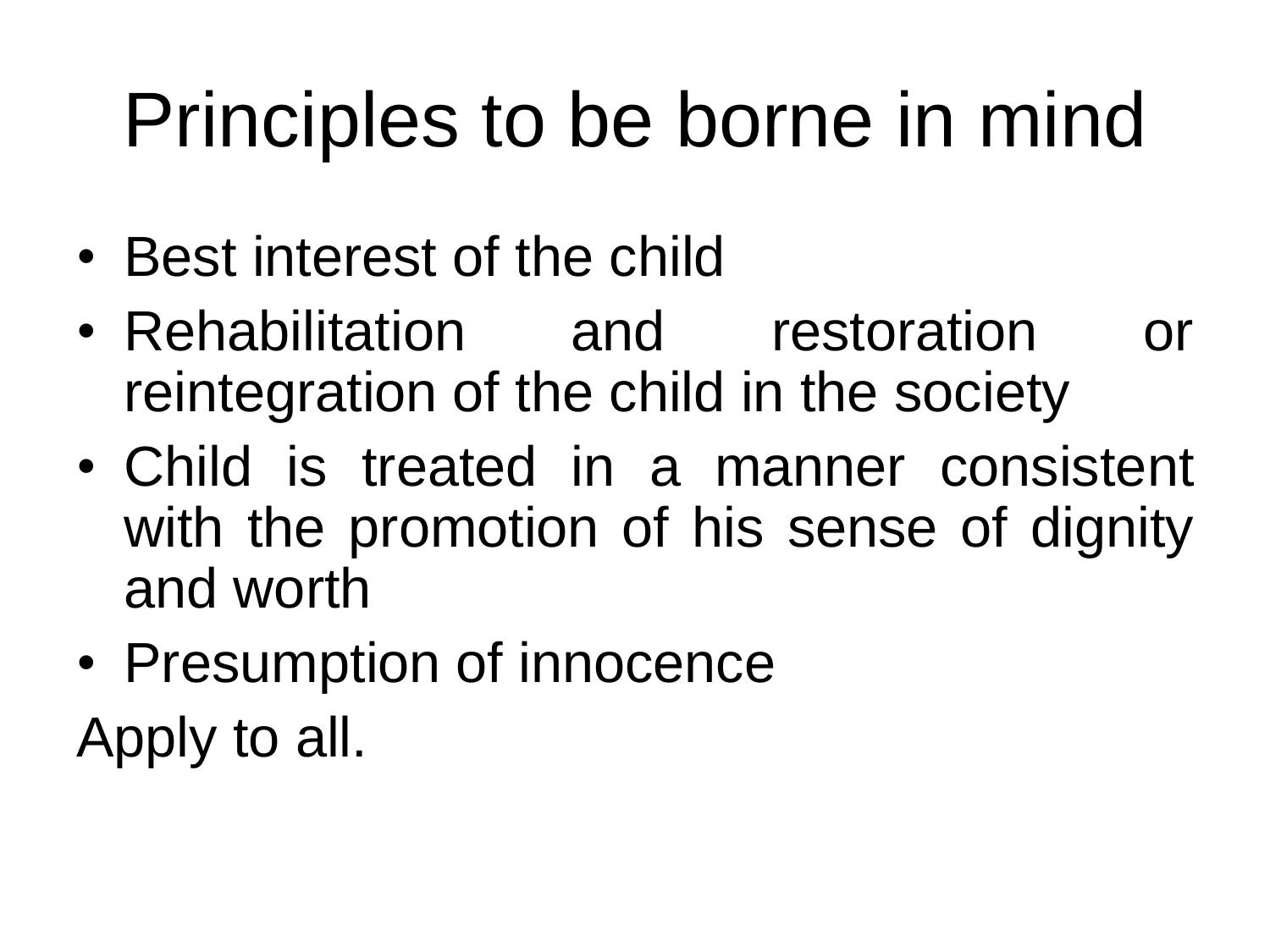# Role qua children as offenders

- All the stakeholders must recognise the long term damage which can be done to a child because of an encounter with the criminal law early in his or her life. Prosecution must be regarded as a severe measure with significant implications for the future development of the child concerned.
- In fact one of the fundamental principles contained in S.3 of the JJ Act is the principle of diversion i.e. measures for dealing with children in conflict with law without resorting to judicial proceedings shall be promoted unless it is in the best interest of the child or the society as a whole.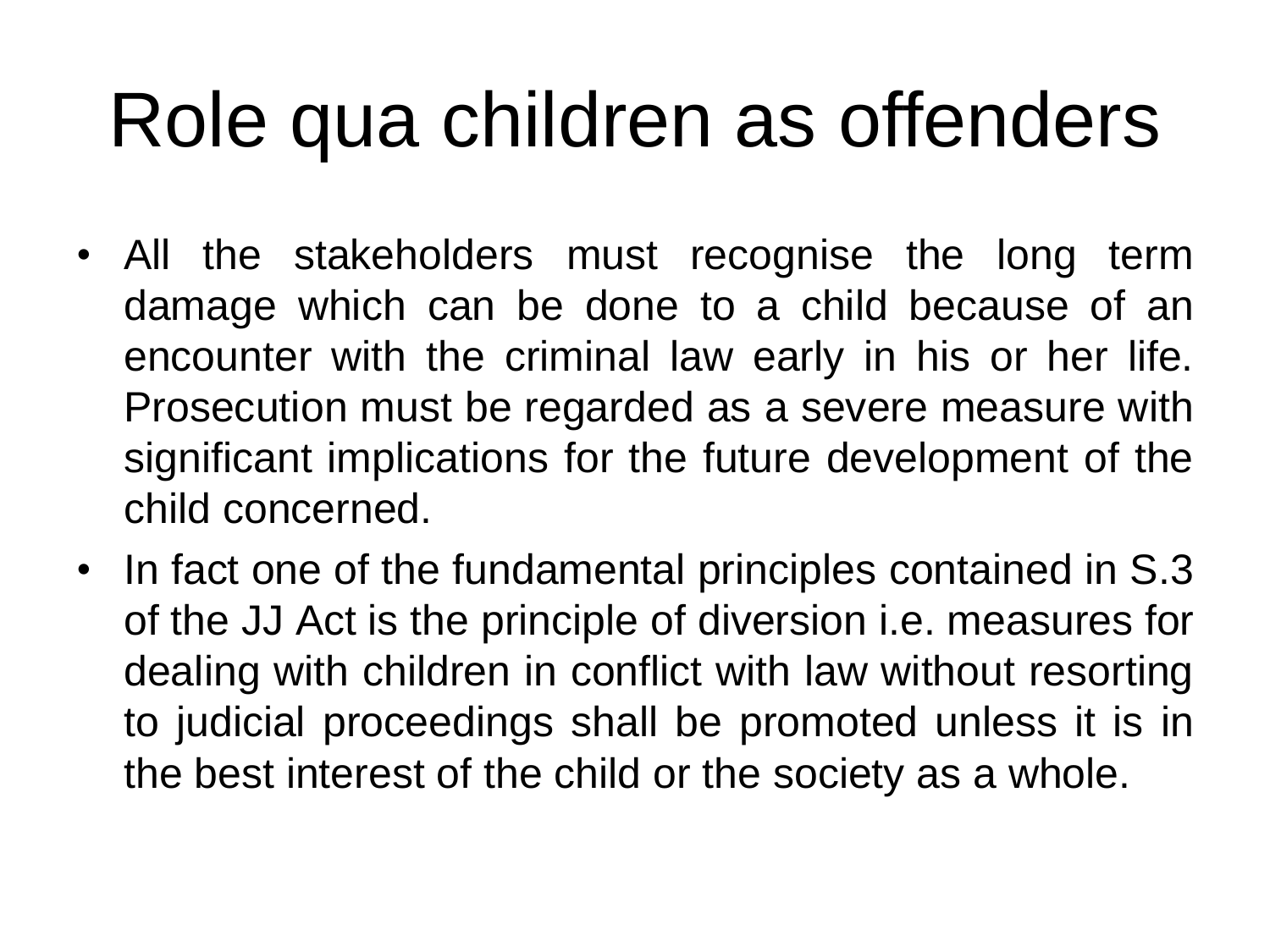# Adjudicating Machinery

- Juvenile Justice Boards- section 4 for children in conflict with law
- To be set up in each district
- Consists of :

Metropolitan Magistrate/ Judicial Magistrate of First Class Two social worker members including one woman at least. Being monitored by Supreme Court in **Sampurna Behura v. Union of India.**

**Children's Court** if the matter is sent there by the Board.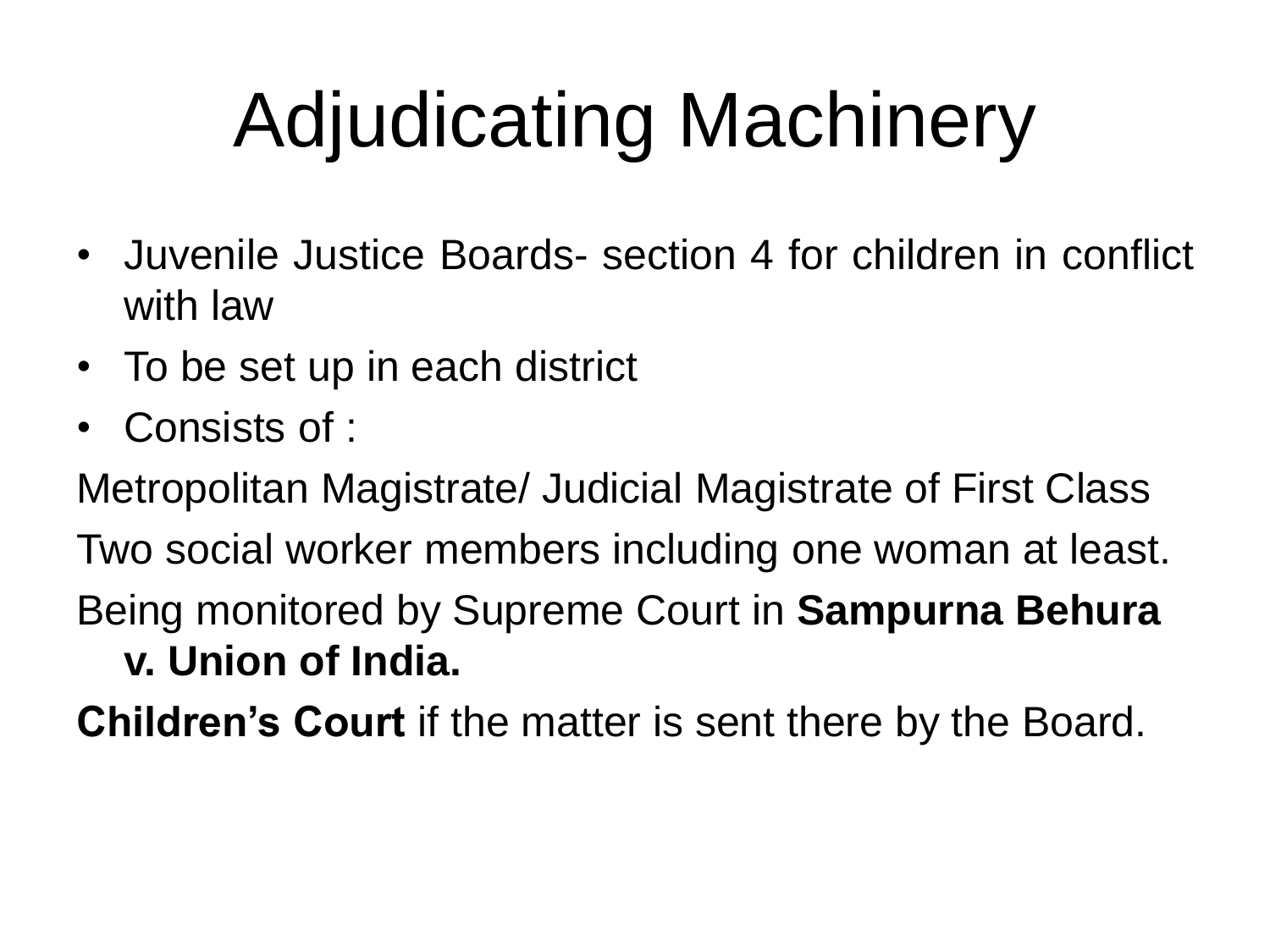# Cases of children first before JJB

- All cases relating to children in conflict with law to be first brought before the Board (section 8(1) of the Act)
- Thus even as regards special offences, the provisions of JJ Act shall apply to all cases involving detention, prosecution, penalty or sentence of imprisonment of children in conflict with law under such other law.
- Under Section 5 the inquiry has to be continued in JJB even where the child ceases to be a child during the course of such inquiry and orders passed under the Act.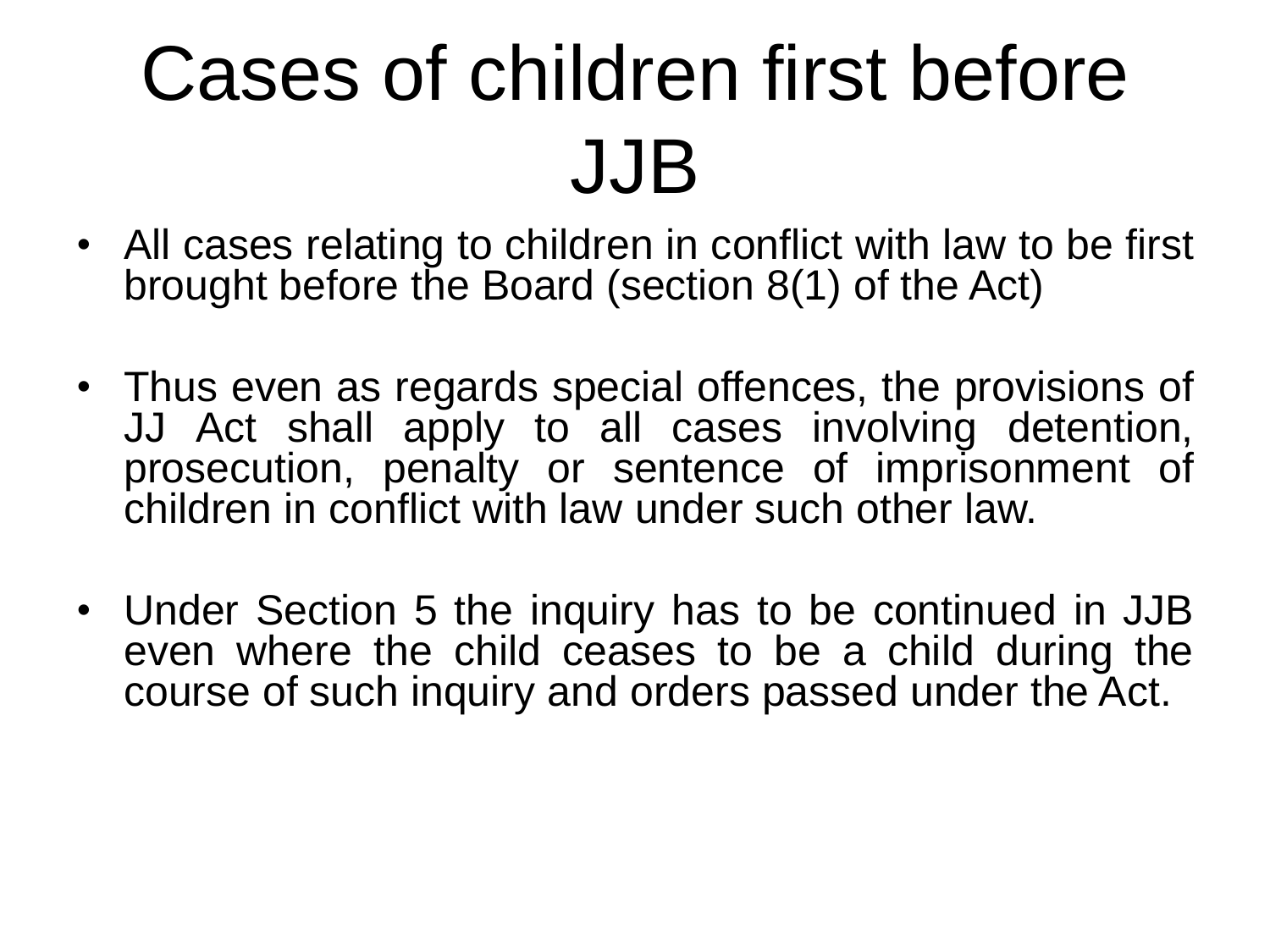#### Homes

Children not to be kept in jails (proviso to section 10(1) of the Act).

#### Supreme Court in **Sheela Barse** v. **Union of India** (1986) 3 SCC 632 observed:

*"If a child is a national asset, it is the duty of the State to look after the child with a view to ensuring full development of its personality. That is why all the statutes dealing with children provide that a child shall not be kept in jail. Even apart from the statutory prescription, it is elementary that a jail is hardly a place where a juvenile should be kept. There can be no doubt that incarceration in jail would have the effect of dwarfing the development of the child, exposing him to baneful influences, coarsening his conscience and alienating him from the society."*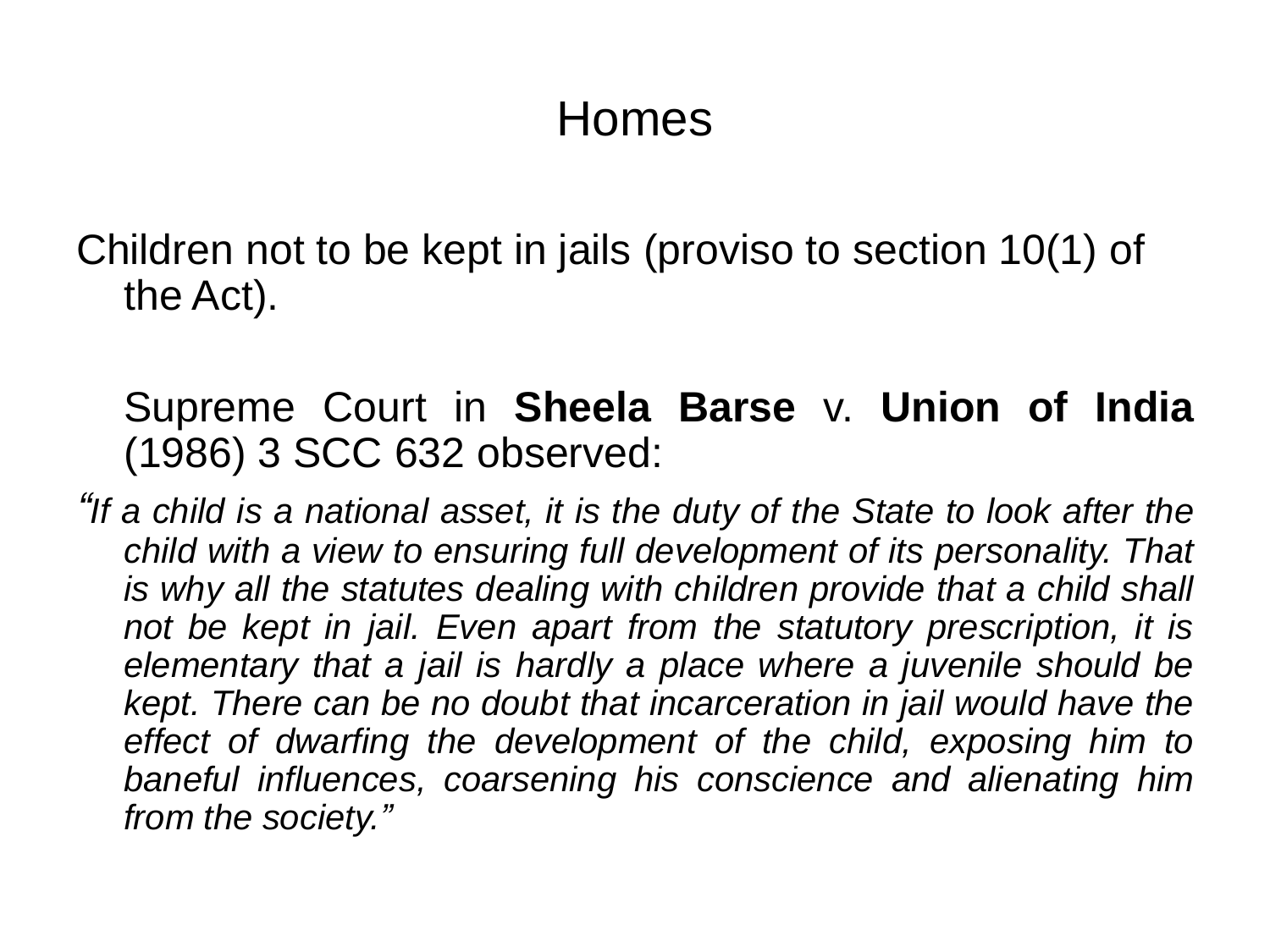- Observation Homes pending inquiry
- Place of Safety pending inquiry or after having been found involved
- Special Homes after having been found involved.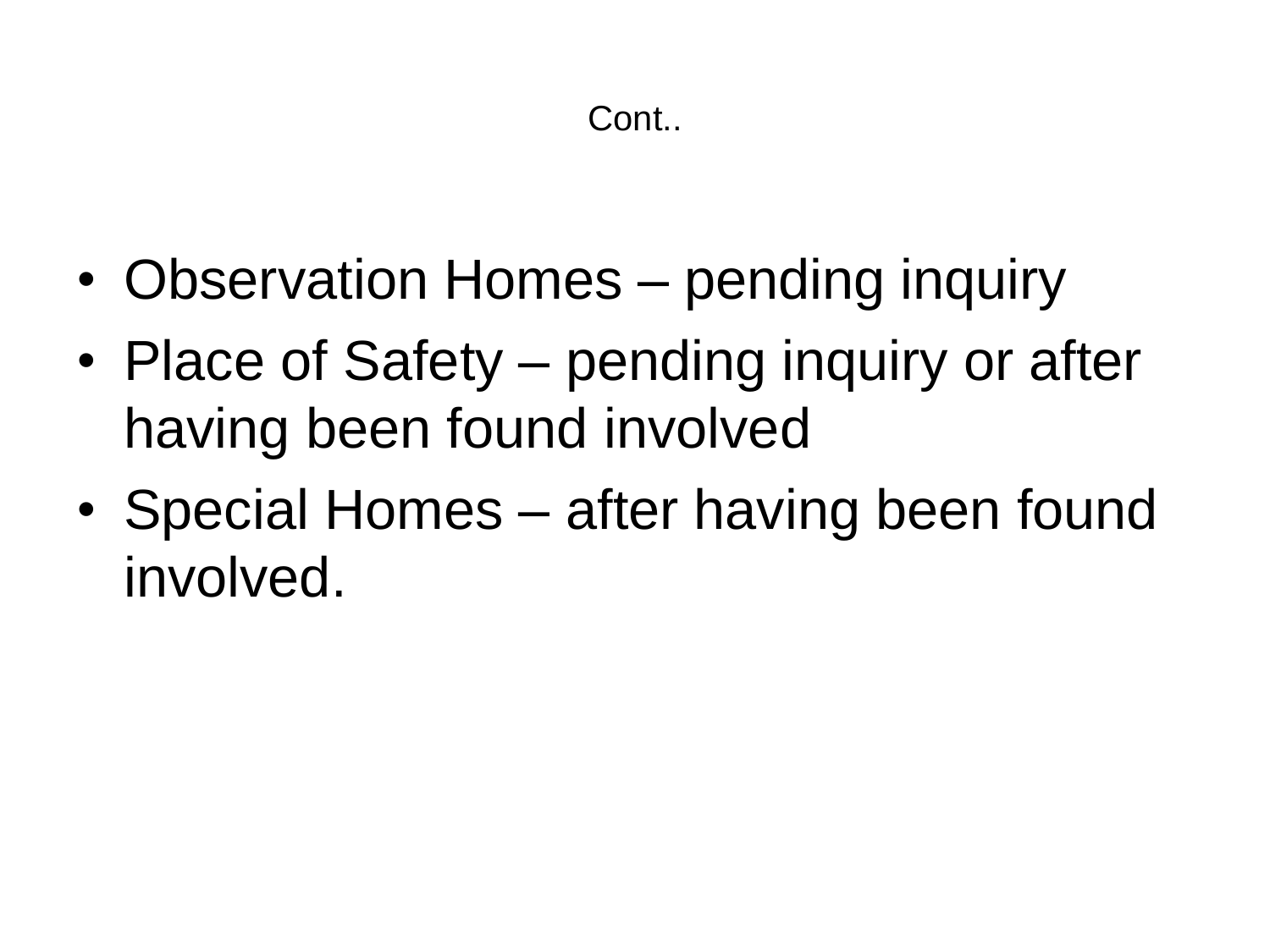# Types of offences

Petty offences – offences for which maximum punishment under IPC or any other law is imprisonment upto 3 years [s.2(45)]

Serious offences – imprisonment between 3 and 7 years [s.2(54)]

Heinous offences – for which minimum punishment under IPC or any other law is seven years or more [s.2(33)] (judgment of Hon'ble High Court of Punjab and Haryana in **Bijender** v. **State of Haryana and Another** in context of sections 307 and 436)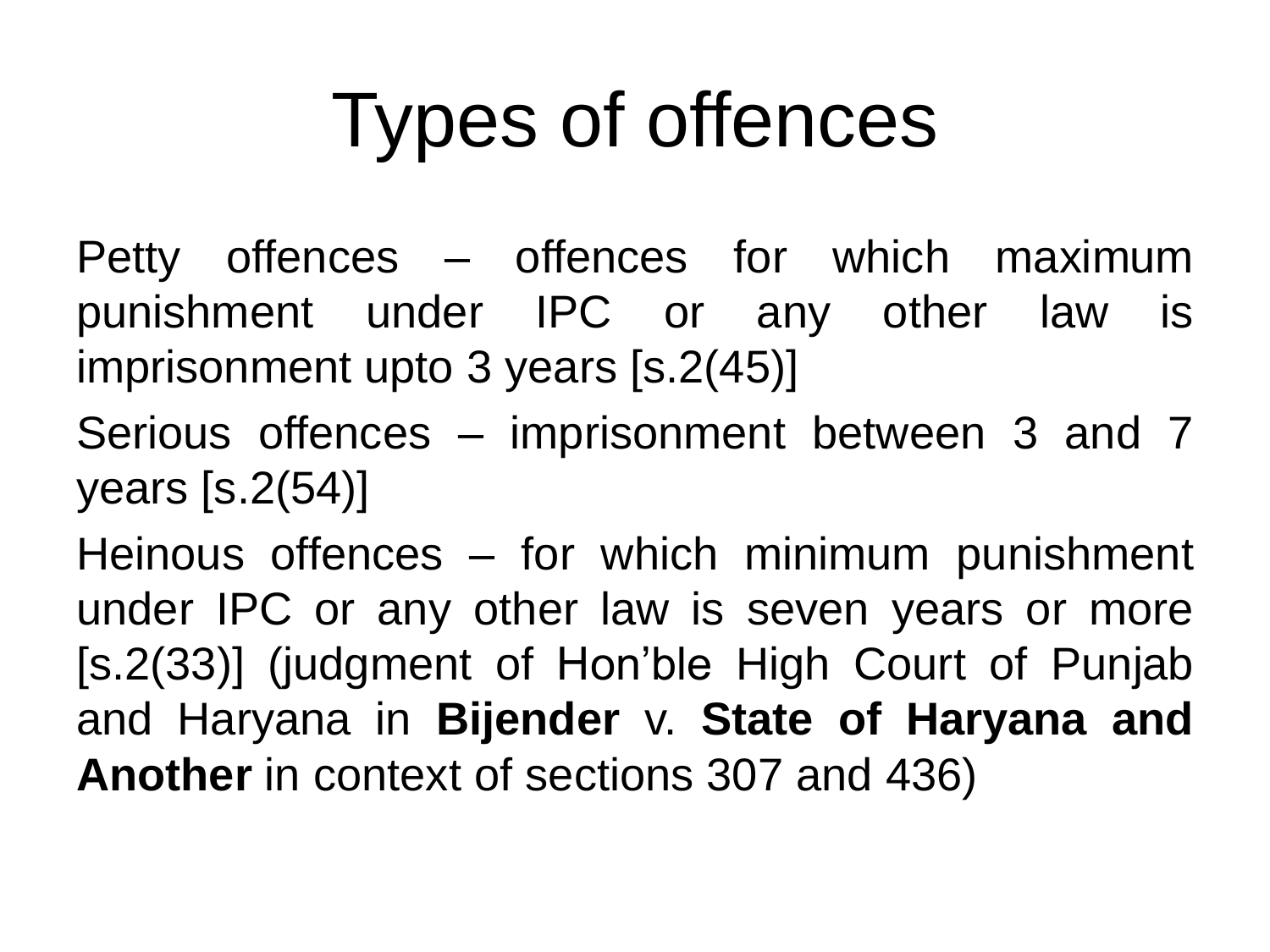- Judgement of Hon'ble Supreme Court in **Shilpa Mittal** v. **State of NCT of Delhi and Anr.** Crl.App. No.34 of 2020 decided on 9.1.2020- Held:
- "...hold that an offence which does not provide a minimum sentence of 7 years cannot be treated to be a heinous offence. However, in view of what we have held above, the Act does not deal with the 4th category of offences viz. offence where the maximum sentence is more than 7 years imprisonment, but no minimum sentence or minimum sentence of less than 7 years is provided, shall be treated as 'serious offences' within the meaning of the Act and dealt with accordingly till the Parliament takes the call on the matter."
- Applies to all offences committed after coming into force of the Act.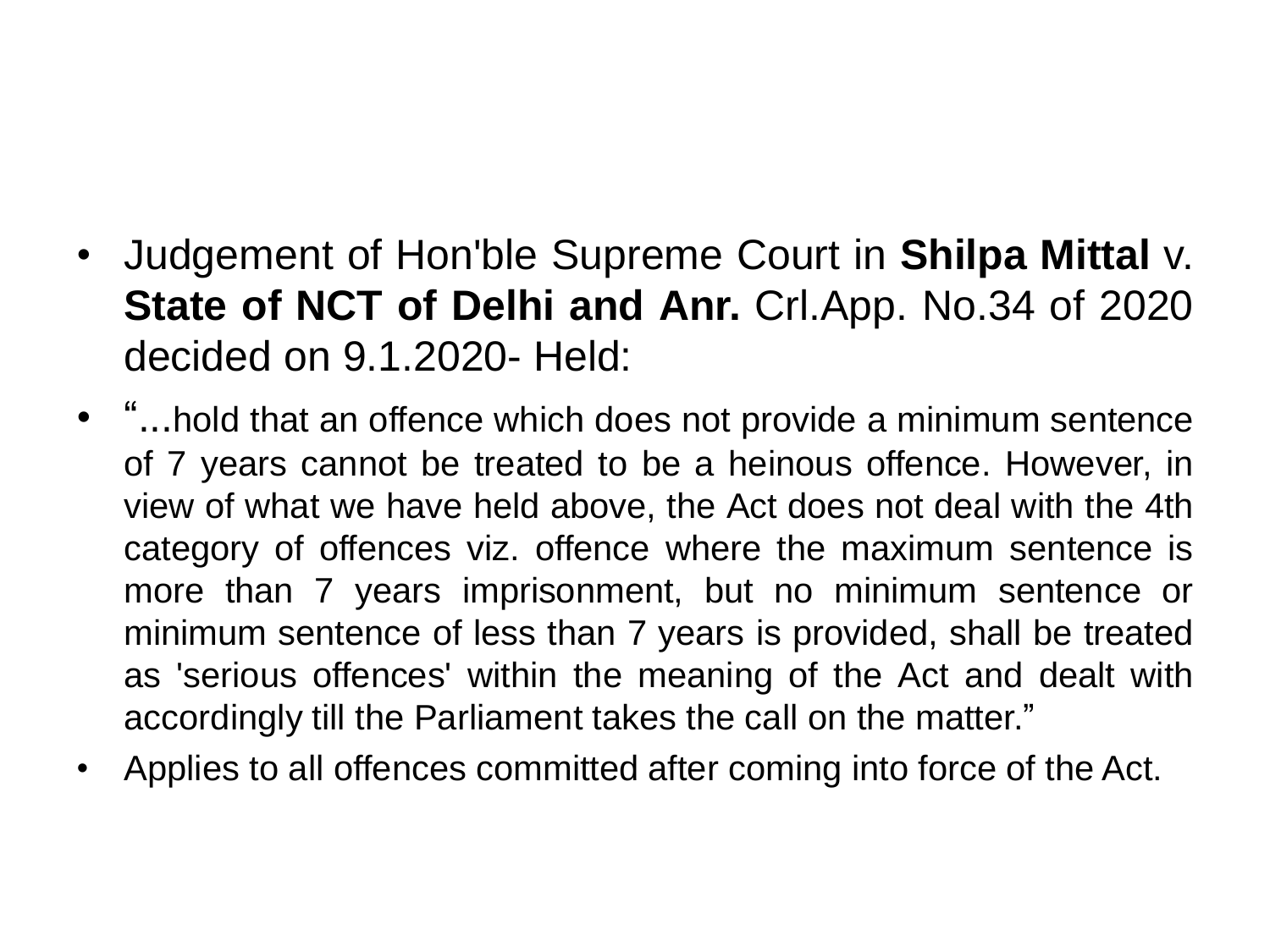## Who is a child in conflict with law?

- Who is alleged or found to have committed an offence, and
- Who has not completed eighteen years of age as on the date of commission of such offence.
- Section 82 IPC less than 7 years old
- Section 83 IPC 7 to 12 years

There may be situations in which the children in conflict with law may also be treated as children in need of care and protection.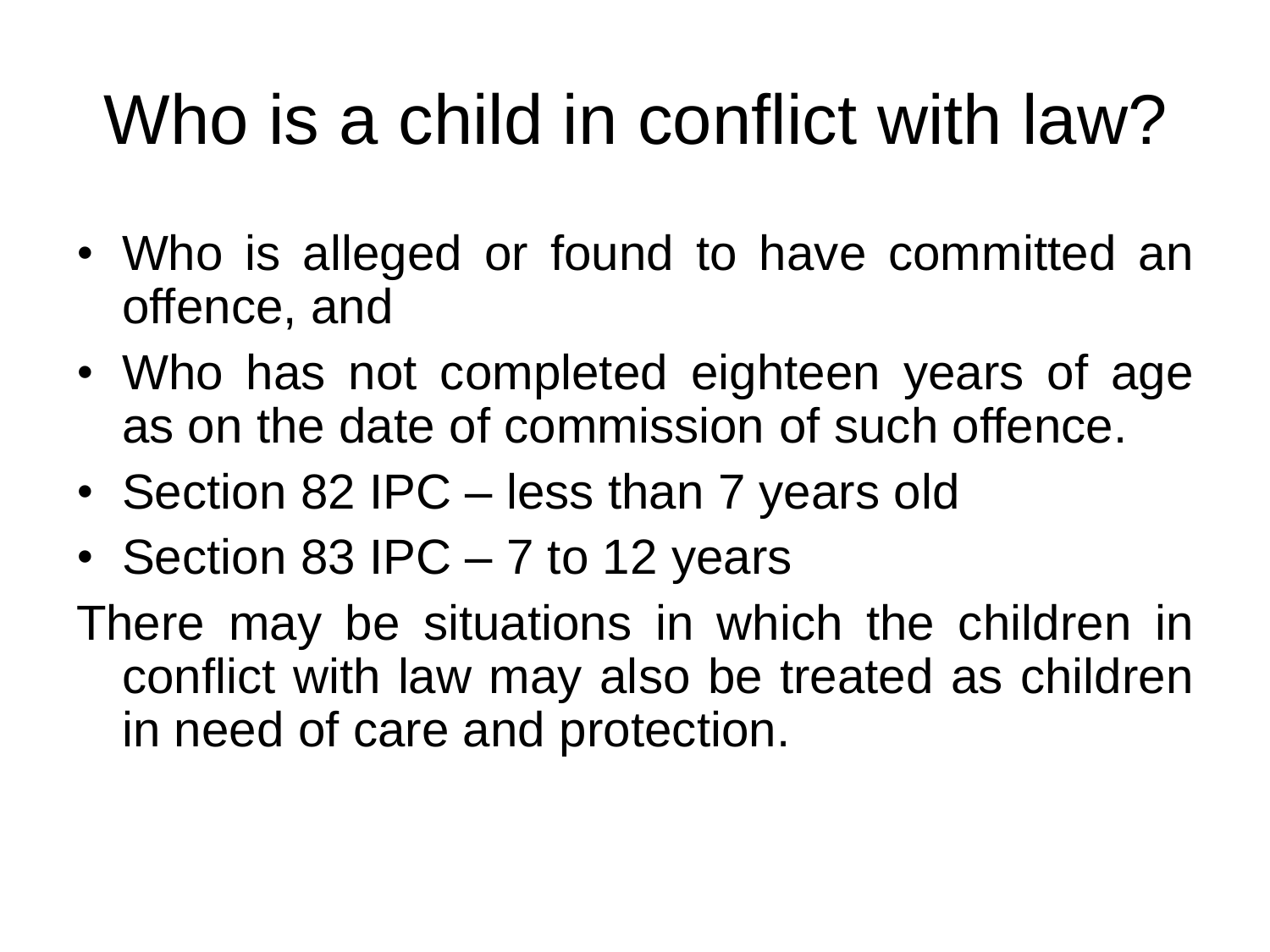# AGE

- Immediately on apprehension police officers should make enquiries about the age of the person involved especially if he appears to be a minor.
- Mandate of Supreme Court in **Gopi Nath Ghosh v. State of West Bengal**, AIR 1984 SC 237
- Steps taken in this regard to be mentioned in the final report.
- Police officers should try to obtain documentary information and if there is any doubt benefit of doubt has to be given to person apprehended and he should be treated as a child and produced before the Board.

Cont..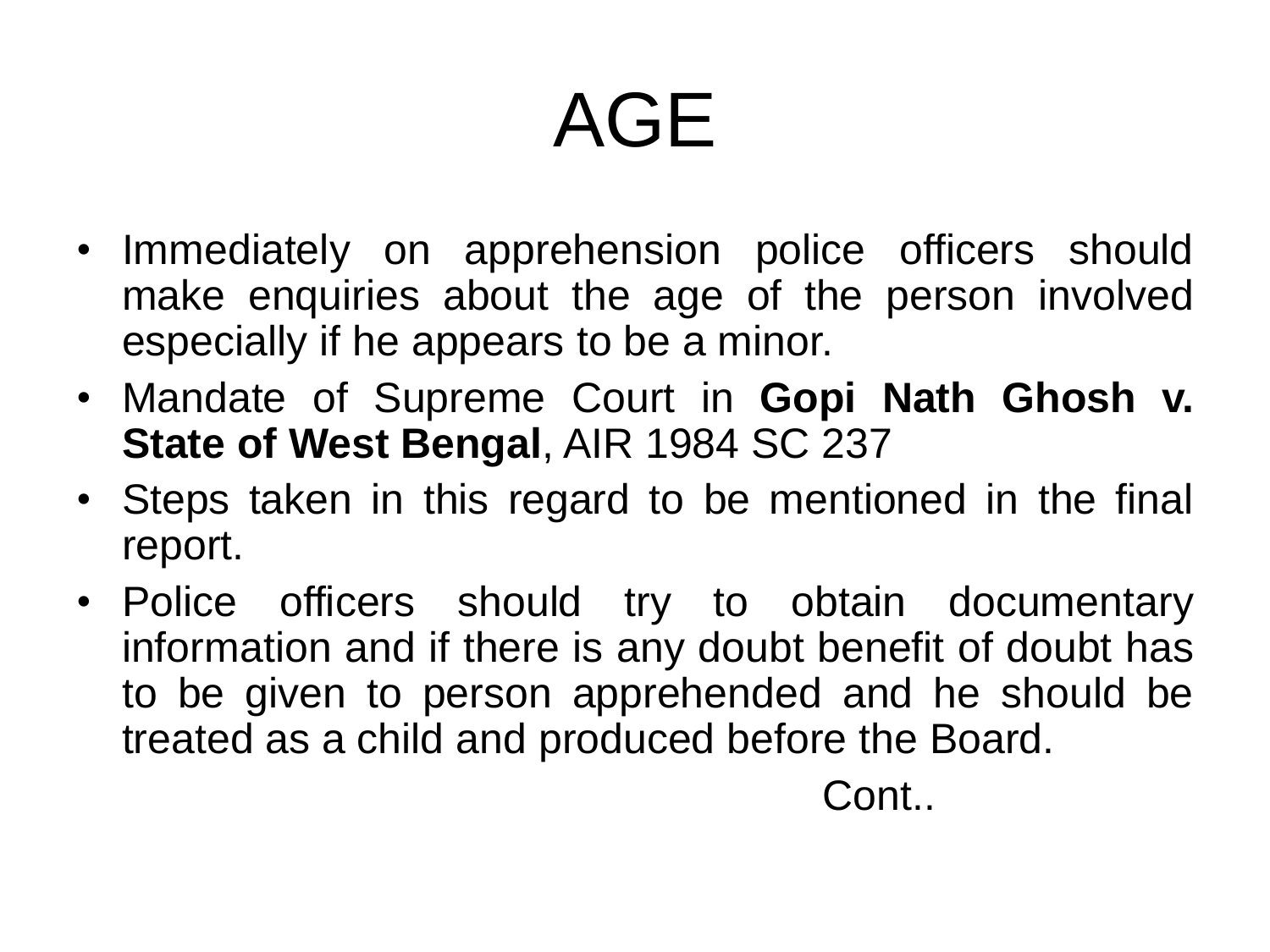### AGE

- Section 9 applies to Magistrate's court- on forming an opinion that the person is a child, forward to the Board.
- Section 9(2) every court where claim of juvenility is raised to make an inquiry to determine the age.
- Claim can be made even after final disposal of the case.
- If the court finds a person to be a child on the date of commission of offence the child is to be forwarded to the Board.
- Pending age inquiry, a person may be kept in place of safety [Section 9(4) of the Act].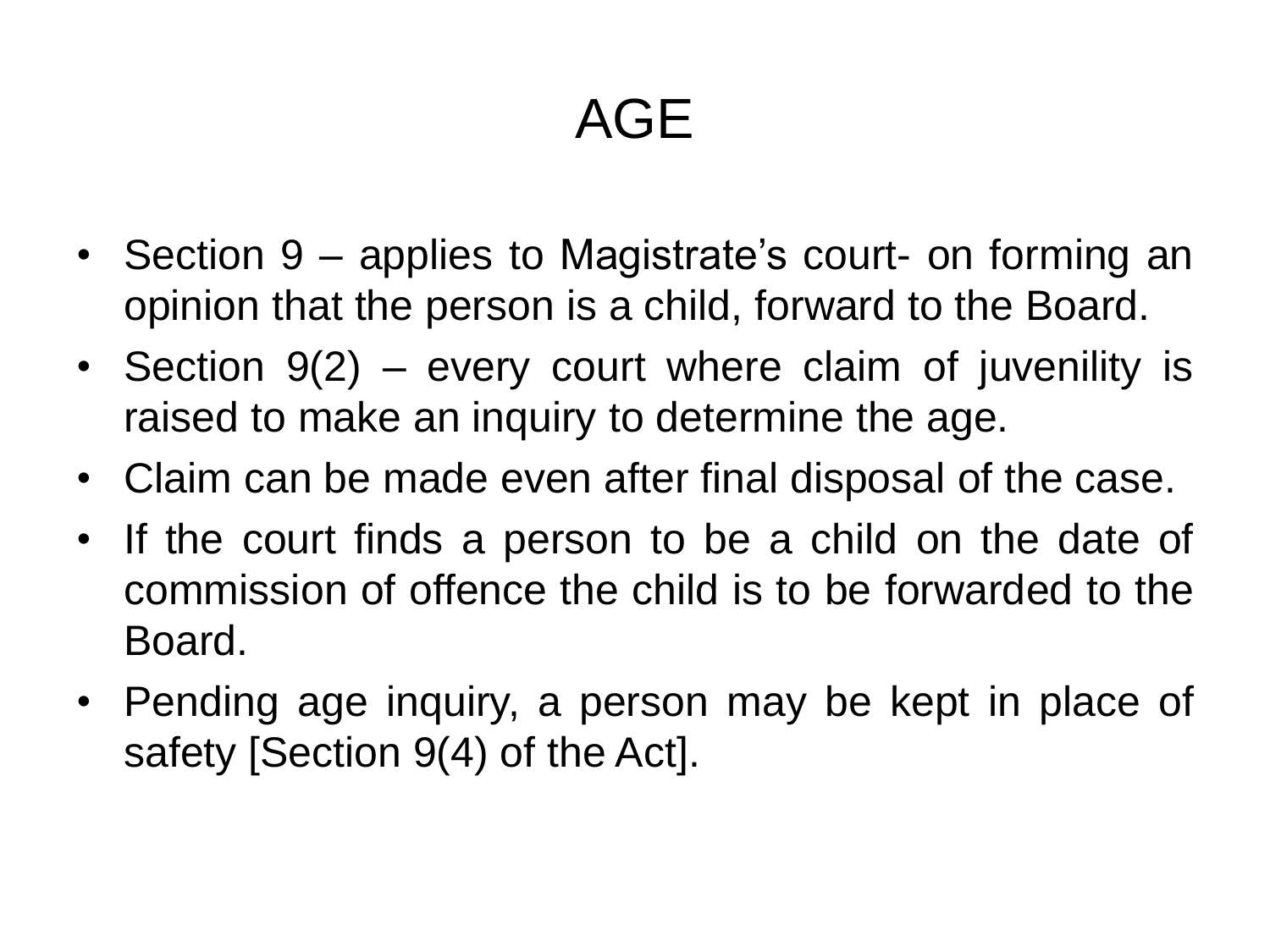# AGE INQUIRY

- Section 94 of the Act applies to courts or the JJB or the CWC alike (earlier rule 12 was there).
- Where based on the appearance of a person, it is obvious that a person is a child, such observation is to be recorded stating the age of the child as nearly as may be and inquiry under section 14 is to be proceeded with. (earlier S.7A was there which applied to all courts and when a claim of juvenility is raised before a court or the court is of the opinion that an accused person was a juvenile on the date of commission of the offence, the court has to make an age inquiry).
- In case of reasonable grounds for doubt, age determination has to be undertaken.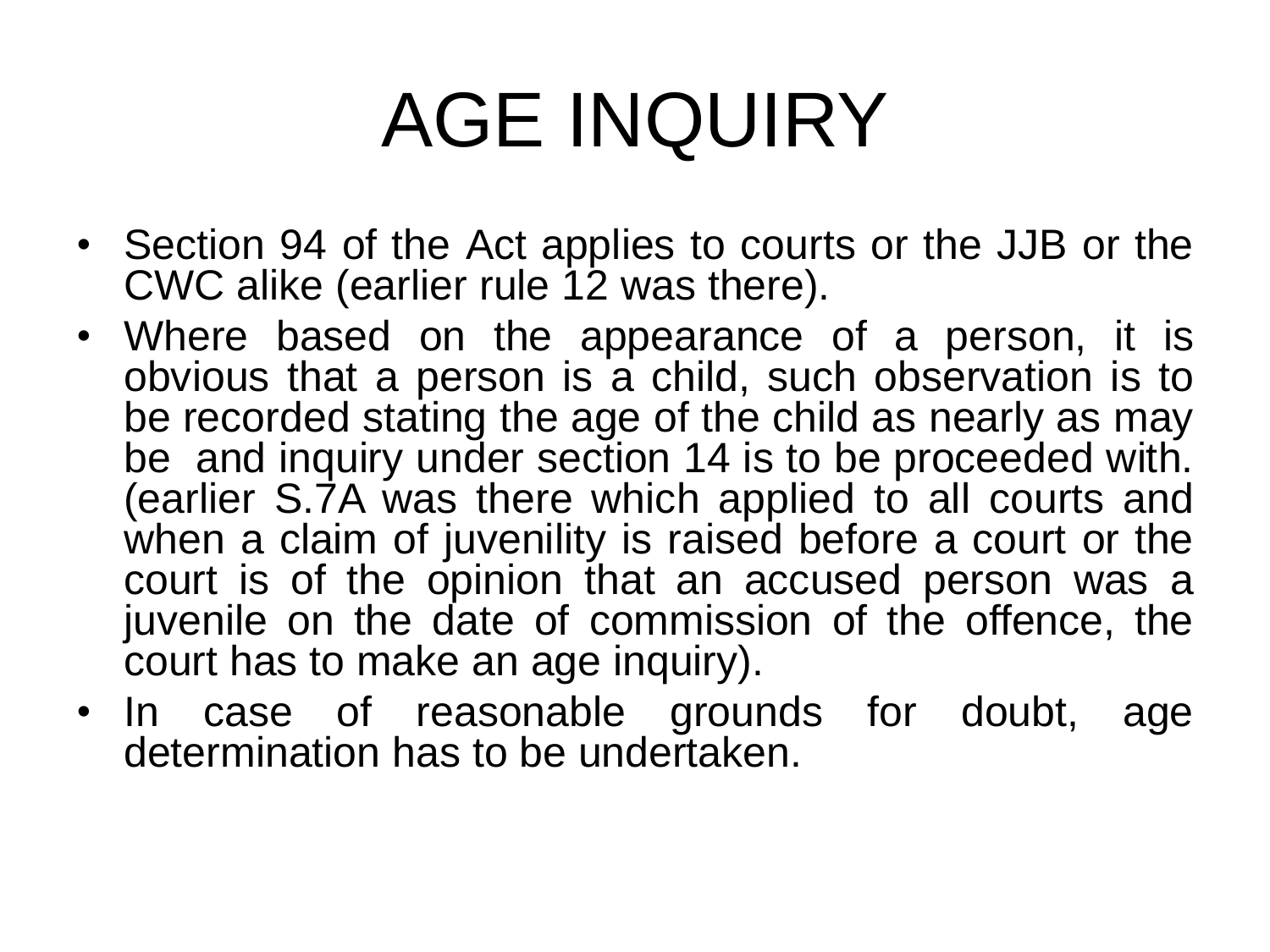The age inquiry is to be conducted by seeking evidence by obtaining:

(i) the date of birth certificate from the school or the matriculation or equivalent certificate from the concerned examination Board, if available; and in the absence thereof;

(ii) the birth certificate given by a corporation or a municipal authority or a panchayat;

(iii) and only in absence of (i) and (ii) the medical opinion will be sought and such medical age determination test to be completed within 15 days.

- Thus ossification test is not to be directed straightaway but only when the above documents cannot be found after sincere efforts.
- Age recorded is deemed to be the true age of the person.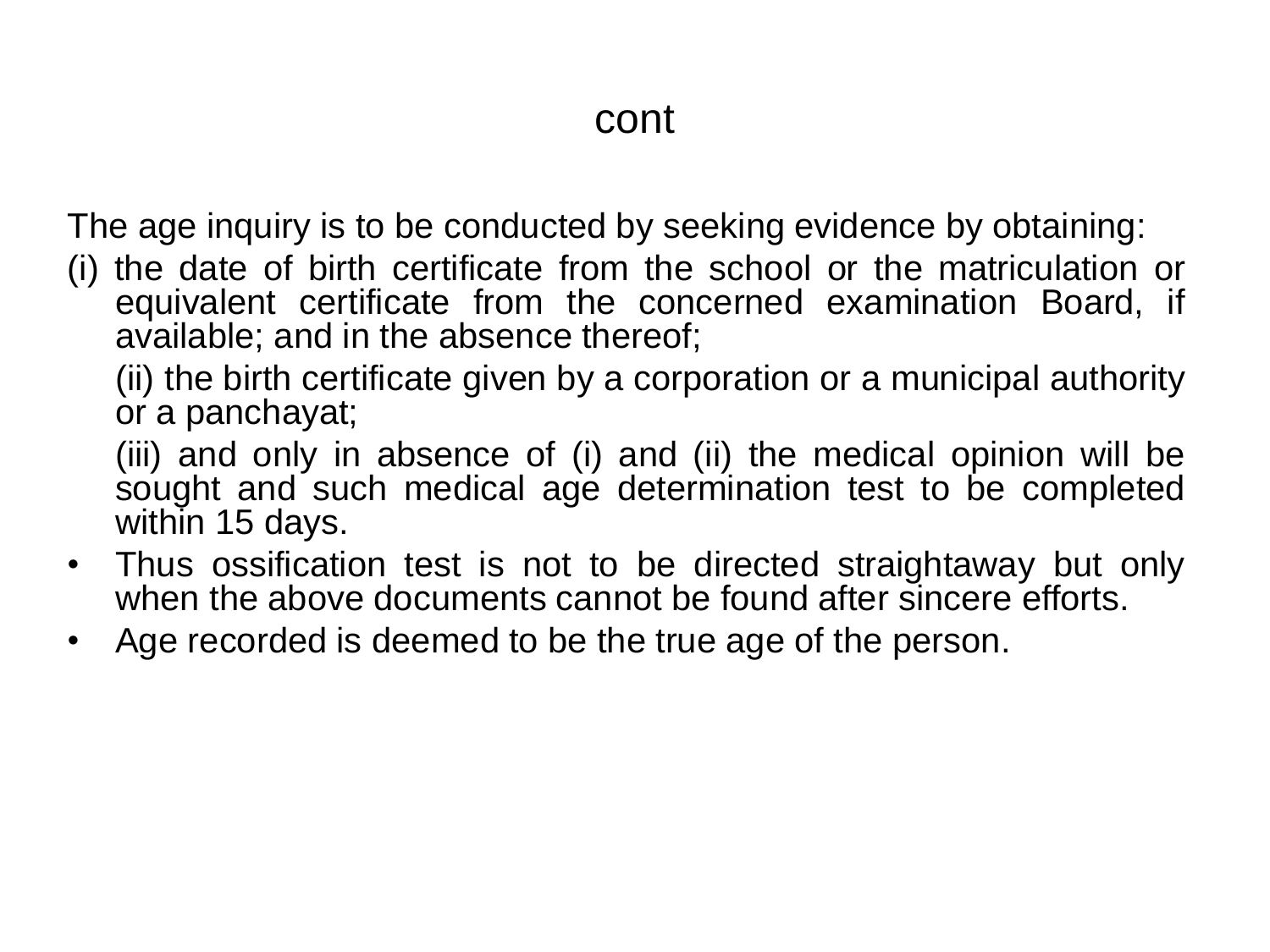- Courts have held that generally the documentary evidence is to be preferred over the medical evidence and only when the documents produced are doubtful that the ossification test report should be relied on.
- Generally the age on the lower side of the range is to be considered.
- Same procedure has to be followed for *determining the age of the victims* (**Jarnail Singh** v. **State of Haryana** (2013) 7 SCC 263; **Mahadeo** v. **State of Maharashtra** (2013) 14 SCC 637).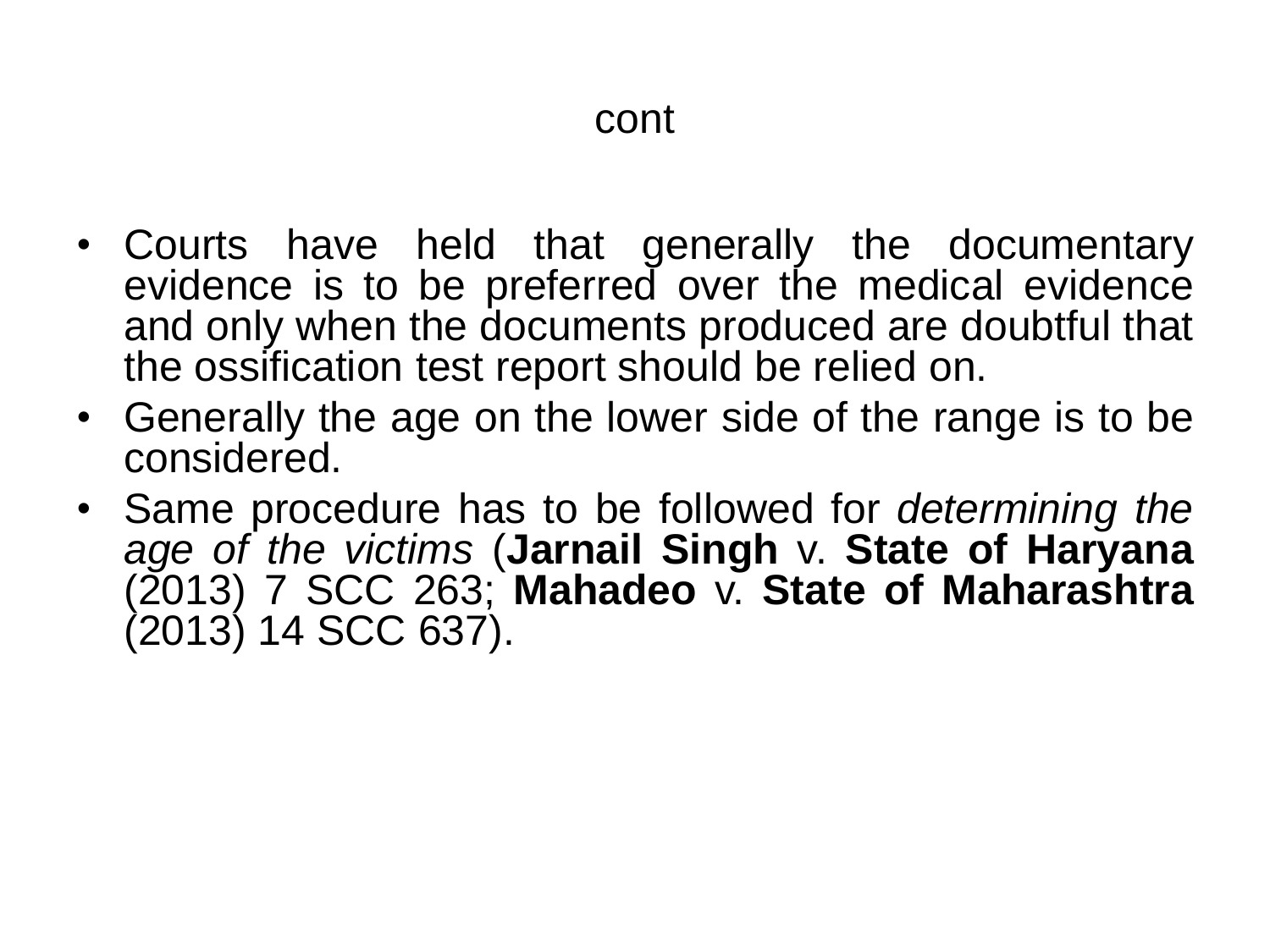### **Scope of Age Inquiry**

- Has been a question of difficulty with some courts ordering detailed inquiry including examining witnesses, while others relying upon documentary proof and passing orders. Detailed guidelines have been laid down by the Hon'ble HC of Delhi in **Court on its own motion** in judgment dated 11.5.2012.
- The issue was dealt in detail by Hon'ble Supreme Court in **Ashwani Kumar Saxena** v. **State of M.P.** (2012) 9 SCC 750. It was observed that S.7A (Act of 2000) obliges the court only to make an inquiry, not an investigation or a trial, an inquiry not under the Code of Criminal Procedure, but under the JJ Act. Further it was observed that the Court or the Board can accept as evidence something more than an affidavit i.e. the Court or the Board can accept documents, certificates etc as evidence need not be oral evidence; and that age determination inquiry contemplated under the JJ Act and Rules has nothing to do with an enquiry under other legislations, like entry in service.

» Cont…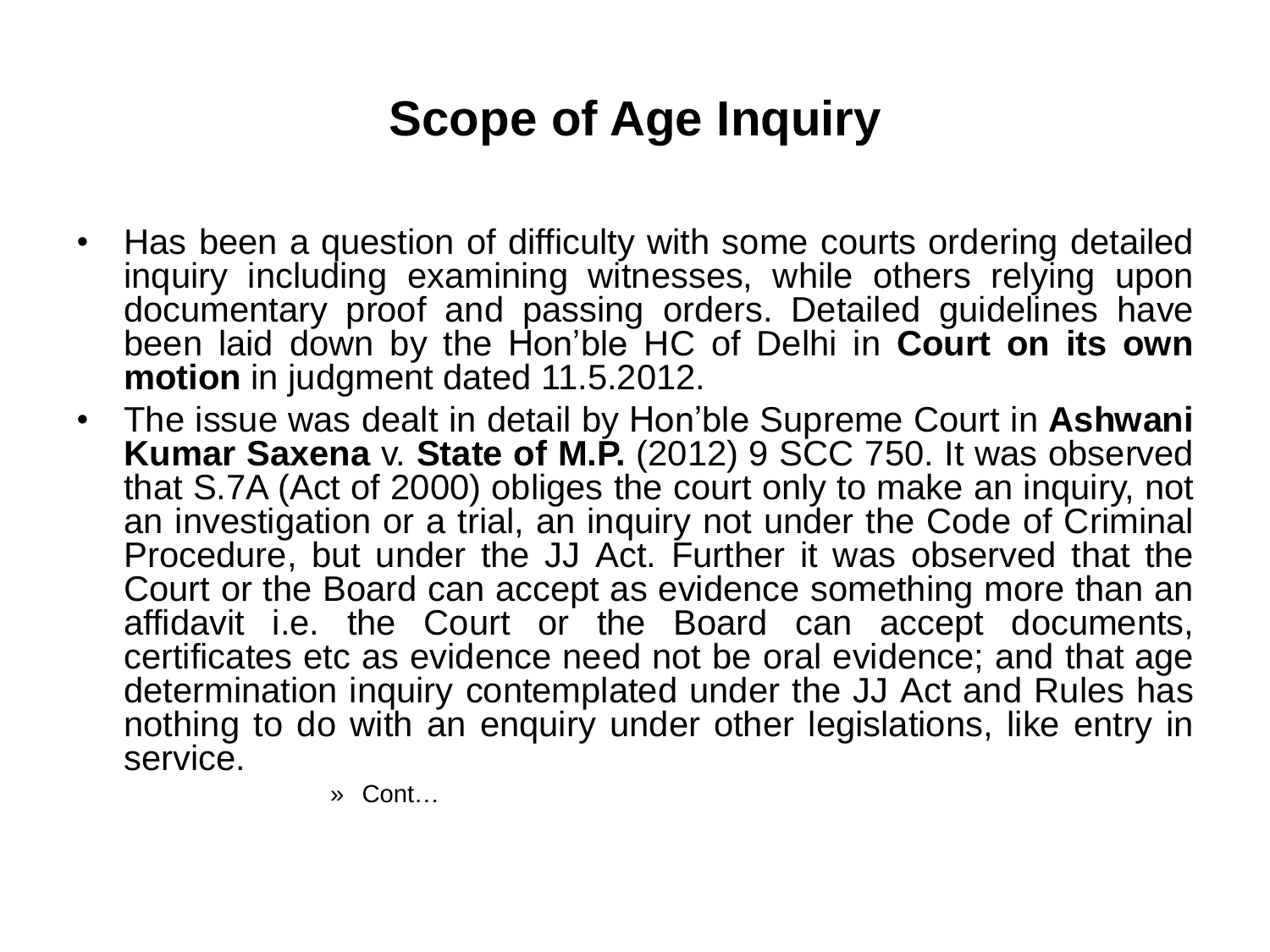- "There may be situations where the entry made in the matriculation or equivalent certificates, date of birth certificate from the school first attended and even the birth certificate given by a Corporation or a Municipal Authority or a Panchayat may not be correct. But Court, JJ Board or a Committee functioning under the JJ Act is not expected to conduct such a roving enquiry and to go behind those certificates to examine the correctness of those documents, kept during the normal course of business. Only in cases where those documents or certificates are found to be fabricated or manipulated, the Court, the JJ Board or the Committee need to go for medical report for age determination."
- And further:
	- "The reasoning that the parents could have entered a wrong date of birth in the admission register hence not a correct date of birth is equal to thinking that parents would do so in anticipation that child would commit a crime in future and, in that situation, they could successfully raise a claim of juvenility."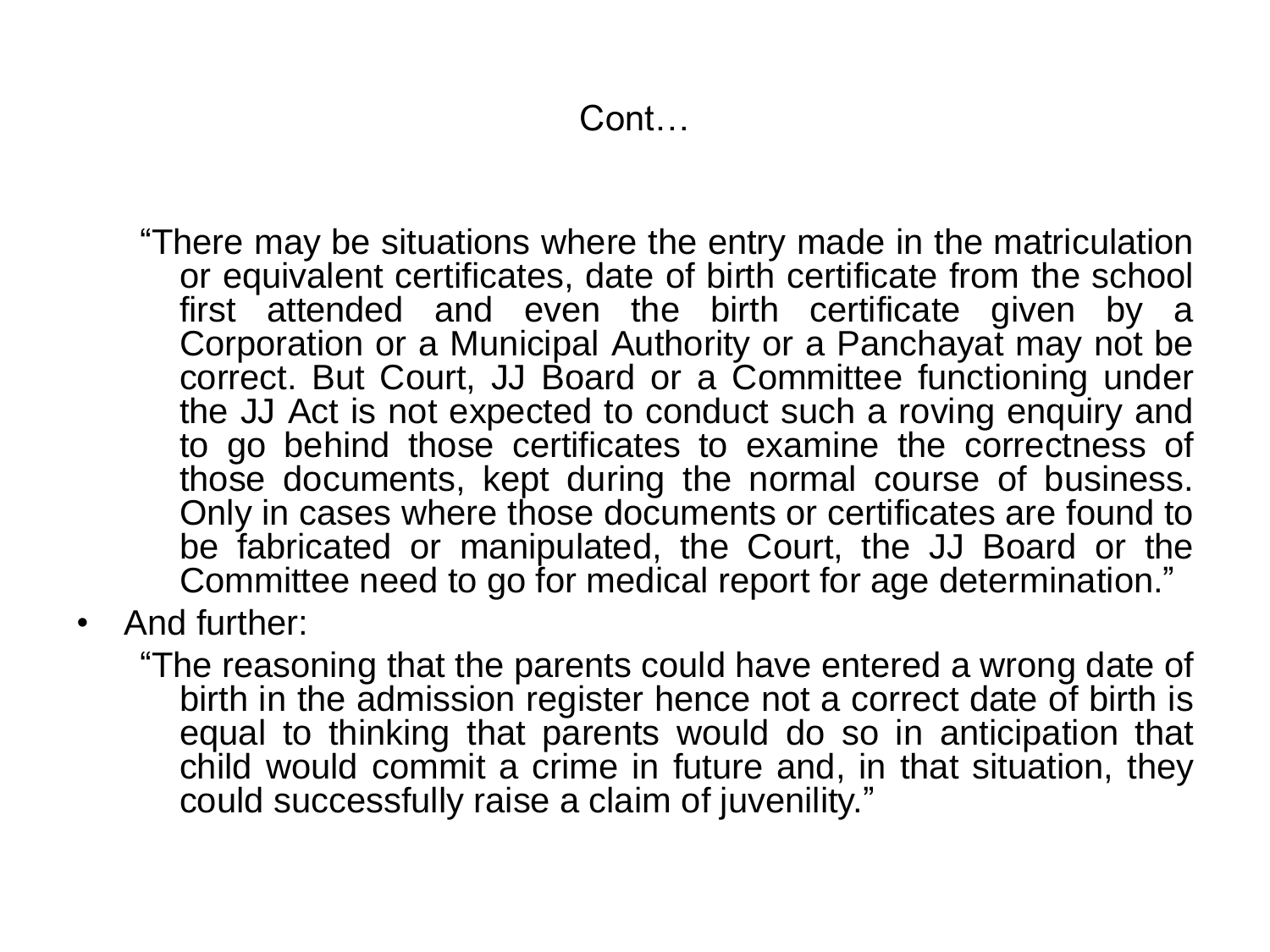Where claim of juvenility is raised after conviction

- Claim of juvenility may be raised at any stage even after final disposal of the case and delay in raising the claim of juvenility cannot be a ground for rejection of such claim.
- If the claim is raised after conviction, the claimant must produce some material which may prima facie satisfy the court that an inquiry into the claim of juvenility is necessary, initial burden has to be discharged by the person who claims juvenility.
- Such materials which would prima facie satisfy the court cannot be catalogued.
- An affidavit of the claimant or any of the parents or a sibling or a relative in support of the claim of juvenility raised for the first time in appeal or revision shall not be sufficient in justifying an enquiry to determine the age of such person *unless the circumstances of the case are so glaring that satisfy the judicial conscience of the court to order an enquiry into determination of age of the delinquent. (Emphasis supplied)*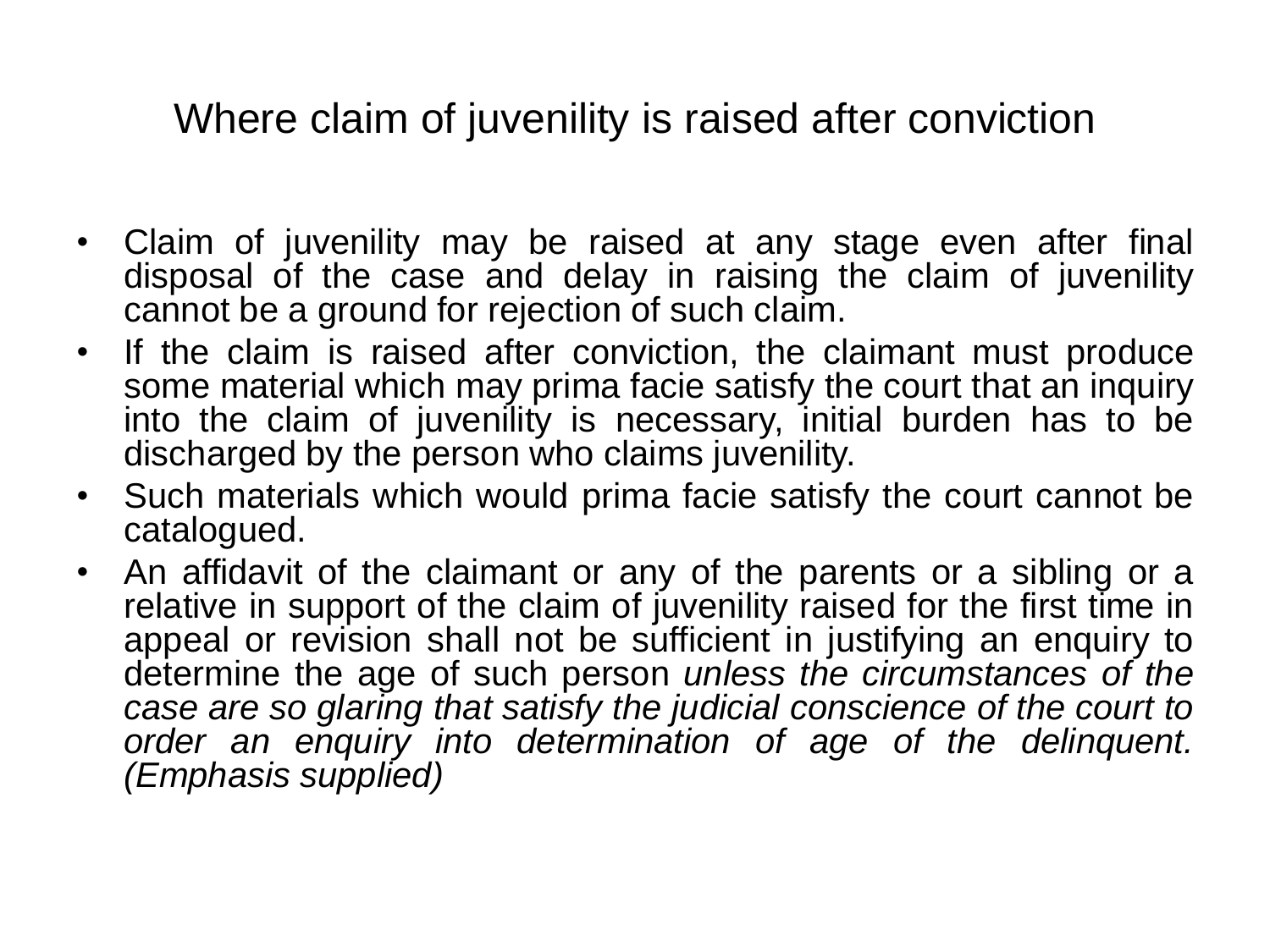- Claim of juvenility lacking in credibility or frivolous claim of juvenility or patently absurd or inherently improbable claim must be rejected by the court at the threshold whenever raised.
- Court where plea is raised for the first time should be guided by the objectives of the 2000 Act and a hyper technical approach is not to be taken. *The courts should not be unnecessarily influenced by any general impression that in schools the parents/guardians understate the age of their wards by one or two years for future benefits or that age determination by medical examination is not very precise. The matter should be considered prima facie on the touchstone of preponderance of probability.*
- **Abuzar Hossain @ Gulam Hossain** v. **State of West Bengal** (2012)10 SCC489.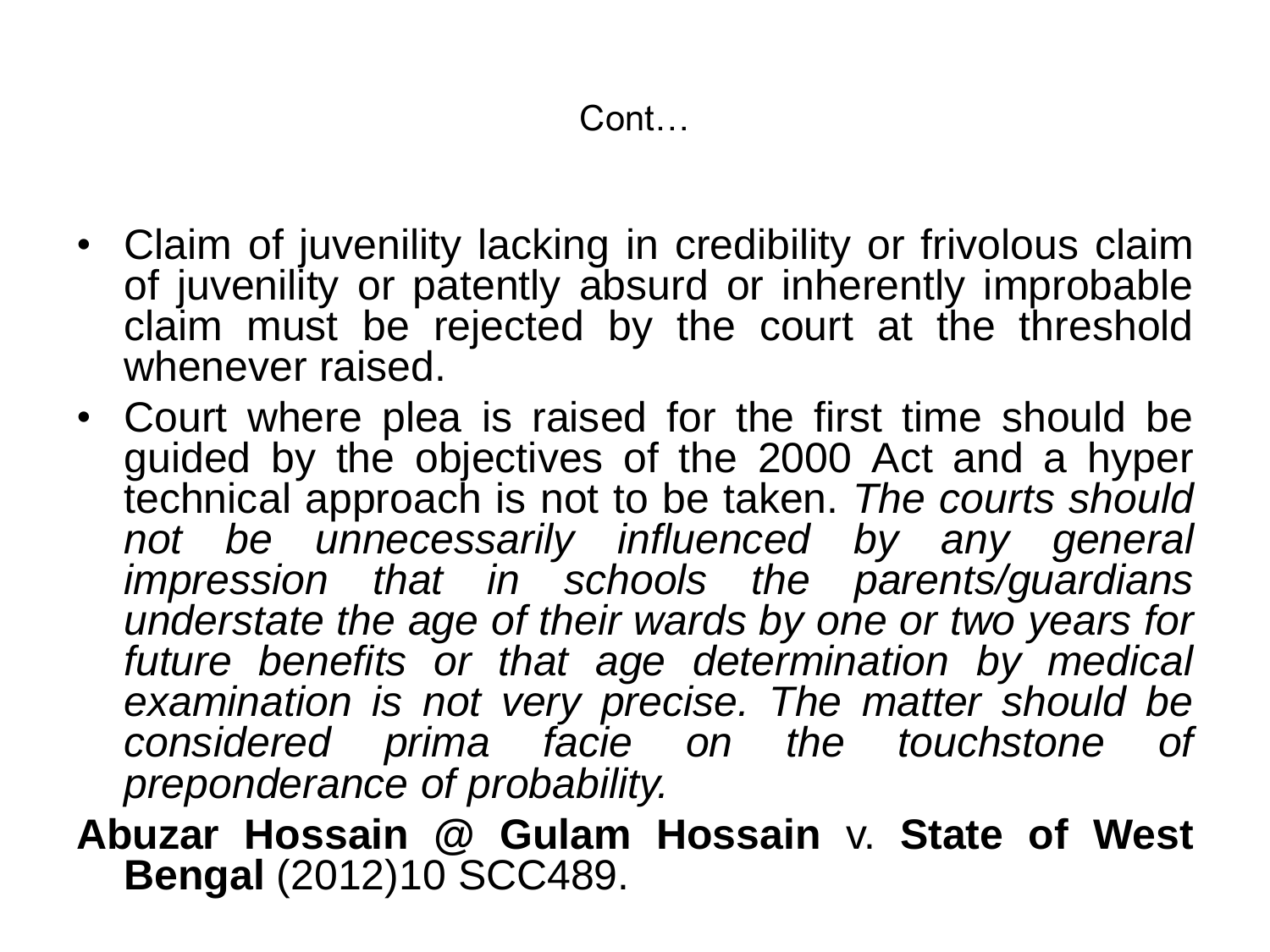### 'Sentencing' where a person is found to be a child after conviction

- Several views were taken:
- 1) The child was found guilty of crime but the sentence awarded was quashed.
- 2) The view taken was that the child was adequately punished for the offence committed by him by serving out some period in detention.
- 3) The entire case was remitted for consideration by the jurisdictional JJB, both on the innocence or guilt of the child as well as the sentence to be awarded if the child was found guilty.
- 4) Case was examined on merits and after having found the child guilty of the offence, the matter was remitted to the jurisdictional JJB on the award of sentence.
- Held in **Jitendra Singh @ Babboo Singh** that the appropriate course of action would be to remand the matter to the jurisdictional JJB for determining the sentence.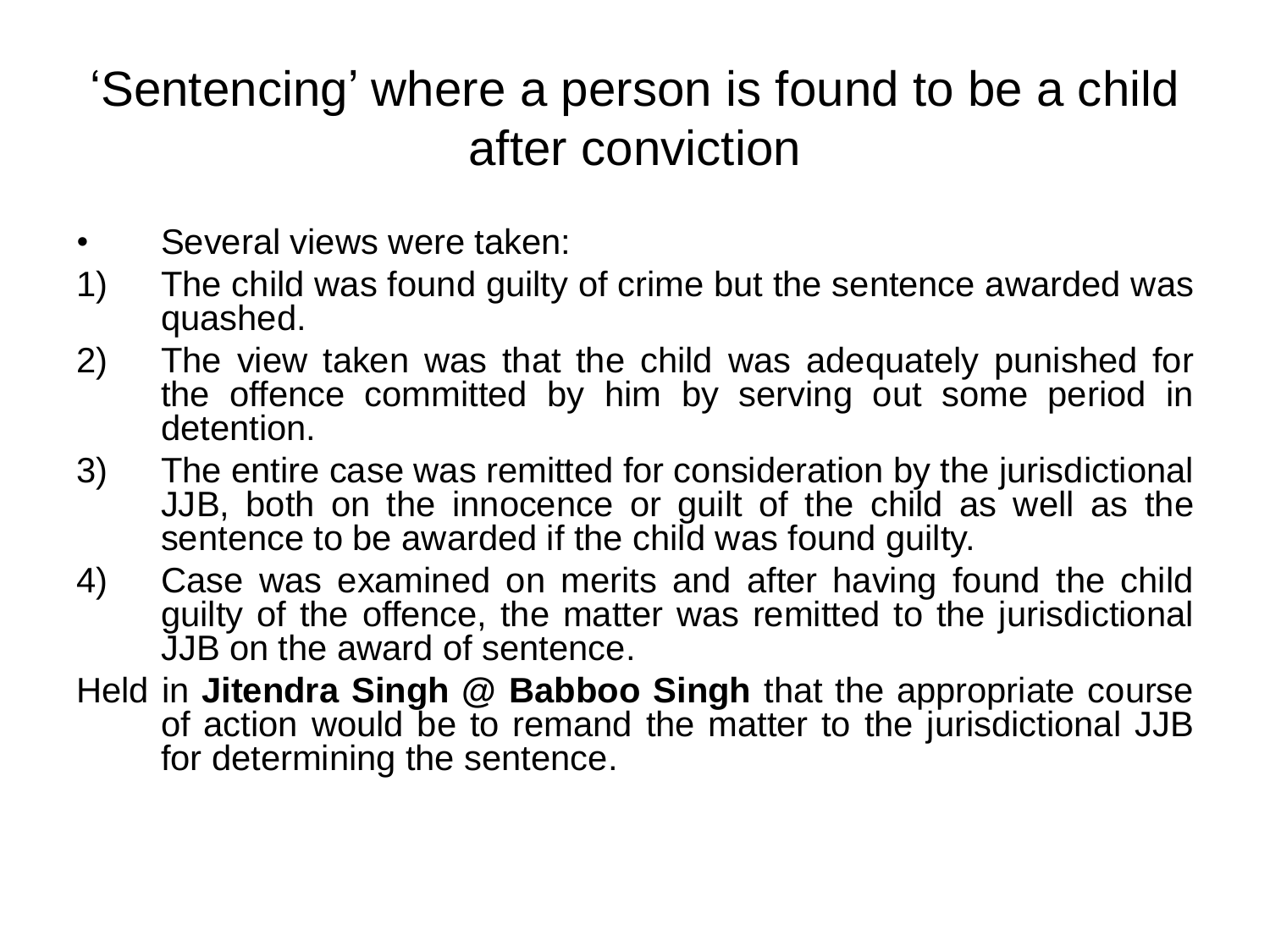# Age of victim/ prosecutrix

- **Jarnail Singh** v. **State of Haryana** (2013) 7 SCC 263 no difference in so far as minority is concerned, between a child in conflict with law, and a child who is a victim of crime.'
- **Mahadeo** v. **State of Maharashtra** (2013) 14 SCC 637- JJ Rules apply in case of age determination of the prosecutrix in criminal cases.
- **State of MP** v. **Anoop Singh** (2015) 7 SCC 773- Primacy given to documents over medical opinion.
- **Sri Ganesh** v. **State of Tamil Nadu**, 6.1.2017.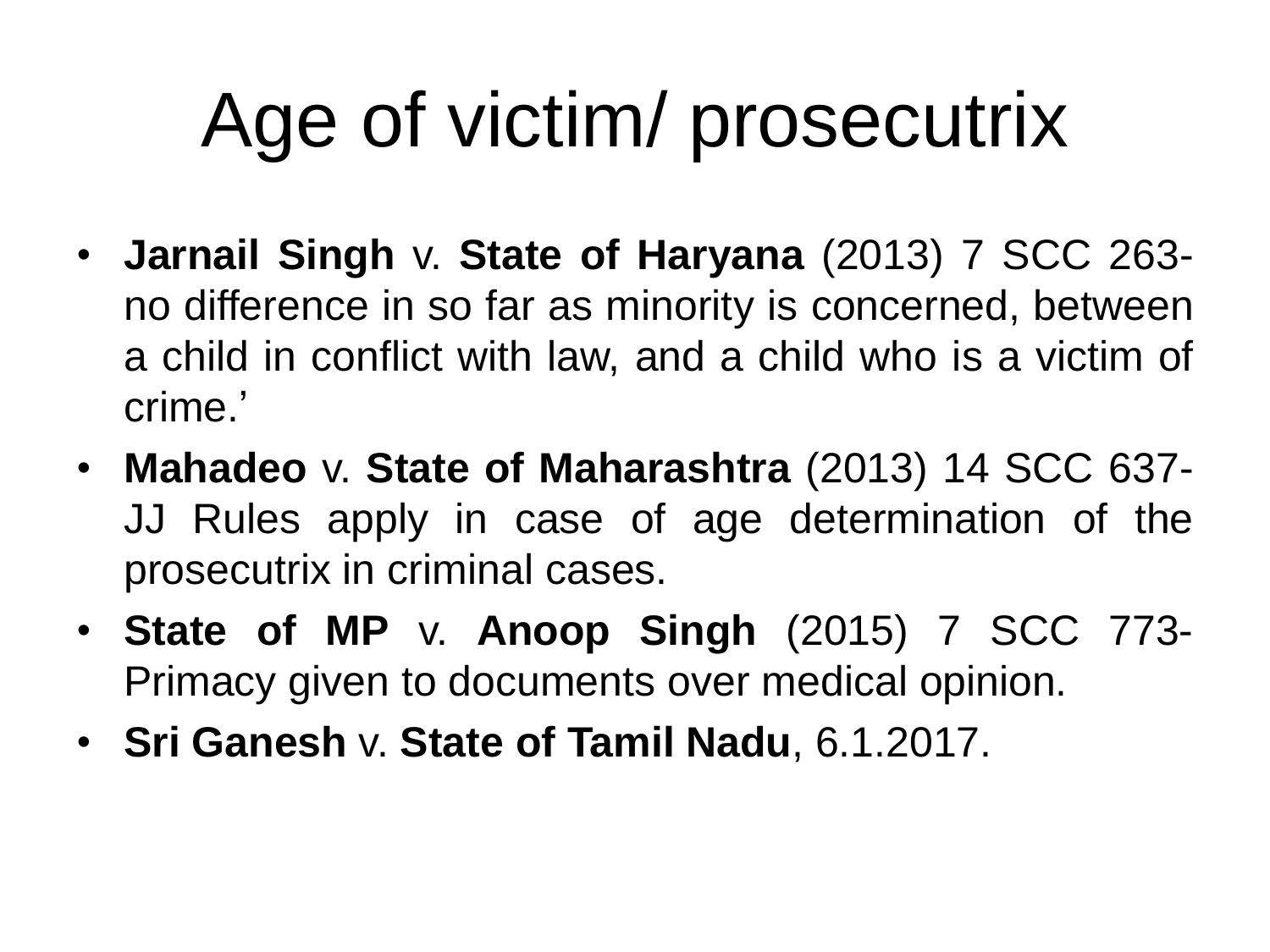## Who has to be informed by IO about apprehension of child?

- Immediately on apprehension, the child is to be placed under the charge of SJPU or child welfare police officer (Section 10(1) r/w rule 8(2)) who is to inform:
- Parents/guardian along with address of Board and date and time when parents need to be present before the Board [Section 13 (1) (i) r/w rule 8(2)(i)]
- Probation Officer or Child Welfare Officer or Case Worker attached to the Board [Section 13 (1) (ii) r/w rule  $8(2)$  (ii) and (iii)].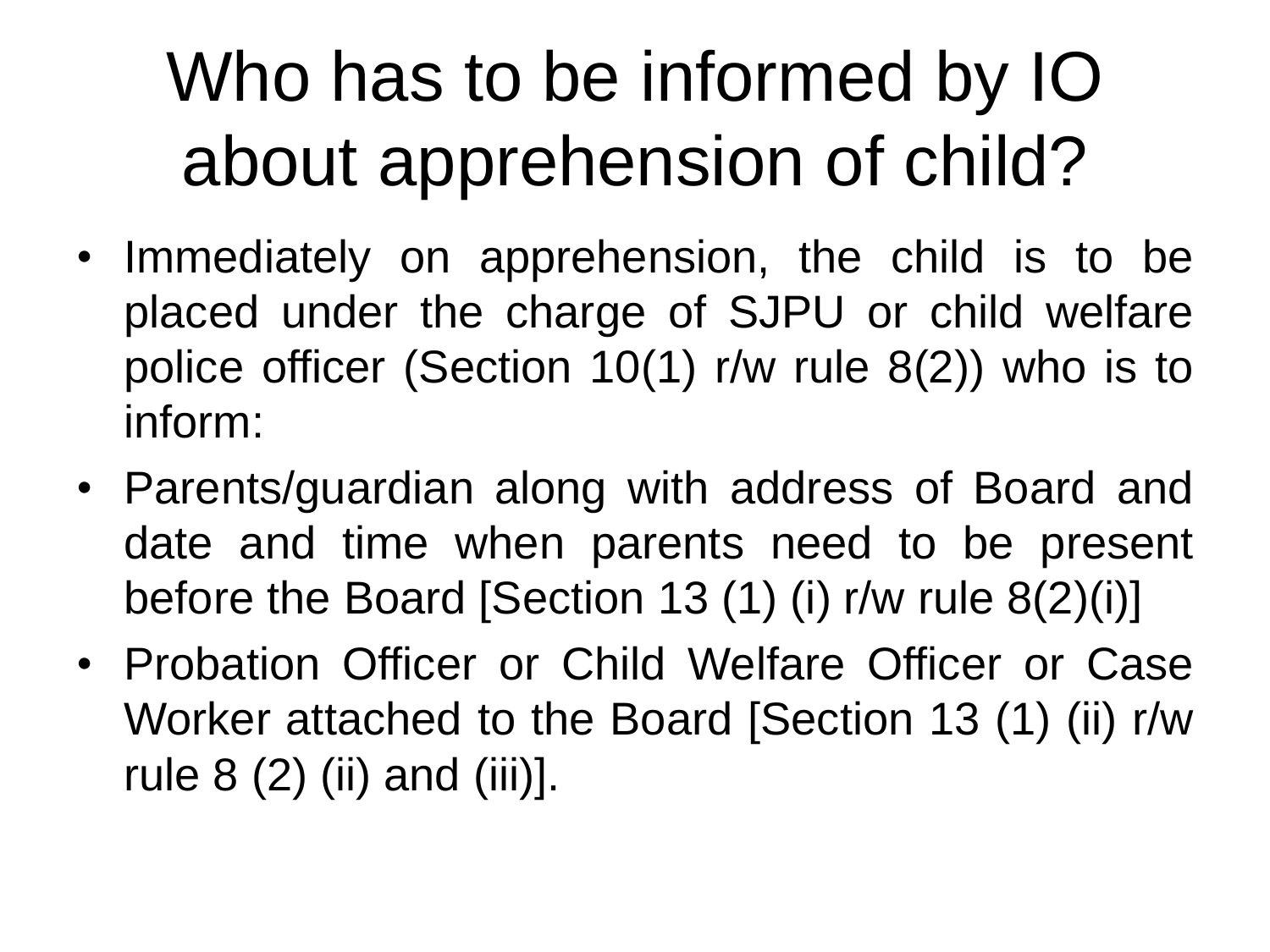### Whether apprehension is mandatory in all cases

- In case of petty or serious offences the child may be apprehended only where same is necessary in the best interest of the child. [proviso to rule 8 (1)].
- In all other cases of petty and serious offences and cases where apprehending the child is not necessary in the interest of the child, the police or SJPU or CWPO shall forward the information regarding the nature of offence alleged to be committed by child along with SBR to Board and inform parents/ guardian when child is to be produced before Board for hearing.
- In case of heinous offences the power of apprehension may be exercised. [proviso to rule 8(1)].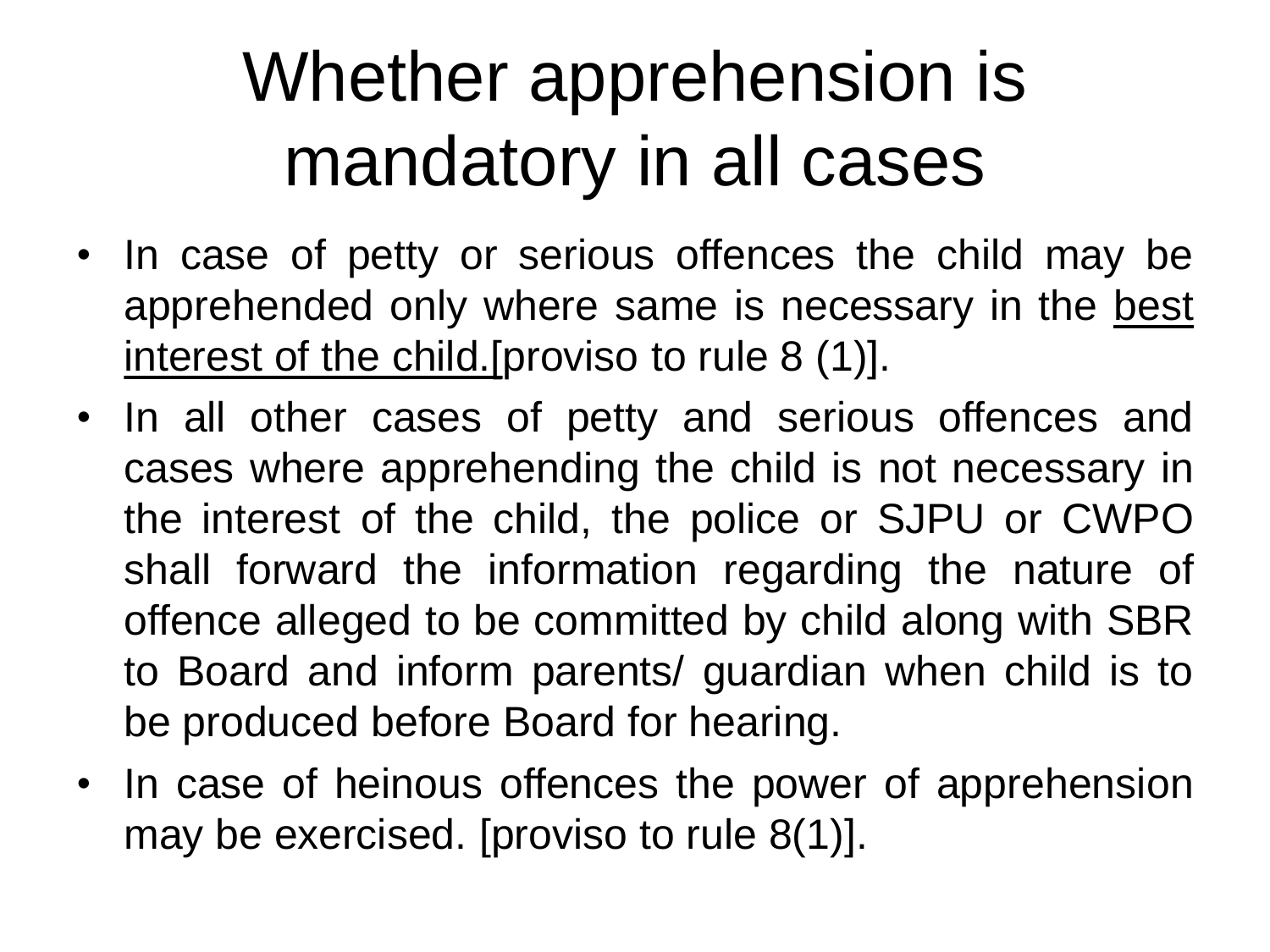## Do's and don'ts

Child not to be handcuffed, chained or fettered and no coercion or force to be used on the child [rule 8(3)(ii)]

- •Child not to be sent to lock-up or jail (proviso to S.10), not to be kept with adult accused (**Salim Ikaramuddin v. Officer- in –charge 2005 Cri.L.J.799)**
- •Transfer of child to CWPO not to be delayed
- •Child to be informed promptly and directly of all charges levelled against him through his parent or guardian
- •If FIR is registered, copy of same to be made available to the child or copy of police report to be given to the parent or guardian. cont…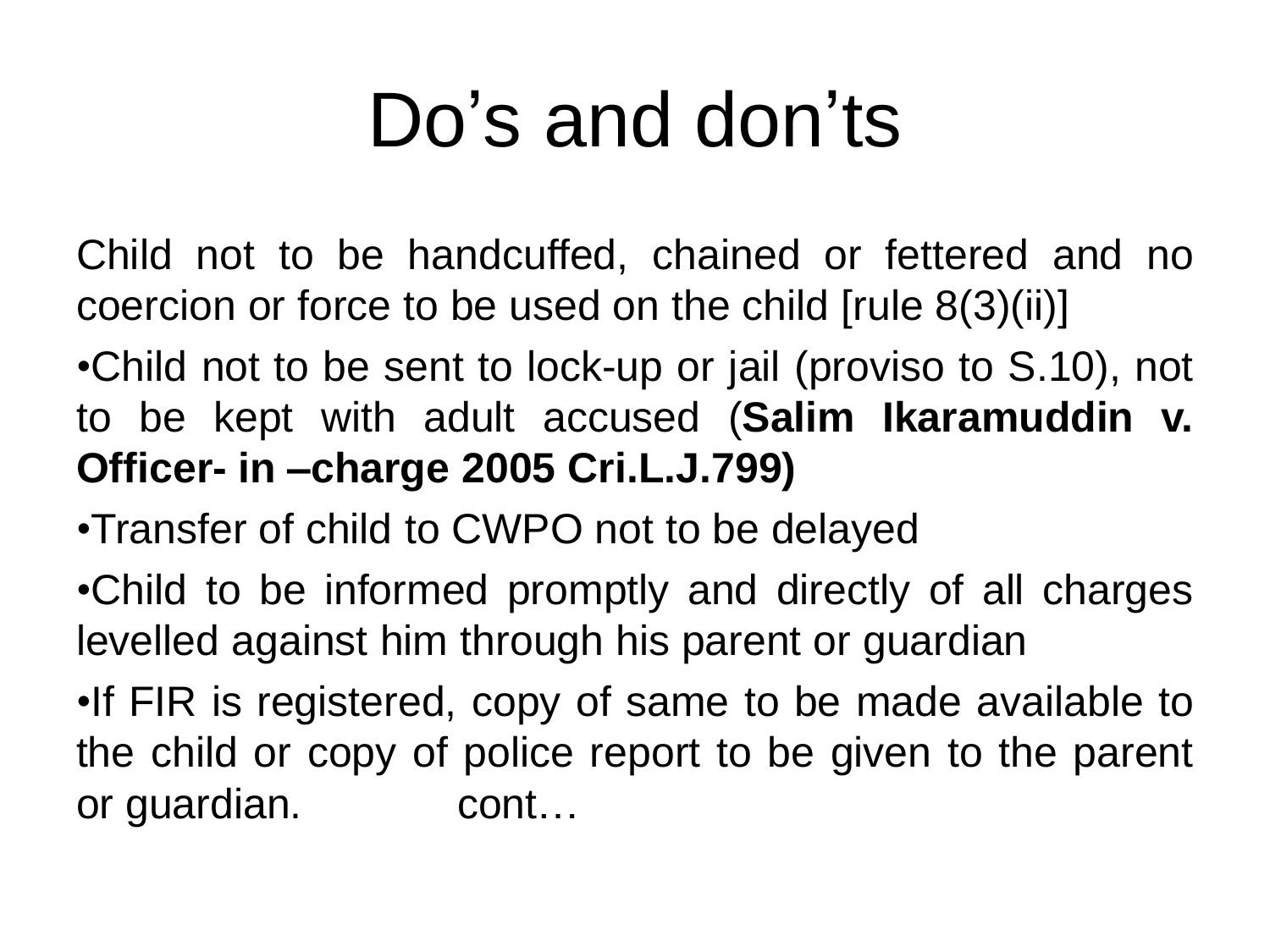#### Cont…

- Child to be provided appropriate assistance medical, food, assistance of interpreter or special educator or any other assistance which child may require.
- Child not to be compelled to confess his guilt **Court of its own motion v. Govt. of NCT of Delhi order dt. 3.3.2009**
- Child to be interviewed only at SJPU or at a child-friendly premises or at a child friendly corner in the police station, which does not give the feel of a police station or of being under custodial interrogation. Parent or guardian may be present during interview of the child by the police.
- CWPO to speak to child in polite and soft manner and shall maintain dignity and self-esteem of the child.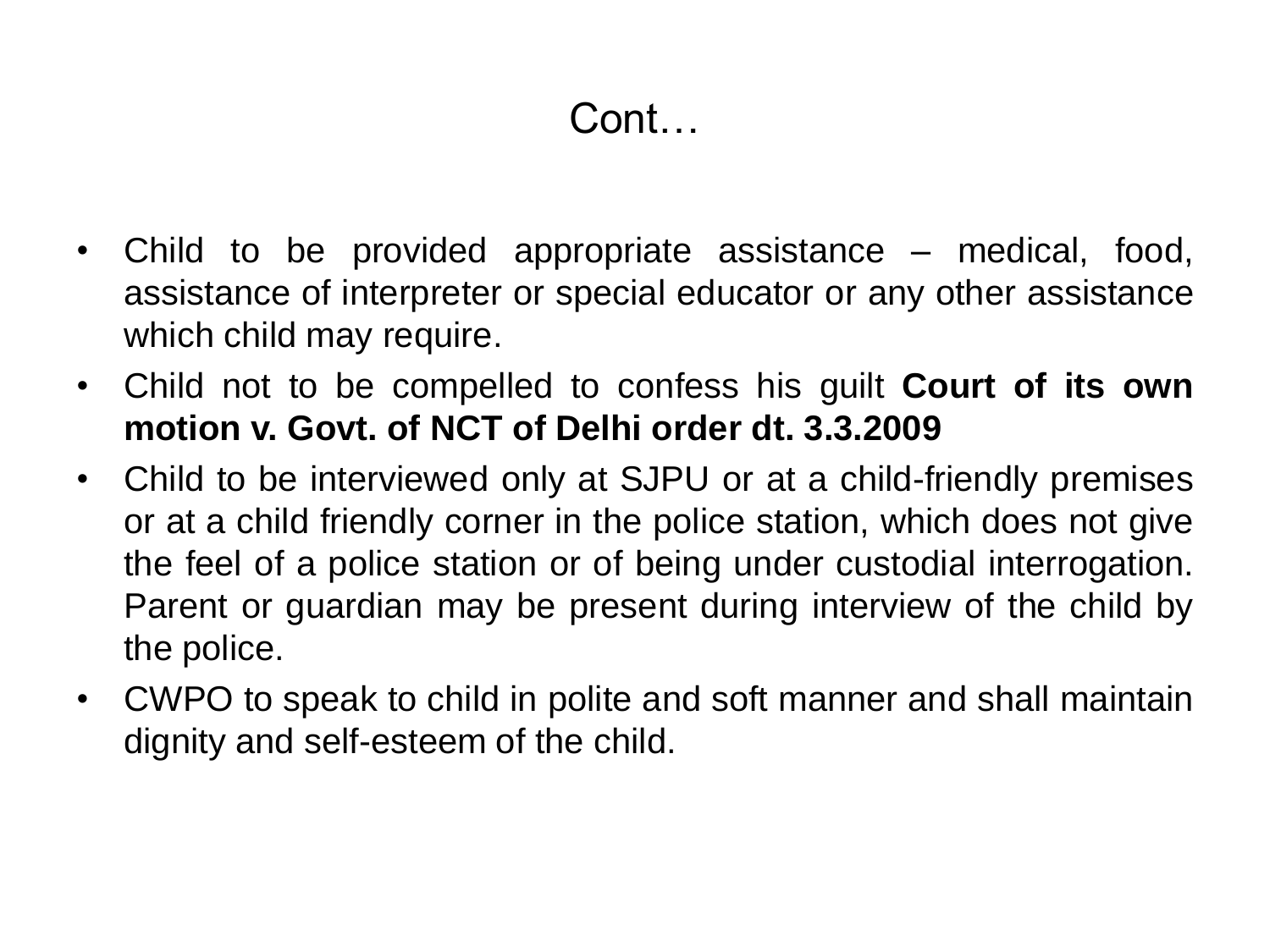Contd…

- Child not to be asked to sign any statement.
- Child not to be subjected to any cruel or degrading treatment- police officer found guilty of torturing a child liable to be removed from service besides prosecution under Section 75 of the Act.
- Where victim and person in conflict with law are both children, they shall not be brought in contact with each other. [rule 86(9)]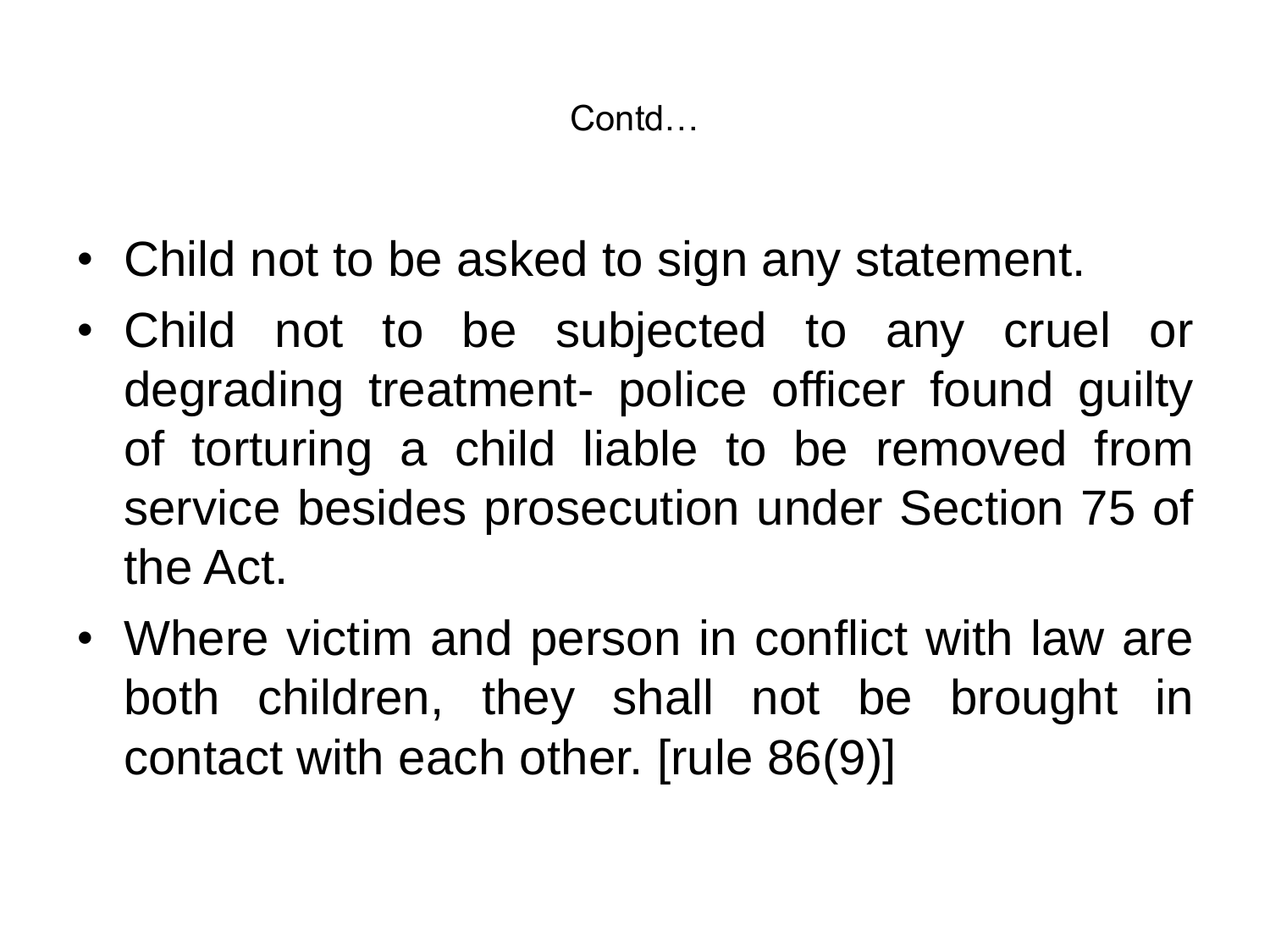- District Legal Services Authority to be informed to provide free legal aid to the child.
- Child Welfare Police Officer to be in plain clothes and not his uniform [rule 8(4) and rule 86(5)]. For dealing with girl child, women police personnel shall be engaged.
- Child not to be taken in a vehicle which presents look of a police vehicle
- Child Welfare Police Officer to prepare Social Background Report in **Form 1** which contains the social background of the child and the circumstances of apprehending the child. To gather best possible information SJPU or CWPO to contact the parent or guardian of the child [rule 8(5)]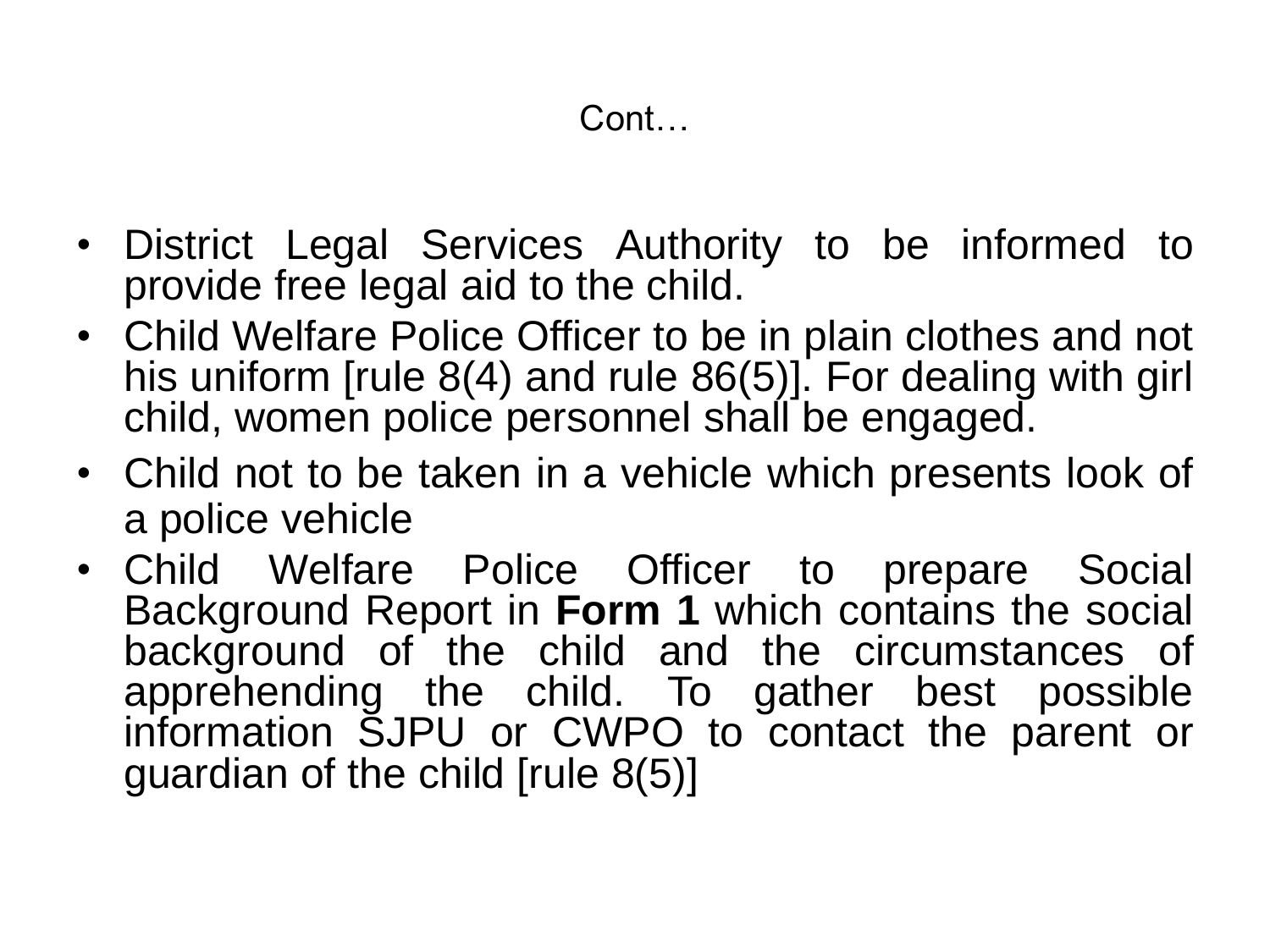- Child to be produced before the Board within 24 hours of apprehension (Section 10  $(1)$  – if not sitting before the member (**Court on its own** motion v. **Govt. of NCT of Delhi** WP (C ) 8801/2008 order dated 3.3.2009 that the requirement of Section 10(1) is immediate production of the juvenile before the JJB and not mere production within 24 hours).
- Police officer may send the person apprehended to an observation home or fit facility only for such period till he is produced before the Board i.e. within 24 hours of his being apprehended and obtaining appropriate orders from the Board [rule  $8(3)(i)$  and rule  $9(6)$ ].
- Rule 69 provides for overnight protective stay Form 42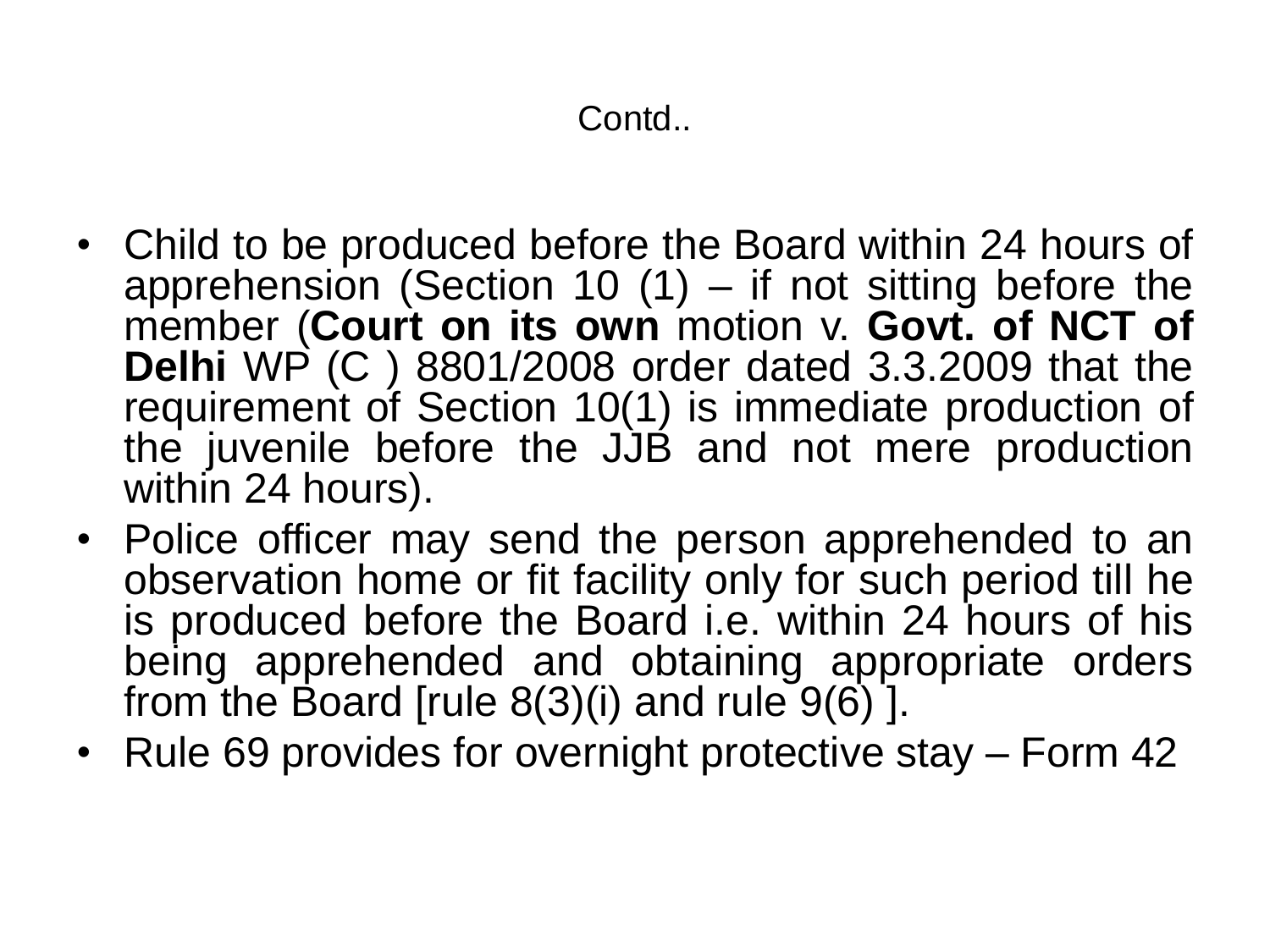- Notwithstanding anything in the Code of Criminal Procedure, 1973 no preventive proceeding shall be instituted against a child in conflict with law such as proceedings u/s 107/150, 107/151, 109, 110 Cr.P.C. (Section 22).
- The guidelines laid down in **D.K. Basu** v. **State of West Bengal** (1997)1SCC416 to be adhered to by the police in all cases of arrest or detention and the amended provisions of Cr.P.C. are equally applicable, *mutatis mutandis,* to a child (**Jitender Singh**) particularly S.41-B, 50A, 54 of Cr.P.C.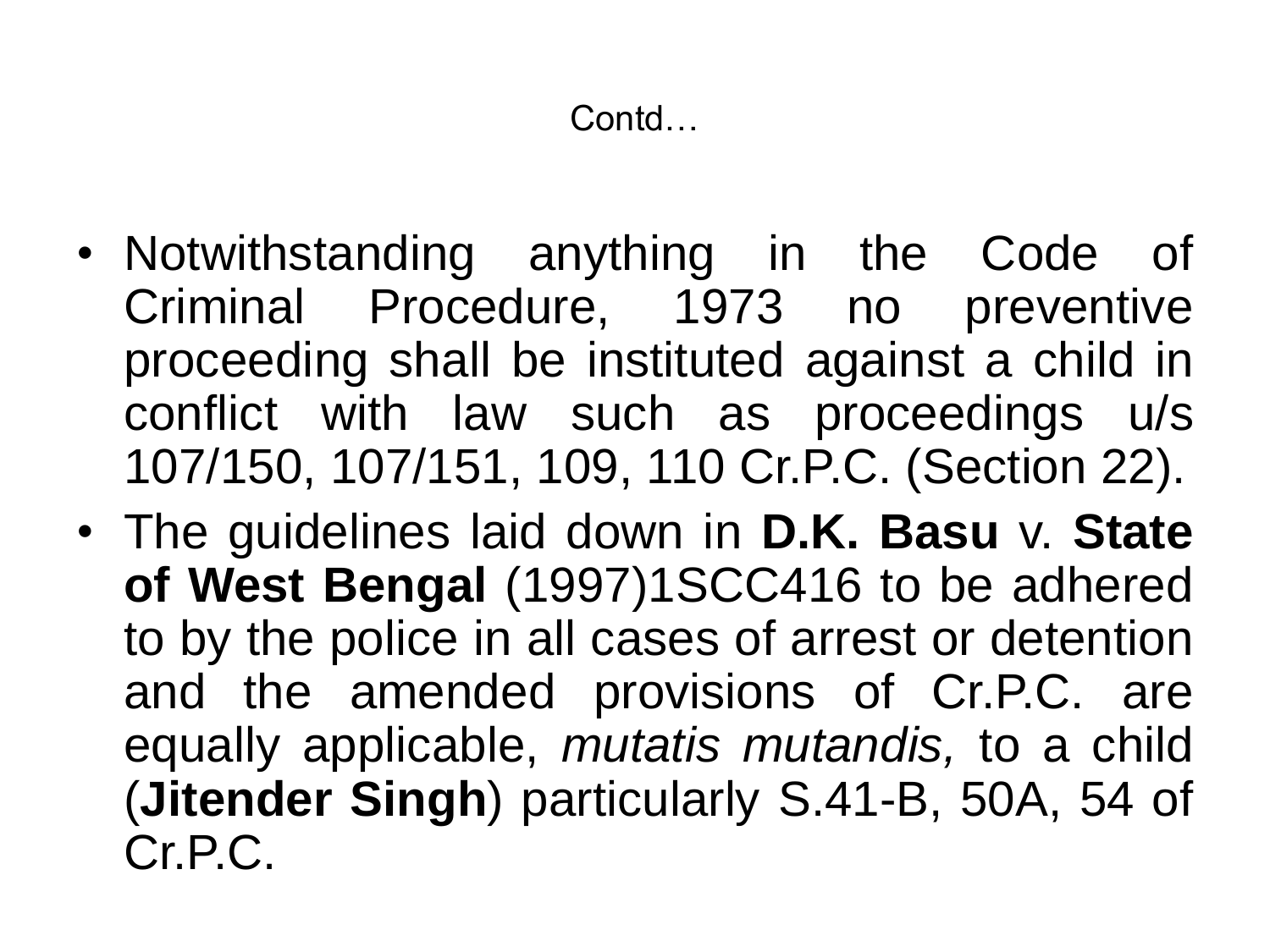### Whether FIR is to be registered mandatorily?

- In cases of petty or serious offences no FIR to be registered except when such offence is alleged to have been committed jointly with adults– SJPU or CWPO to record information regarding the offence alleged to have been committed in the general daily diary entry followed by SBR and circumstances in which child was apprehended where applicable and forward it to the Board.[rule 8(1)]
- In heinous offences FIR to be registered.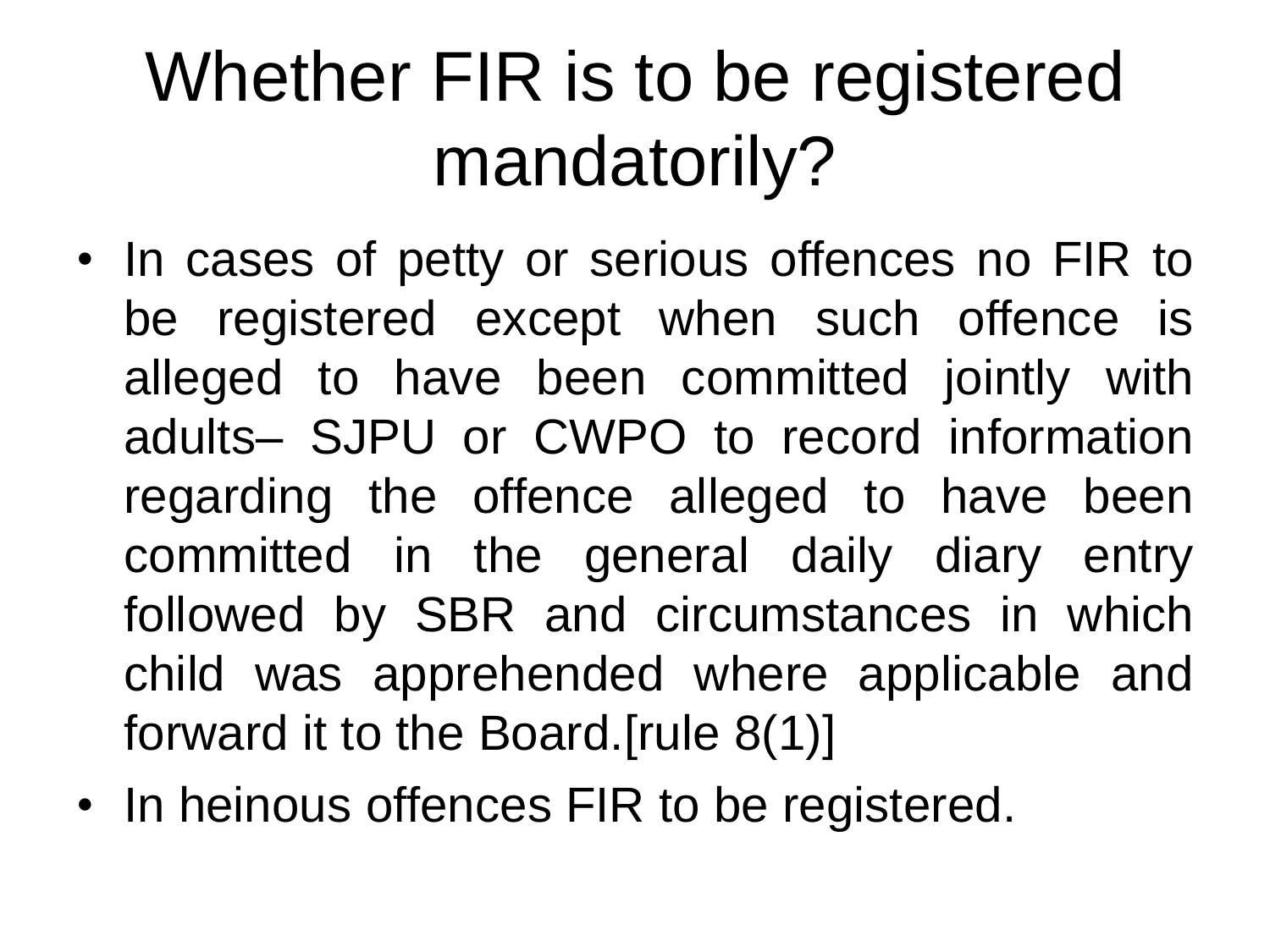### Time period for completion of investigation

- Objective is expeditious disposal of cases
- In cases of petty or serious offences, final report to be filed before the Board at the earliest and in any case not beyond the period of two months from date of information to the police, except in those cases where it was not reasonably known that the person involved in the offence was a child, in which case extension of time may be granted by the Board. [rule 10(6) – earlier within 3 months of date of offence or registration of FIR **Sheela Barse v. Union of India**, AIR 1986 SC 1773]
- Even in cases of heinous offences final report should be filed at the earliest.
- In Delhi the matter is kept pending even after bail is granted so that IO can be reminded constantly to file the PIR and to keep the child under assessment.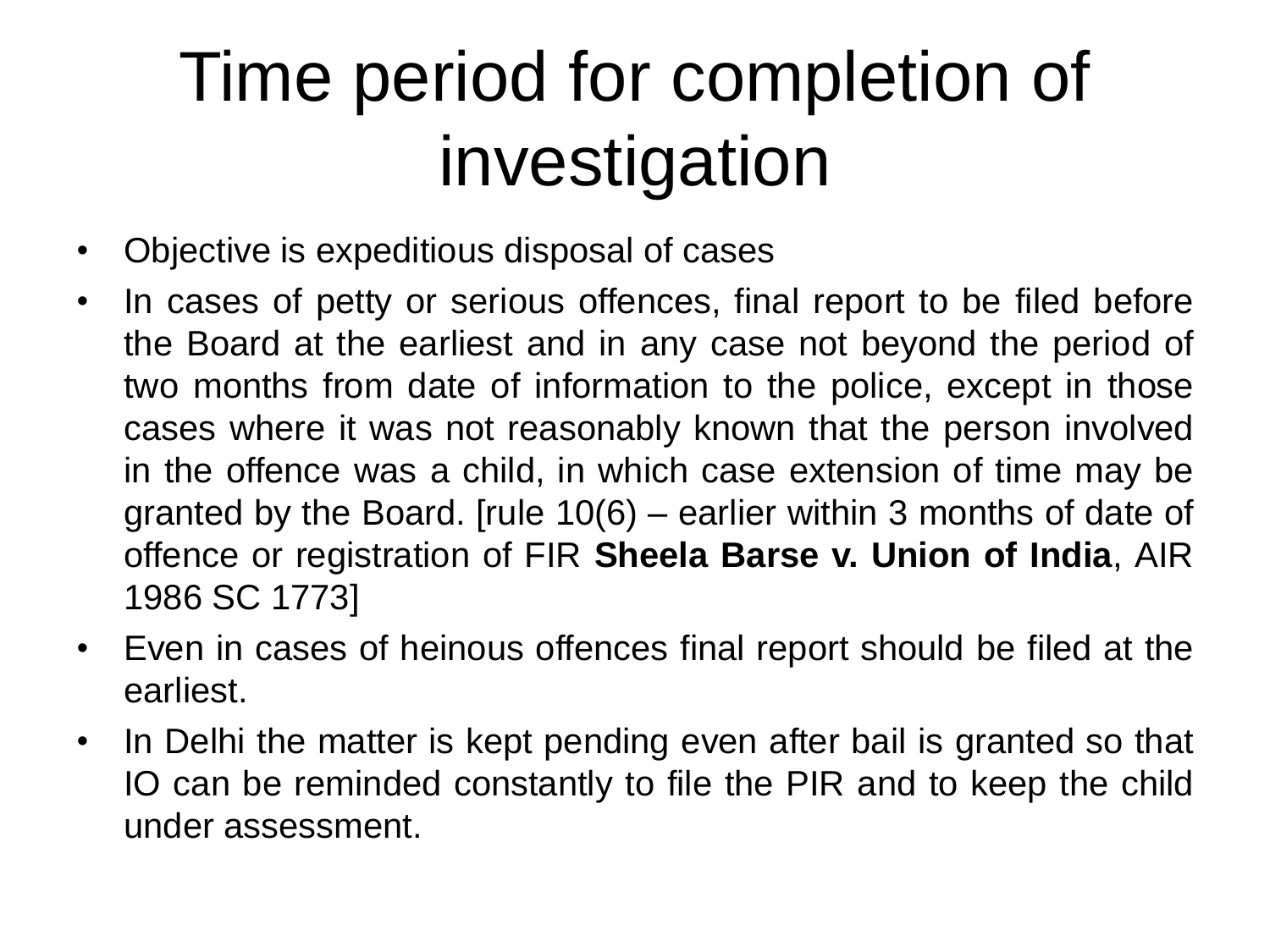### Procedure in relation to Board

- Procedures to be child friendly (section 7)
- Board not to resemble court.
- Order of Board not to be invalid by the reason of absence of any member.
- Two members including Principal Magistrate to be present at time of final disposal or while making order on preliminary assessment.
- Decision to be taken by majority if difference of opinion but if not there then opinion of PM prevails.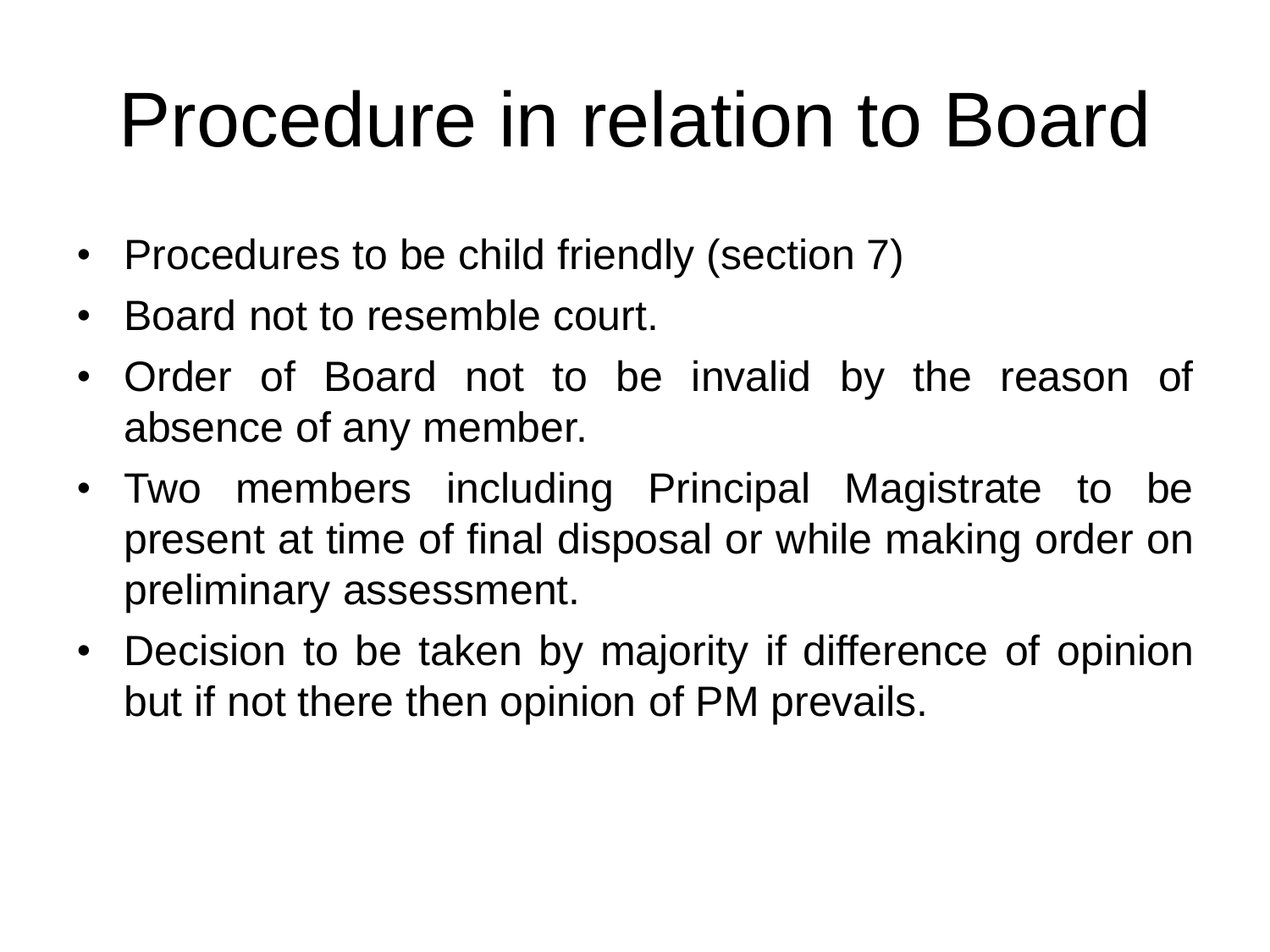- Board to ensure that no person unconnected with case remains present in room when case is in progress.
- Board to ensure that only those persons in whose presence the child feels comfortable are allowed to remain present during the sitting.
- While communicating with child, Board to use child friendly techniques through its conduct and adopt a child friendly attitude.
- Child may be produced before individual member when Board is not in sitting. One member to be always accessible. PM to draw up a monthly duty roster of members who will be available and to be circulated in advance (Rule 6)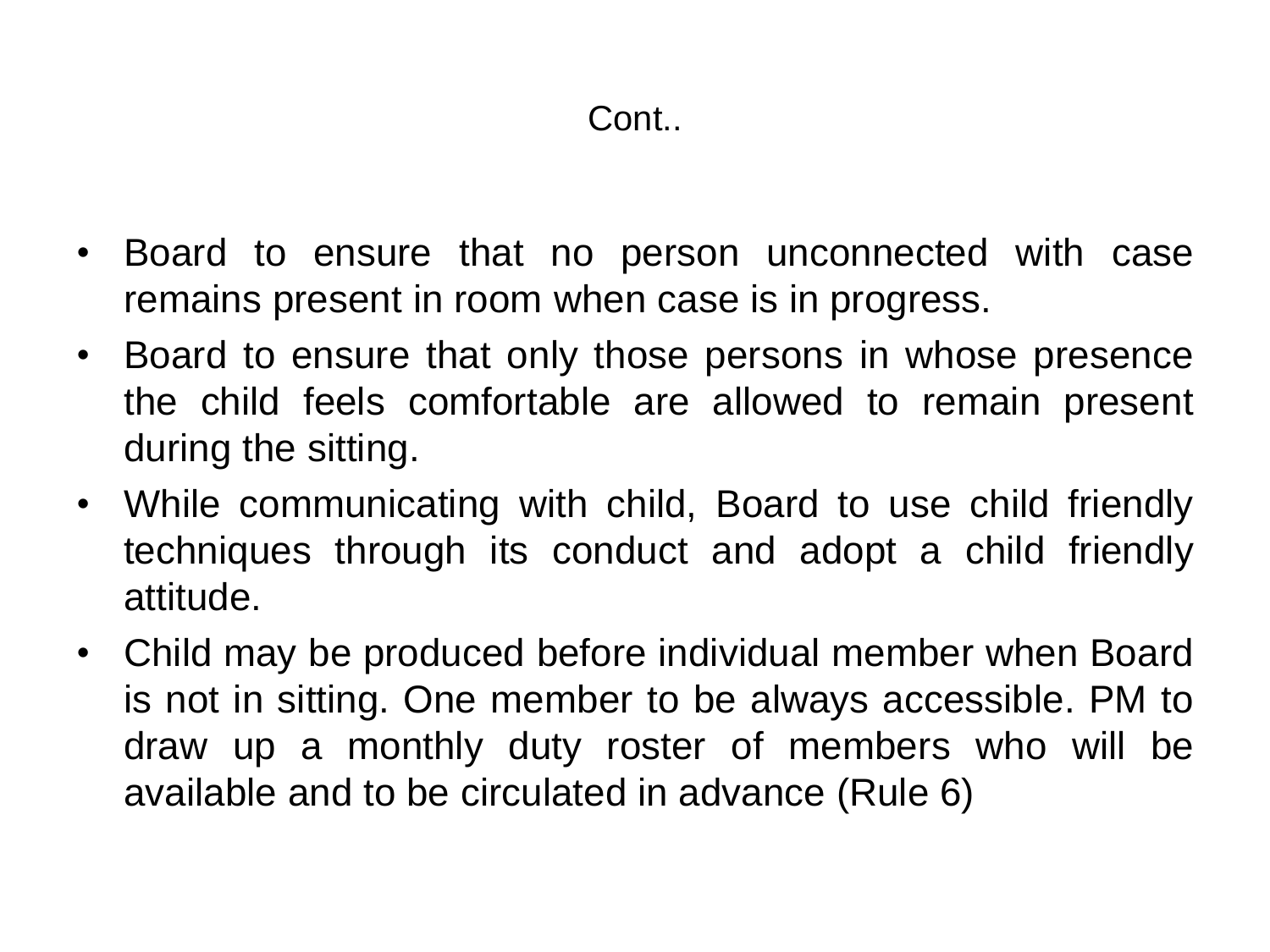- In case child cannot be produced even before a single member of the Board due to apprehension of child during odd hours or distance, child to be kept by CWPO in Observation Home in accordance with rule 69 D or in a fit facility and thereafter be produced before Board but within 24 hours of apprehension.
- If child is produced before individual member, order to be ratified by the Board in its next meeting.
- Where child is not apprehended and information is forwarded to the Board, Board shall require the child to appear before it at the earliest so that measures for rehabilitation, where necessary can be initiated (Rule 9)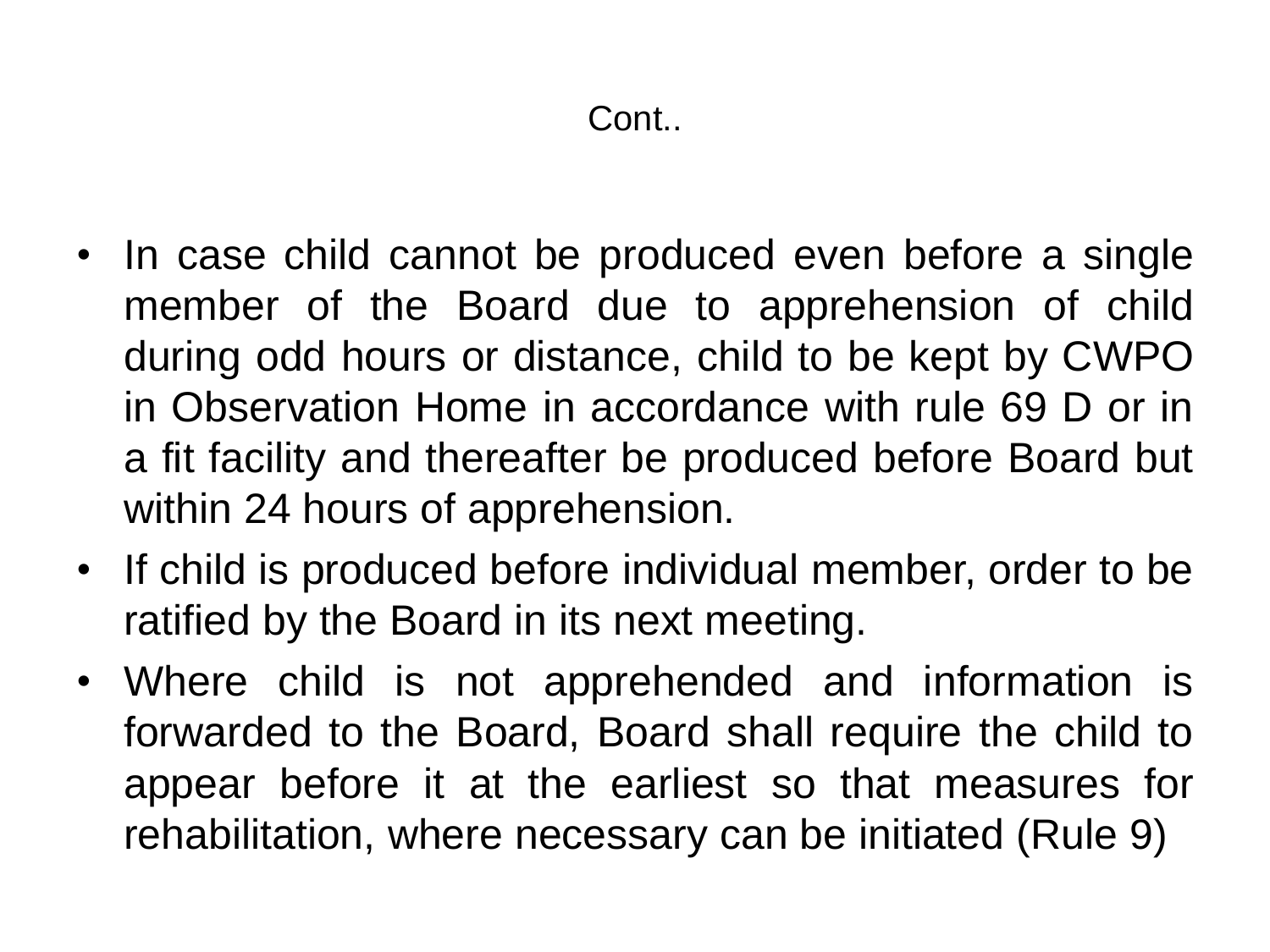**Legal Aid**: At the time of first production itself the Board shall ensure that child is represented by a lawyer.

The child and his guardian should be informed about availability of legal aid.

The Board shall ensure that the Legal cum Probation Officer in the District Child Protection Unit and the State or District Legal Aid Services Authority extends free legal services to the child. [Rule 7(ix)]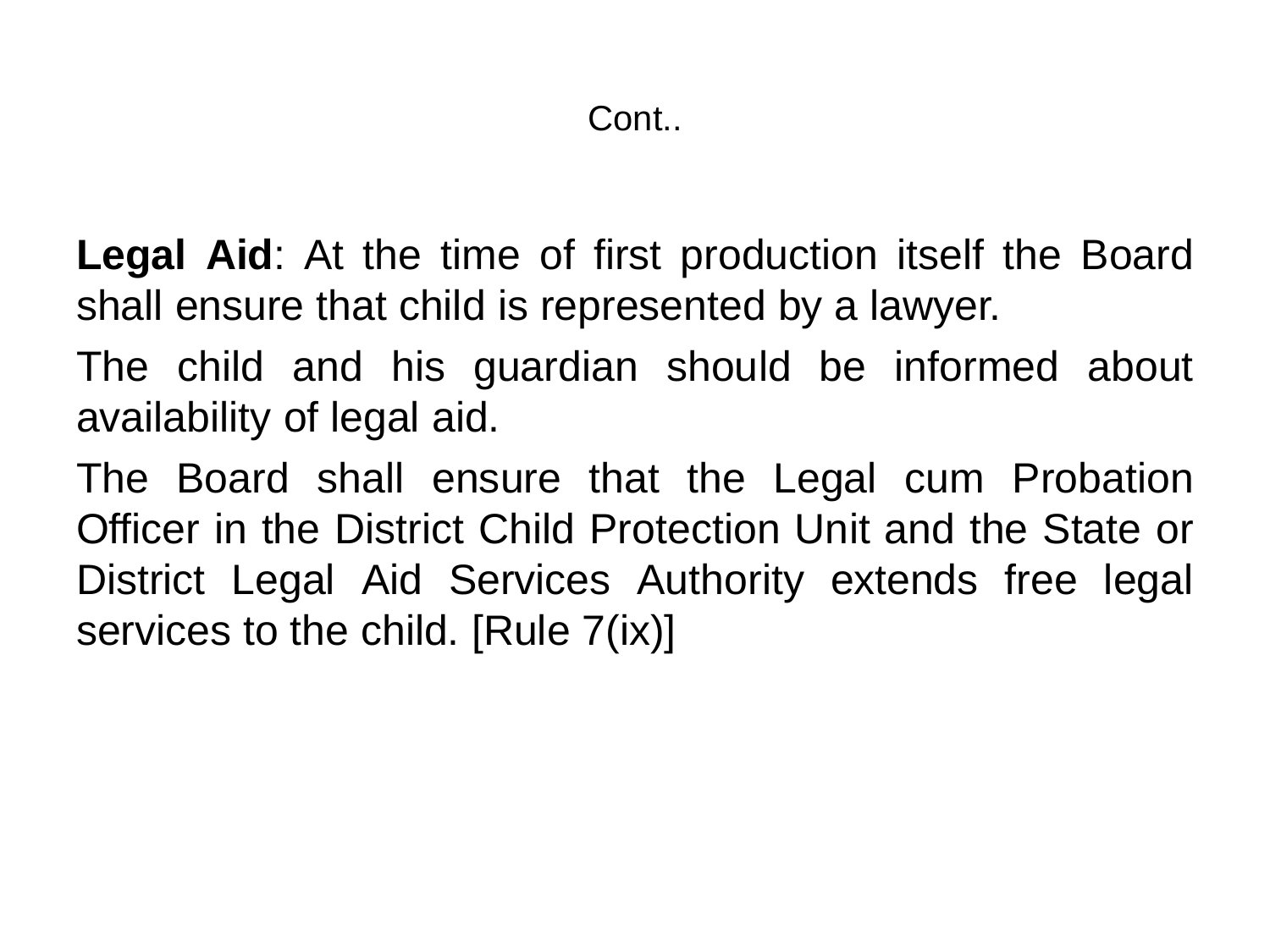- S.12 provides for release on bail of a person accused of a bailable or non-bailable offence, and apparently a child when he is apprehended or detained or appears or is brought before a Board.
- Bail can be with or without surety or he can be placed under the supervision of a PO or under the care of any fit institution or fit person.
- Grounds on which bail can be refused are expressly stated i.e. if there appear reasonable grounds for believing that the release is

-likely to bring him into association with any known criminal; or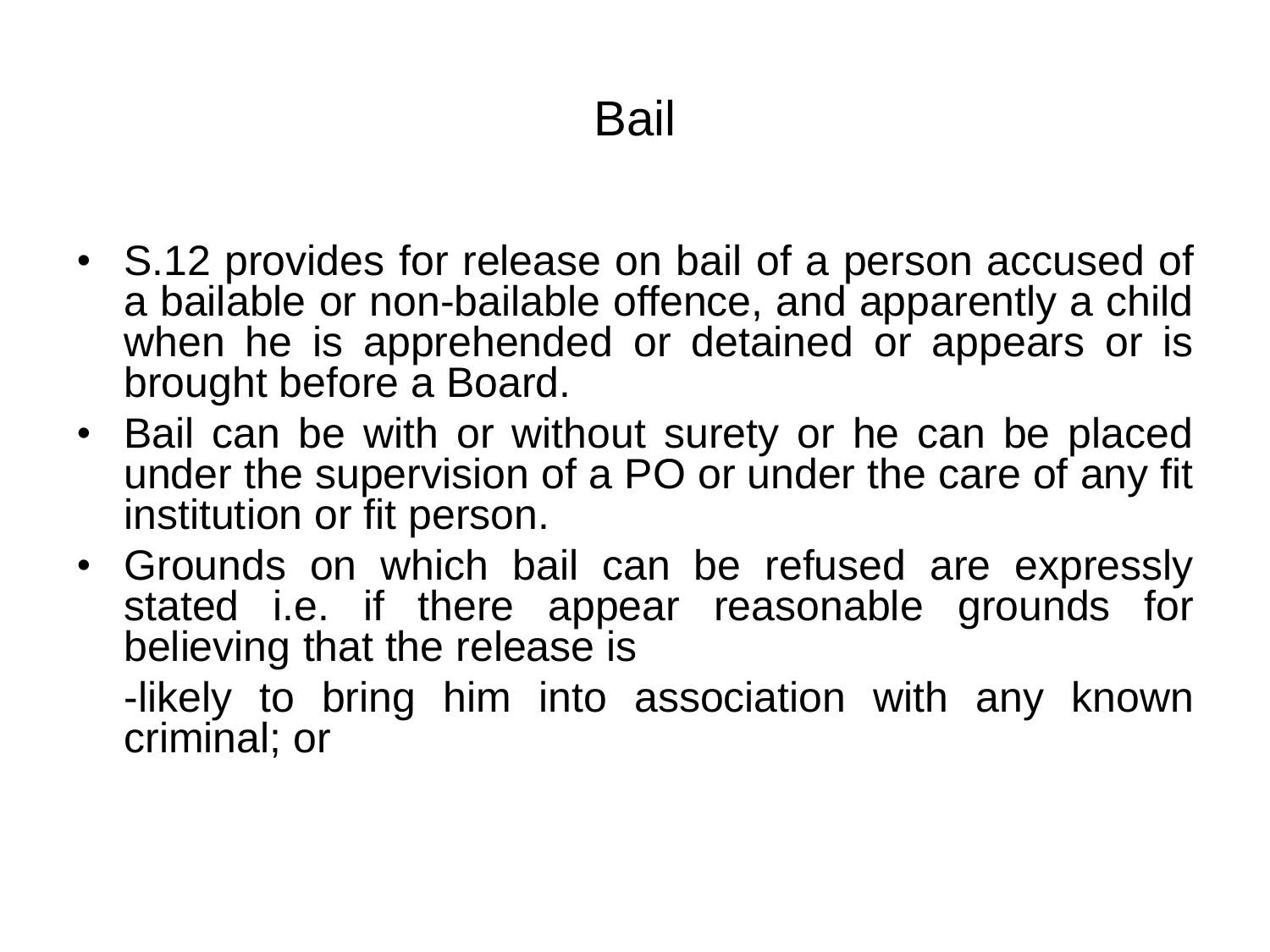-expose him to moral, physical or psychological danger; or -that his release would defeat the ends of justice.

Thus even here primarily the interest of the child is seen and the children are to be kept in protective custody if the Board forms an opinion that the release will put him under moral, physical danger.

**Where a child is unable to fulfil conditions of bail order within seven days of the bail order, child shall be produced before the Board for modification of the conditions of bail.[Section 12(4)]**

Where child is released on bail, probation officer or child welfare officer has to be informed by the Board.[Section 13(2)]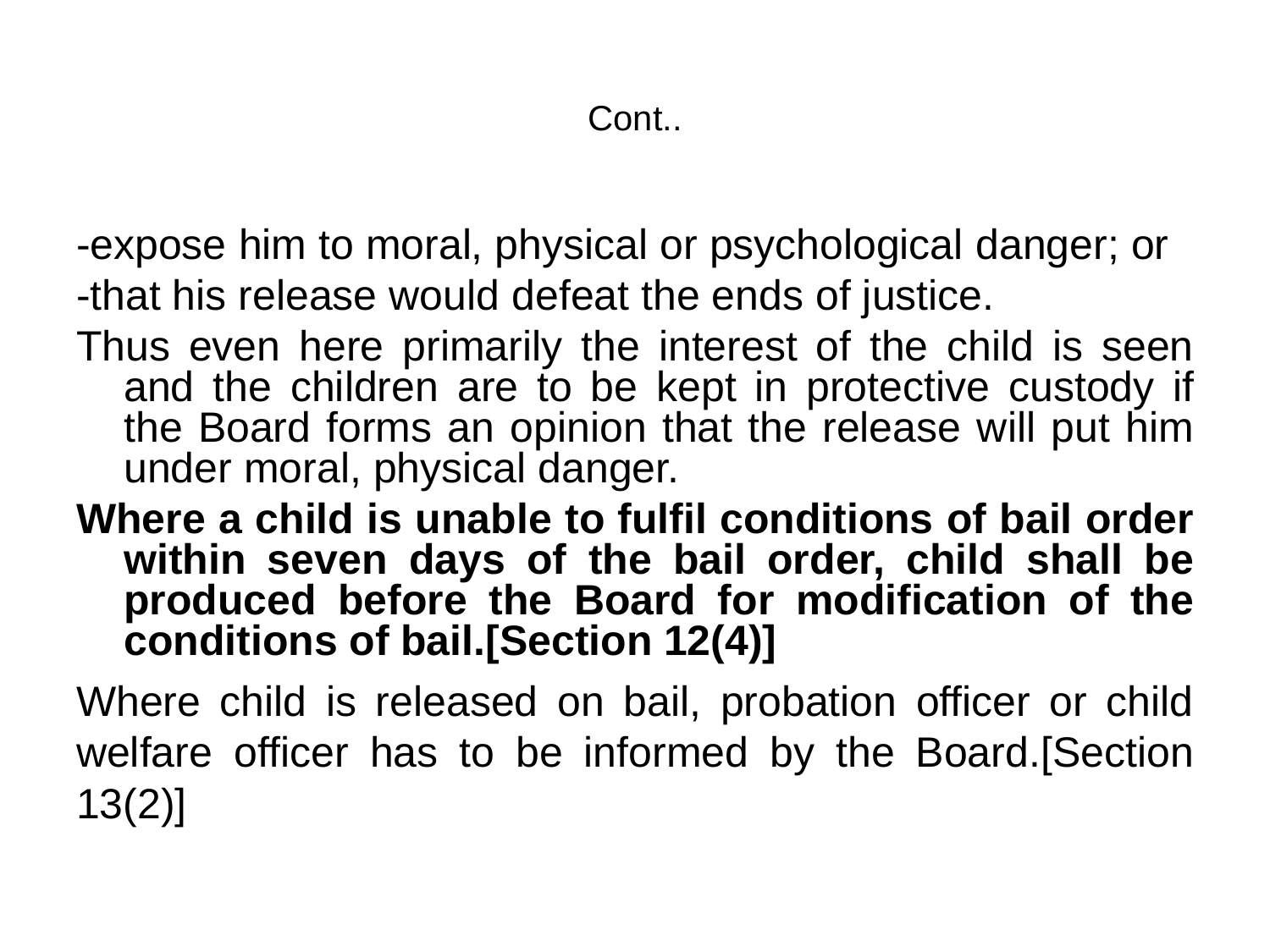Boards are required to consider not the offence alleged against the child or the gravity thereof or the role of the child in the same or even the interest of the victim but whether it would be in the interest of the juvenile to keep him in protective custody. In 129 (2006) DLT 577 the High Court of Delhi did not entertain the plea of the State:

*"…that the alleged act said to have been committed by the juvenile along with co-accused was one of great moral degradation and the act in itself would demonstrate the perversity of the mind of the juvenile"*

Holding that the nature of the offence is not one of the grounds on which bail can be granted or refused to the juvenile.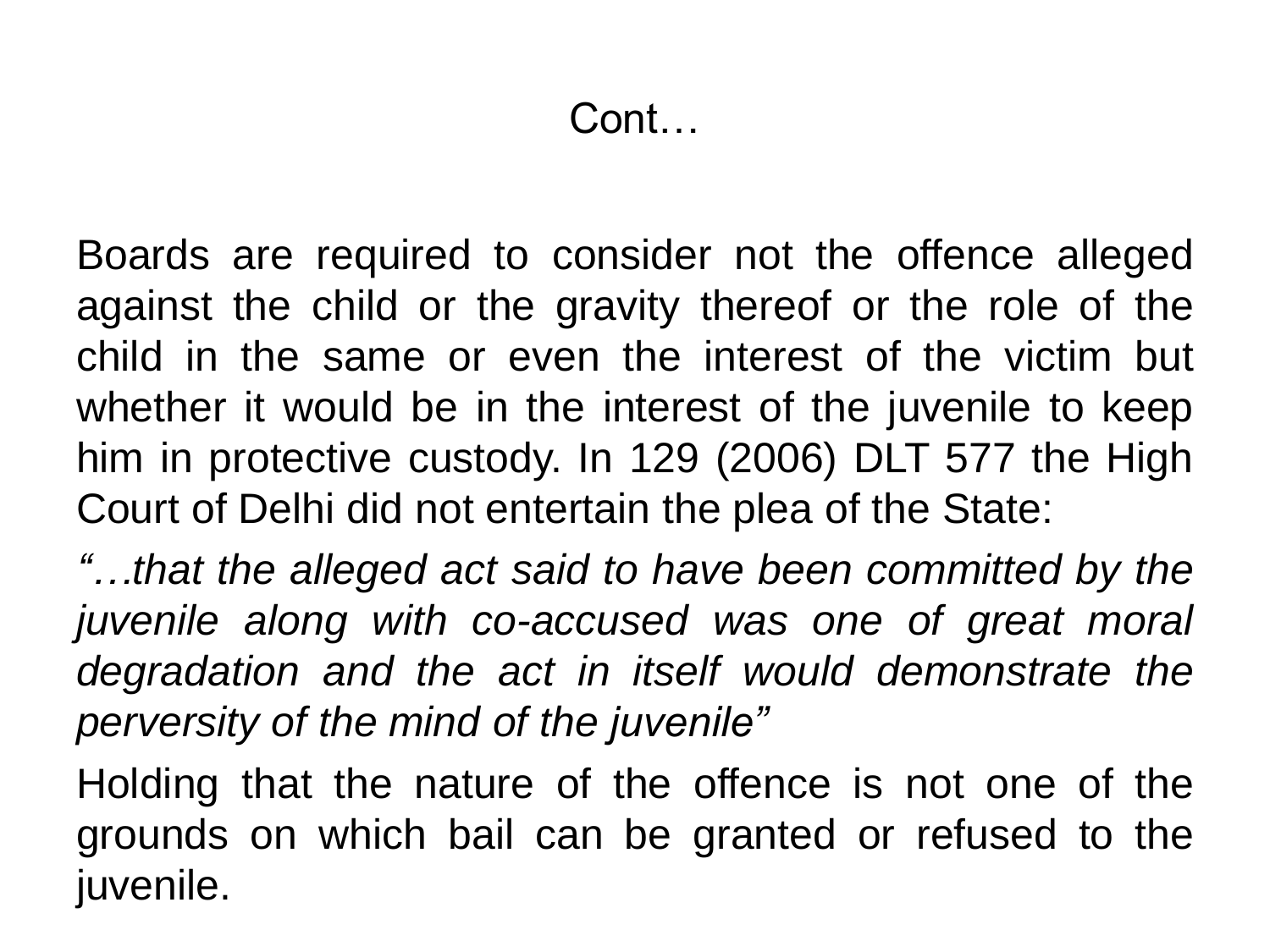### ESCAPED CHILD

There may be several situations where a child may be said to have escaped:

-He has been released on bail or undertaking but does not appear before the Board on date fixed for appearance and no application is moved for exemption or there is no sufficient ground to grant exemption (rule 10)

-He has been kept in protective custody but escapes from there

S.26 of the Act talks of a child in conflict with law 'who has run away from a special home or an observation home or a place of safety or from the care of a person under whom the child was placed under the Act'.

In regular courts when an accused escapes or does not appear before the Court, NBWs are issued against the accused and thereafter if he avoids the service of the warrants resort is had to Section 82 Cr.P.C.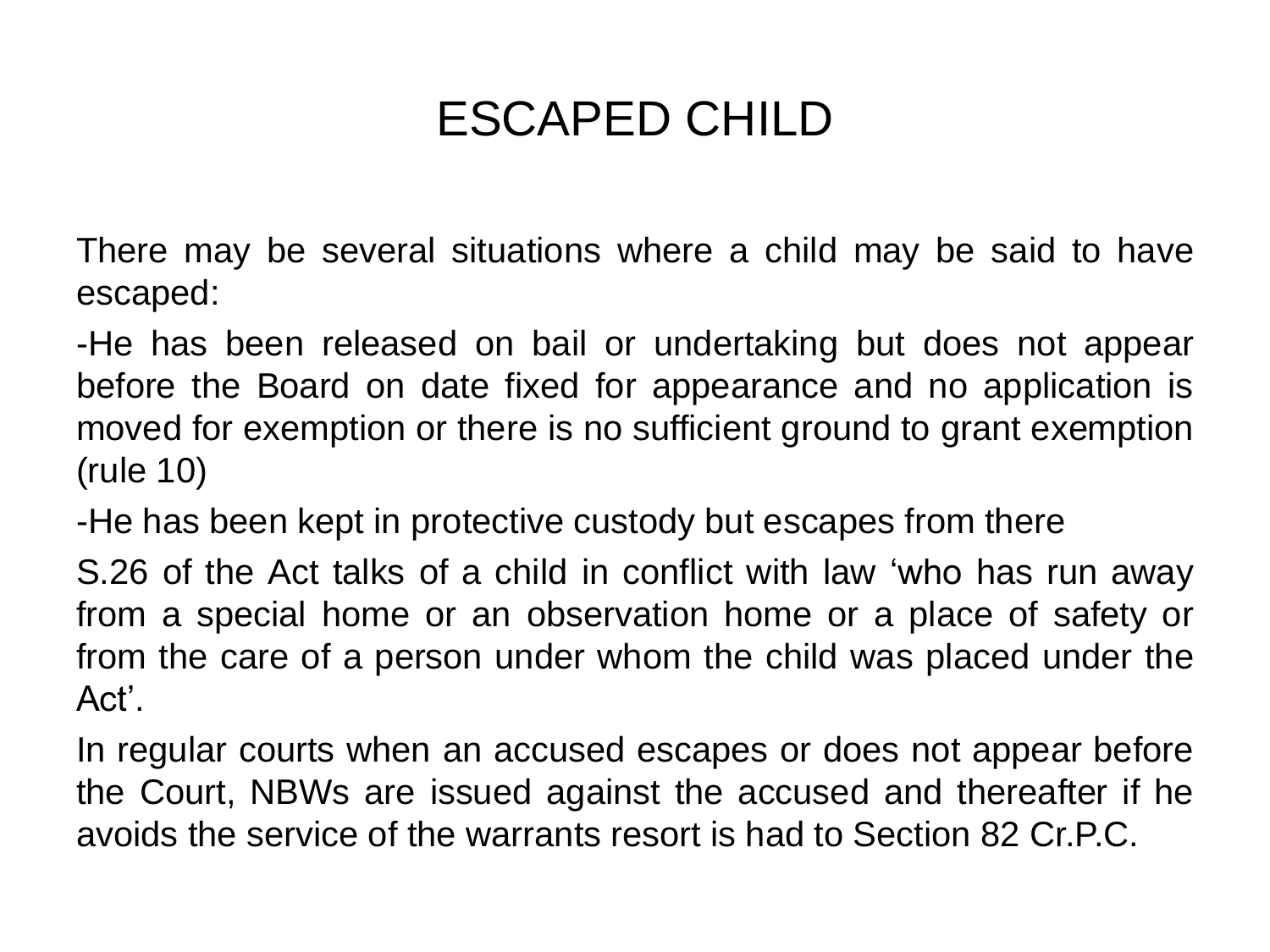Boards do not issue NBWs or resort to process under S.82 Cr.P.C. but issue notice to the parents/ guardians/ sureties to produce the children before the Boards.

Directions are issued to the Child Welfare Police Officer and the person-in-charge of the police station for production of the child.[rule 10(3)]

If CWPO fails to produce the child even thereafter, Board to pass orders under section 26 which provides that the child is to be produced before the Board within 24 hours which may pass appropriate orders. [rule 10(4)]

No additional proceeding is to be instituted in respect of the child.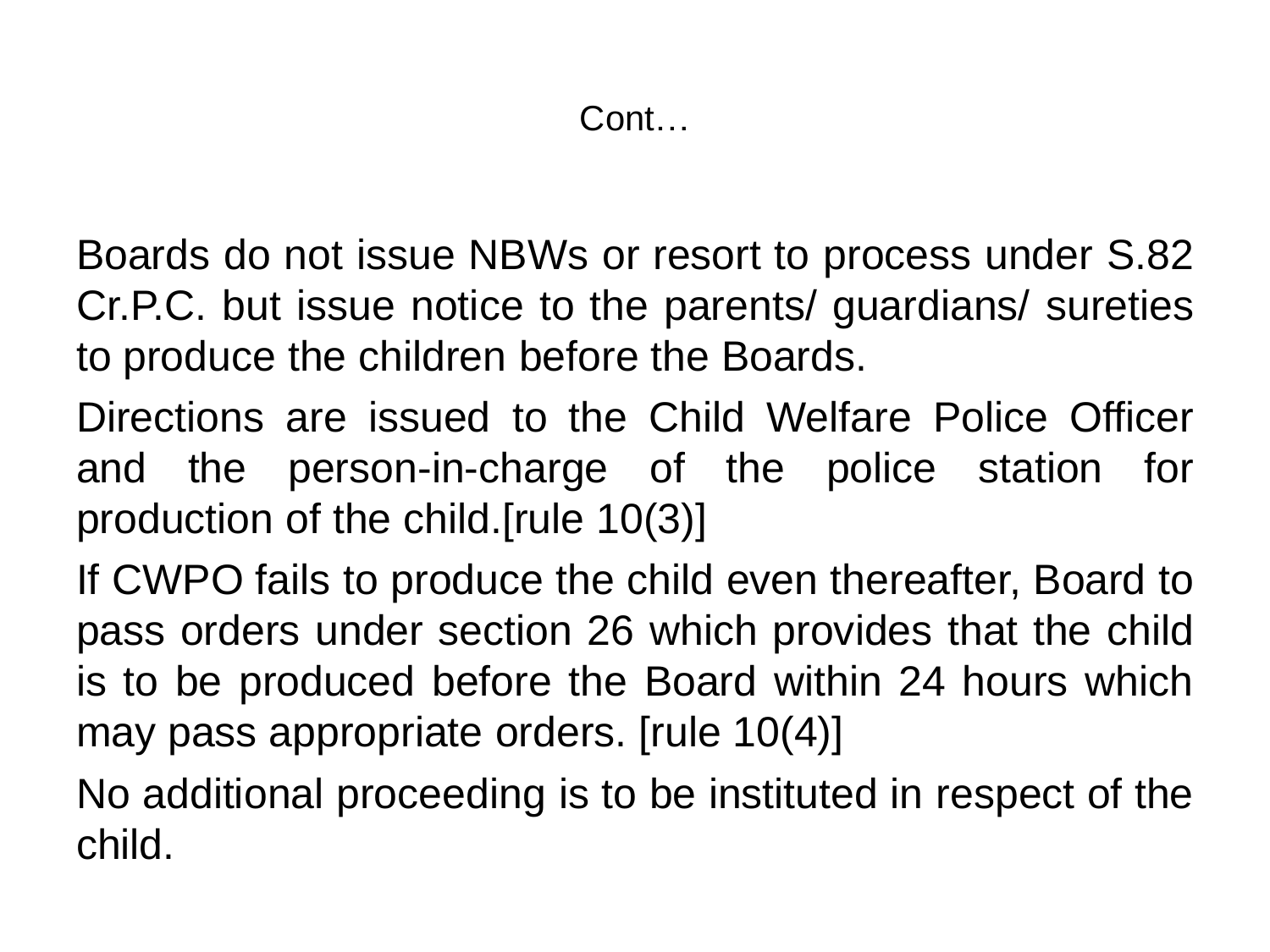#### **Enquiry by the Board**

- The Board conducts an inquiry and not a trial (S.14 and R.10, 11, 12)
- Cases of petty offences shall be disposed of through summary proceedings
- The procedure of summons trial is to be followed (S.14), in serious offences and heinous offences dealt with by it, accordingly notice is served upon the juvenile and a charge is not framed even in heinous matters.
- Only the material witnesses are examined as a full fledged trial is not required.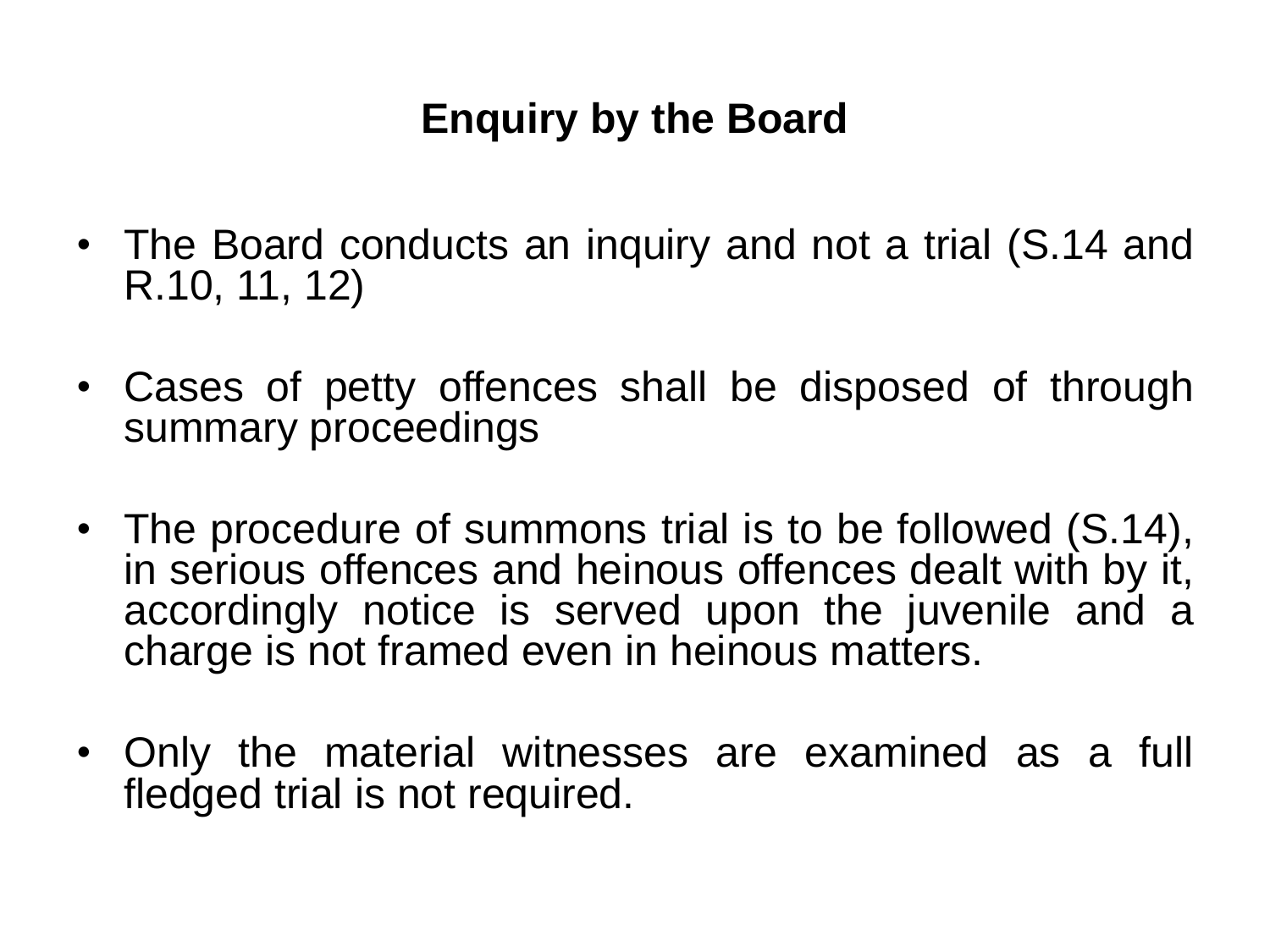- When witnesses are produced for examination, the inquiry is not to be conducted in the spirit of strict adversarial proceedings.
- Board to use the powers conferred by S.165 Evidence Act to interrogate the child and proceed with the presumptions that in favour of the child.
- While examining the child and recording his statement, the Board shall address the child in a child-friendly manner.
- Board may take into account report of the police, SIR, and the evidence produced by the parties for arriving at a conclusion. (rule 10)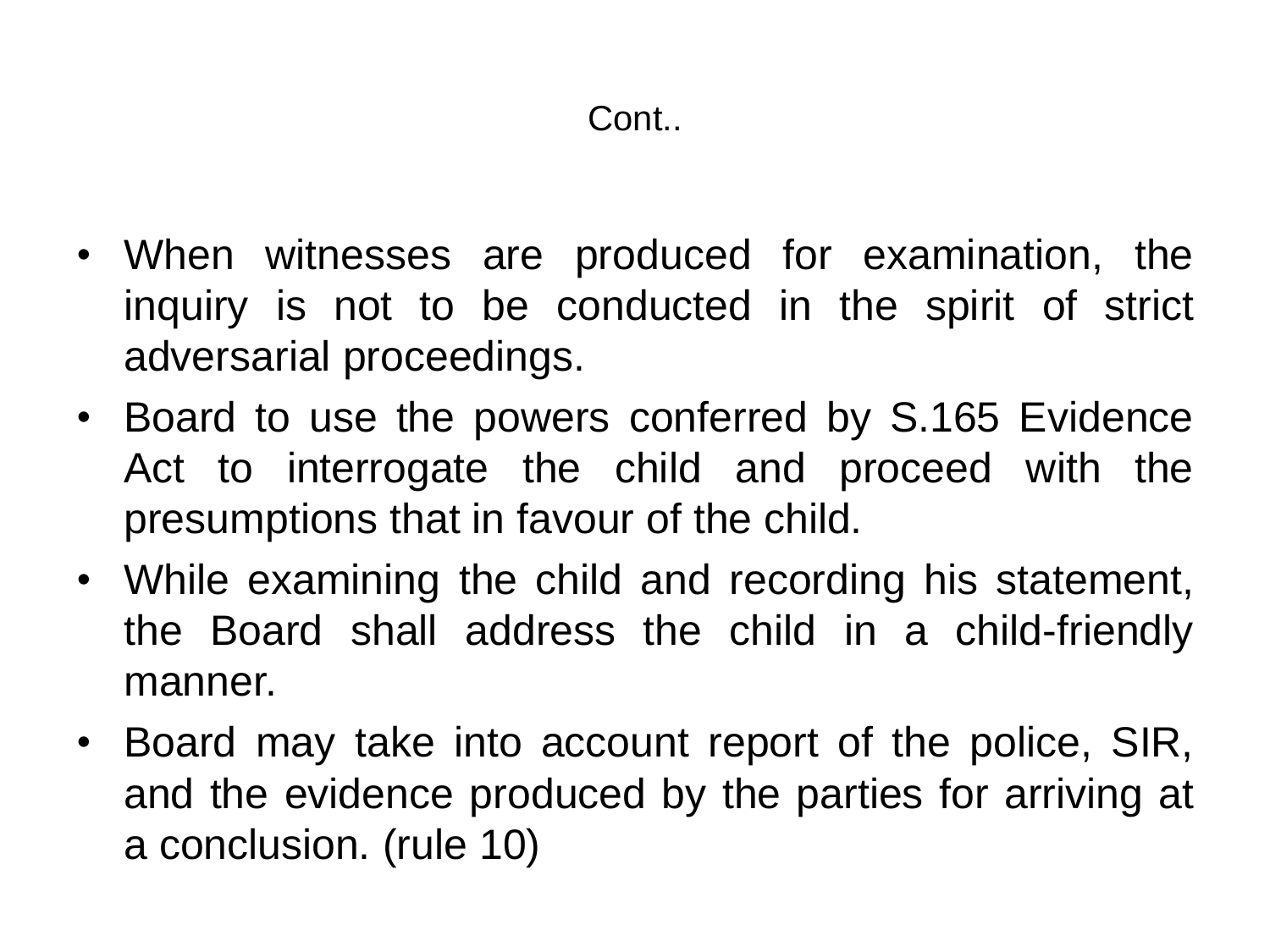- Inquiry is to completed within 4 months from the date of first production of the child before the Board, unless the period is extended, for a maximum period of two months by the Board having regard to the circumstances of the case and after recording reasons in writing for such extension.(Section 14)
- If inquiry for petty offences remains inconclusive even after the extended period, the proceedings shall stand terminated.(S.14)
- In case of serious or heinous offences, further extension of time to be granted by CMM for reasons to be recorded in writing.
- Rule 12- case monitoring sheet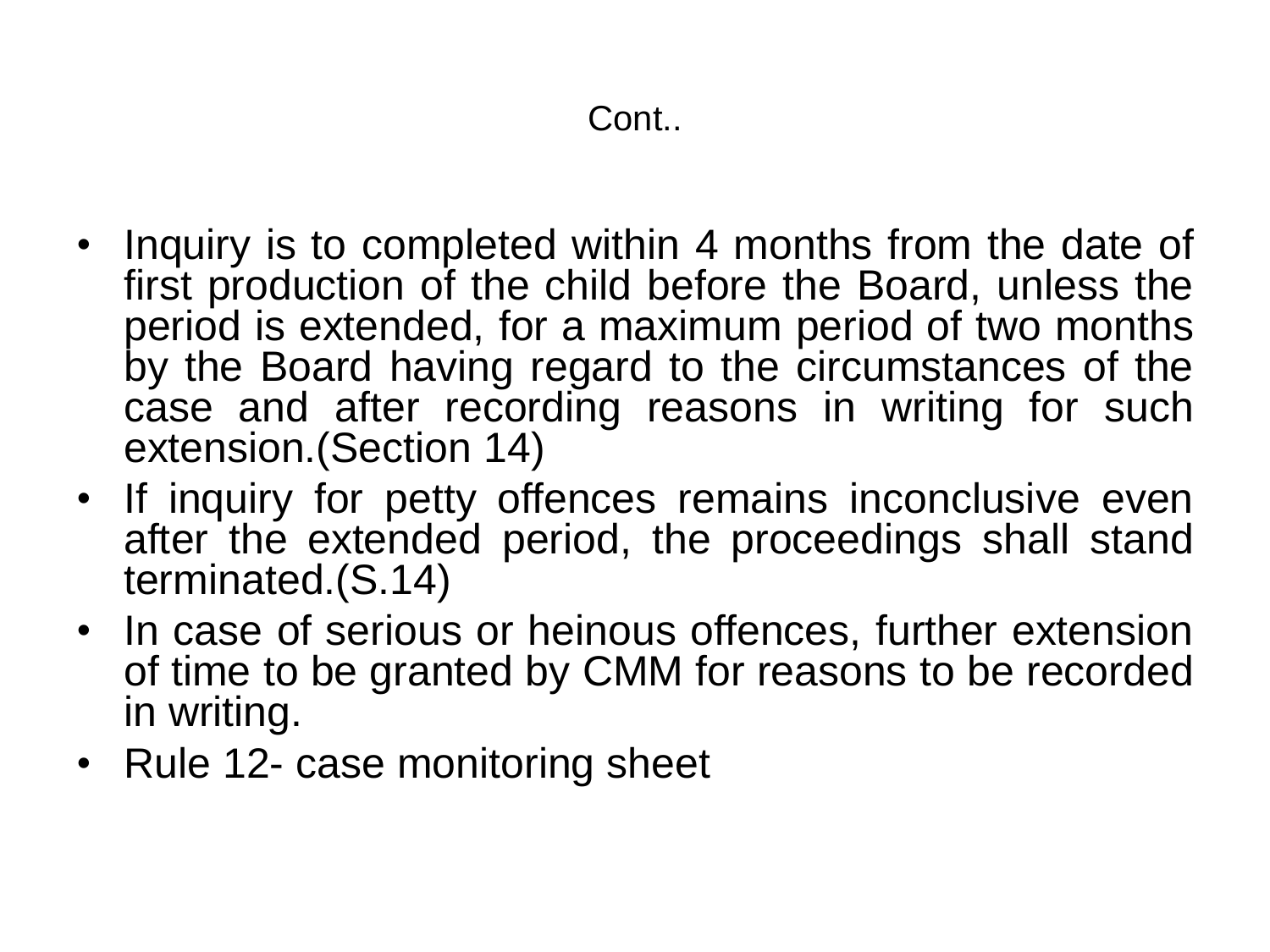### Preliminary assessment

- In case of heinous offences alleged to have been committed by a child, who has completed or is above the age of sixteen years, the Board is to conduct a preliminary assessment. (Section 15)
- Preliminary assessment is to be done with regard to:
- the mental and physical capacity of the child to commit such offence;
- ability of the child to understand the consequences of the offence; and
- the circumstances in which the child allegedly committed the offence.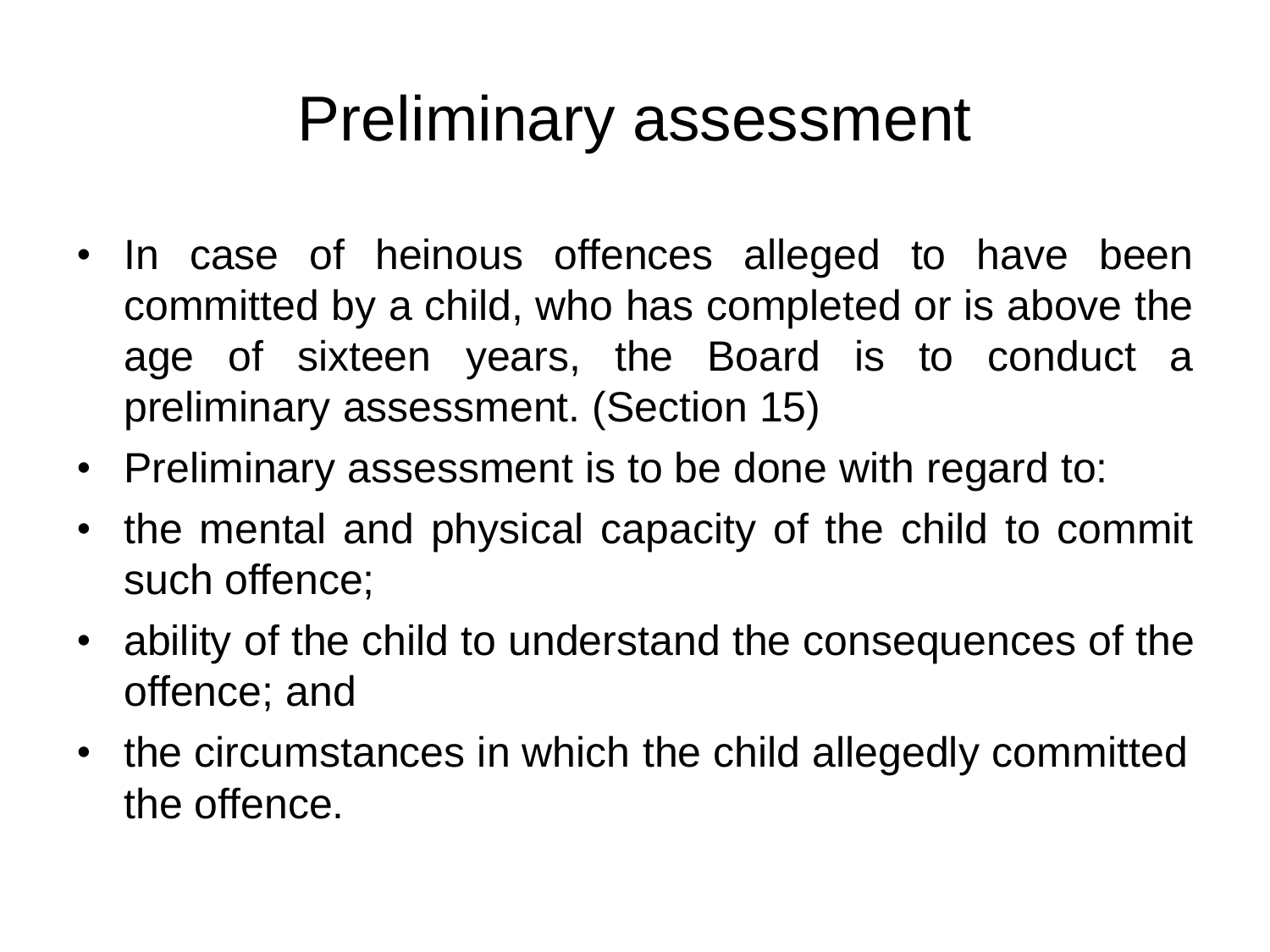#### Cont..

- Board to first determine that child above 16 years (rule 10A)
- Child to be presumed to be innocent unless proved otherwise.
- Board may take assistance of experienced psychologists or psycho-social workers or other experts.
- Not a trial but is to assess the capacity of such child to commit and understand consequences of the alleged offence.

Thus no cross-examination to be done.

Preliminary assessment to be disposed of within a period of three months from date of first production of child before the Board (S.14)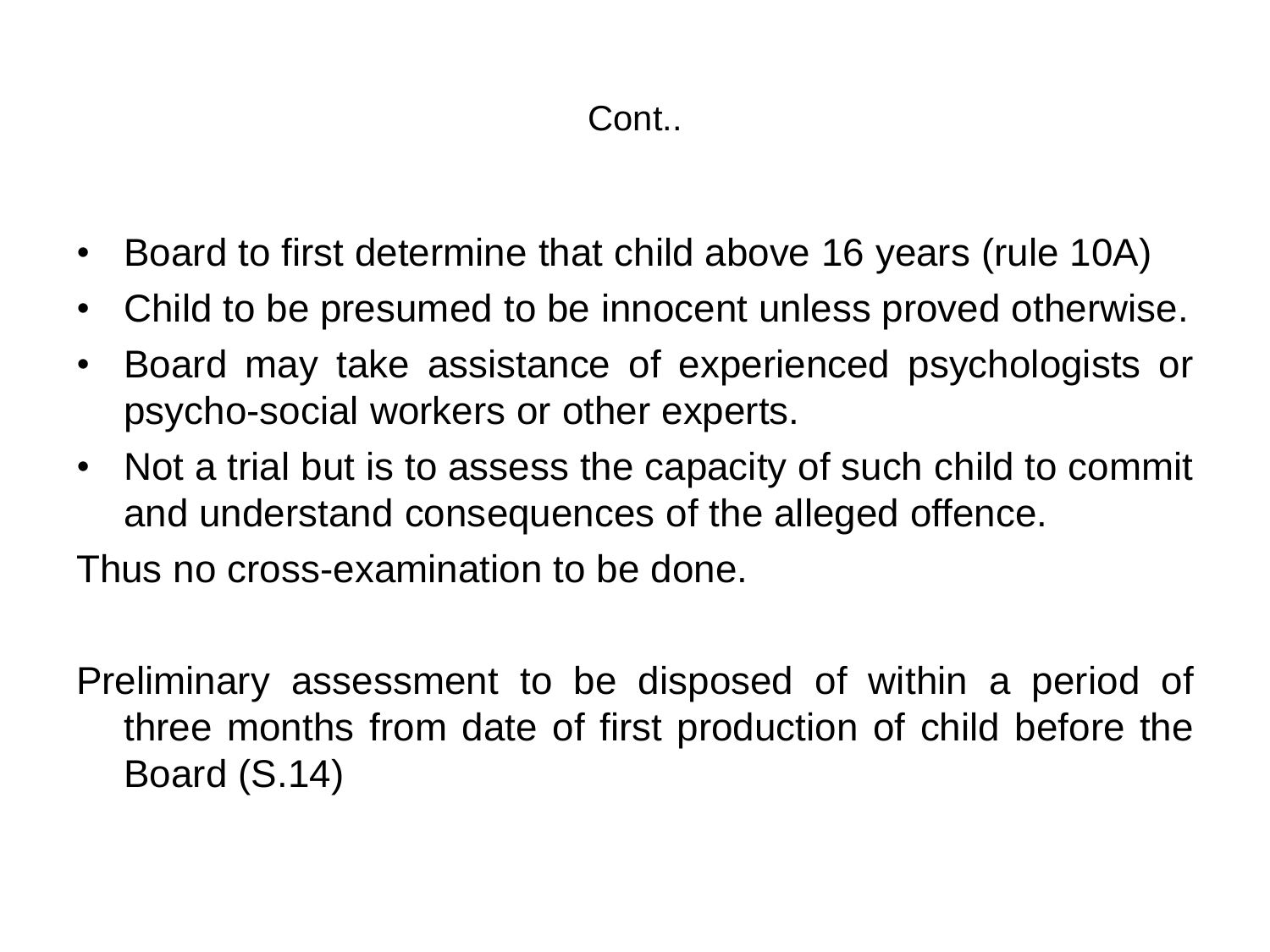• No specific indicators laid down but the Board may take into consideration:

Social Investigation Report

Report of investigation

Statements of witnesses recorded by Child Welfare Police Officer – CWPO is required to produce the statement of witnesses recorded by him and other documents within a period of one month from date of first production of child before the Board and copy to be given to child or parent or guardian or child. [rule 10(5)]

Medico legal report, Forensic report

Other documents prepared during course of investigation filed by the police. Medical reports of the child/ Mental health reports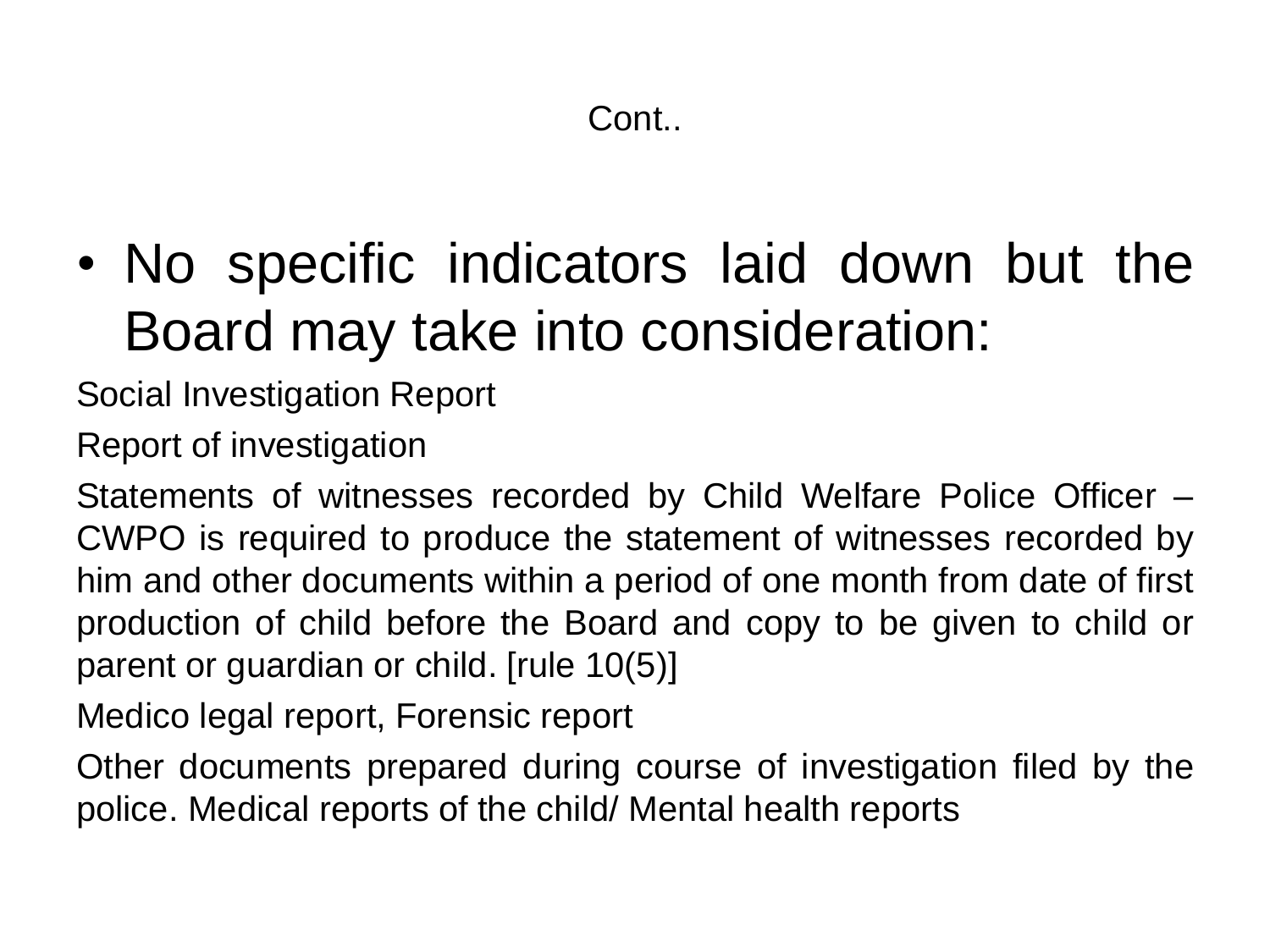- The Board may consider:
- whether the child also qualifies as a child in need of care and protection;
- whether the child has himself been a victim of any offence in the past;
- whether the child has had a history of abuse and exploitation;
- whether the unlawful conduct has been done for survival;
- whether the alleged offence has been committed due to situational factors such as the child being put to extreme mental trauma and cruelty to compel him to commit an offence;
- whether the child had committed the offence under coercion or fear of mental or physical harm to himself or to some other person;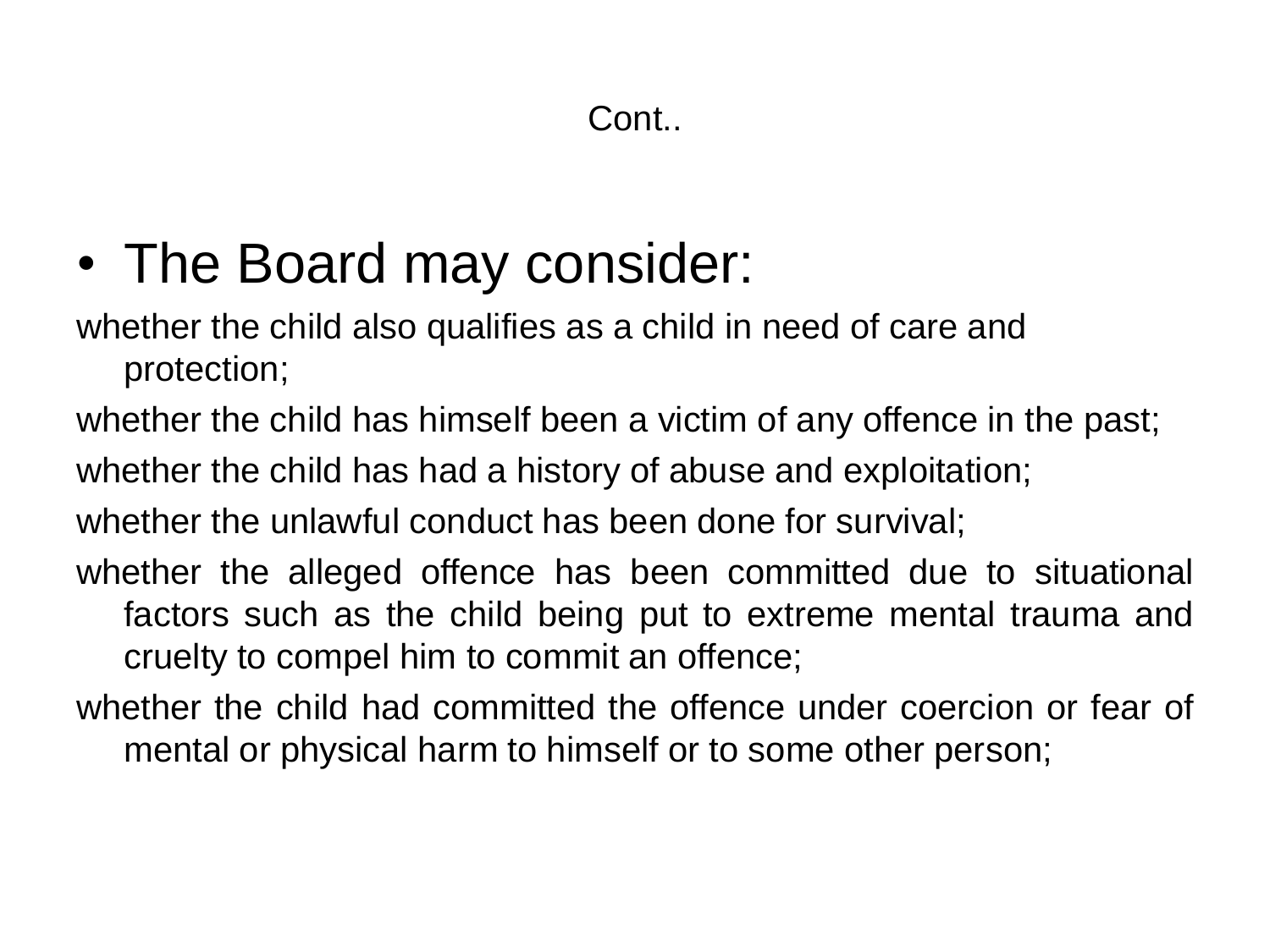whether the alleged offence has been committed under the control of adults, or with an adult or the child has been used by a group of adults,;

whether the child suffers from a mental illness;

whether the child is prone to taking drugs or alcohol;

whether the child is under the influence of peer groups or associates with those who present risk of harm e.g. sexual offenders, drug peddlers etc. or criminals;

whether the child has been involved in violent incidents prior to the alleged offence;

whether the child has been previously involved in any offence;

whether the child has suicidal tendencies or of harming himself;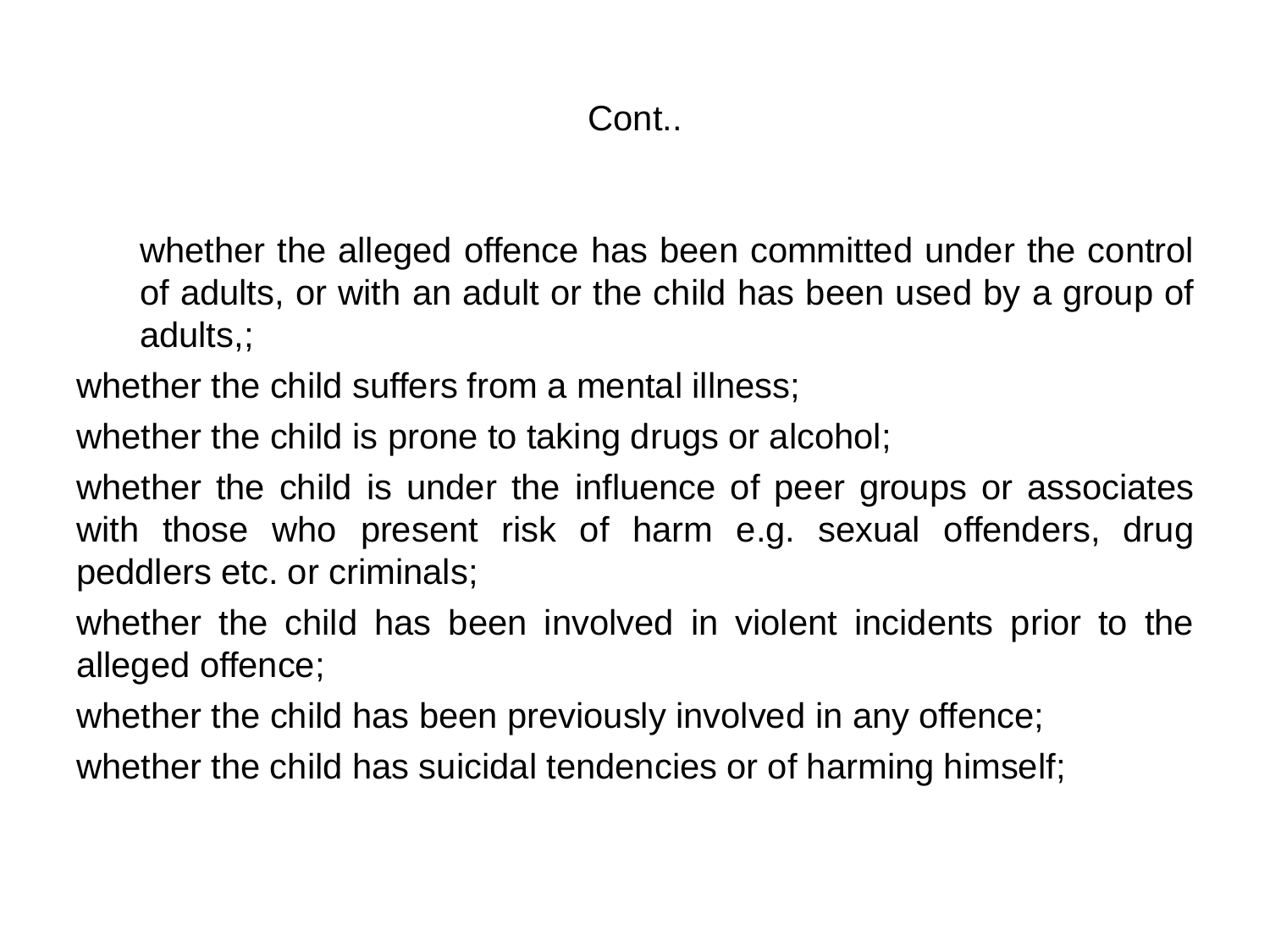whether the child has been exposed to media, internet including to pornography and media depicting violence;

personality traits and habits of the child;

whether the child was aware of what he has done and his perception of the act; and

whether the child has been recruited or used by any non-State, selfstyled militant group or outfit declared as such by the Central Government.

•The Board may, after the preliminary assessment decide to dispose of the matter itself in which case procedure of summons trial shall be followed.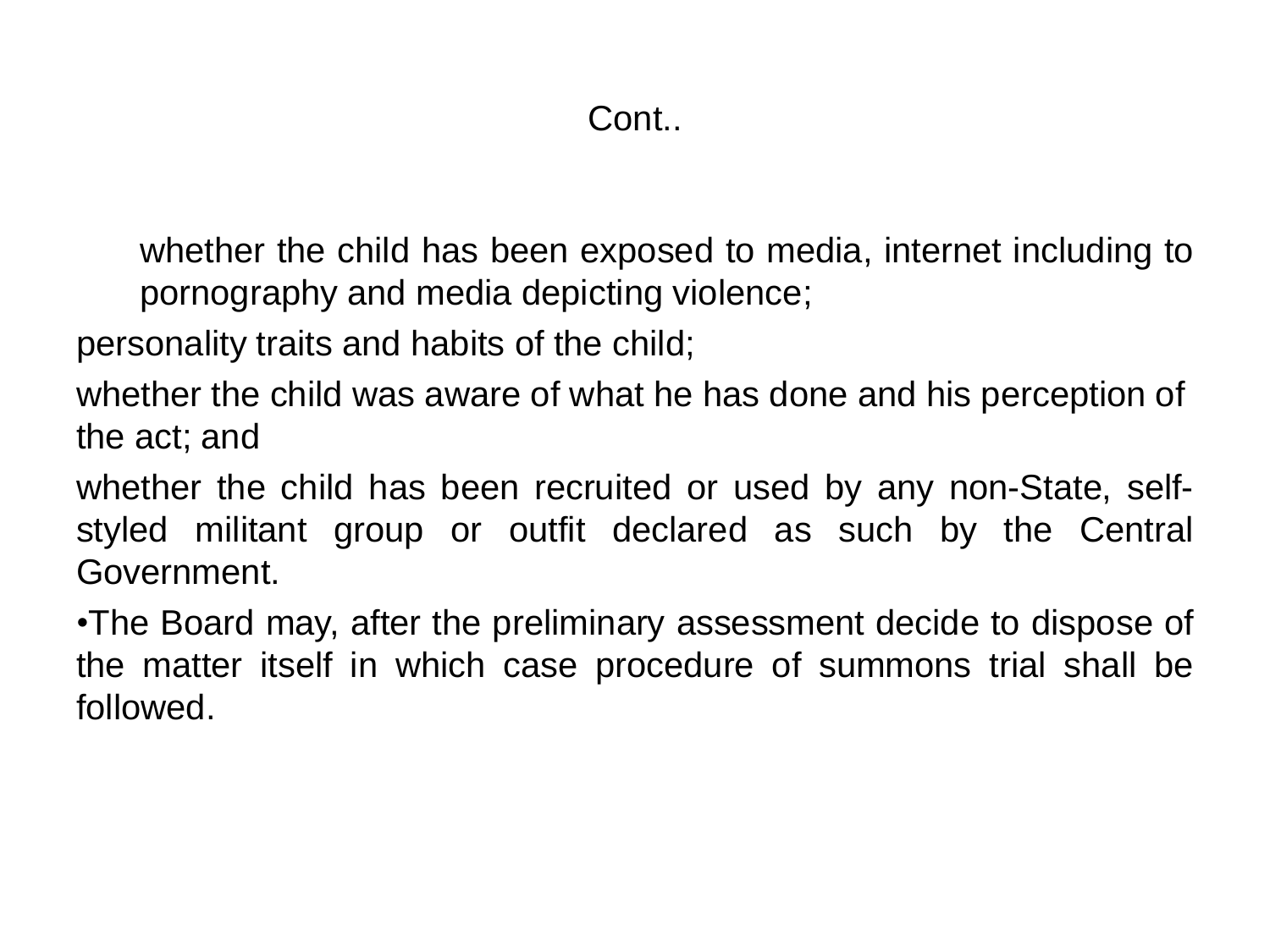- Where the Board passes an order that there is a need for trial of the child as an adult, then the Board may transfer the trial of the case to the Children's Court having jurisdiction to try such offences (section 18(3) of the Act of 2015).
- The Board is required to assign reasons for the same and the copy of the order is to be provided to the child forthwith [Rule 10A(4) of the Model Rules of 2016].
- The order of the Board on the preliminary assessment is appealable under section 101(2) of the Act of 2015.
- The Children's Court or Sessions Court while deciding the appeal, can also take assistance of experienced psychologists and medical specialists other than those whose assistance had been obtained by the Board. The Children's Court would have to consider similar factors as the Board is required to consider during preliminary assessment. The Children's Court is to record its reasons for arriving at a conclusion whether the child is to be treated as an adult or as a child.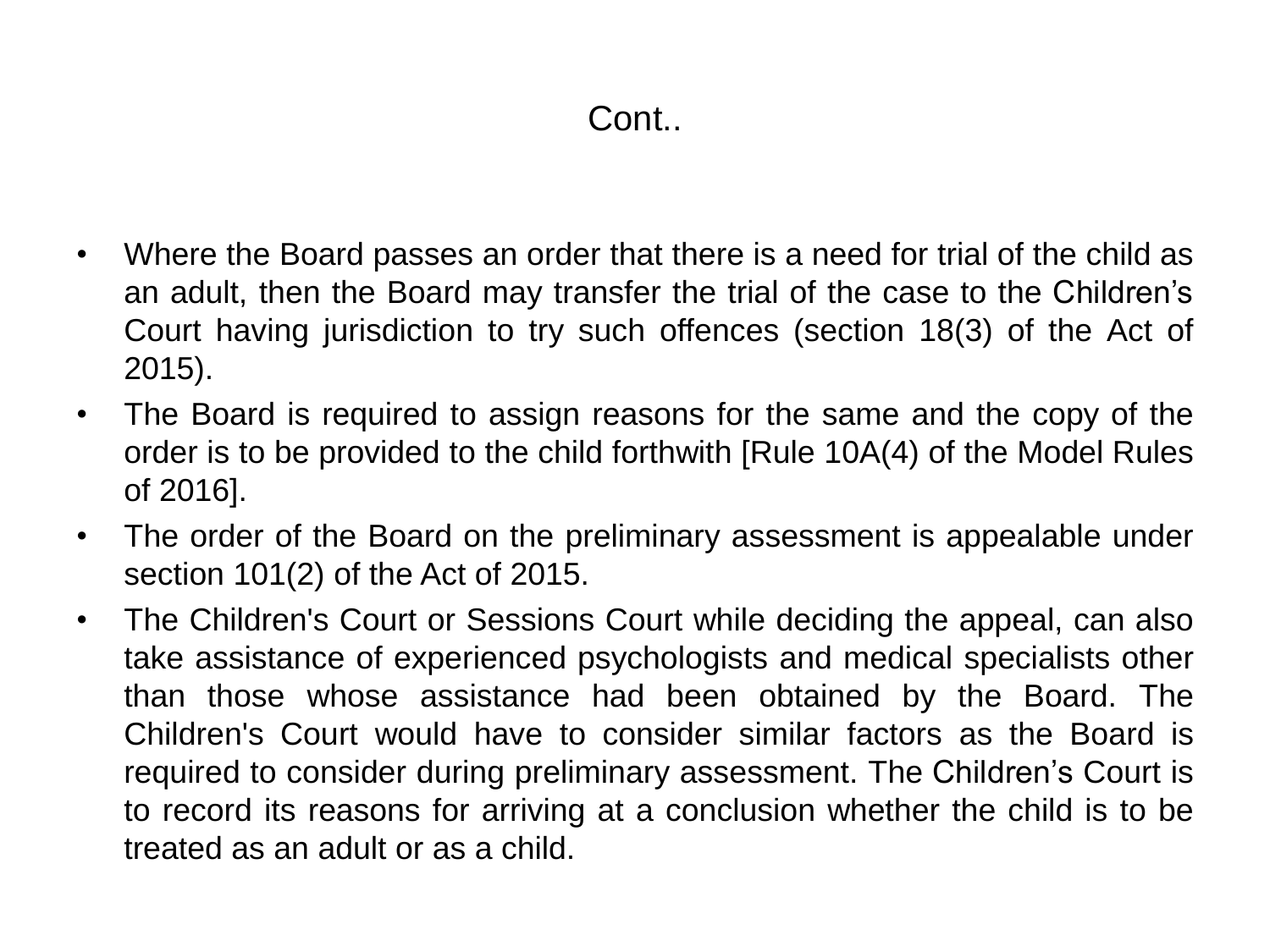- After the Children's Court receives the preliminary assessment, it has to decide whether to try the child as an adult or as a child.
- If Children's Court decides that there is no need for trial of child as an adult, it may conduct an inquiry as a Board.
- In such a situation, only an inquiry would be conducted and not a trial and the procedure for trial in summons case under the Cr.P.C. would be followed [Rule 13(7)(ii) of the Model Rules of 2016].
- The Children's Court is to conduct the proceedings in a child friendly atmosphere.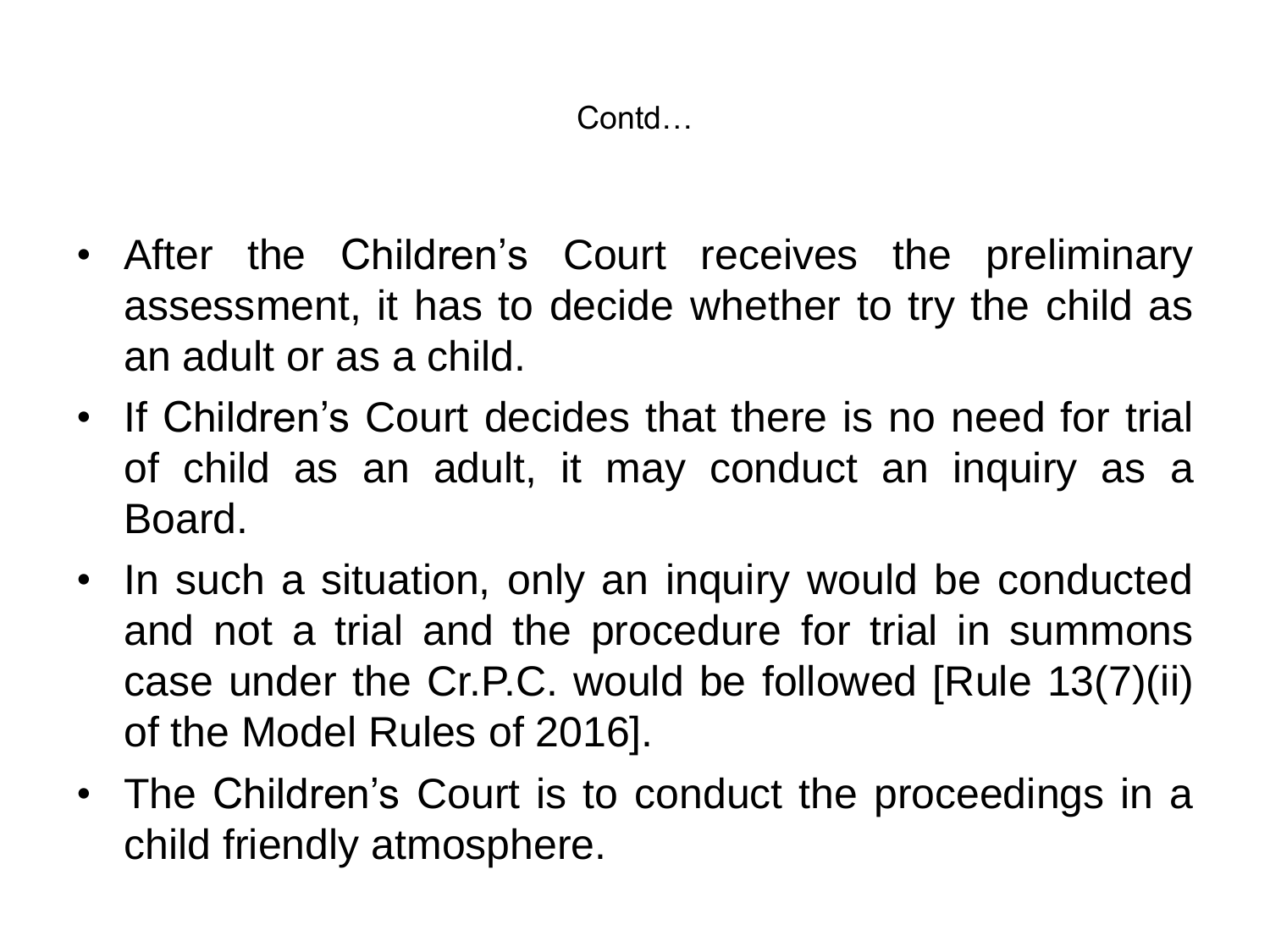#### **Dispositional Orders**

- After the conclusion of inquiry, the Board/ Children's Court acting as Board may pass one of the dispositional orders enumerated in S.18 of the Act.
- a) Allow the child to go home after advice or admonition following appropriate inquiry against and counselling to the parent or the guardian and the child;
- b) Direct the child to participate in group counselling and similar activities;
- c) Order the child to perform community service
- d) Order the child or parents or the guardian of the child himself to pay a fine.

e) Direct the child to be released on probation of good conduct and placed under the care of any parent, guardian or other fit person on their executing a bond for a period not exceeding three years.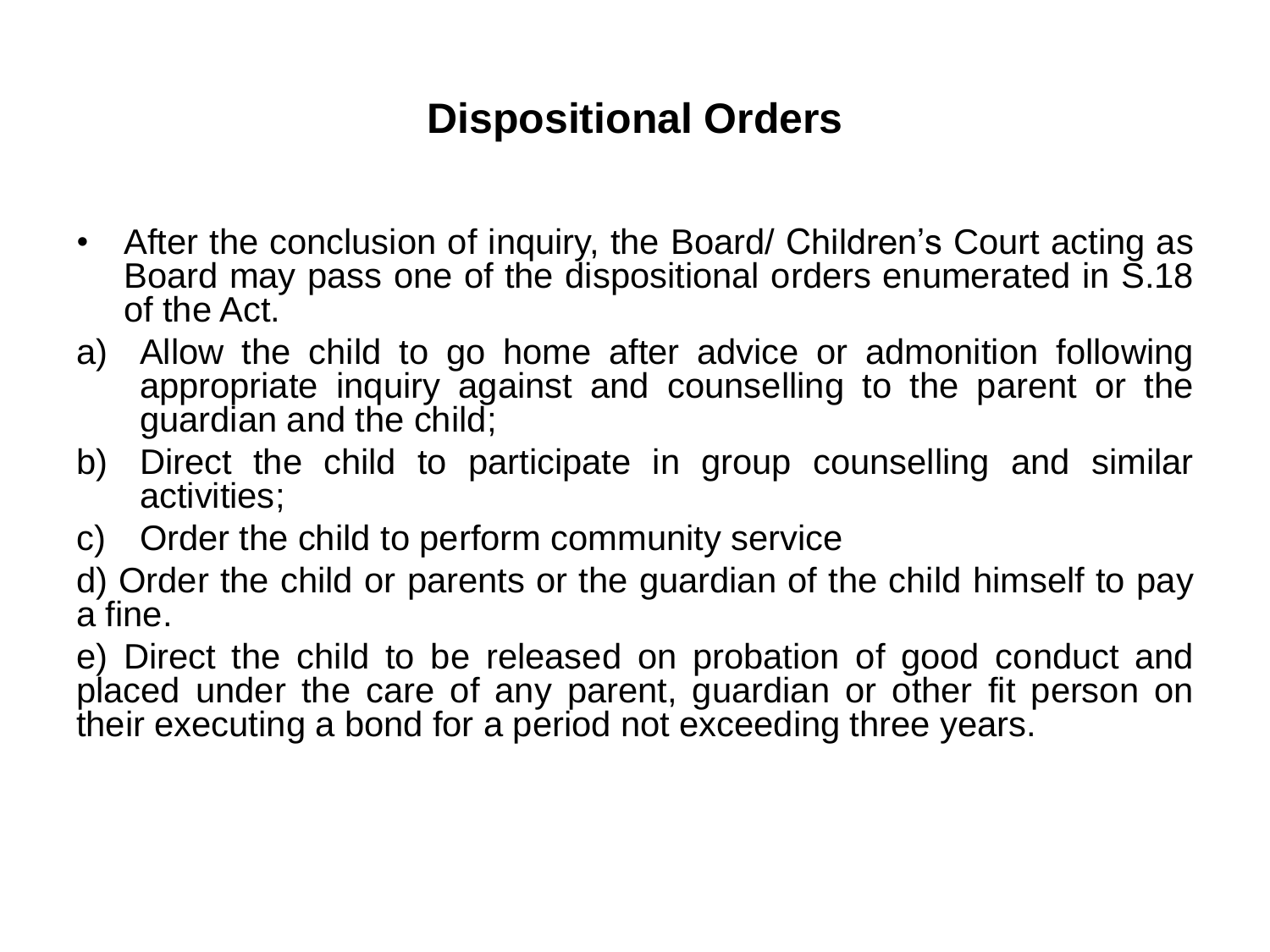- f) Direct the child to be released on probation of good conduct and placed under the care and supervision of any fit facility.
- g) Direct the child to be sent to a special home for a period of three years or a place of safety.
- In addition, a child may be asked to attend school, attend a vocational training centre, attend a therapeutic centre, prohibit the child from visiting, frequenting or appearing at a specified place or undergo a de-addiction programme.
- Every final order is to include an individual care plan for the child's rehabilitation, including follow up by the Probation Officer or DCPU or member of NGO.
- •No child in conflict with law can be sentenced to death or for imprisonment for life without the possibility of release.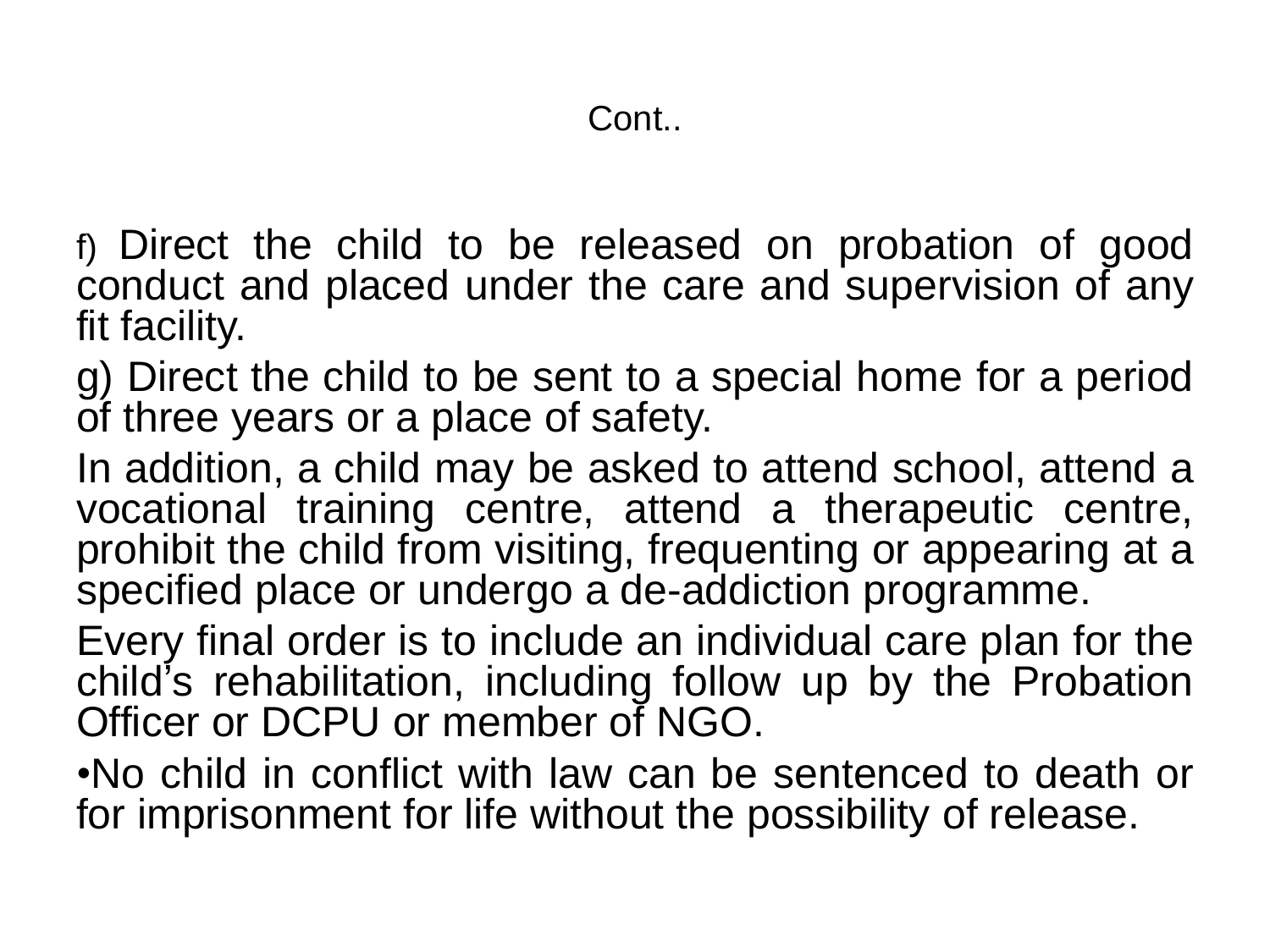# Trial by Children's Court

- Where the Children's Court decides to treat the child as an adult, the procedure for trial by sessions may be followed.
- Where an appeal has been filed against the order of the Board declaring the age of the child or against the finding of preliminary assessment, the Children's Court shall first decide the appeal. (Rule 13)
- Reasons are to be recorded while arriving at a conclusion whether child is to be treated as adult or child.
- Where the child is treated as an adult, a child friendly atmosphere is to be maintained.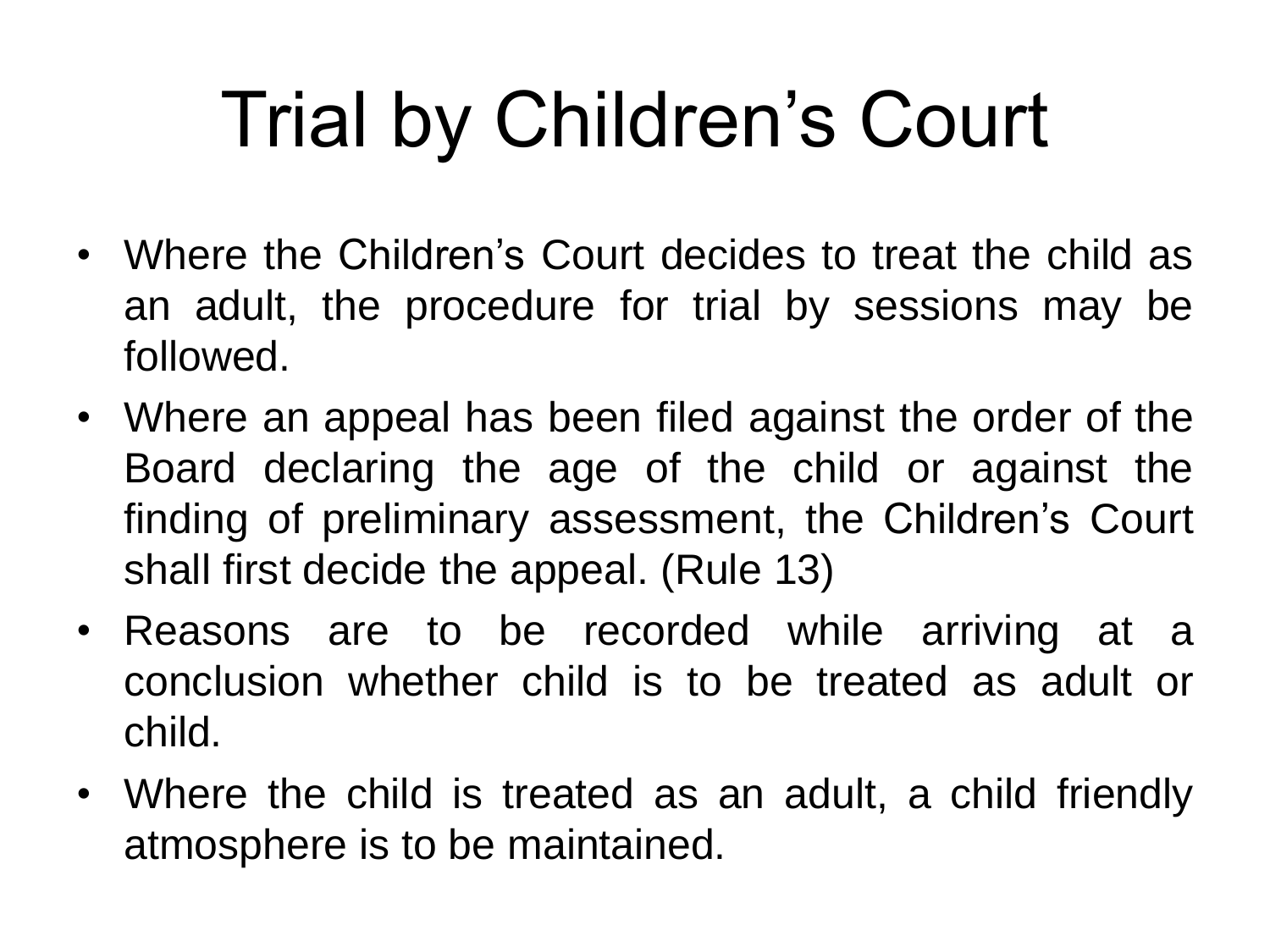• After trial, the Court may pass appropriate orders, considering the special needs of the child, the tenets of fair trial and maintaining a child friendly atmosphere.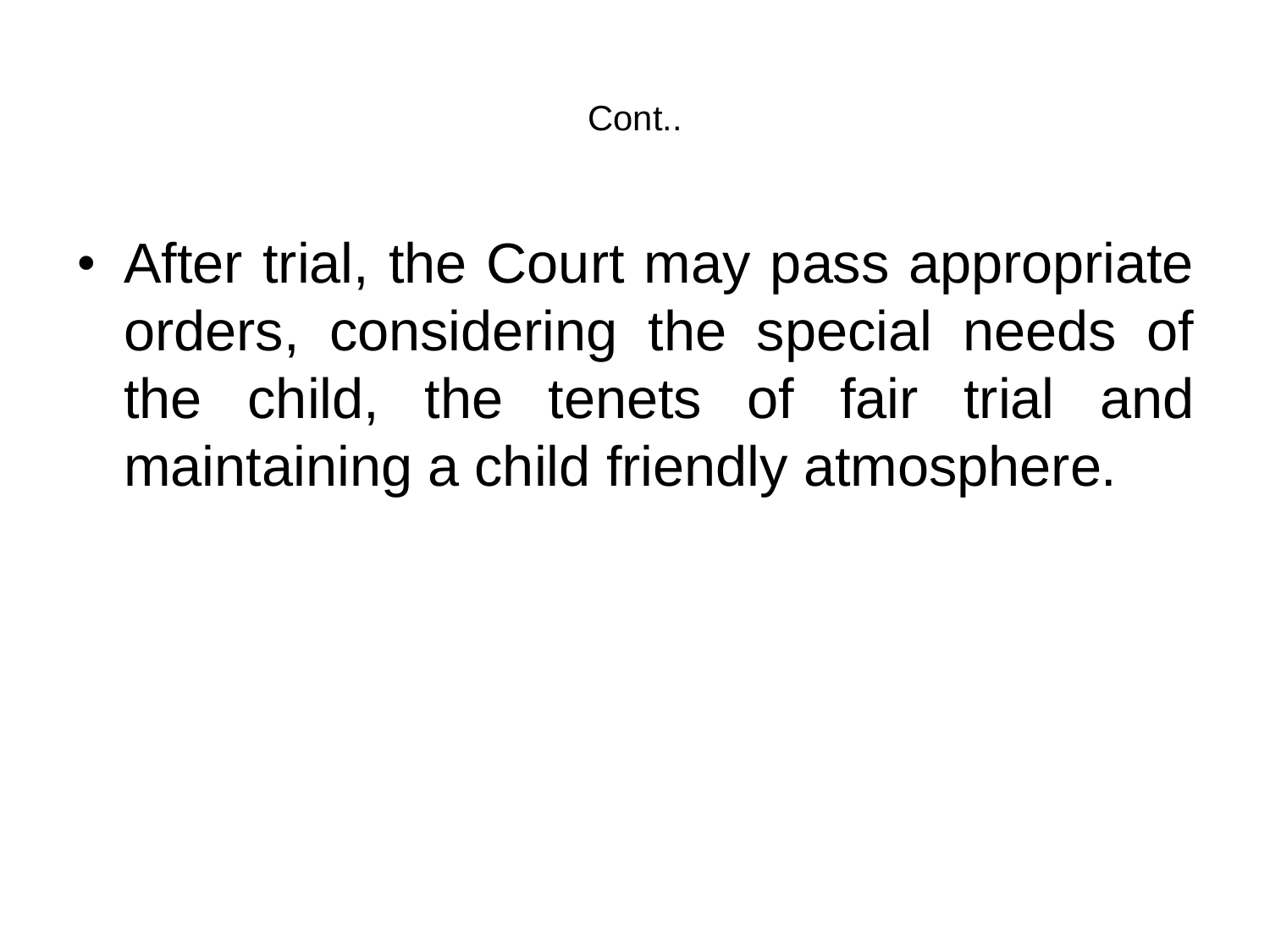- Where a child is found to be involved in an offence by a Children's Court, the final order is to include an individual care plan.
- Child found to be in conflict with law may be sent to place of safety till he attains the age of 21 years. Thereafter he may be transferred to a jail in certain circumstances.
- Periodic follow up report by probation officer or DCPU or social worker.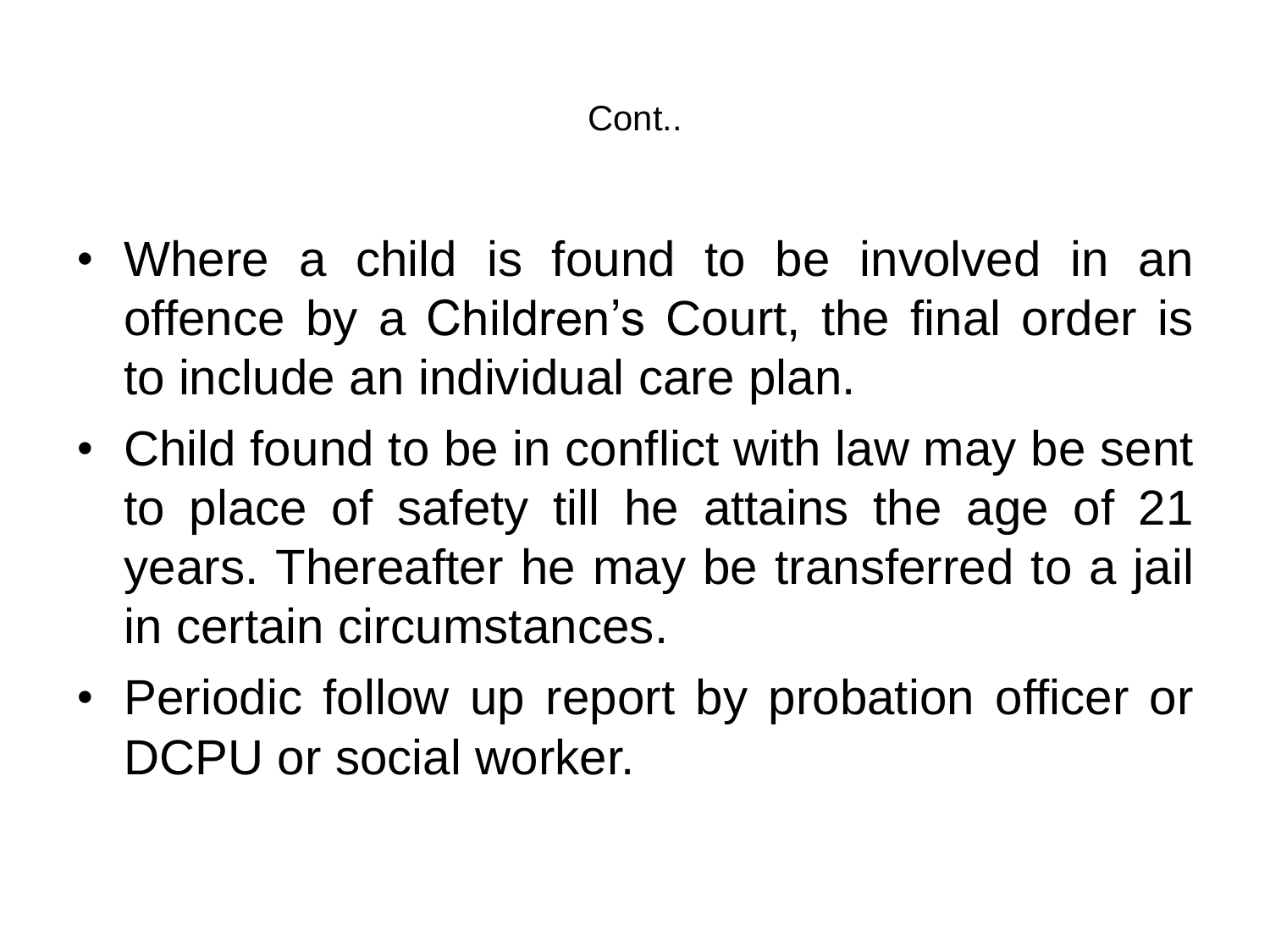There has to be a yearly review by the probation officer or the District Child Protection Unit or a social worker to evaluate the progress of the child [Rule 13(8)(iv) of the Model Rules of 2016] in the place of safety and to ensure that there is no ill-treatment to the child in any form.

The Children's Court may also direct the child to be produced before it periodically and at least once every three months for the purpose of assessing the progress made by the child and the facilities provided by the institution for the implementation of the individual care plan [Rule  $13(8)(v)$  of the Model Rules of 2016].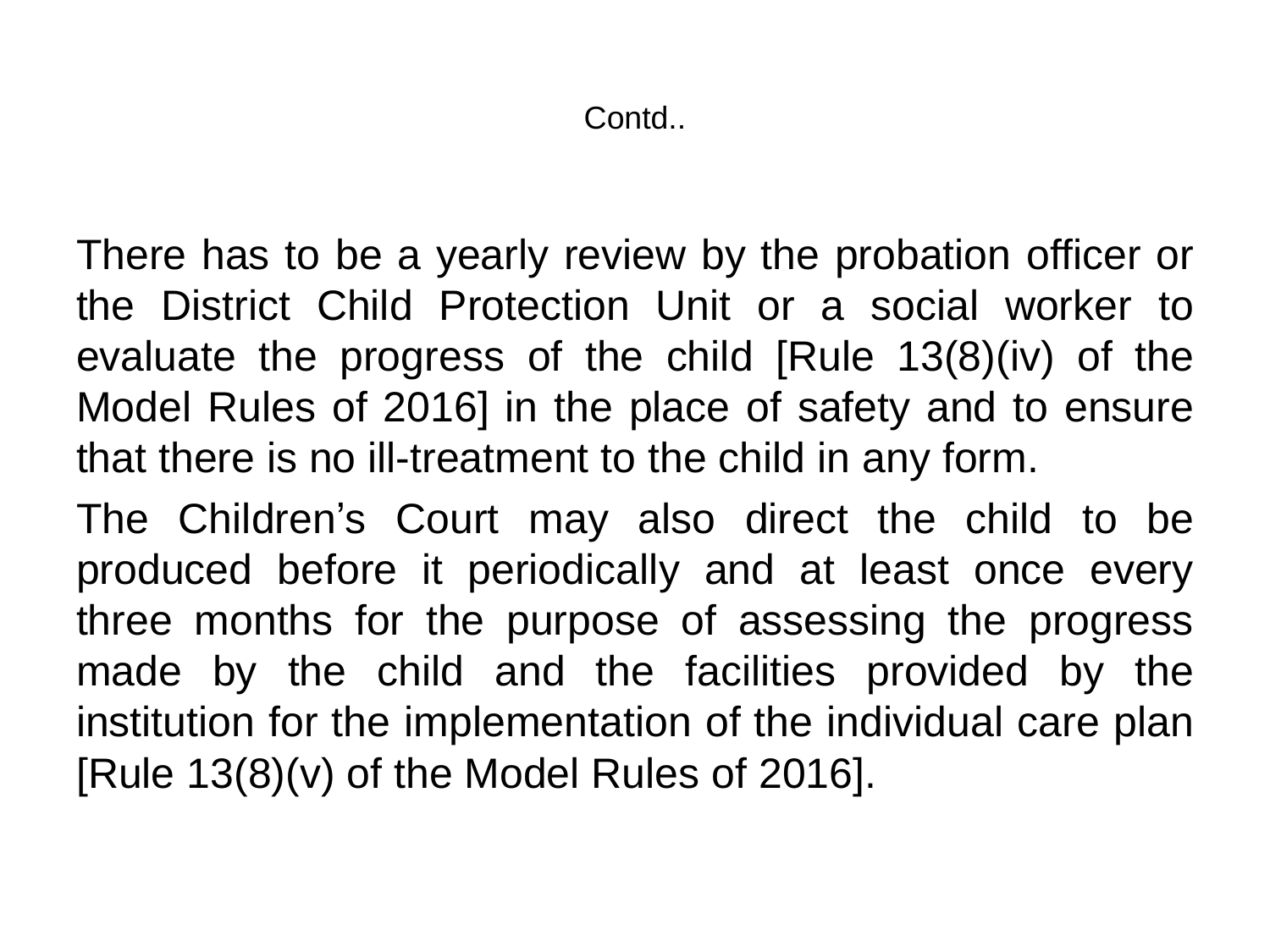- When child in conflict with law attains the age of 21 years and is yet to complete the term of stay, follow up to be done to see if reformative changes have taken place. Thereafter:
- -Child may be released or on certain conditions including appointment of a monitoring authority who may be a probation officer or case worker or Child Welfare Officer or a fit person under the Model Rules of 2016.
- -Child may be directed to complete remainder of his term in jail.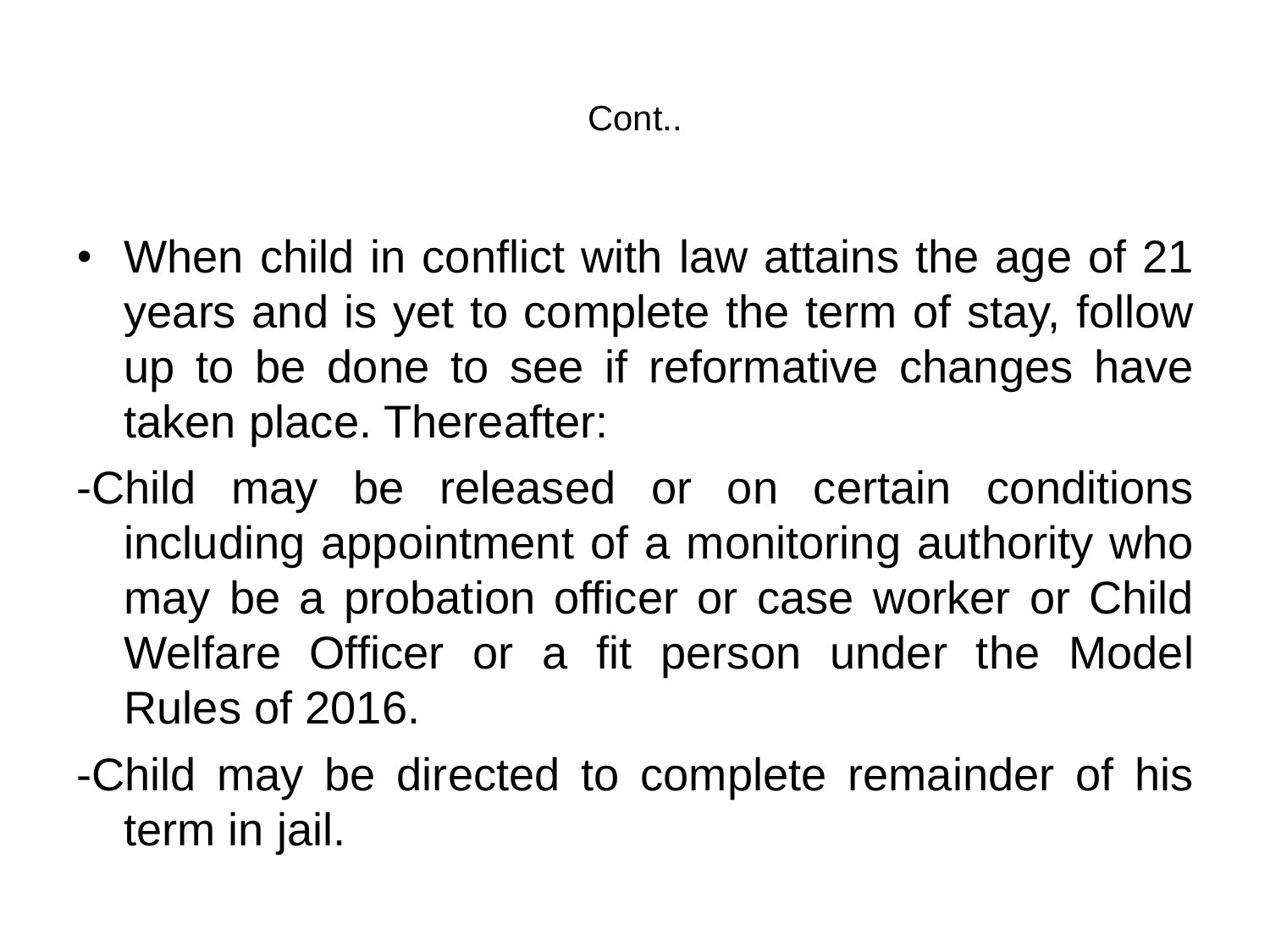## Appeal and Revision

- Appeal against order of Board can be filed within thirty days from date of order
- No appeal shall lie against order of acquittal made by the Board [Section 101(3)] other than heinous offence by a child above 16 years.
- No second appeal lies from order of Court of Session passed in appeal.
- Revision lies under section 102.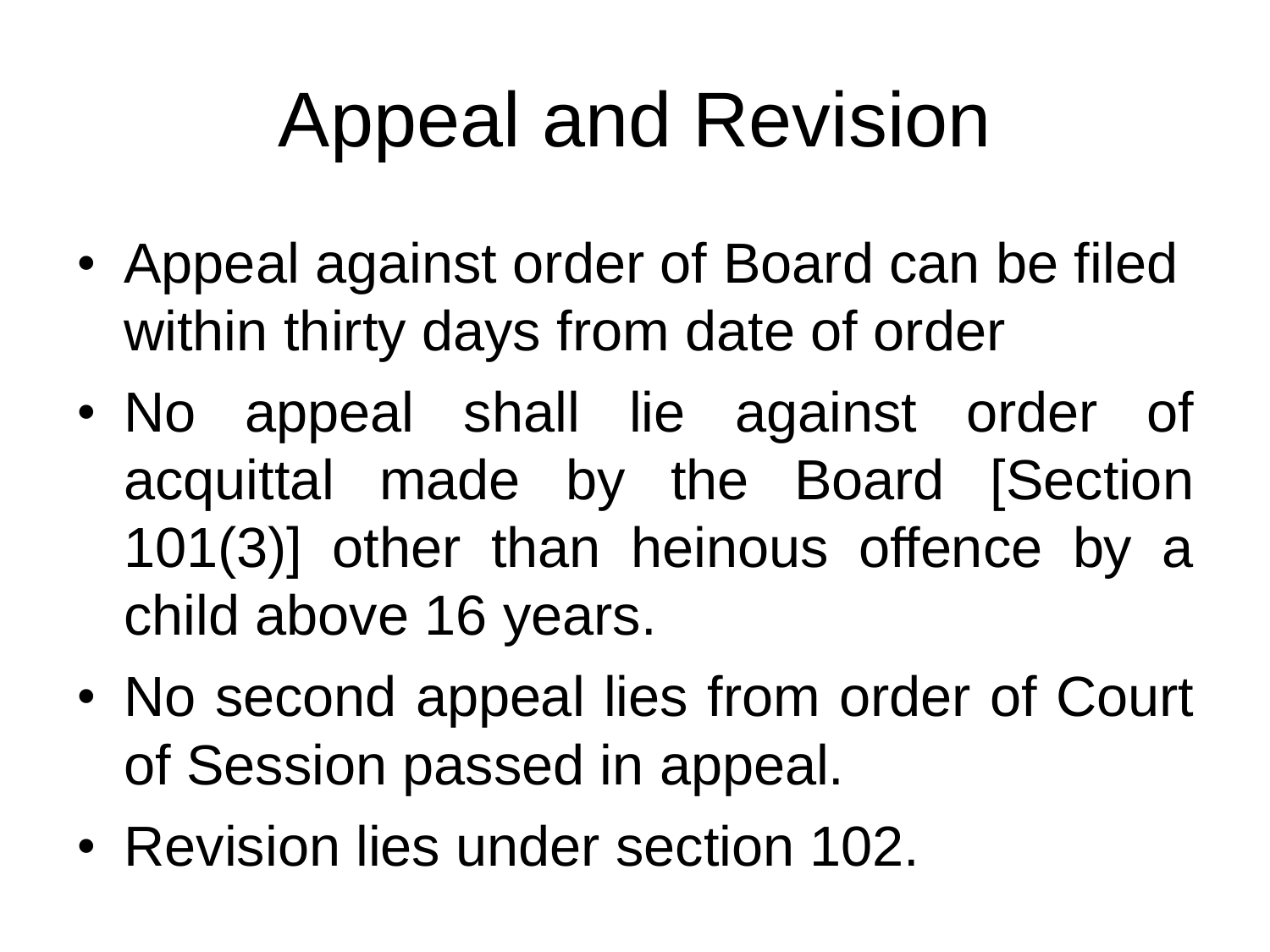### Early release

- On report of Probation Officer, Board may consider release of a child from special home either:
- Absolutely, or
- On some conditions

Permitting him to live with his parents or guardian or under supervision of a named person. [Section 97(1)]

IF conditions imposed are not fulfilled, the child may be placed back in the home.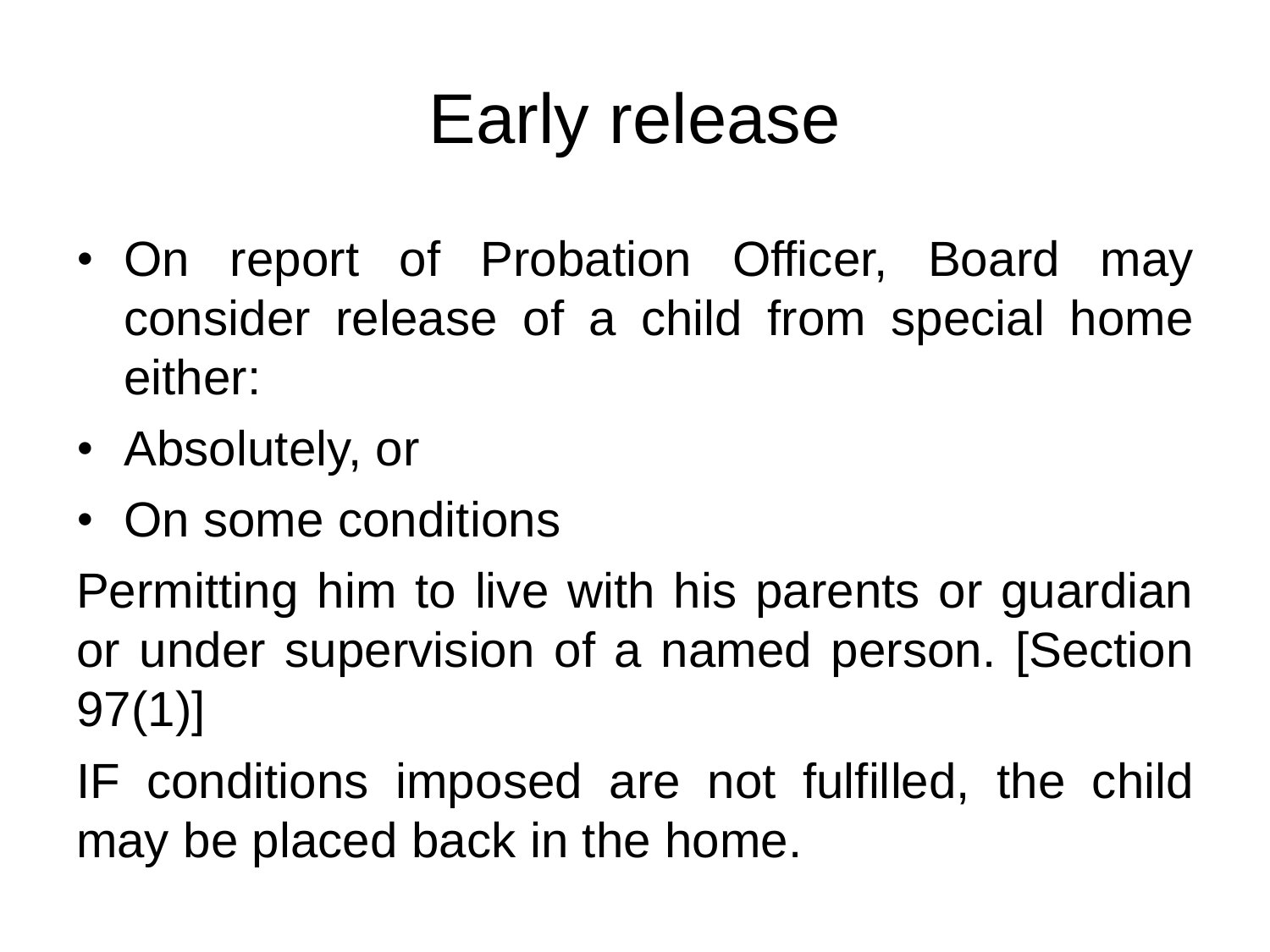### Leave of absence

- Child may be permitted leave of absence or allowed on special occasions like examination, marriage of relatives, death of kith and kin or accident or serious illness of parent or any emergency to go on leave under supervision, generally for 7 days excluding the time taken for journey (Section 98).
- If child refuses or fails to return to the institution, he may be sent back to the concerned home and period of stay in the institution may also be extended.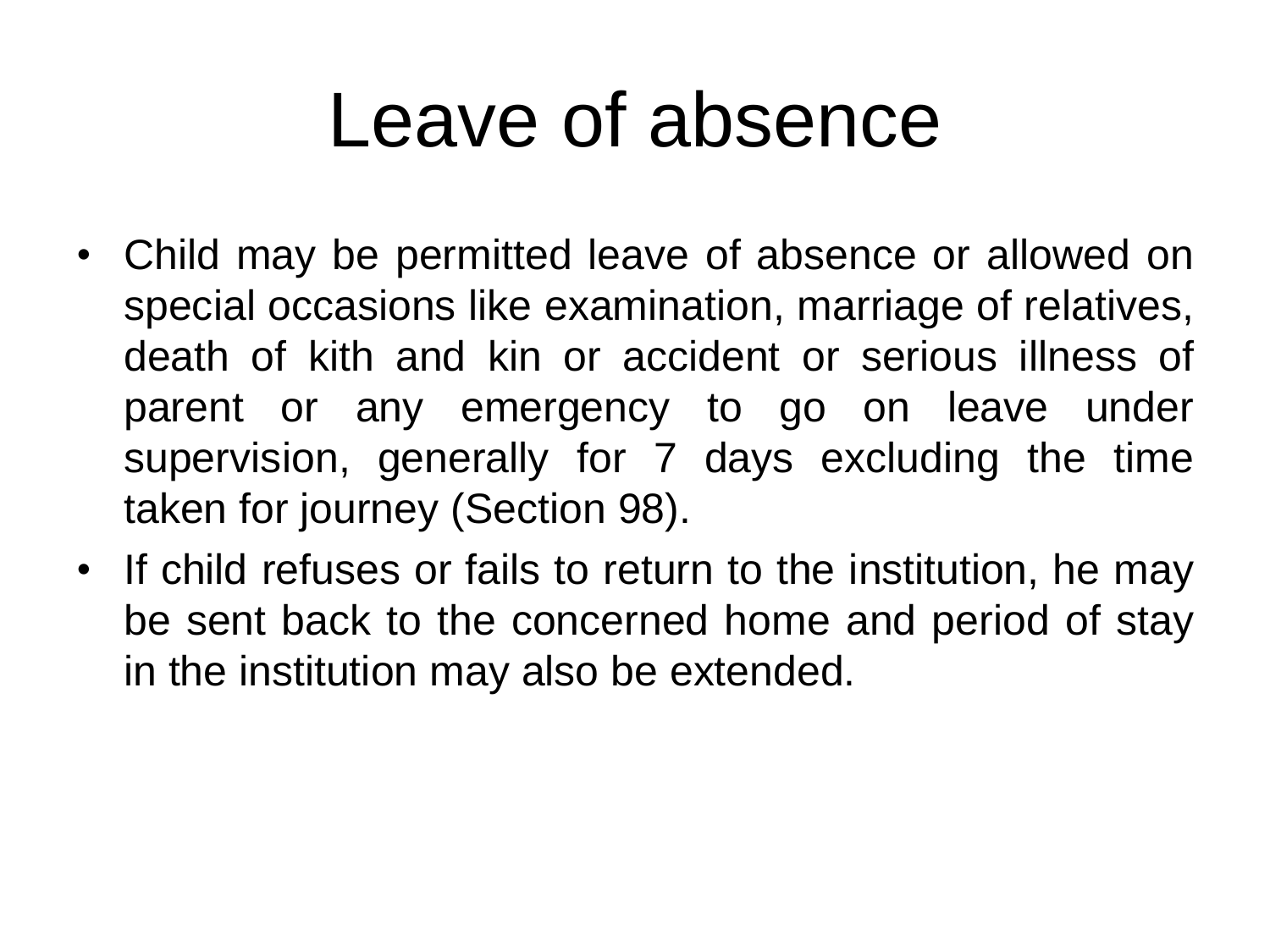### Miscellaneous

- A child cannot be charged with or tried for any offence together with a person who is not a juvenile.(S.23)
- A child shall not suffer disqualification, if any, attaching to a conviction of an offence except a child above 16 years found to be in conflict with law by Children's Court. (S.24)
- The media is barred from disclosing the name, address or school or any other particulars calculated to lead to the identification of the child except with the permission of the authority holding the inquiry. (S.74).
- Difference in terminology- terms like NBWs, charge sheet, arrest are not used.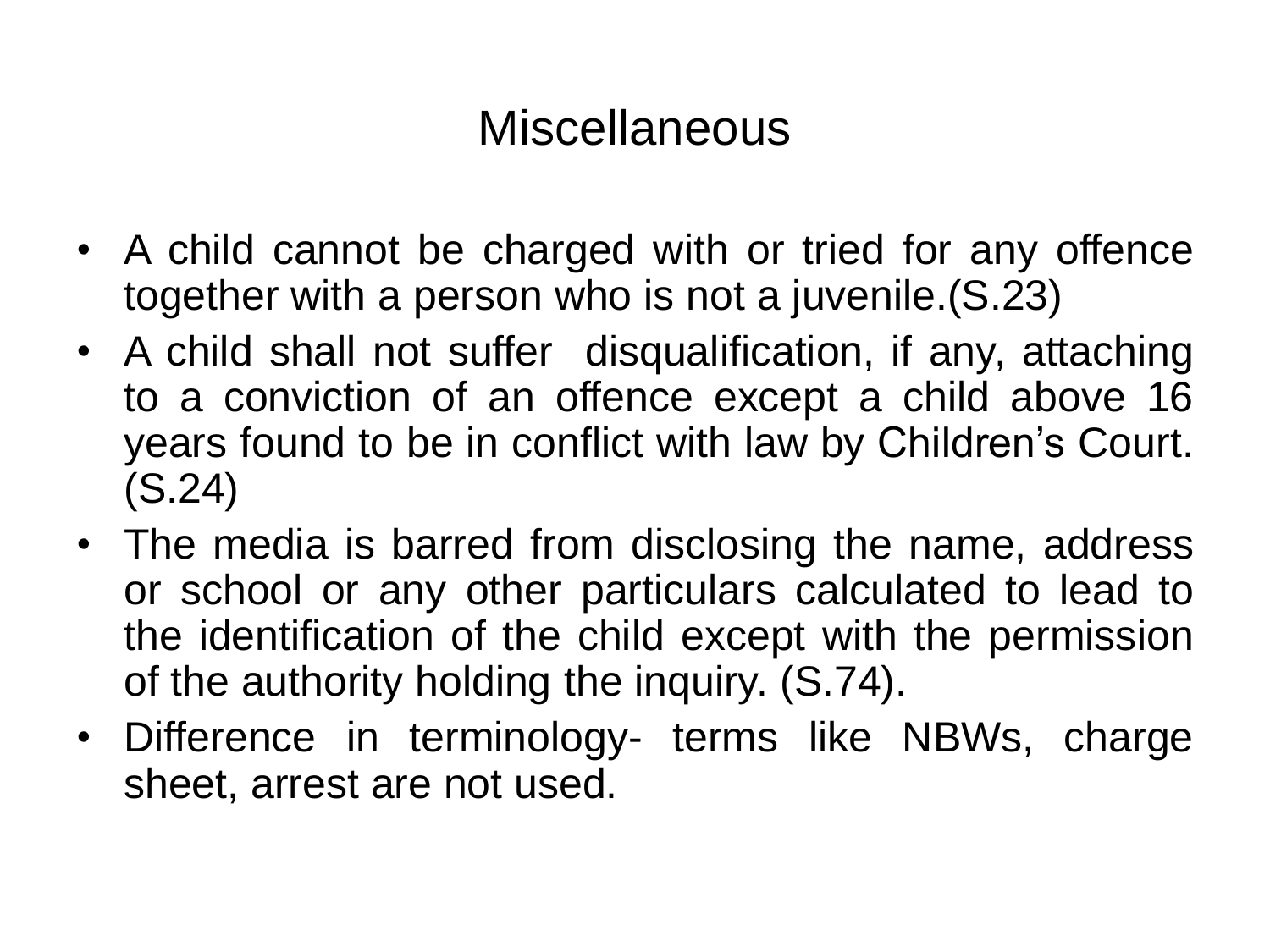## Offences Against Children

- Prohibition of disclosure of identity of children Section 74
- Cruelty to child Section 75 and Rule 55 of Model Rules, 2016
- Employment of child for begging Section 76
- Giving intoxicating liquor or narcotic drug or psychotropic substance to a child – Section 77 and Rule 56 of Model Rules, 2016
- Using a child for vending, peddling, carrying, supplying or smuggling any intoxicating liquor or narcotic drug or psychotropic substance to a child – Section 78 and Rule 57 of Model Rules, 2016
- Exploitation of a child employee Section 79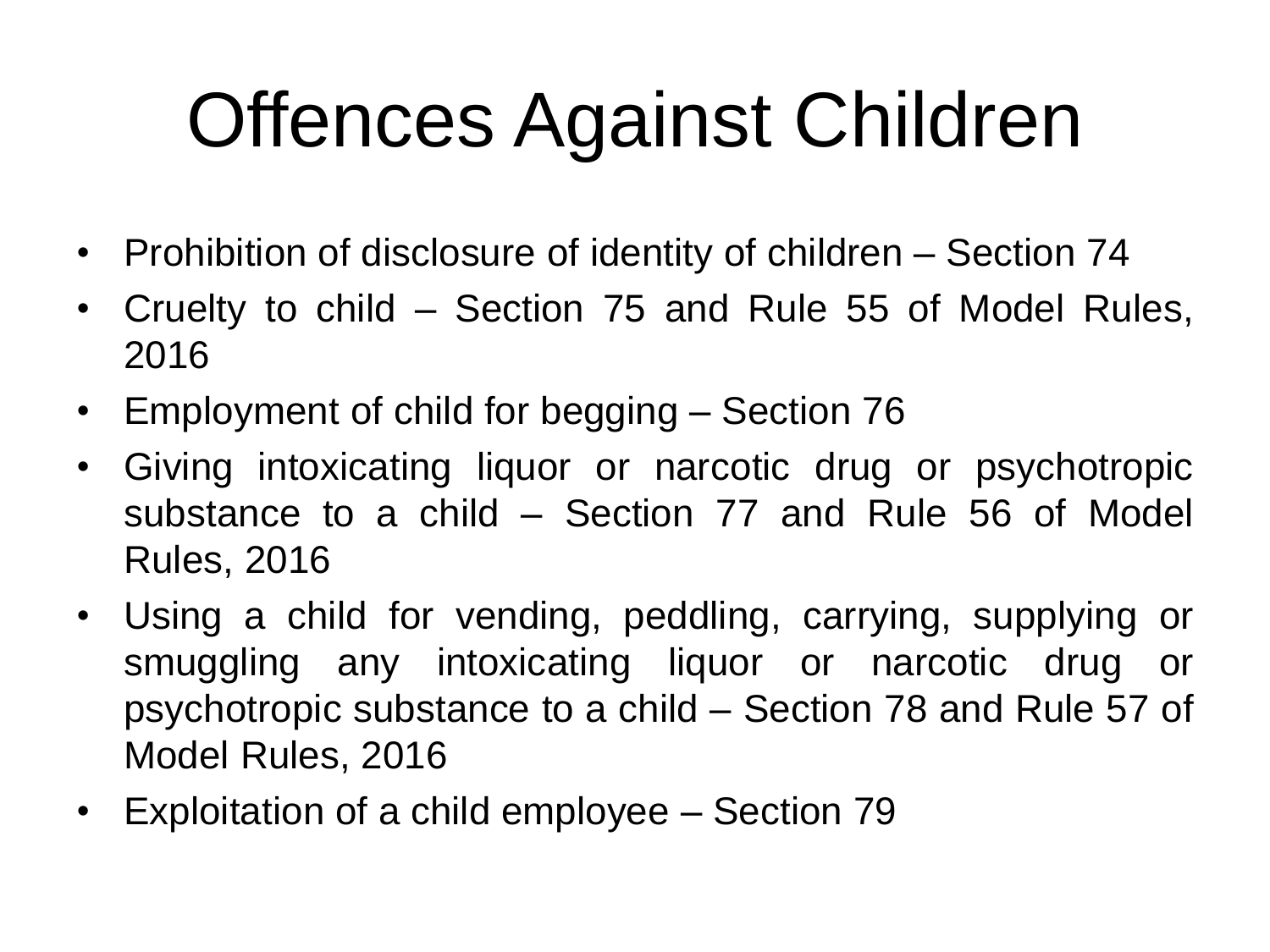### Contd..

- Adoption without following prescribed procedures Section 80 and Rule 58 of Model Rules, 2016
- Sale and procurement of children Section 81 and Rule 59 of Model Rules, 2016
- Corporal punishment Section 82 and Rule 60 of Model Rules, 2016
- Use of child by militant group or other adults Section 83
- Kidnapping and Abduction Section 84

Inquiry in case of missing child to be as per rule 92

Rules 54 to 60 of the Model Rules, 2016 lay down the procedure to be followed in cases of offences against children.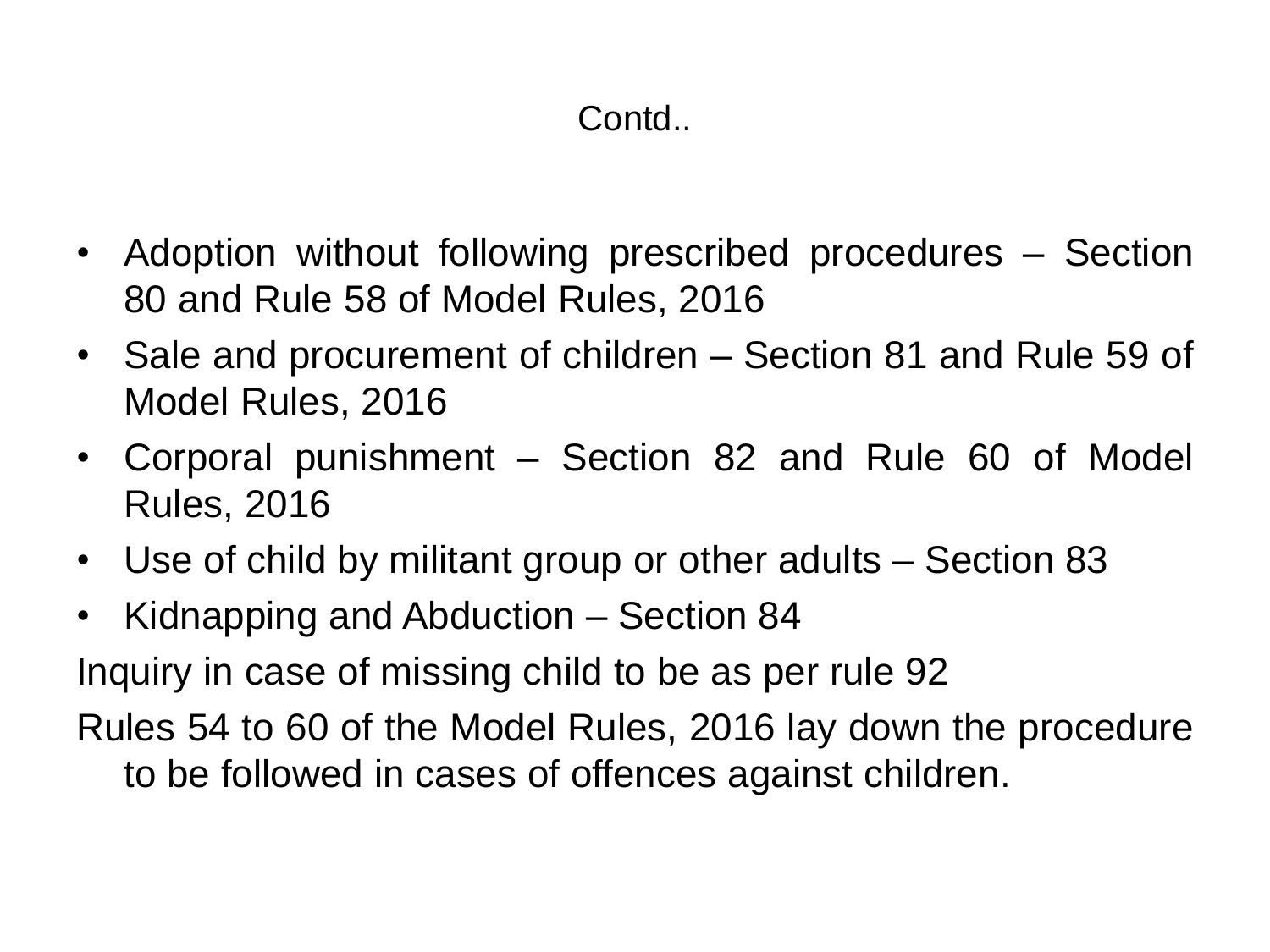## Children in need of care and protection

- Certain children are categorised as children in need of care and protection.
- JJ Act has elaborate provisions for their rehabilitation and reintegration as well.
- All such children have to be produced before the Child Welfare Committees which passes appropriate orders in their respect.
- Rehabilitation could be through foster care, adoption, sponsorship or after care or even be institutional in children's homes.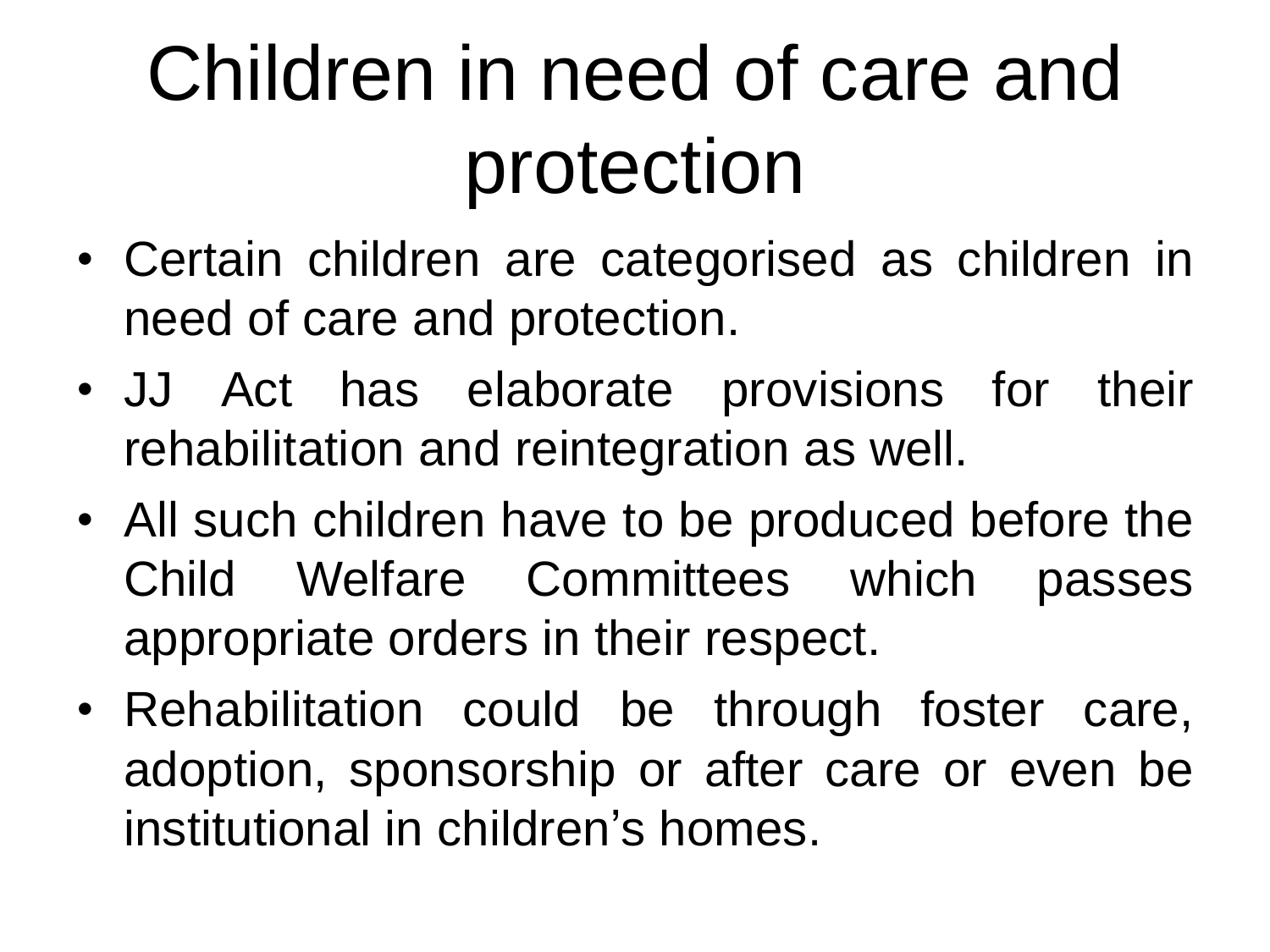## Production of child before CWC

- A child in need of care and protection may be produced before CWC by any police officer or SJPU or designated Child Welfare Police Officer.
- Child to be produced within a period of 24 hours excluding the time necessary for journey.
- Person producing child before Committee to make report in Form 17 containing the particulars of the child and the circumstances in which the child was received or found. [rule 18(2)]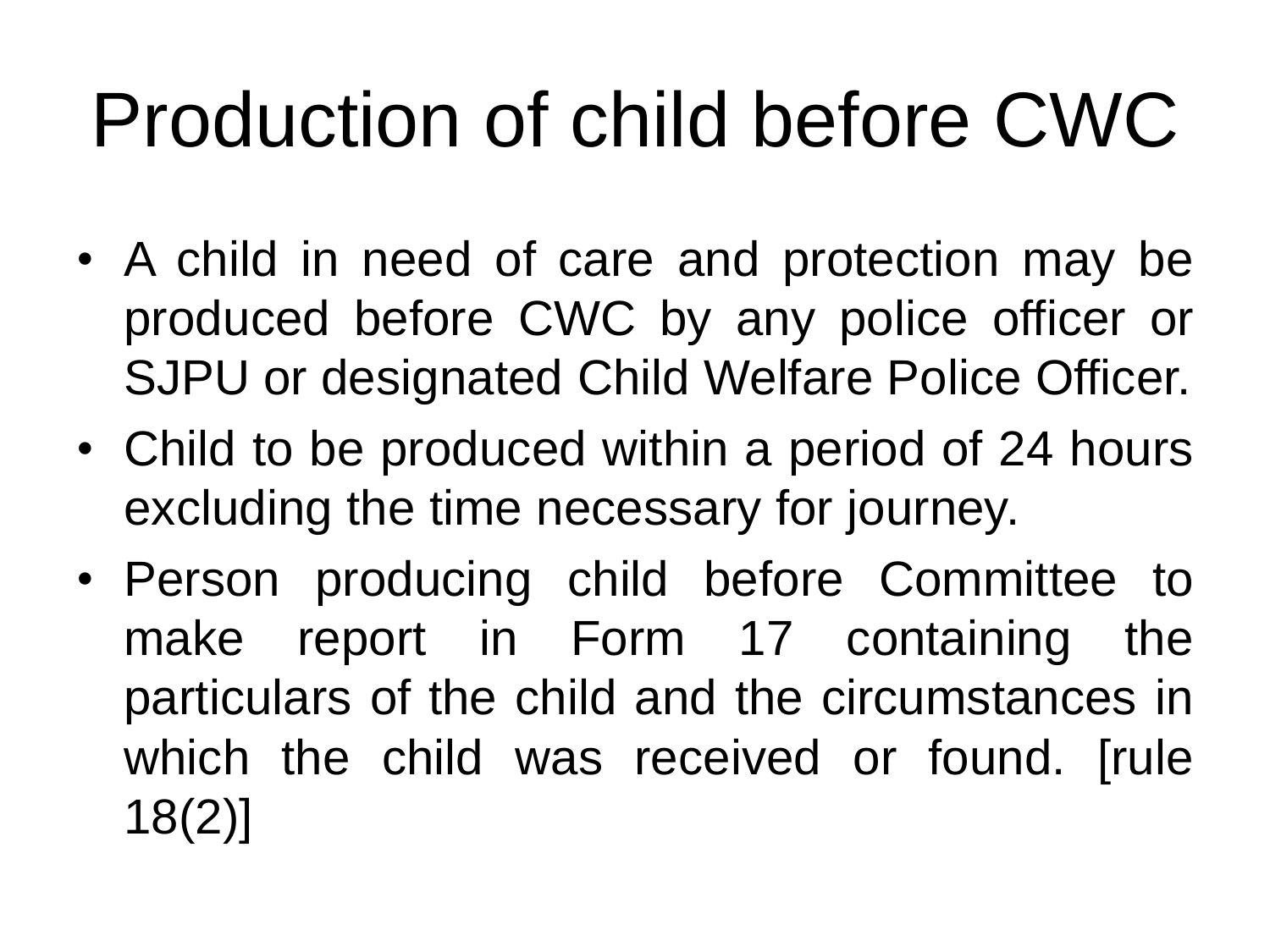## Duty of SJPU

- Police officer interacting with children shall be as far as possible in plain clothes and not in uniform and for dealing with girl child, woman police personnel shall be engaged.[rule 86(5)]
- CWPO or any other police officer shall speak in polite and soft manner and shall maintain dignity and self-esteem of the child.
- Where questions that may lead to discomfort of the child are to be asked, such questions shall be asked in tactful manner.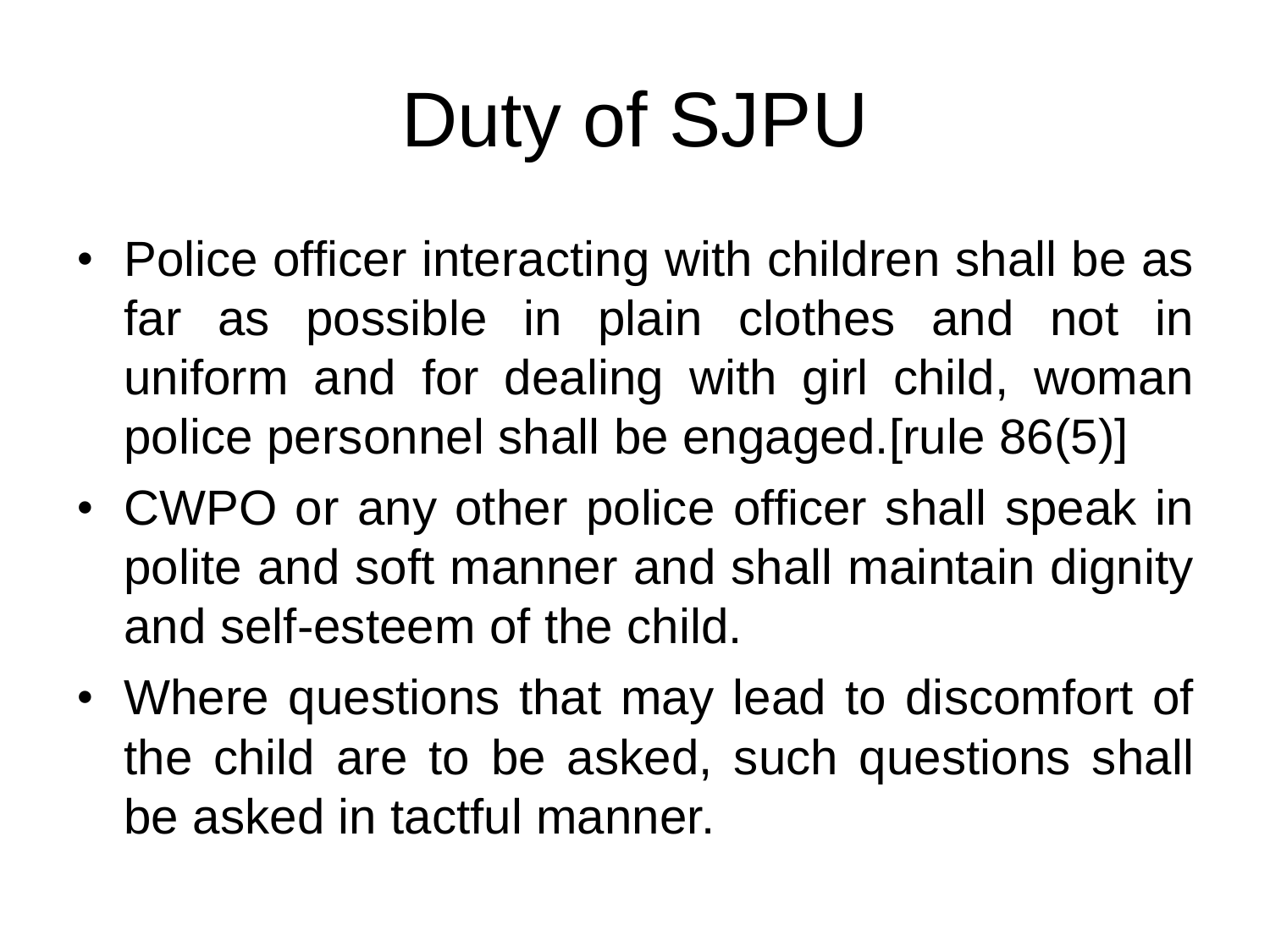- When FIR registered for offence against a child, copy of FIR to be handed over to the complainant or child victim and subsequent to completion of investigation, copy of report of investigation and other relevant documents to be handed over to complainant or any person authorised to act on his behalf.
- No accused or suspected accused shall be brought in contact with the child.
- SJPU to work in coordination with Committee.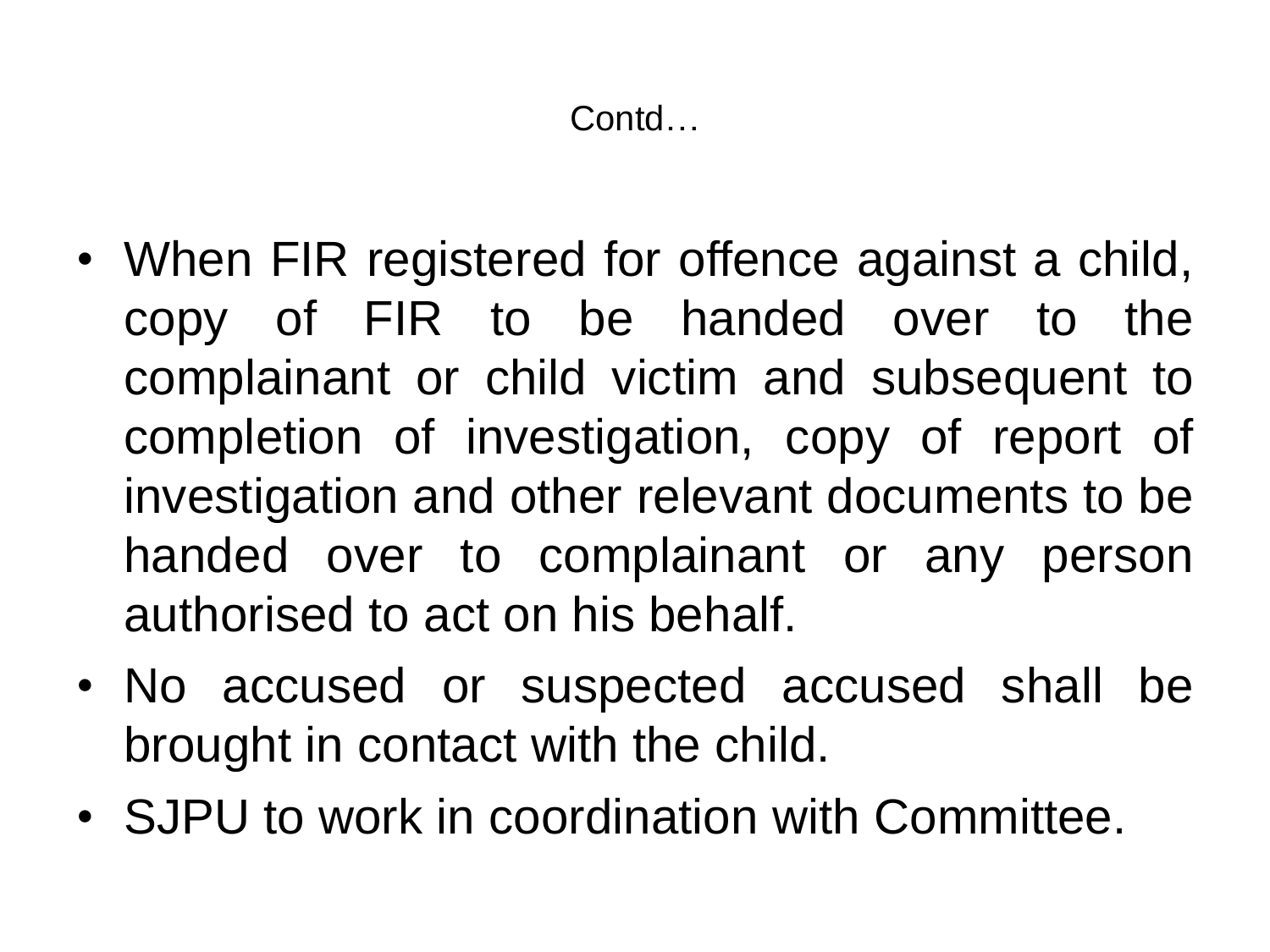## **Custody of Minor Victim**

- Where child is a child in need of care and protection, the child has to be produced before Child Welfare Committee which will decide the question of custody. This could be in cases of child labour, victims of sexual abuse, trafficking.
- In cases under POCSO, the Special Juvenile Police Unit or the police have to report the matter to the Child Welfare Committee.
- However not all child victims are to be produced before the Child Welfare Committee by the police.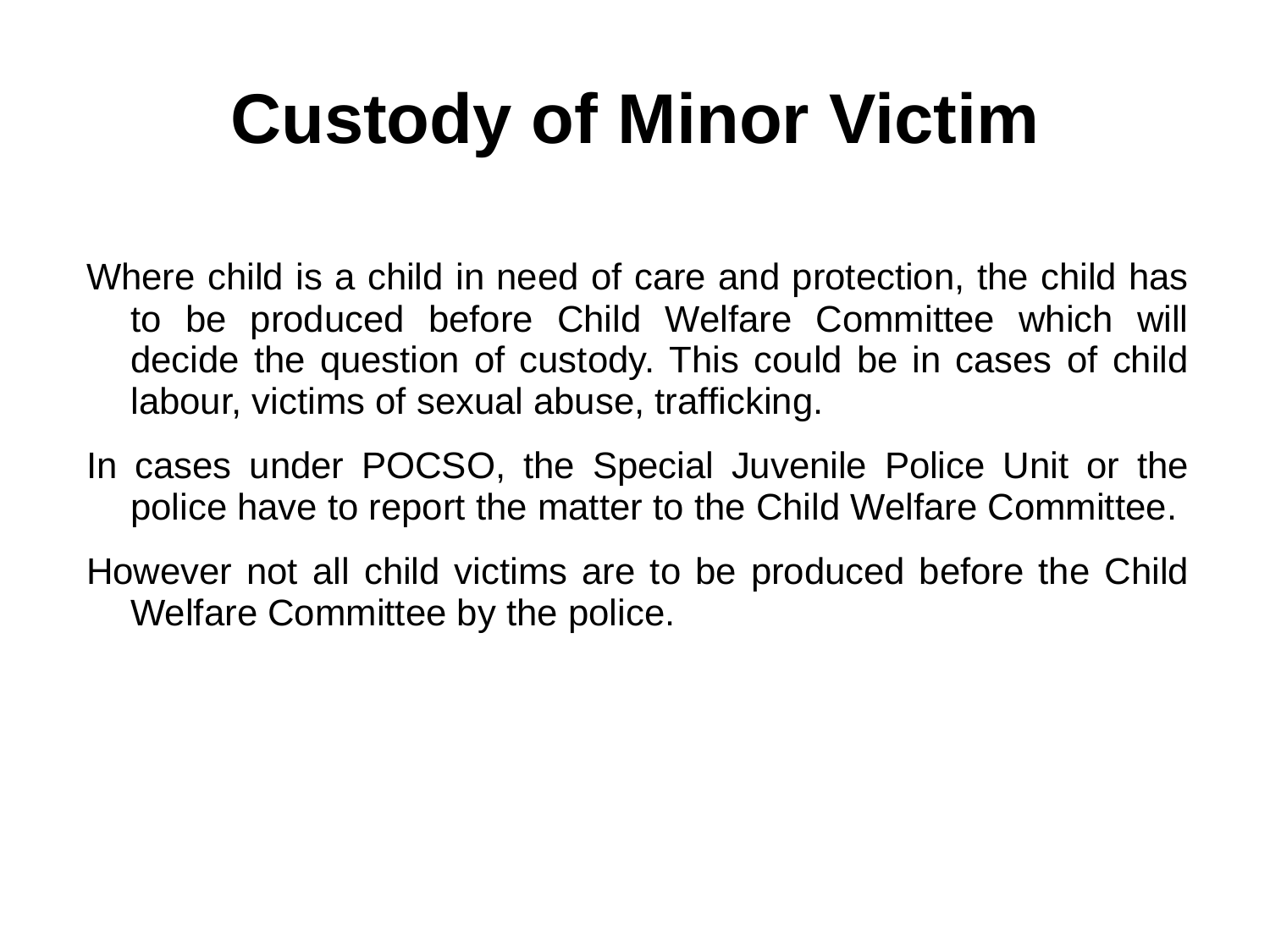### Cont..

- Rule 4(3) of POCSO Rules clarifies that **only the following child victims of sexual crimes are to be produced before the Child Welfare Committee:**
- (i) a child who has been abused or is likely to be abused by a person living in the same household as the child or a child's family member
- (ii) a child living in a child care institution and without parental support
- (iii) a child without any home or parental support

**Delhi Commission for Women** v. **Delhi Police** WP (Crl.)696/2008 decided on 23.4.2009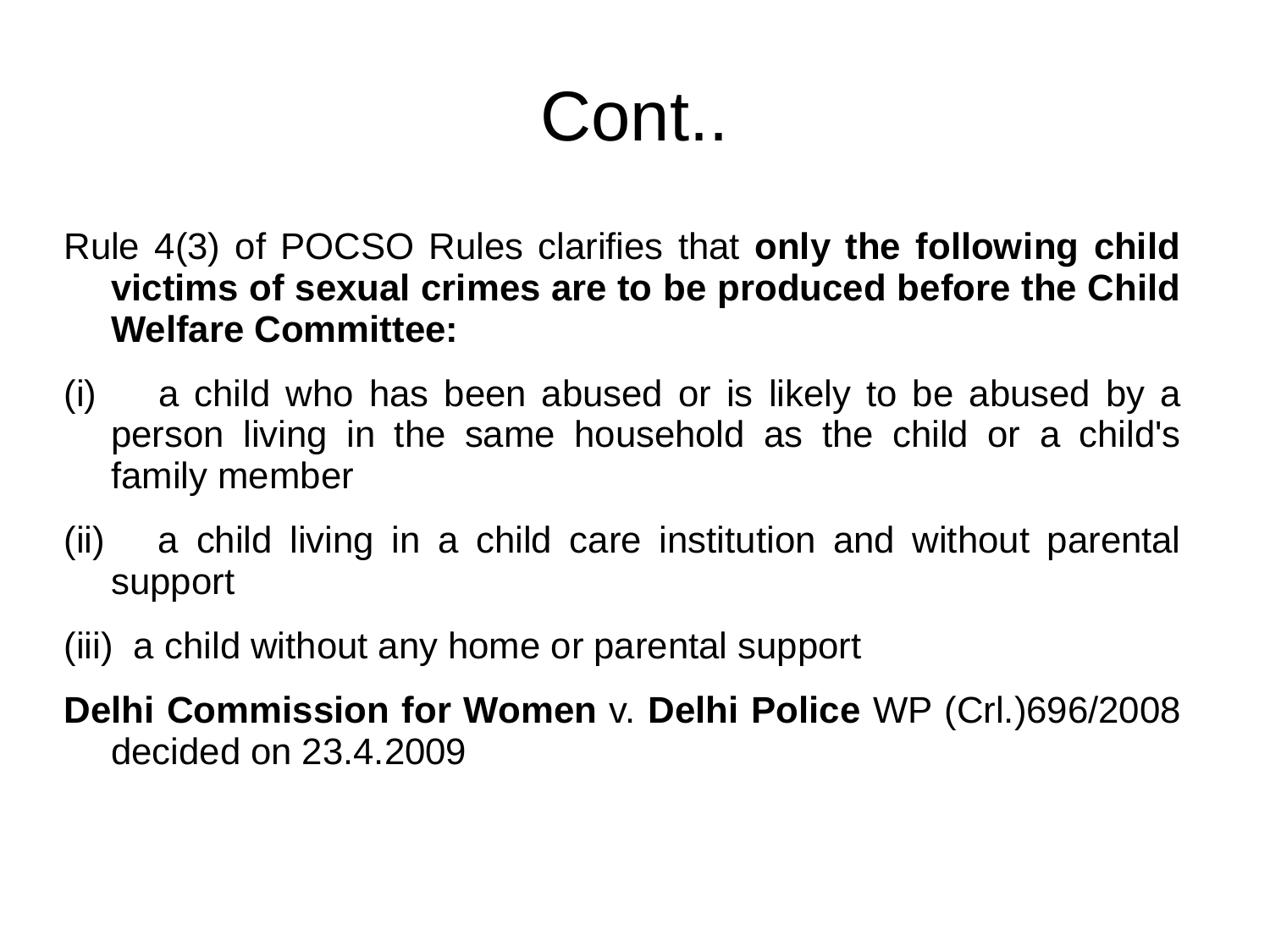# Trafficking of Children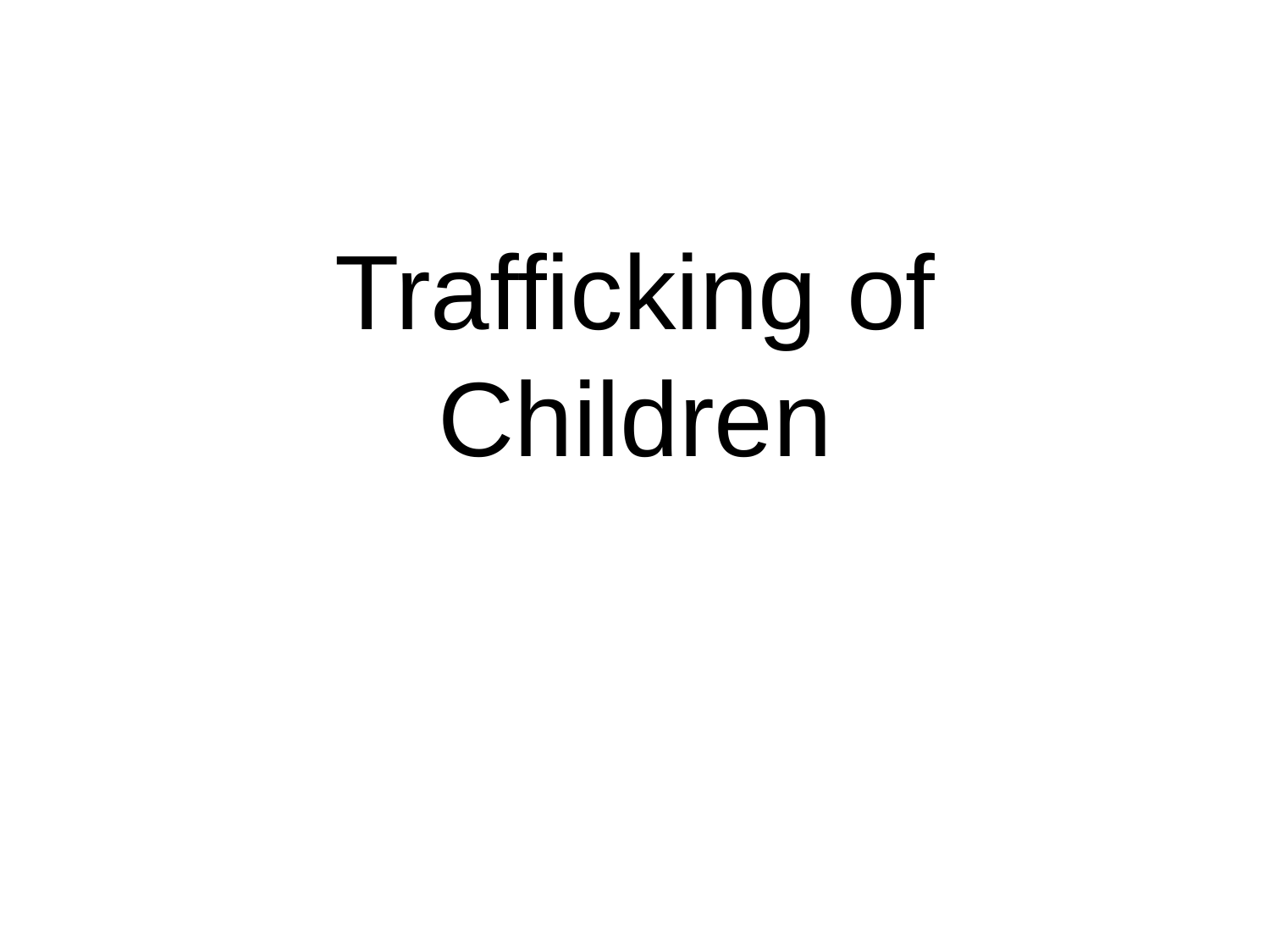## **Statistics**

- As per government statistics, in every eight minutes, a child goes missing
- In 2011 about 35,000 children were reported missing and in fact less than half the cases are reported. A total of  $1,11,569$ children were reported missing by the year 2016 and 55,625 children were untraced at the end of the year.
- There are possibilities that missing children may have been trafficked, hence we need to look at trafficking as well.
- Total 6,877 cases of crime relating to human trafficking were registered in 2015 according to NCRB data compared to 5,466 cases during 2014
- 3,490 cases of crimes relating to child trafficking were registered in 2015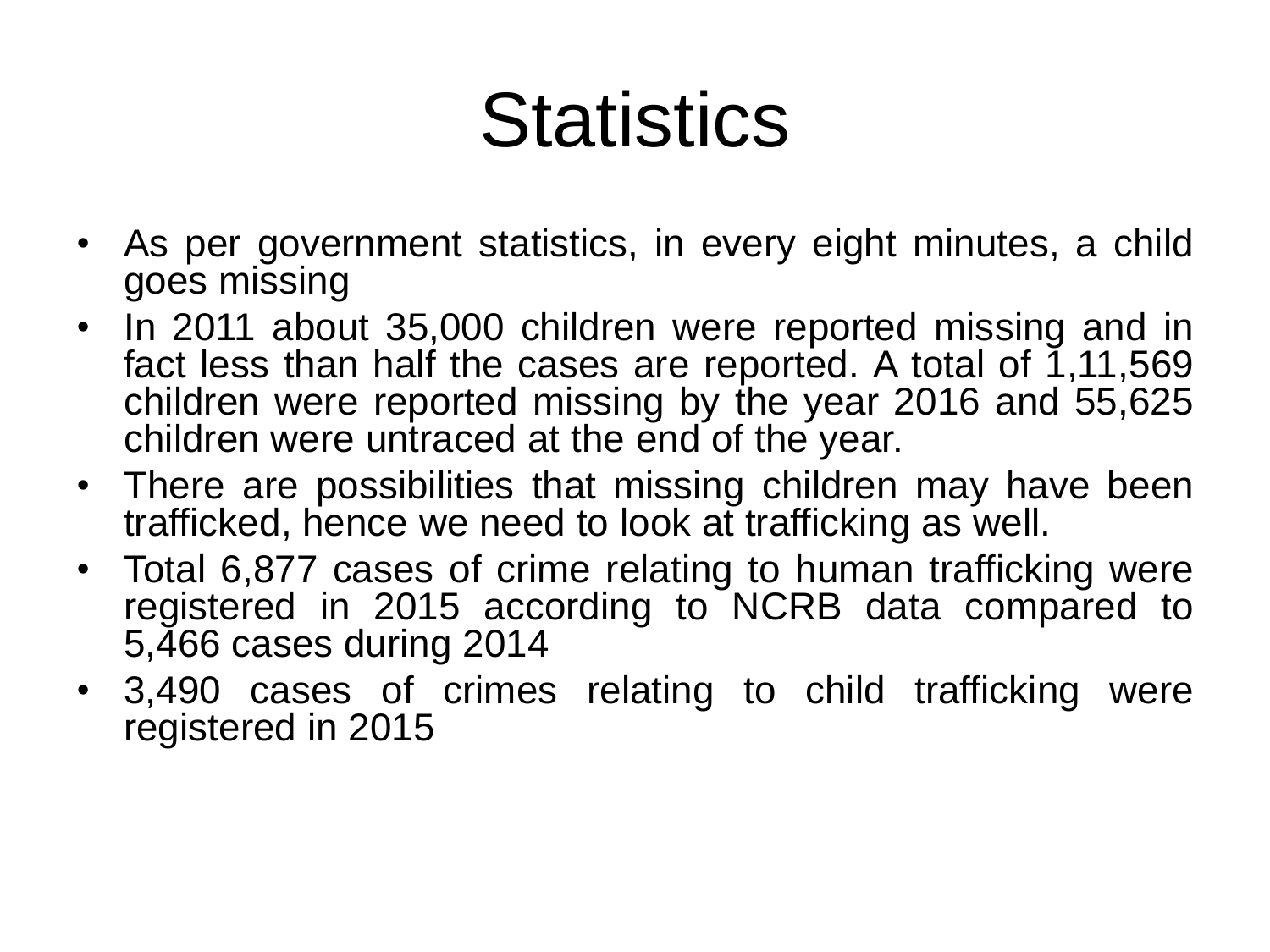## Definition of Missing Children

**The term "Missing and Trafficking" are mentioned, though not defined in**

### **Juvenile Justice (Care and Protection of Children) Act, 2015 Section 2(14)**

**Unless the context otherwise requires,- …**

**"child in need of care and protection" means a child – (i) who is found without any home or settled place or abode and without any ostensible means of subsistence, …**

**(vi) who does not have parents and no one is willing to take care of, or whose parents have abandoned or surrendered him; or** 

**(vii) who is missing or run away child, or whose parents cannot be found after making reasonable inquiry, …**

**(ix) who is found vulnerable and is likely to be inducted into drug abuse or trafficking"**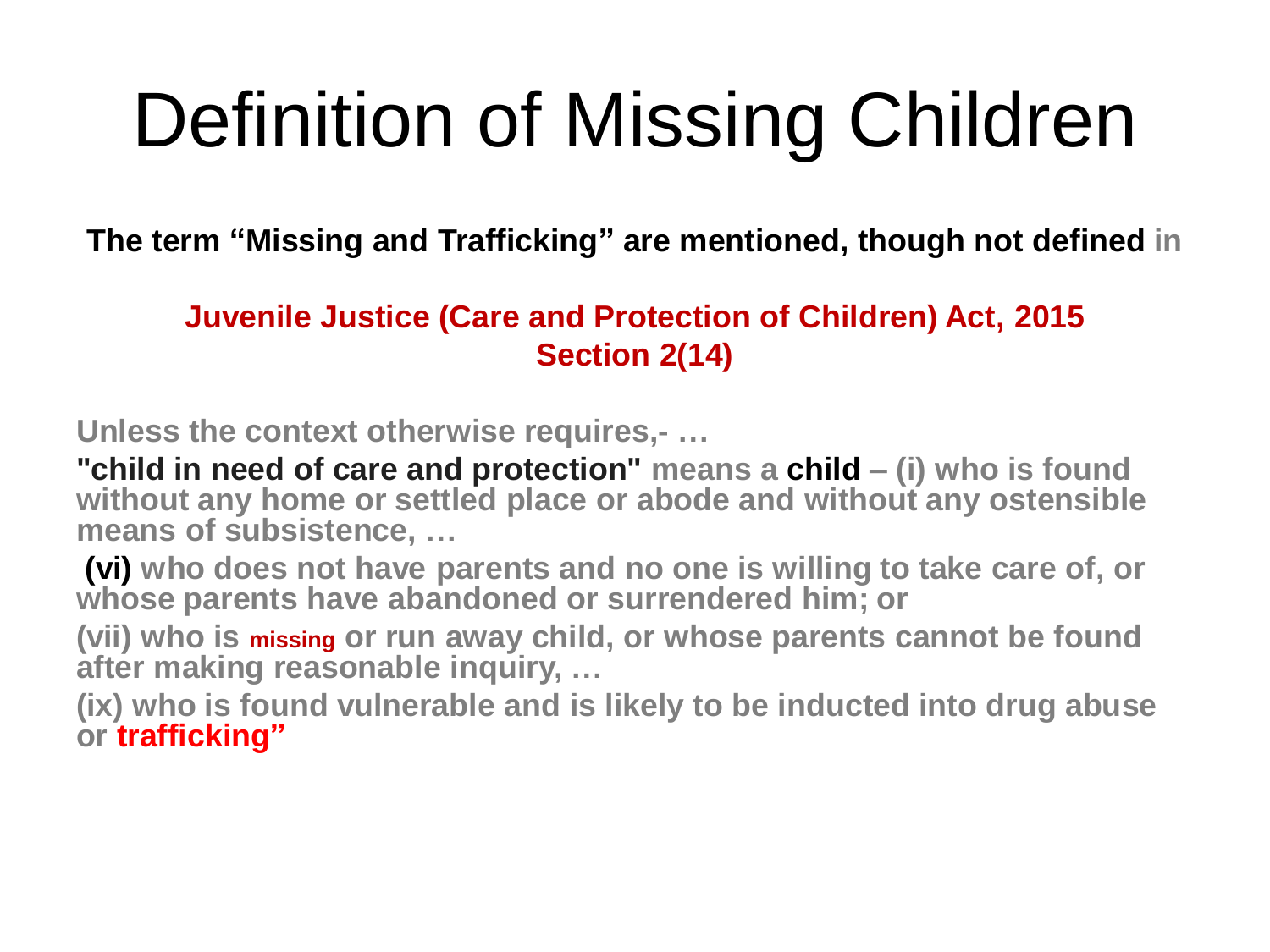- Hon'ble Supreme Court in **BBA v. UOI** WP (Civil) 75/2012 has defined missing child as a person below 18 years of age whose whereabouts are not known to the parents, legal guardians and any other custodian of child.
- As per the Standard Operating Procedure of Delhi Police,

**"a child (a person who is below 18 years of the age) whose whereabouts are unknown to the parents, legal guardians or any other person who may be legally entrusted with the custody or guardianship of the child and in ordinary circumstances would know about the whereabouts and would be concerned about the wellbeing of the child, whatever may be the circumstances/causes of disappearance.**

**(This definition has also been used in Juvenile Justice Model Rules, 2016)**

*The child will be considered missing and in need of care and protection, until located and/or his/her safety/well-being is established."*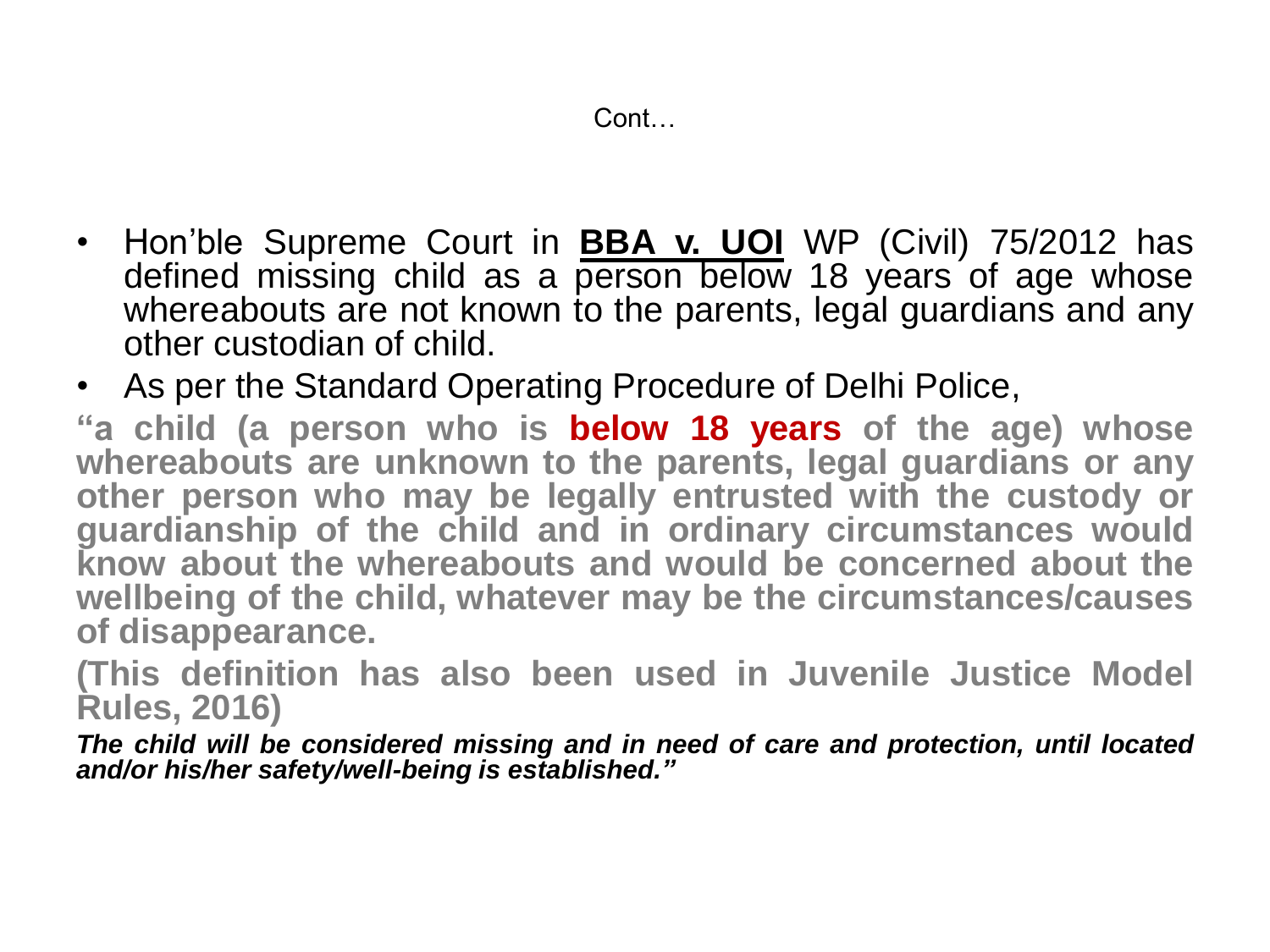## Definition of Trafficking

• Article 3, para (a) of the Protocol to Prevent, Suppress and Punish Trafficking in Persons Especially Women and Children supplementing the UN Convention against Transnational Organised Crime, 2000 defines Trafficking in Persons as the Recruitment, transportation, transfer, harbouring or receipt of persons, by means of the threat or use of force or other forms of coercion, of abduction, of fraud, of deception, of abuse of power or of a position of vulnerability or of the giving or receiving of payments or benefits to achieve the consent of a person having control over another person, for the purpose of exploitation.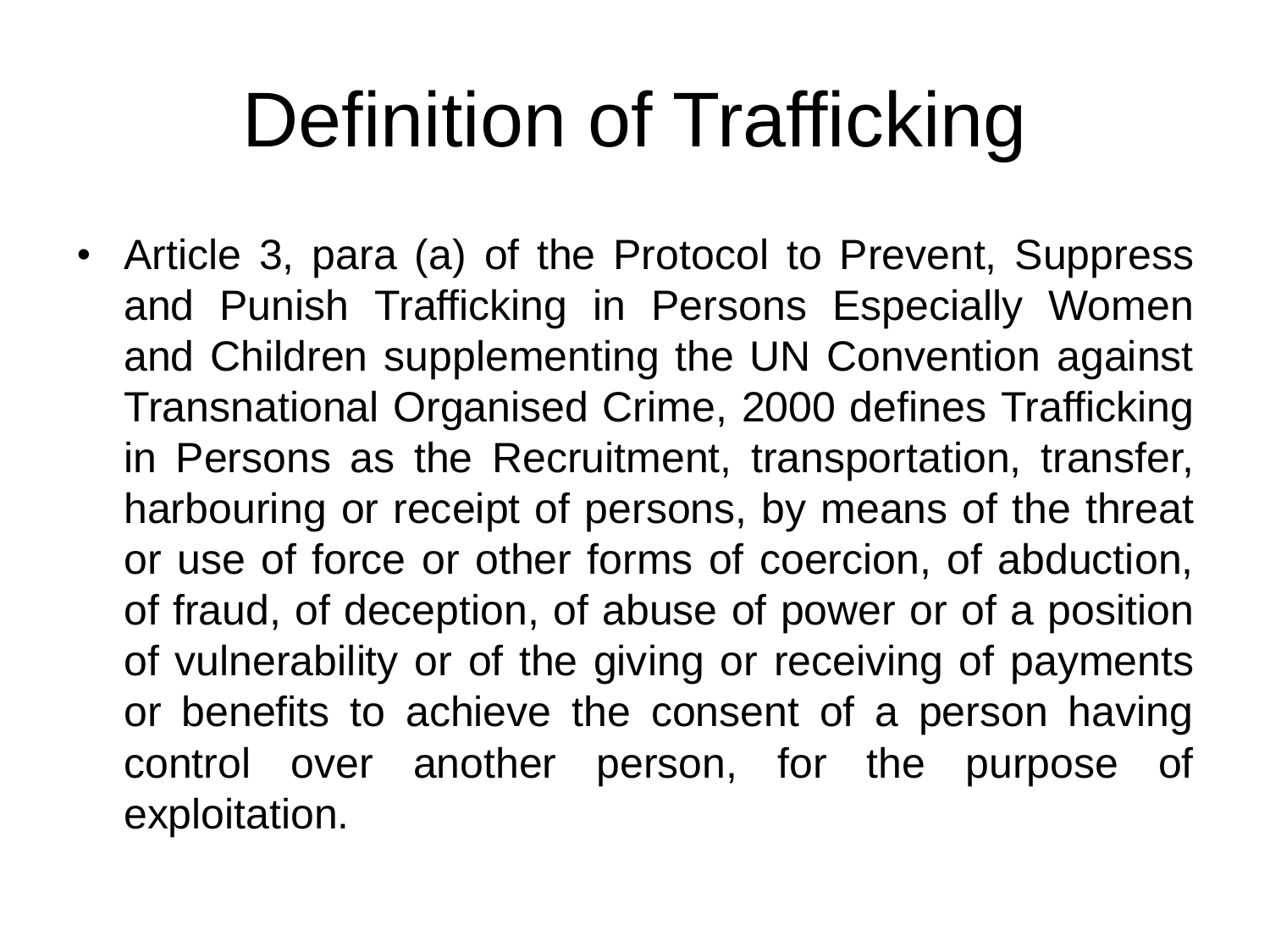## The Problem

- Trafficking is the third largest organized crime after drugs and arms trade across the globe
- Almost 80% of human trafficking is done for sexual exploitation
- Rest for bonded and forced labour and organ trade
- India is source, destination and transit state.
- There is a strong linkage between 'trafficking' and 'missing persons'. The Supreme Court has held that **whenever a child goes missing, it should be presumed to be a case of kidnapping or trafficking** *(BBA Vs. Union of India W.P.(C) No.75/2012)*.
- Results in mental and physical issues for the victims.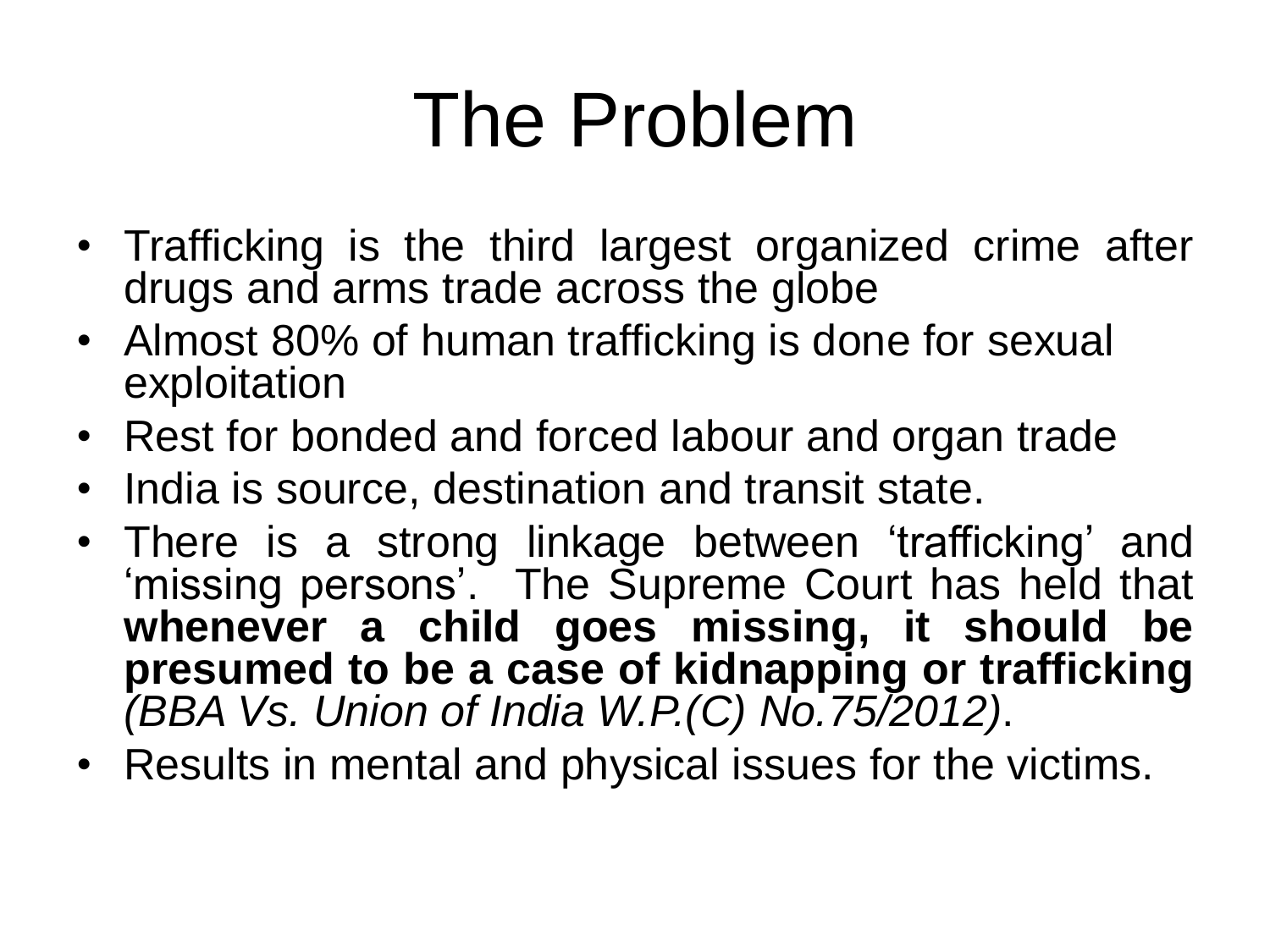- Women and children are vulnerable to trafficking.
- In India, there are communities who are engaged in prostitution. Women and children in these communities would be particularly vulnerable.
- Areas affected by unrest, instability, conflict or natural disasters are also vulnerable areas for trafficking.
- There are some neighbouring countries from where women and children are trafficked into this country.
- Trafficking also occurs due to gender imbalance.
- Vulnerable areas would also include transit points such as bus stations, railway stations, airports and international borders.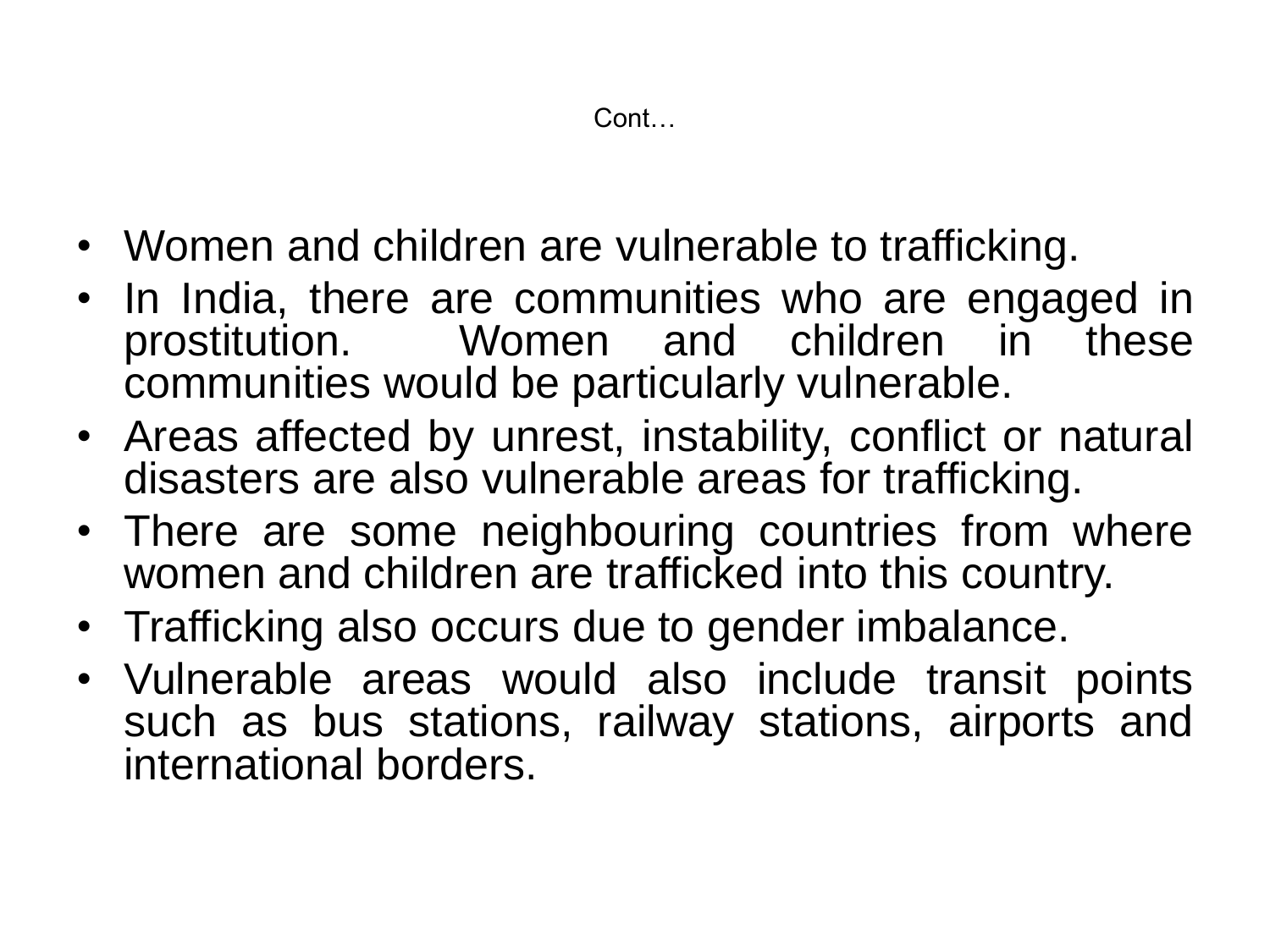### Reasons

### **a. Children are trafficked for various types of exploitation including, but not limited to:**

- **i. Forced labour**
- **ii. Commercial sexual exploitation**
- **iii. Illegal adoption racket, marriage**
- **iv. Armed conflict v. Organ trade and medical testing**
- **v. Other crimes including begging, pick pocketing, addiction etc.**

### **b. Runaway Children**

**Children run away from their families because of poverty, ill treatment by parents/** 

**neighbour etc.**

### **c. Abandonment**

**On the basis of gender, health/ disability, children born out of relationships other than** 

**wedding, etc.**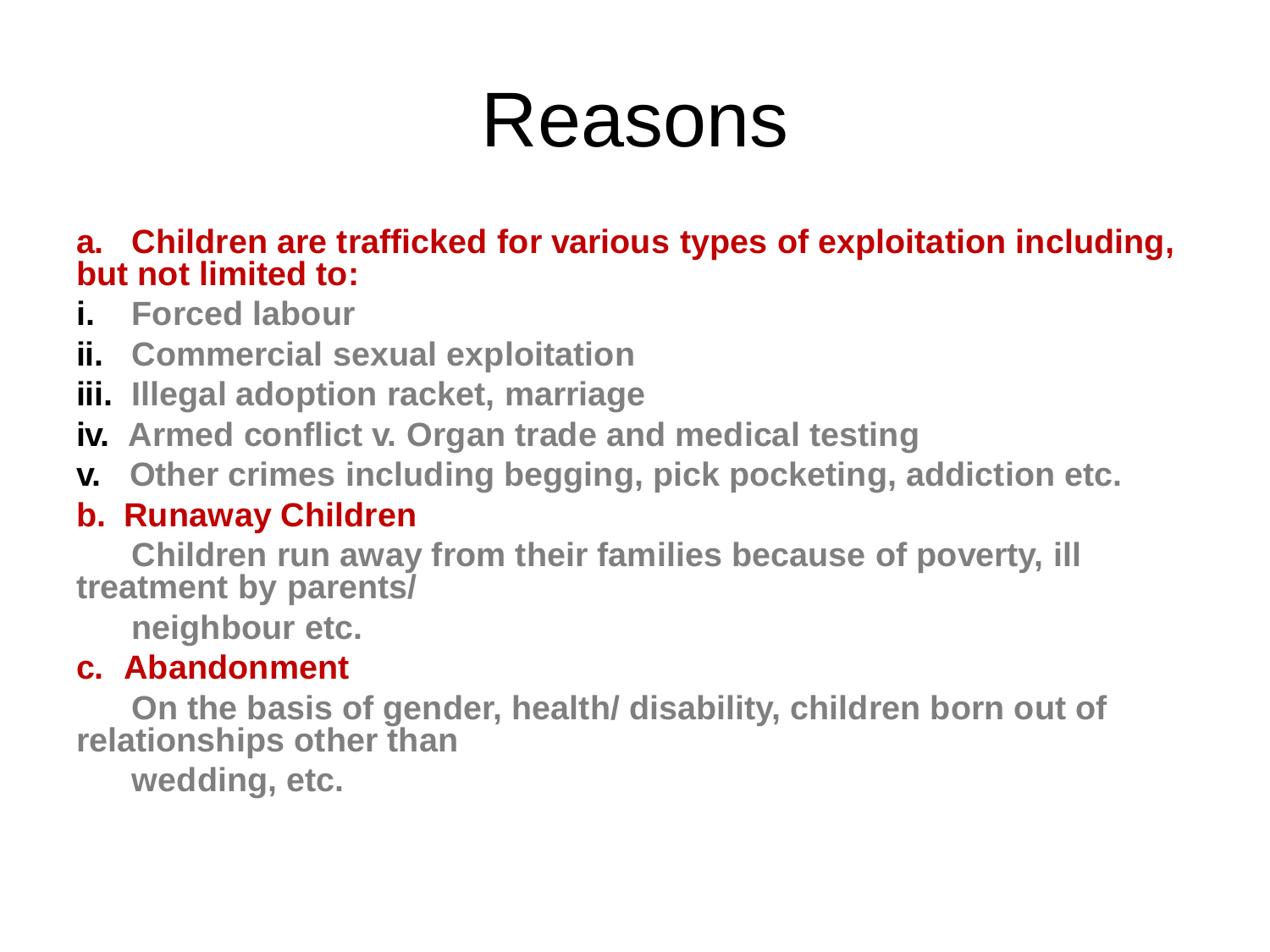#### Cont…

### **d. Theft of Children**

**Theft from hospitals, nursing homes etc., theft for personal animosity, sacrifice of children for religious purposes etc.**

### **e. Natural Calamities**

**Missing children after earthquake, tsunami, cloud burst, cyclone etc.**

### **f. Missing from Government/ NGO institutions**

**Children have also been reported missing from institutions run by government and NGOs.**

### **g. Social Perception and the culture of silence**

**One of the main issues hampering the causes of missing children is the societal perception that trafficking cases are not actually missing children cases**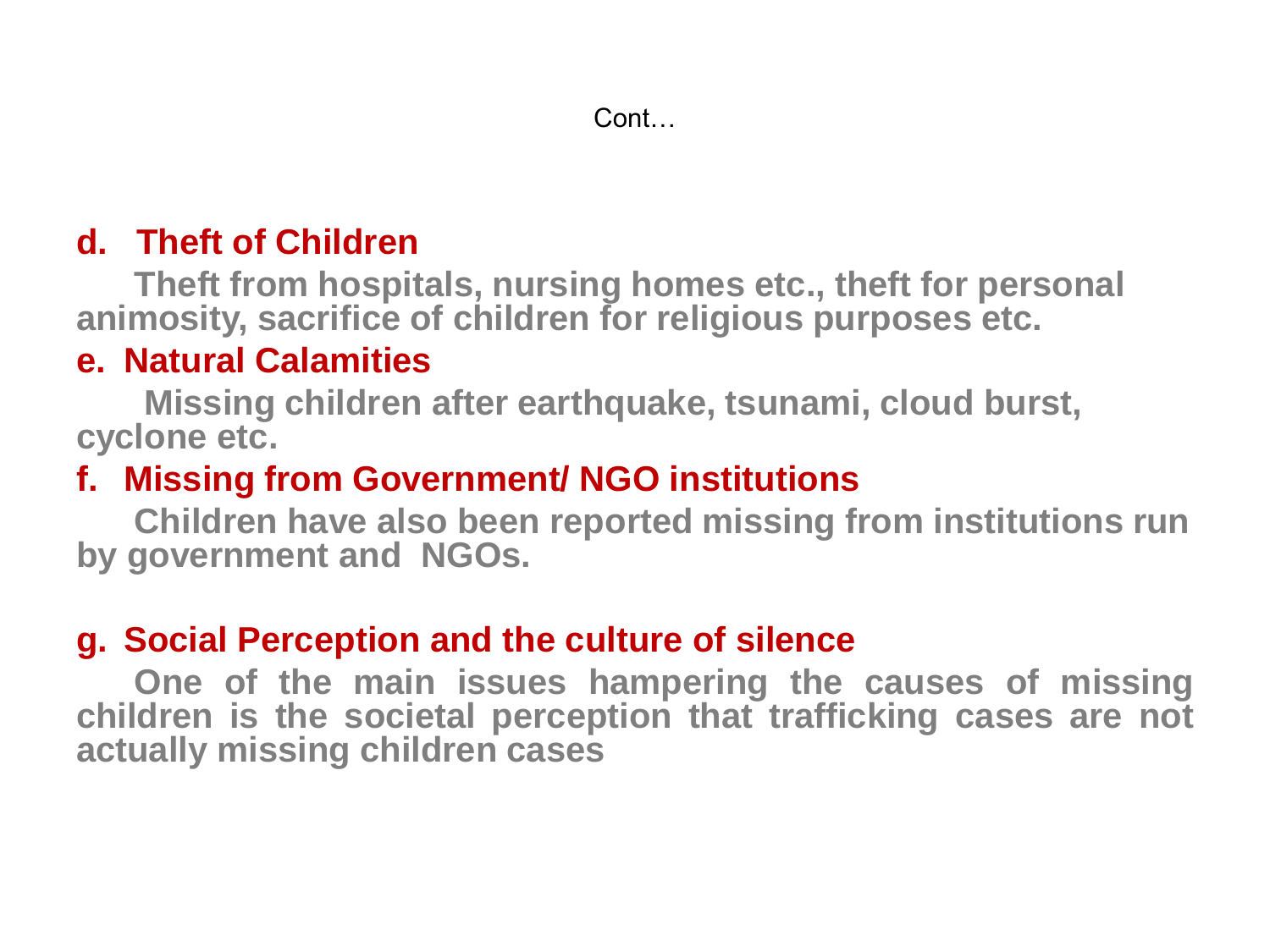#### CONSTITUTIONAL PROVISIONS

#### **Article 14**

**provides equality before the law or equal protection of the laws within the territory of India.** 

#### **Article 15**

**prohibits discrimination on the grounds of religion, race, caste, sex or place of birth, or of any of them.**

#### **Article 15(3)**

**provides for positive discrimination in favor of women and children. It states that, nothing in this article shall prevent the state from making any special provision for women and children.**

#### **Article 16 (1)**

**provides equality of opportunity in matters of public employment.** 

#### **Article 21A**

**provides that the state shall provide free and compulsory education to all children of the age of six to fourteen years in such manner as the state may,** 

**by law,**

**determine.**



**Article 23prohibits traffic in human beings and forced labour.**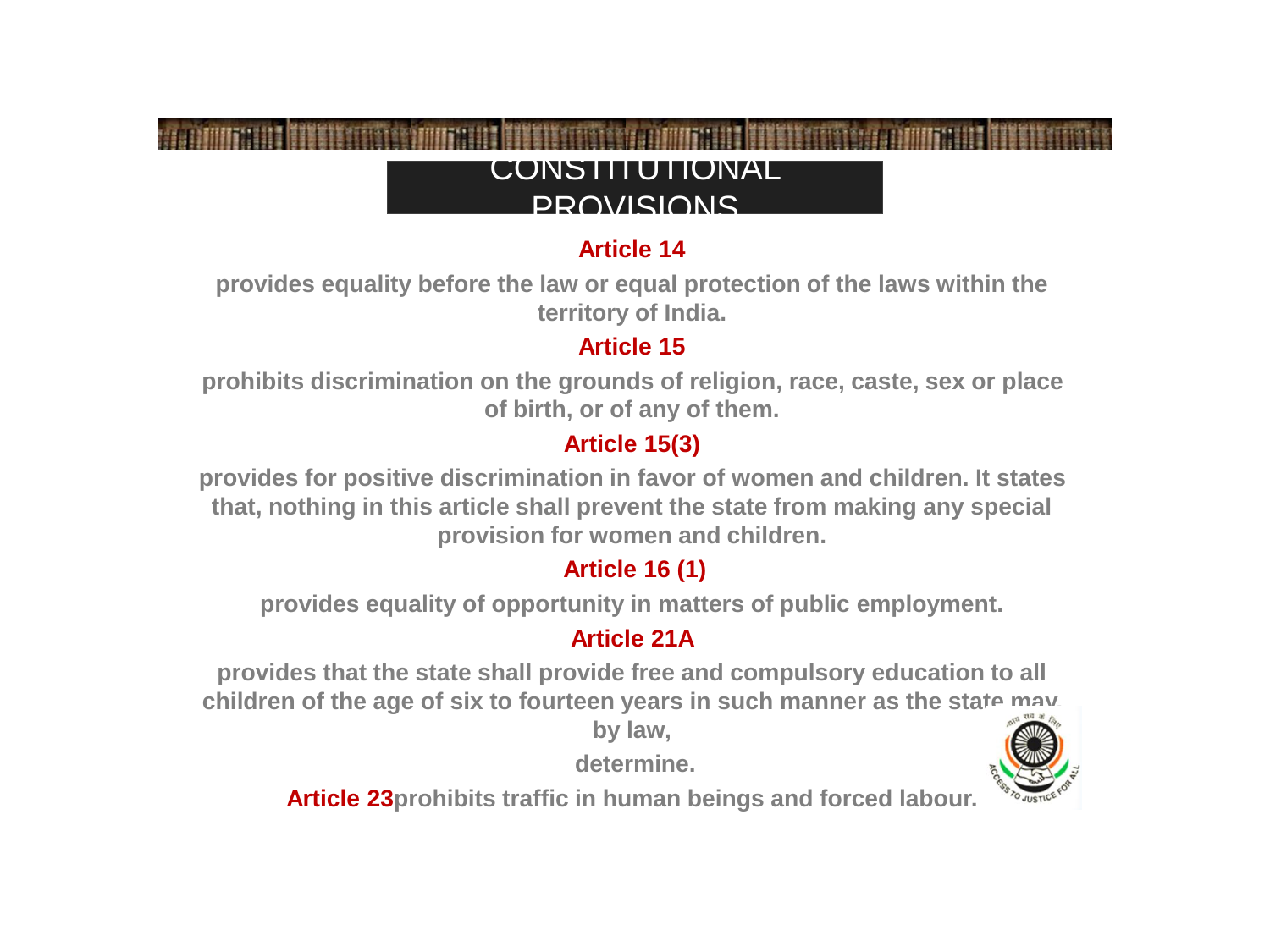#### **Article 23(1)**

**specifically prohibits traffic in human beings, begar and other forms of forced labour.** 

#### **Article 38**

**enjoins the state to secure a social order for the promotion of welfare of the people.**

#### **Article 39**

**enumerates certain principles of policy to be followed by the state. Among them being right to adequate means of livelihood for men and women equally and equal pay for equal work.**

#### **Article 39(f)**

**provides that the children should be given opportunities and facilities to develop in a healthy manner and conditions of freedom and dignity and that childhood should be protected against exploitation and against moral and material abandonment.**

#### **Article 46**

directs the state of promote the educational and economic interests **scheduled castes, scheduled tribes and other weaker sections (in \) women are included) and that it shall protect them from social injuries and all forms of** 

**exploitation.**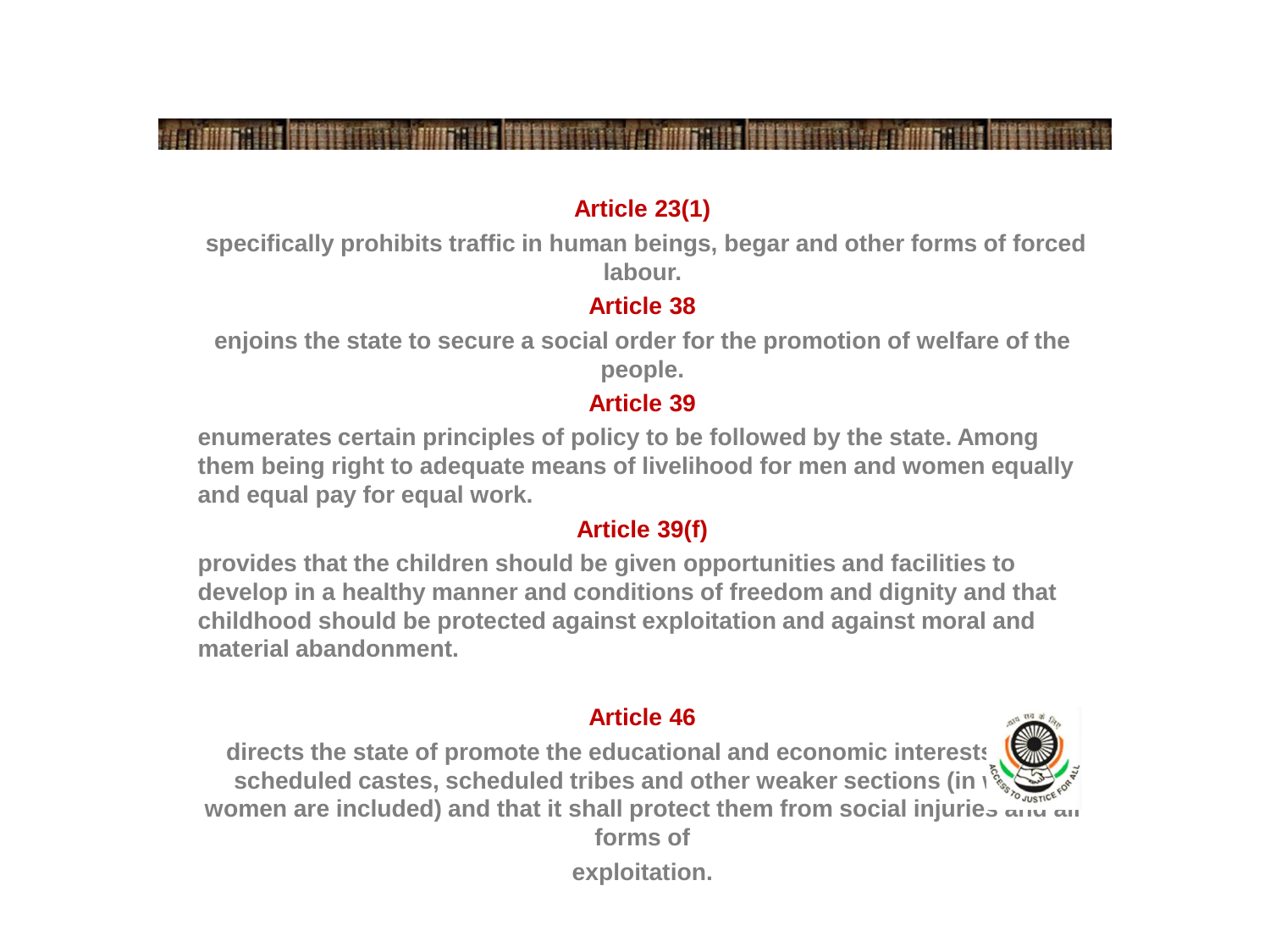## Legislative Provisions

- 1950, the Government of India ratified International Convention for the Suppression of Immoral Traffic in Persons and the Exploitation of the Prostitution of Others.
- Suppression of Immoral Traffic in Women and Girls Act, 1956 (SITA) was the first central Act to deal with suppression of immoral traffic and prevention of prostitution.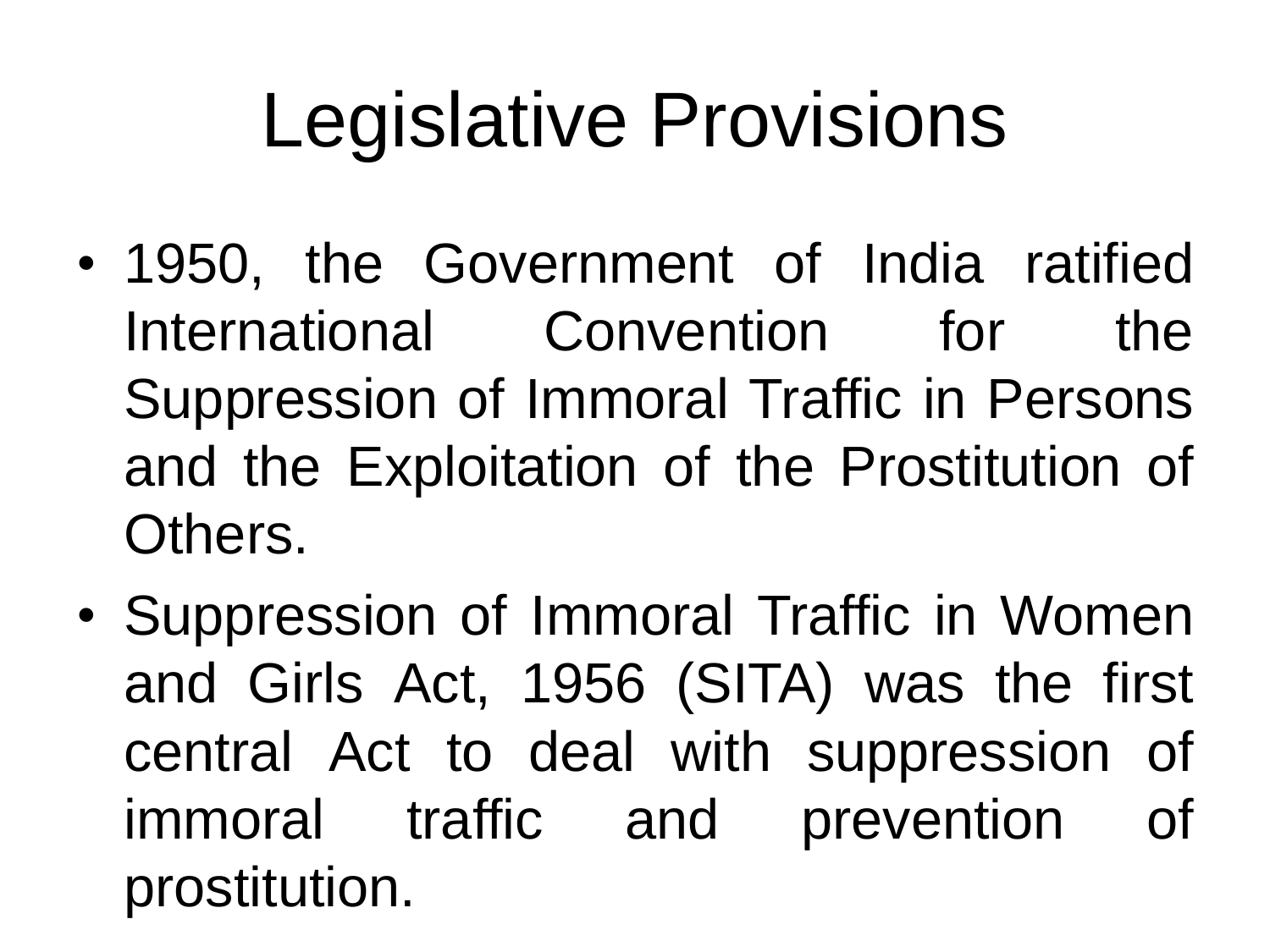- By an amendment in 1986, the nomenclature of this Act was changed, and with effect from 26<sup>th</sup> January, 1987 the Act is known as The Immoral Traffic (Prevention) Act, 1956 (ITPA).
- Section 6 makes it punishable to detain any person with or without consent in any brothel, or for sexual intercourse with a person not a spouse.
- Under Section 7 a person who carries on prostitution and a person with whom such prostitution is carried on within a notified area shall be punishable with imprisonment for varying terms depending on the aggravated conditions such as using a child.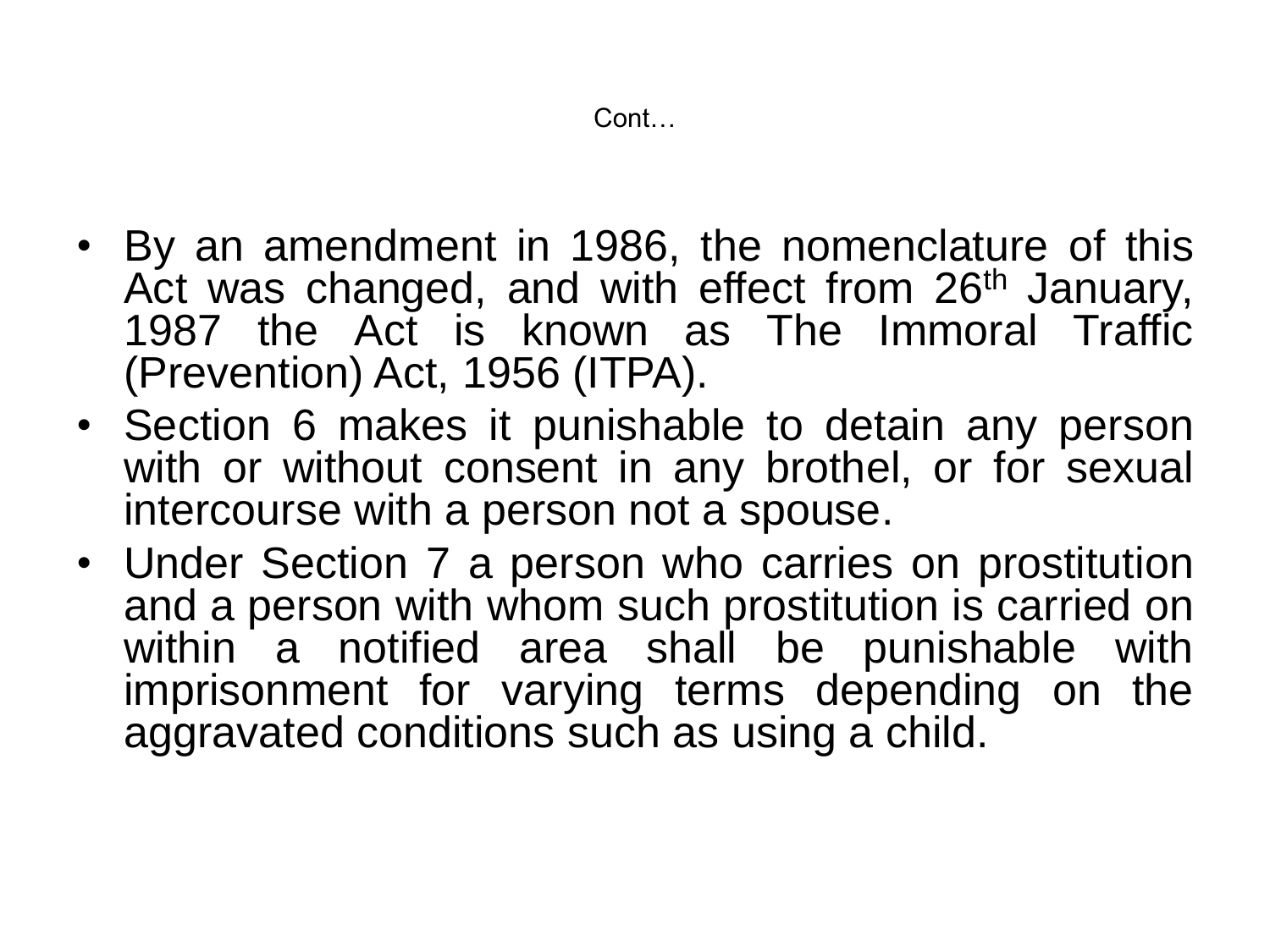- Section 5 relates to the offence of procuring, inducing or taking a person for the sake of prostitution, and reads as under:
- *".5. Procuring, inducing or taking person for the sake of prostitution. –*
- *(1) Any person who -*
- *(a) procures or attempts to procure a person, whether with or without his consent, for the purpose of prostitution; or*
- *(b) Induces a person to go from any place, with the intent that he may for the purpose of prostitution become the inmate of, or frequent, a brothel; or*
- *(c) takes or attempts to take a person, or causes a person to*  be taken, from one place to another with a view to his carrying *on, or being brought up to carry on prostitution; or*
- *(d) causes or induces a person to carry on prostitution,*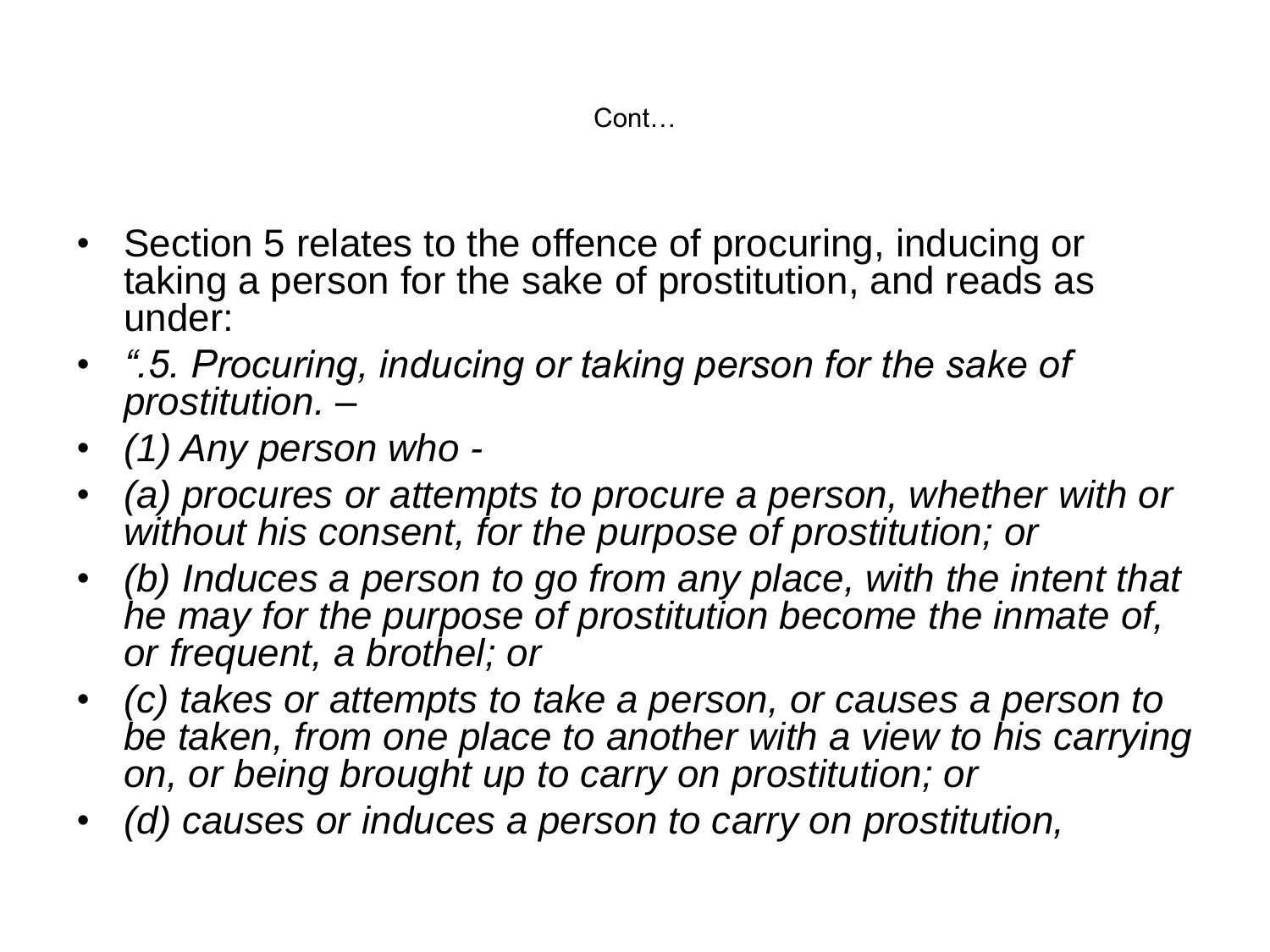- *Shall be punishable on conviction with rigorous imprisonment for a term of not less than three years and not more than seven years and also with fine which may extend to two thousand rupees, and if any offence under this sub-section is committed against the will of any person, the punishment of imprisonment for a term of seven years shall extend to imprisonment for a term of fourteen years:*
- *Provided that if a the person in respect of whom an offence committed under this sub-section,-*
- *is a child, the punishment provided under this sub-section shall extend to rigorous imprisonment for a term of not less than seven years but may extend to life; and*
- *is a minor, the punishment provided under this sub-section shall extend to rigorous imprisonment for a term of not less than seven years and not more than fourteen years;*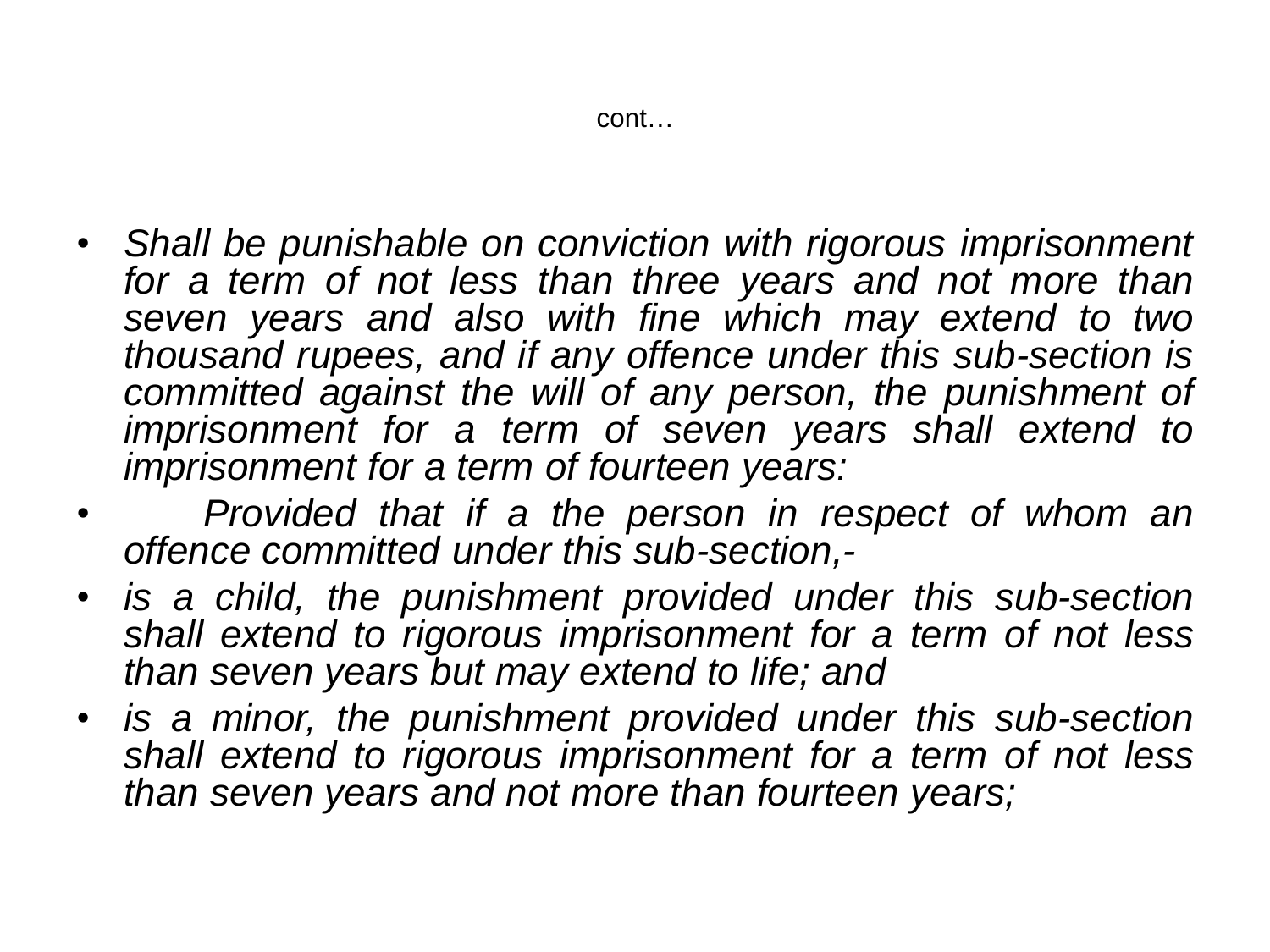Cont…

- *(3)An offence under this section shall be triable –*
- *(a) in the place from which a person is procured, induced to go, taken or caused to be taken or from which an attempt to procure or take such person is made; or*
- *(b) in the place to which he may have gone as a result of the*  inducement or to which he is taken or caused to be taken or *an attempt to take him is made.*

Thus the activities surrounding the act of prostitution have been made punishable with imprisonment of varying terms.

Other provisions in ITPA deal with rescue and post rescue handling of the rescued persons in protective homes and corrective institutions.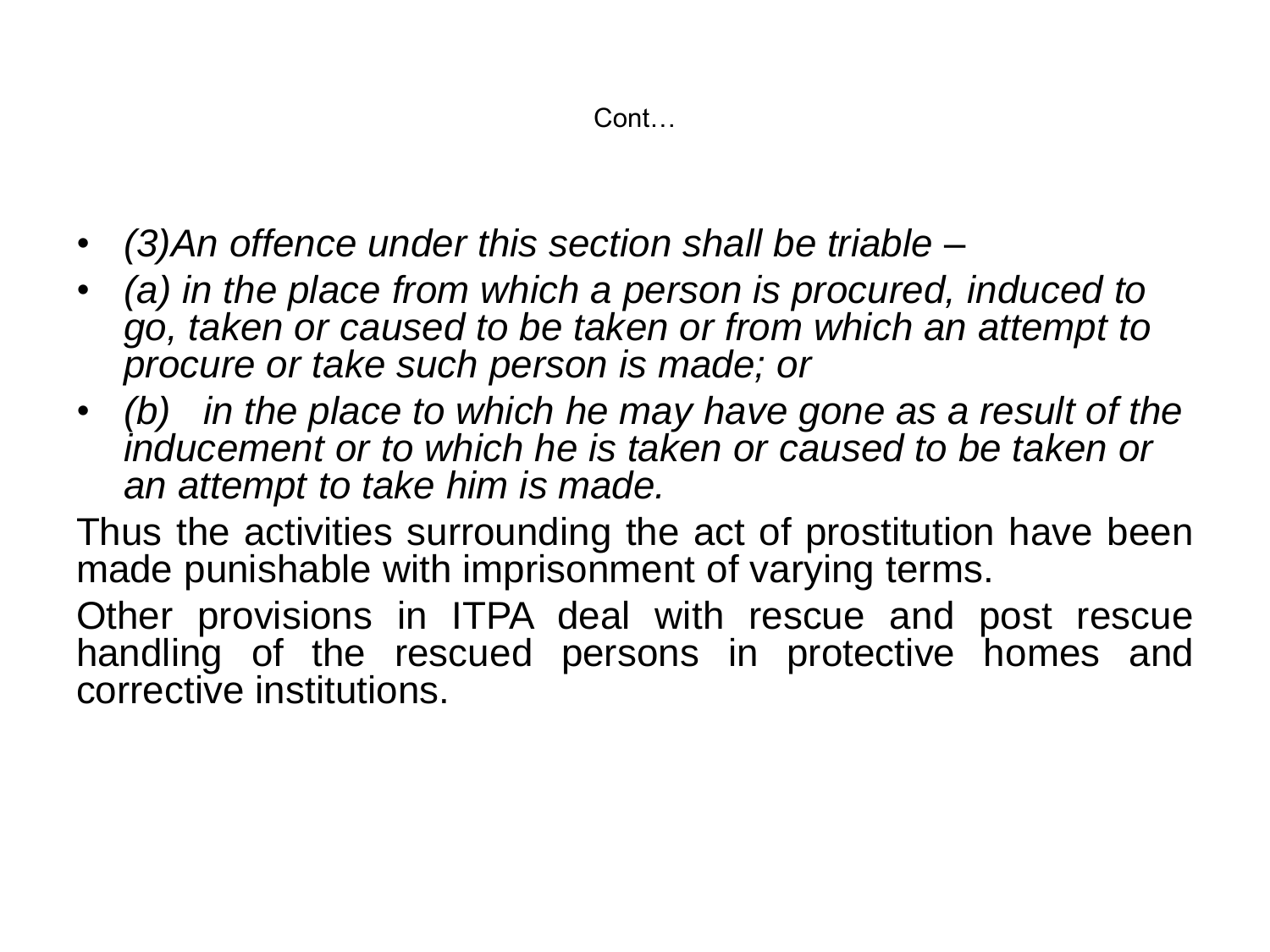## Offences under IPC

- Section 370 IPC defines trafficking as under:
- "*Trafficking of person- (1) Whoever, for the purpose of exploitation, (a) recruits, (b) transports, (c) harbours, (d) transfers, or (e) receives, a person or persons, by-*
- *First- using threats, or*
- *Secondly- using force, or any other form of coercion, or*
- *Thirdly- by abduction, or*
- *Fourthly- by practicing fraud, or deception, or*
- *Fifthly- by abuse of power, or-*
- *Sixthly- by inducement, including the giving or receiving of payments or benefits, in order to achieve the consent of any person having control over the person recruited*, *transported, harboured, transferred or received, commits the offence of trafficking.*
- *Explanation 1- The expression 'exploitation' shall include any act of physical exploitation or any form of sexual exploitation, slavery or practices similar to slavery, servitude, or, forced removal of organs.*
- *Explanation 2- The consent of the victim is immaterial in the determination of the offence of trafficking."*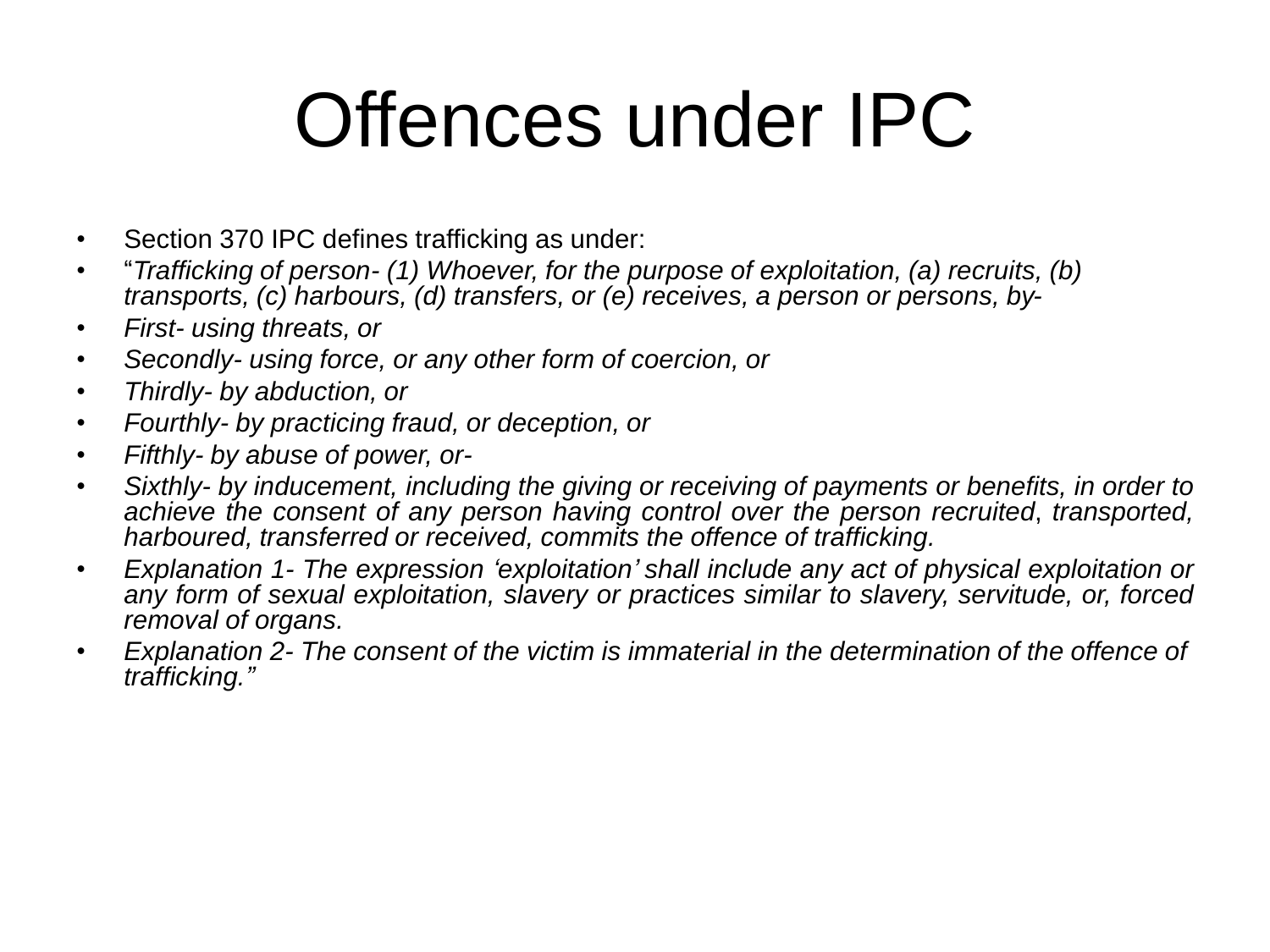- Section 370A IPC provides for more severe punishment for sexual exploitation of a victim of trafficking, as under:
- "*370A. Exploitation of a trafficked person.- (1) Whoever, knowingly or having reason to believe that a minor has been trafficked, engages such minor for sexual exploitation in any manner, shall be punished with rigorous imprisonment for a term which shall not be less than five years, but which may extend to seven years, and shall also be liable to fine.*
- *(2) Whoever, knowingly by or having reason to believe that a person has been trafficked, engages such person for sexual exploitation in any manner, shall be punished with rigorous imprisonment for a term which shall not be less than three years, but which may extend to five years, and shall also be liable to fine."*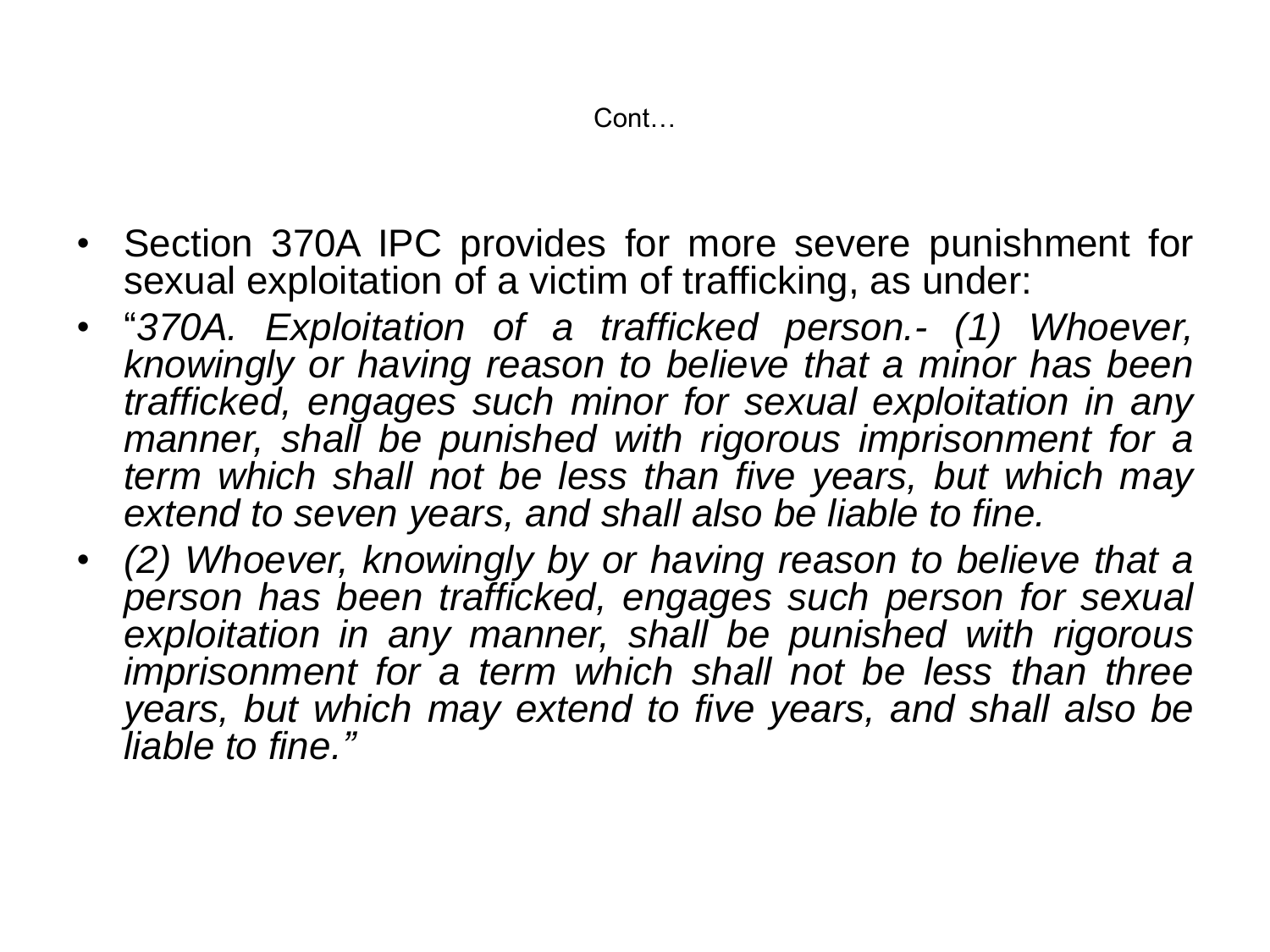- Other relevant provisions in the IPC are:
- Kidnapping from lawful guardianship Section 361 and 363 Section 84 of JJ Act makes provisions from Sections 359 to 369 applicable to a child under 18 years of age.
- Abduction Section 362
- Kidnapping or maiming a minor for the purpose of begging Section 363 A
- Procuring of minor girl(section 366-A IPC)
- ii) Importation of girl from foreign country (Sec. 366-B IPC)
- iii) Selling minor for purposes of prostitution, etc. (Section-372 IPC)
- iv) Buying minor for purposes of prostitution (Section -373 IPC)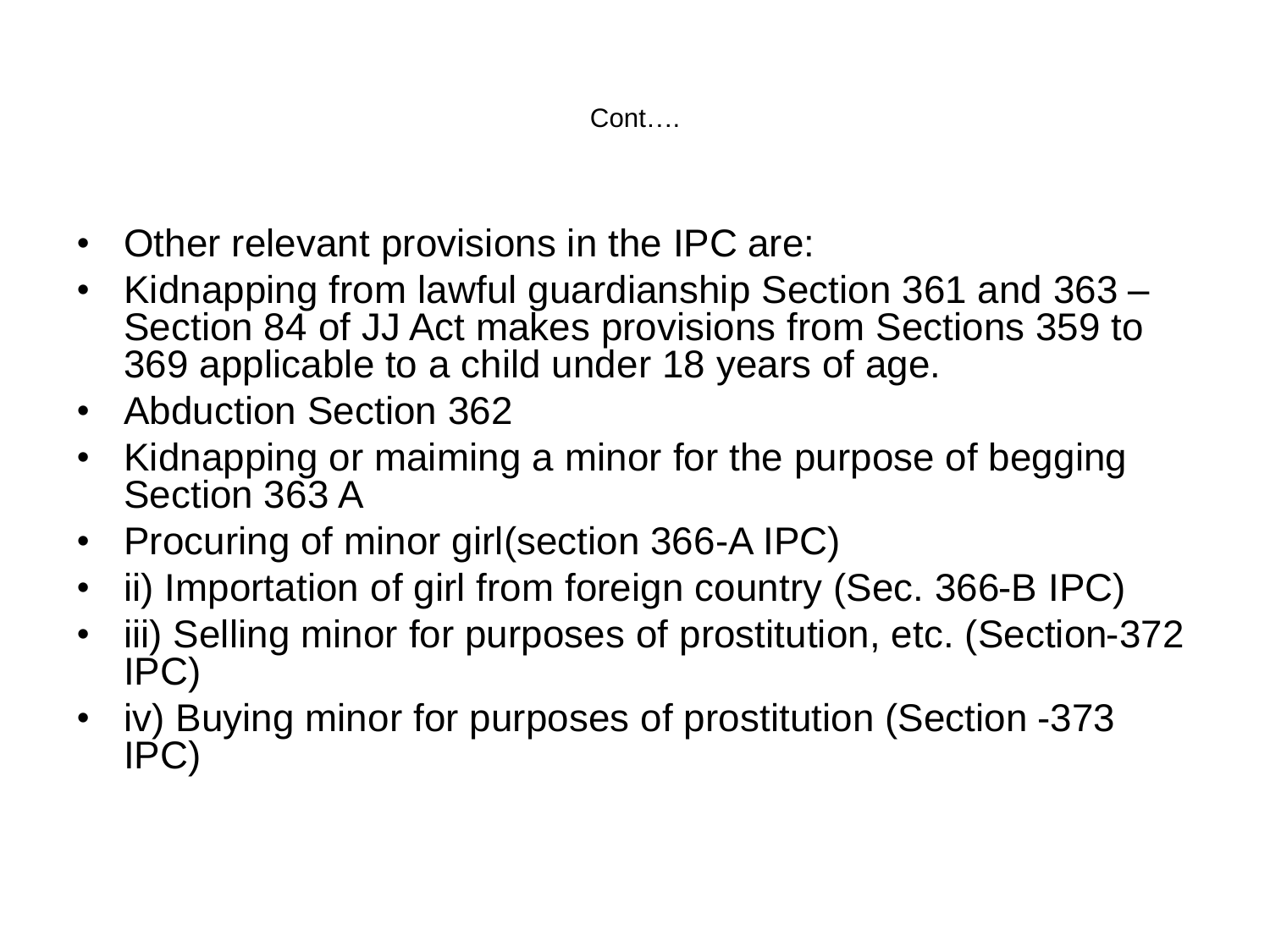- Child and Adolescent Labour (Prohibition and Regulation) Act also prohibits child labour in some processes and regulates it in others.
- The Bonded Labour System (Abolition) Act, 1976 prohibits bonded or forced labour. Forced labour means not only the physical and legal force but also arising out of the compulsion of the economic circumstances.

Section 81 of the JJ Act, 2015 lays down punishment for selling or buying a child for any purpose and procedure is laid down in Rule 59 of the Model Rules, 2016.

POCSO where children have been subjected to sexual offences.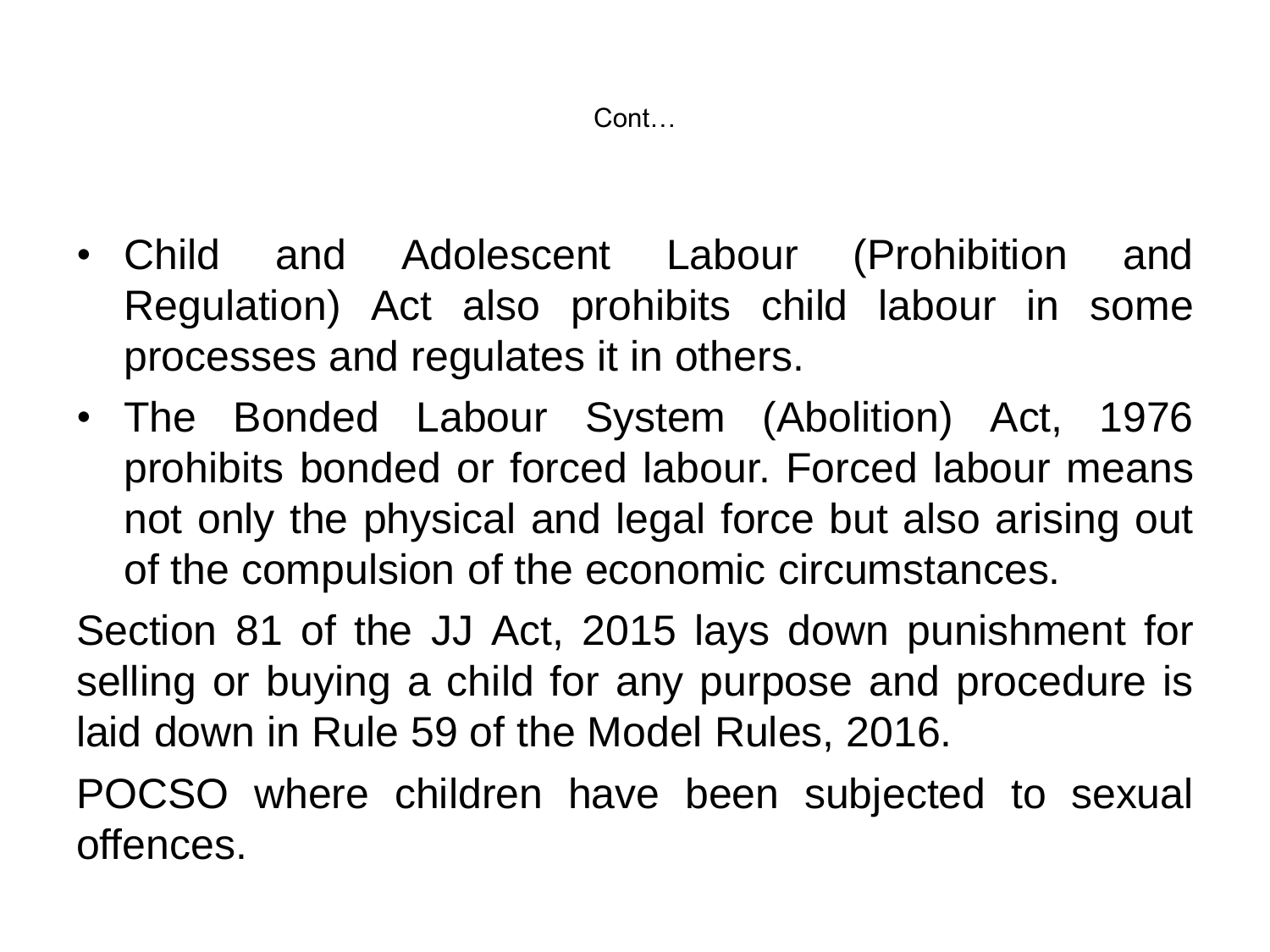## **Court Directions**

- Several cases have come up before the Hon'ble Supreme Court and Hon'ble High Court of Delhi in which directions have been issued for dealing with the issue of missing children.
- Standard Operating Procedure has been issued by Delhi Police.
- Ministry of Women and Child Development has come out with an SOP on Missing Children.
- Model Juvenile Justice Rules, 2016 also contain provision in this respect.
- However, the situation still continues to be grim and the matter is pending before Hon'ble High Court of Delhi in **Sadhan Haldar** v. **The State of NCT of Delhi and Others** WP (Crl.)1560/2017.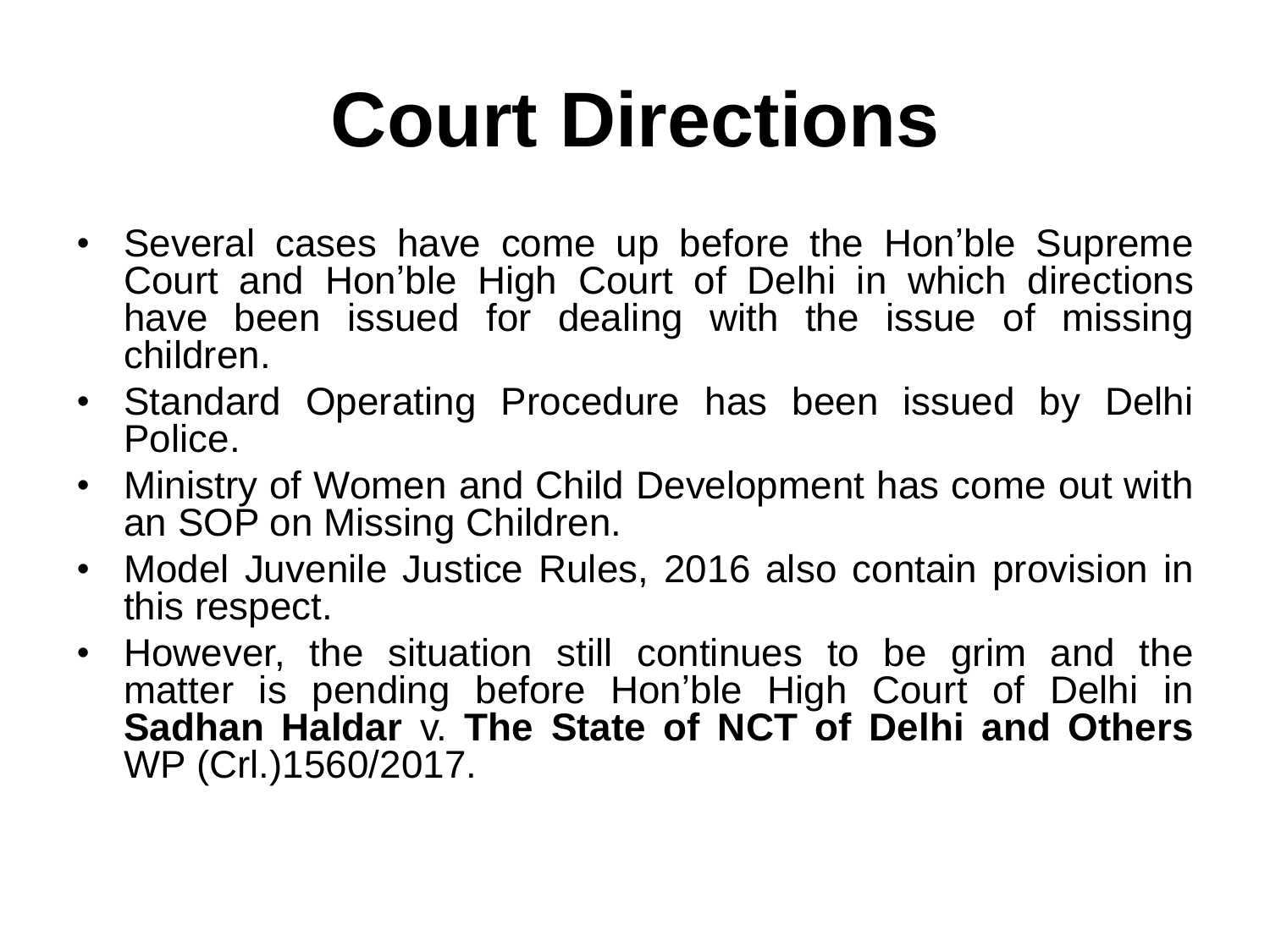### **Horilal Vs. Commissioner of Police, Delhi & others** Supreme Court Guidelines in Writ Petition (Cri.) No 610 of 1996

### **Effective steps to be taken for tracing missing children (14.11.2002)**

**The steps include publishing of missing persons photographs, making inquiries in the place of work, school friends and relative etc., inquire about any incidents of violence within the family in the past, thereafter, the Investigating Officer/Agency will obtain the records from parents and examine them, search hospitals and mortuaries, reward for furnishing clues to be announced, hue and cry notices to be given, women police officers to be involved, immediately verify the red light areas in metropolitan cities and establish a multitask force for locating girl children.**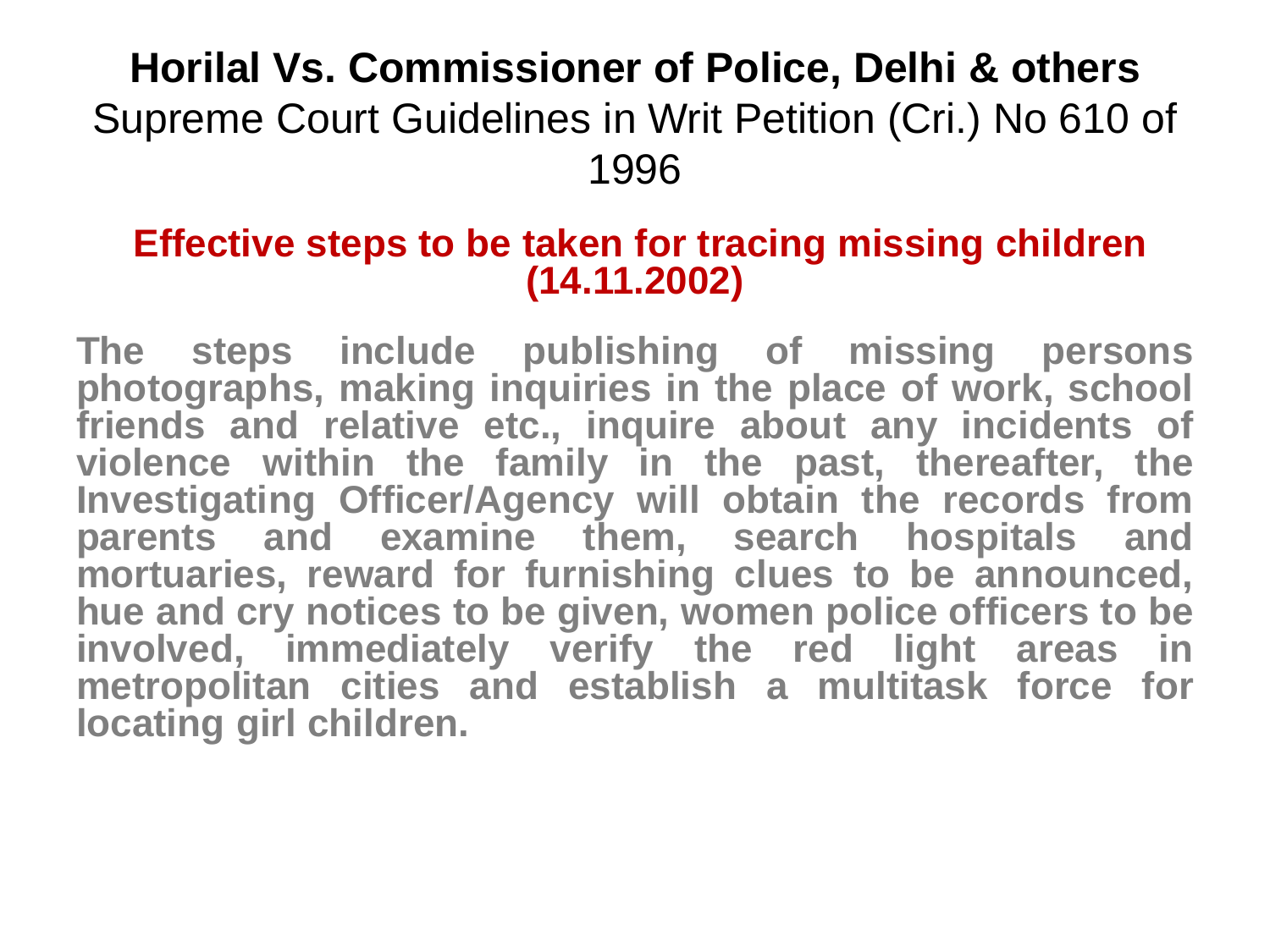## **Lalita Kumari** v. **Govt. of UP & Ors.** WP (Crl.) No.68/2008

- If steps not taken for registration CPHRs immediately and copies made over to the complainants, they may move the concerned Magistrates by filing complaint petitions
- Court may further give direction to take immediate steps for apprehending the accused persons and recovery of kidnapped/ abducted persons and properties subject matter of theft or dacoity.
- Magistrate may initiate contempt proceeding against delinquent officers and punish them.
- When missing child is traced or comes back, IO to examine all relevant angles such as involvement of organised gangs, application of Bonded Labour and other Acts. In case of former matter be referred to Crime Branch of Delhi Police or Special Cell constituted by CBI.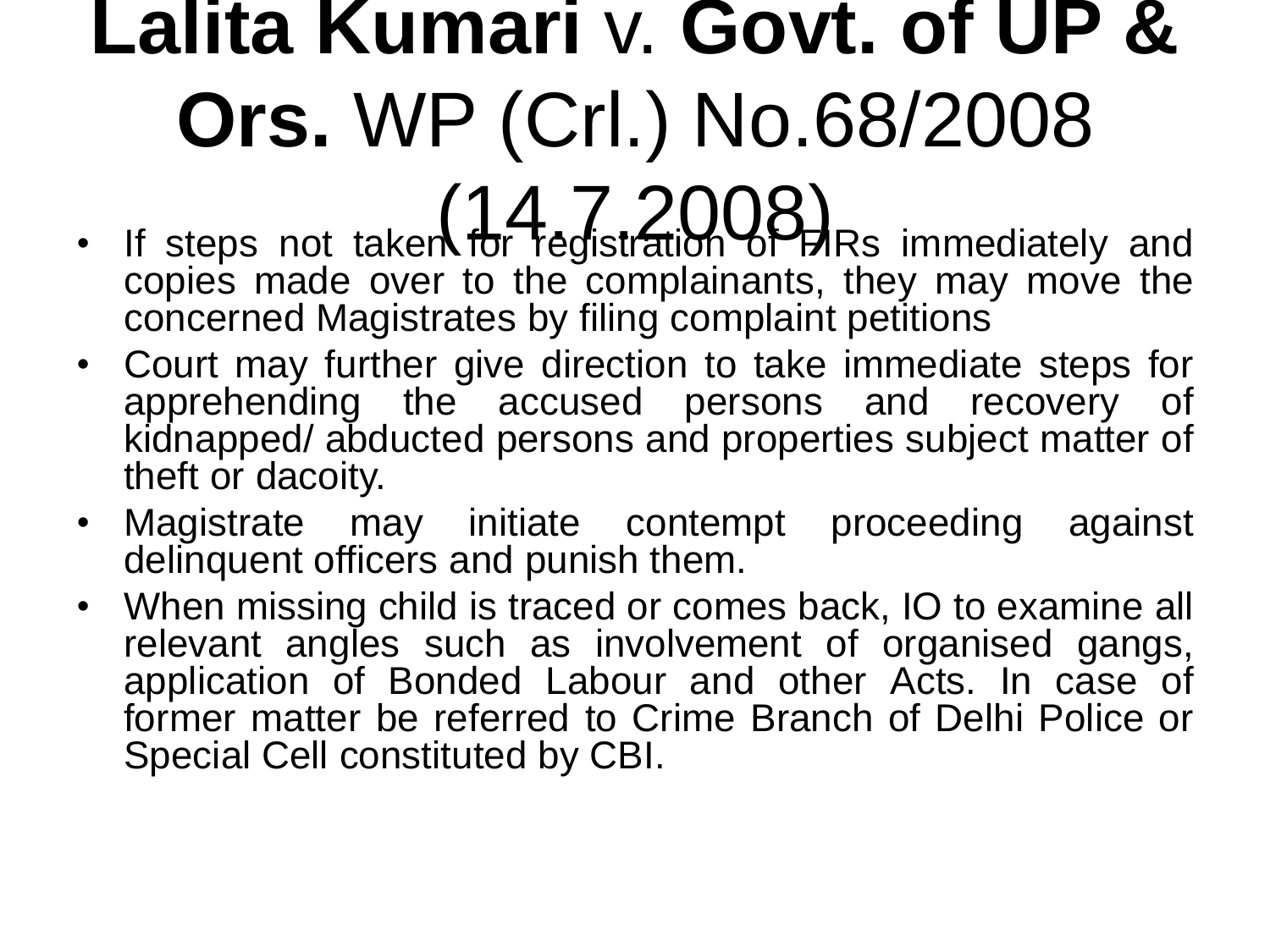### **Court on its own motion v. Union of India and Others** High Court of Delhi Writ Petition (Criminal) No. 249 of 2009

• **The Hon'ble Court accepted the definition of Missing Children as defined in SOP for NCT of Delhi.**

#### **Particularly, in the order dated 16.09.2009 Hon'ble Delhi High Court directed:**

**Since majority of the missing children belong to lower strata of the society and their family members are not able to follow up these cases, we deem it appropriate to issue the following directions with regard to missing children upto the age of 16 years**:

- **1. Delhi Police will promptly, without any delay register all complaints of missing children as FIRs.**
- **2. Delhi Police will ensure strict compliance with its revised Standing Order No. 252 dated 18th March, 2009.**
- **3. The information with regard to missing children shall be immediately uploaded on Delhi Police's web based Zipnet programme (now we have trackthemissingchild portal)**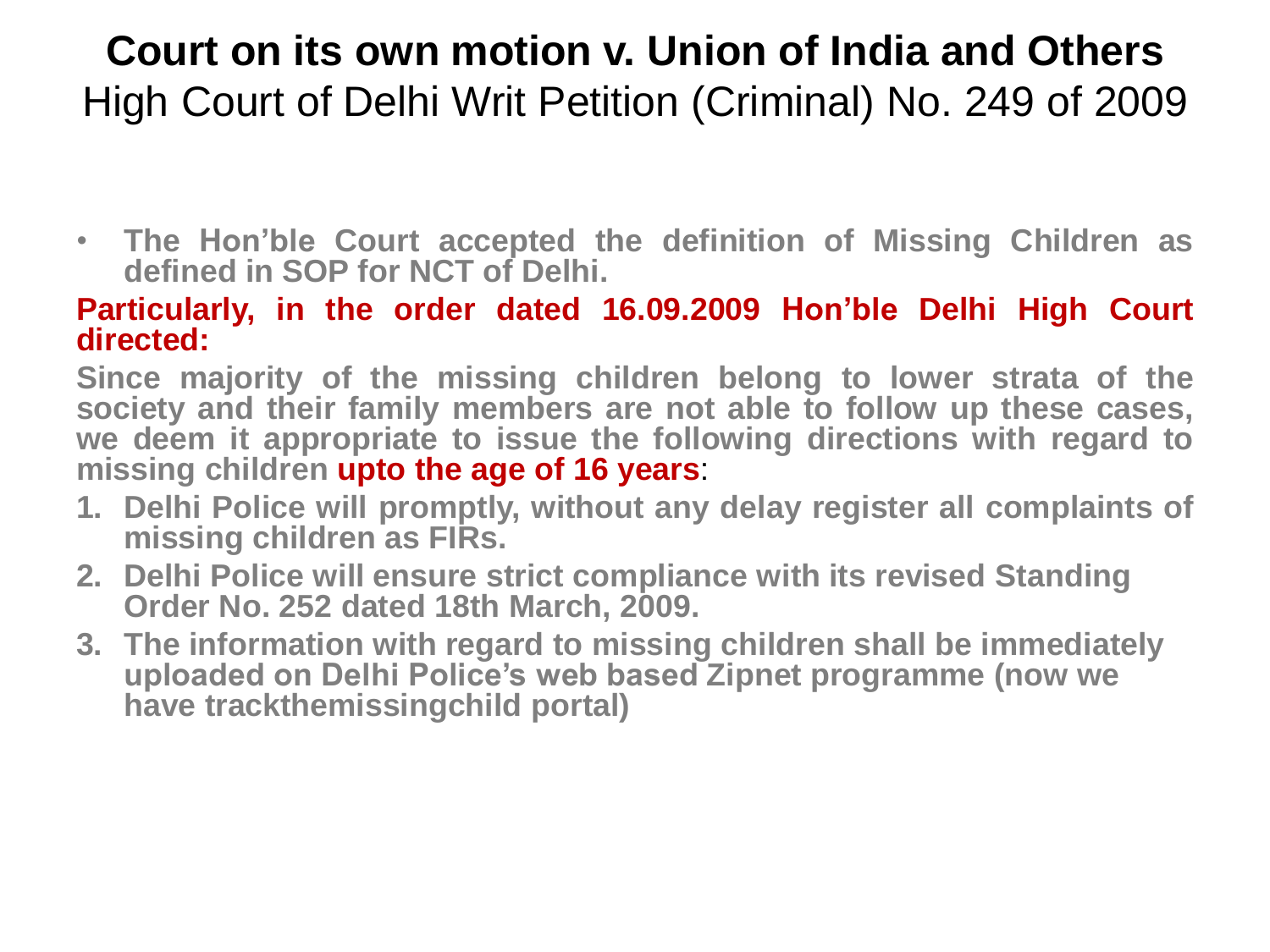- **2. The Home Ministry is directed to issue appropriate directions to neighbouring States of Delhi to adopt web based Zipnet programme with regard to missing children.**
- **3. It shall be mandatory for Delhi Police to forward both by e-mail and by post a copy of each FIR registered with regard to missing children to Delhi Legal Services Authority (hereinafter referred to as "DLSA") along with addresses and contact phone numbers of parents of the missing children.**
- **4. DLSA will in turn constitute a team comprising a lawyer and a social worker to follow up the case with the Delhi Police. The said team will not only provide all possible legal aid to the parents and families of the missing children but shall also act as an interface between the parents of the missing children and the Delhi Police. DLSA will maintain a record of all cases of missing children.**
- **5. Both DLSA and the Delhi Police shall ensure that the Supreme Court interim directions/guidelines pertaining to missing/kidnapped children passed in Writ Petition (Crl.) No. 610/1996 (Horilal vs. Commissioner of Police, Delhi) and in the case**

**of Lalita Kumari vs. State of U.P. and Ors. (Writ Petition (Crl.) No. 68/2008) are strictly complied with.**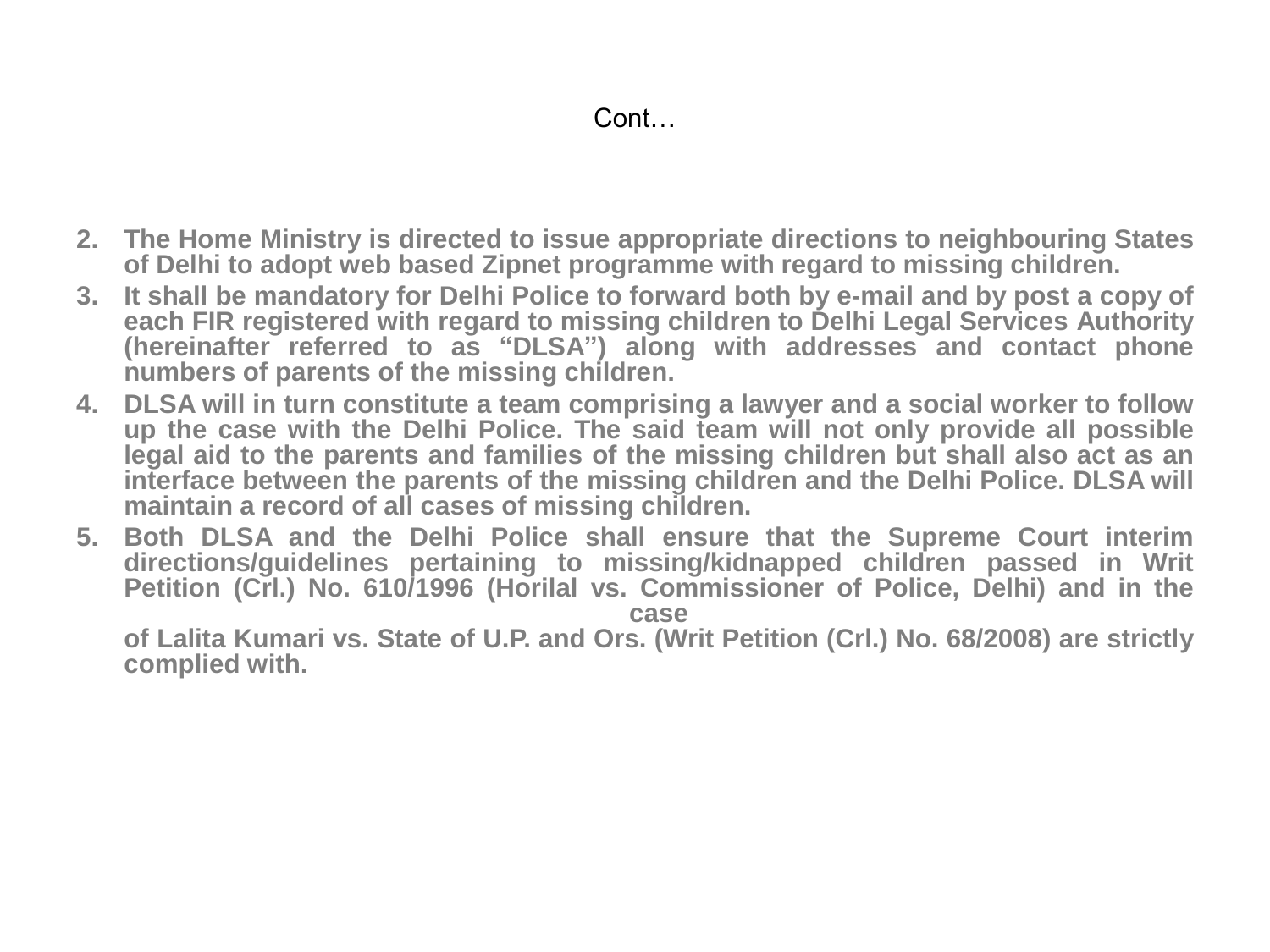**6. Whenever a missing child is traced or he/she comes back on his/her own, the Investigating Officer will examine all relevant angles such as involvement of organized gangs, application of provisions of Bonded Labour Act and such other relevant Acts.**

**7. Whenever, the involvement of any organized gang is found, it shall be the responsibility of the Investigating Officer to refer the matter to the Crime Branch of Delhi Police or the Special Cell constituted in the CBI. An Action Taken Report with regard to implementation of the aforesaid guidelines shall be filed by the Delhi Police as well as by the DLSA prior to the next date of hearing."**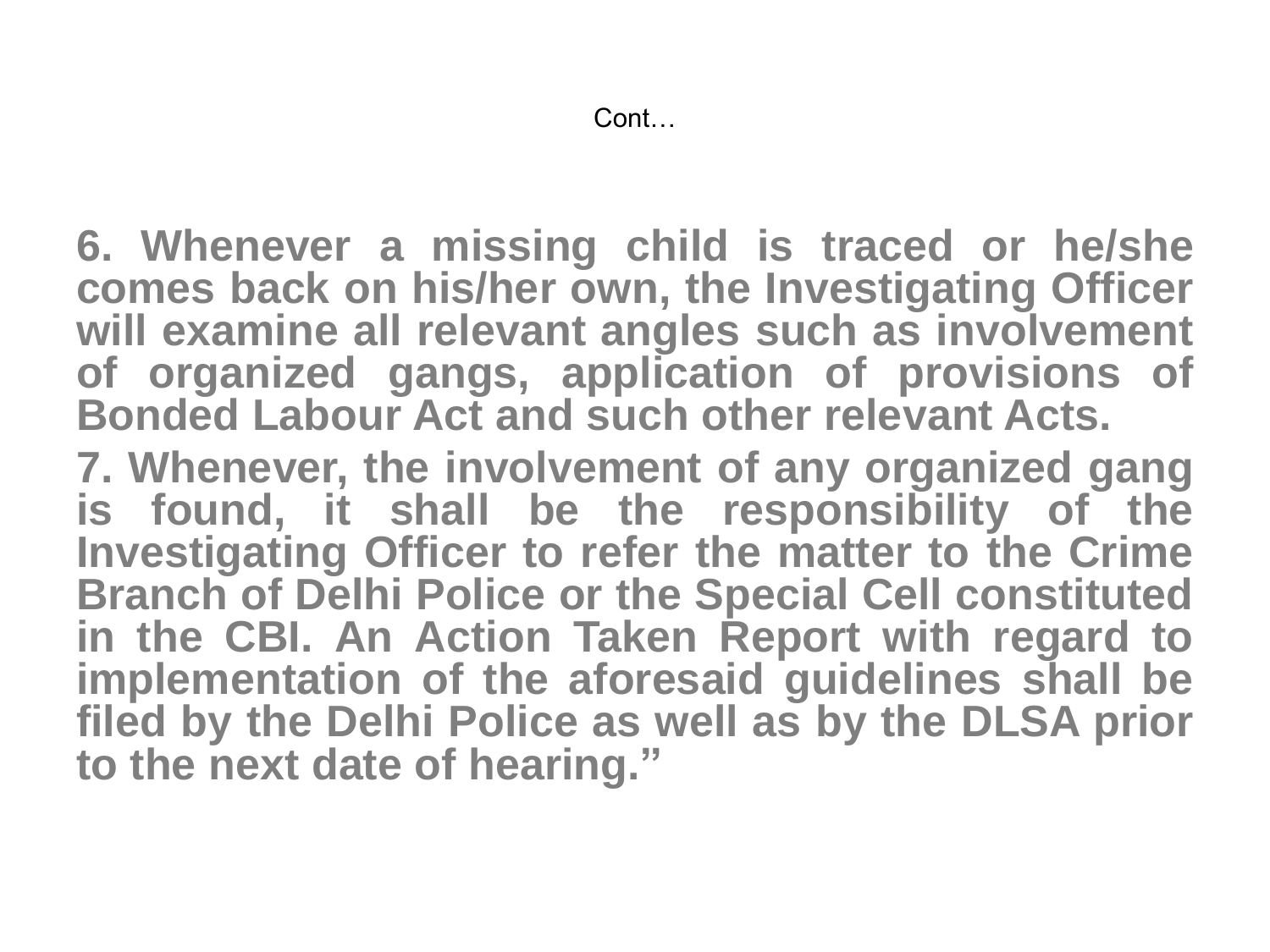### **Bachpan Bachao Andolan vs Union of India and Ors.**

W.P. (Civil) 75 of 2012 order dated 17/01/2013

**The Hon'ble Court took into cognizance that in 2011 alone 90,654 children went missing with 34,406 children still remaining untraced. However only 15,284 FIRs were registered and investigations were launched.**

**The Hon'ble Supreme Court issued the following directions:-**

- **Compulsory registration of cases by police of missing children with the assumption that they are victims of kidnapping & trafficking.**
- **Compulsory registration of cases by police of all those children who are still untraced (in 2011 34,406 children are still untraced).**
- **Police will prepare standard operating procedures in all the states to deal with the cases of missing children.**
- **Appointment and training of Special Child Welfare officers in every police station to deal with the cases of missing children.**
- **Police will maintain records of recovered children along with photographs and Ministry of Home Affairs to facilitate the maintenance of records of missing children.**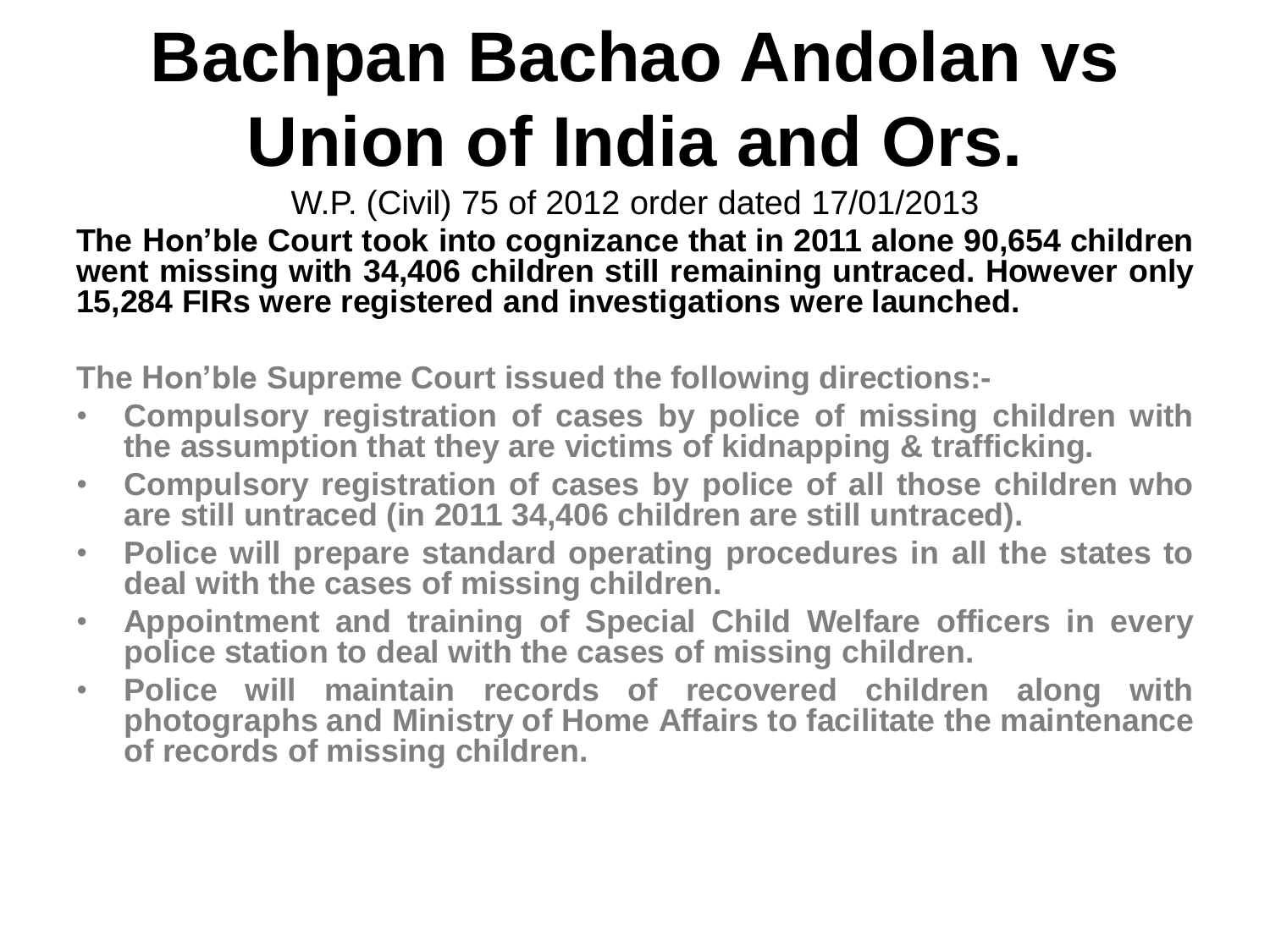• It was also directed that all complaints regarding children (for non cognizable offences) shall be investigated after referring them to a Magistrate; NALSA to appoint para legal volunteers, in shifts, in the police station to keep watch over the manner in which complaints regarding missing children and other offences against children, are dealt with, computerized website to be created; even after recovery police shall carry out further investigation to see whether there is an involvement of any trafficking in the procedure by which the child went missing and the State authorities shall arrange adequate shelter homes for children who are recovered.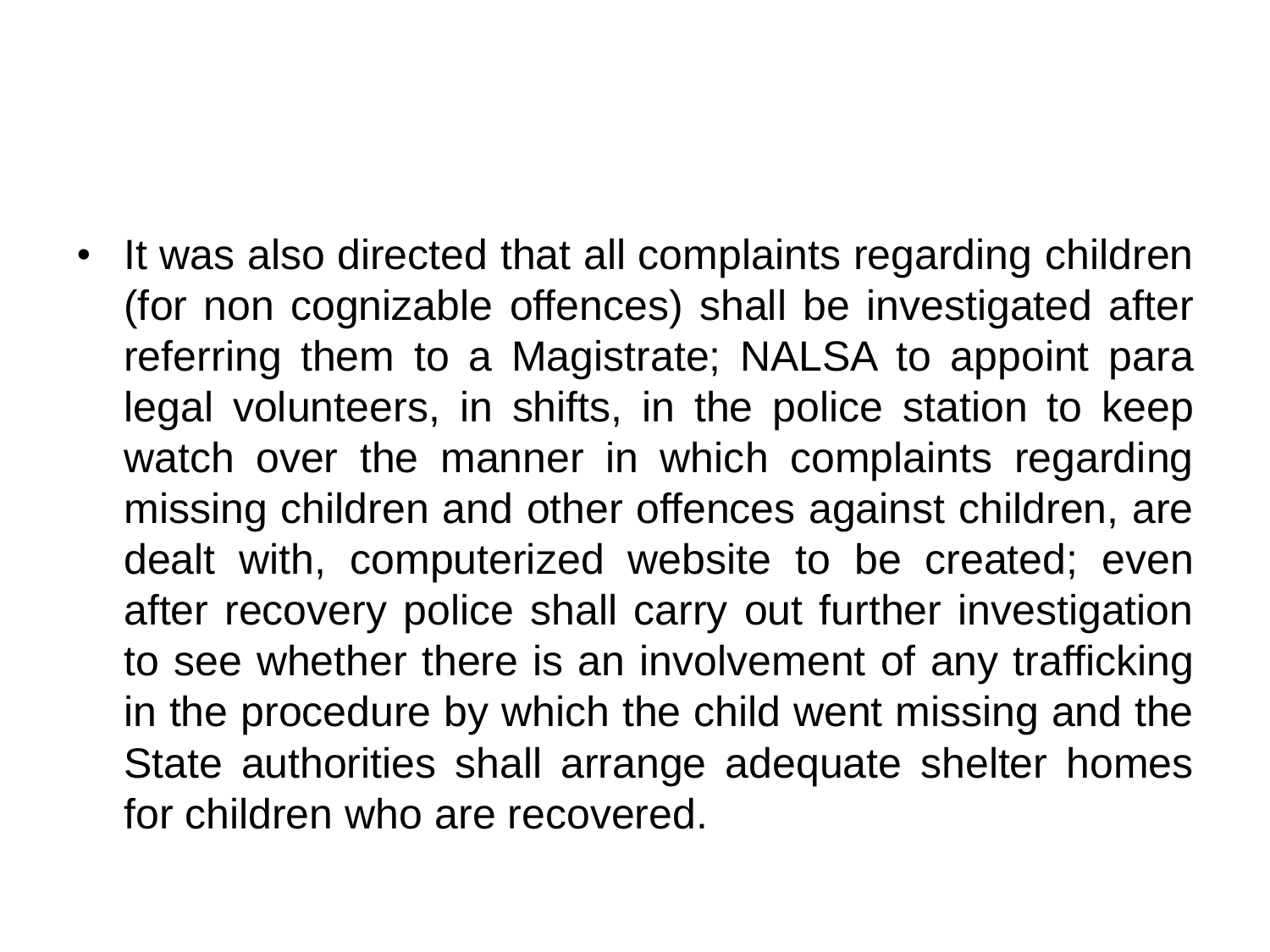# Model Juvenile Justice Rules, 2016- Rule 92

- When a complaint is received about a child who is missing, the police shall register FIR forthwith.
- Police to inform CWPO and forward FIR to SJPU for immediate action for tracing the child.
- Steps to be taken for publicity etc. detailed in the Rule.
- Steps to be taken when a child is traced also listed.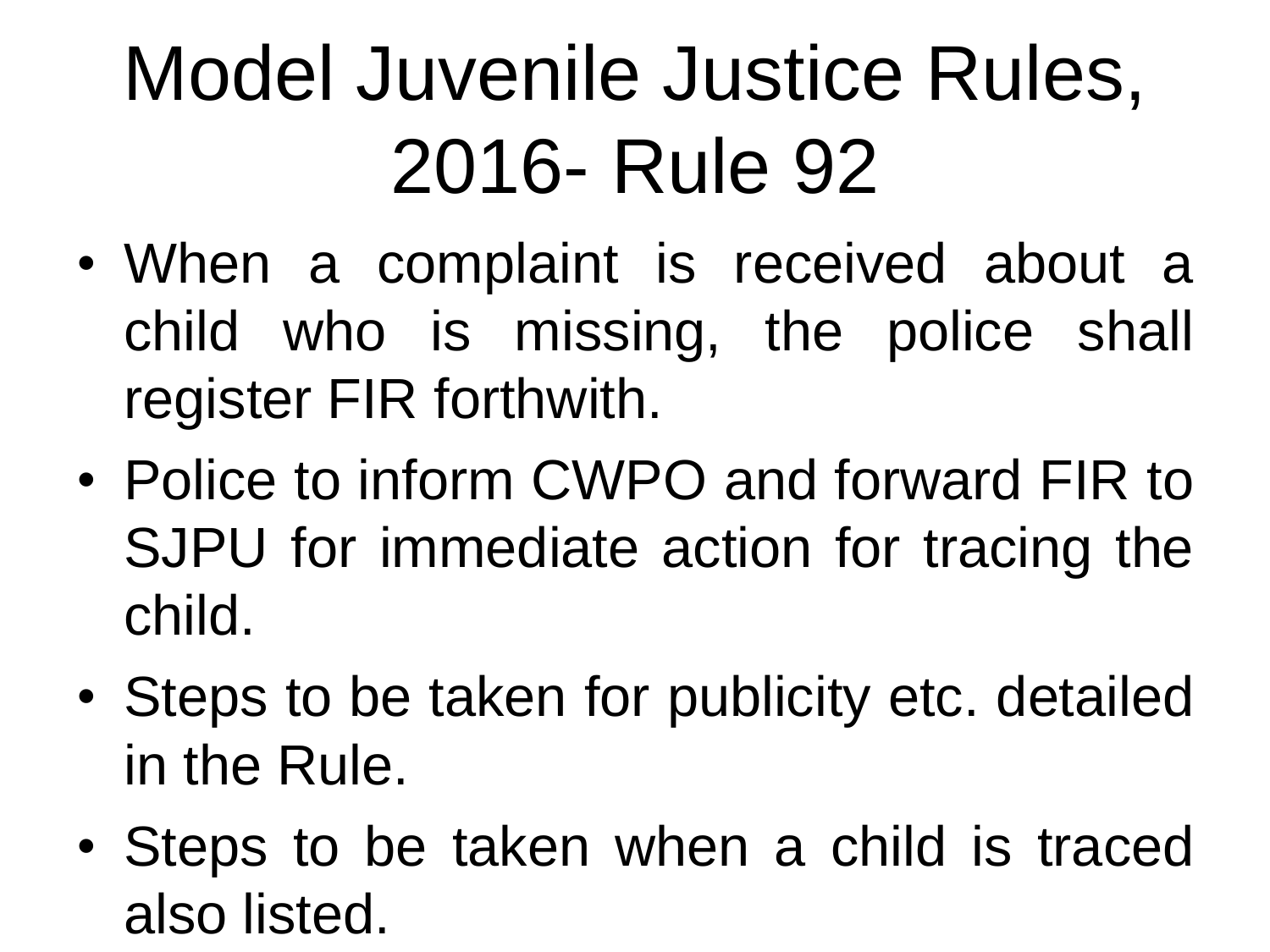• Ministry of Women and Child Development has brought out the Standard Operating Procedure for cases of Missing Children which lays down role of different stakeholders and includes checklist for Investigating Officers.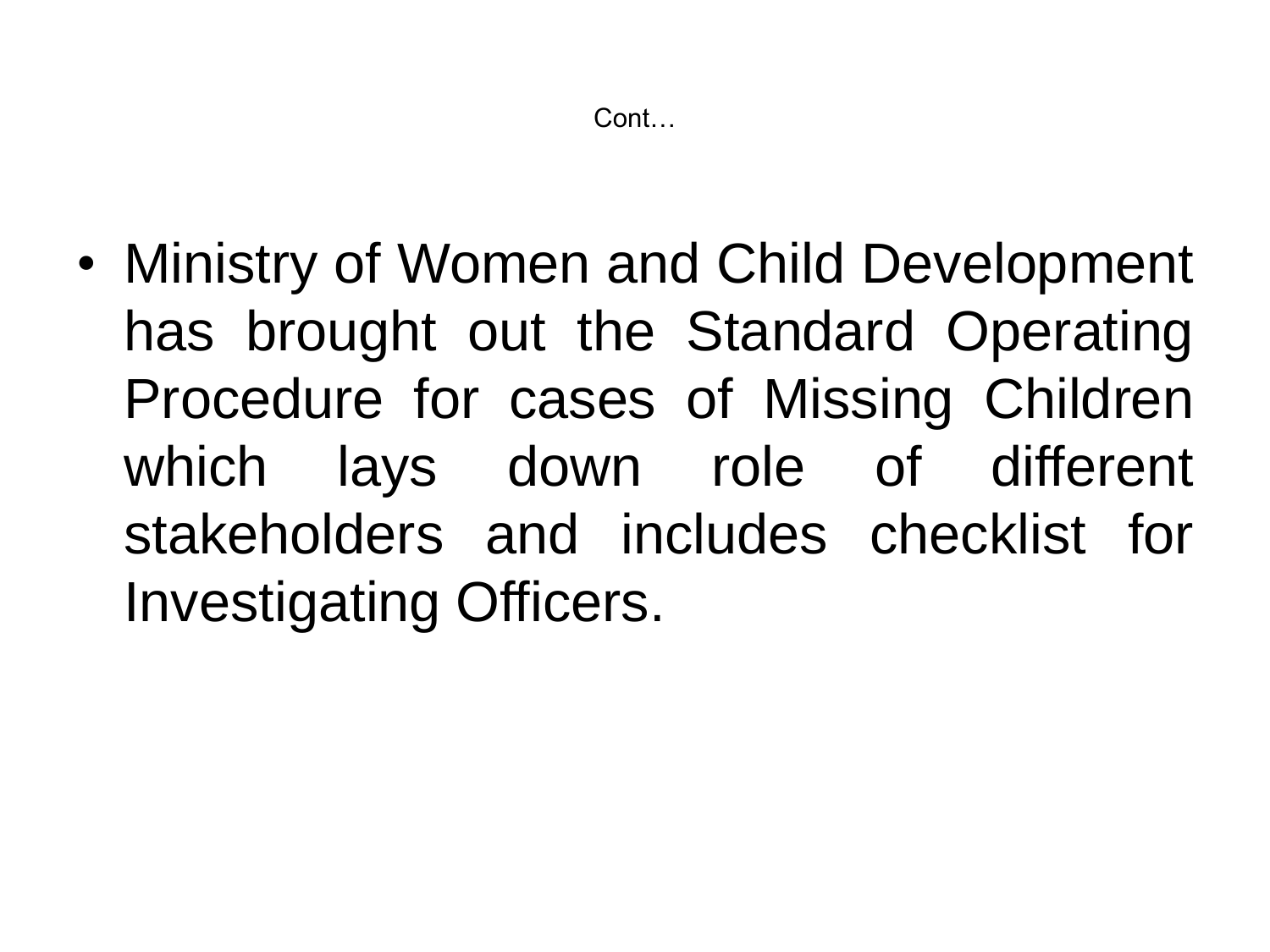#### Role of CWC in case of recovered or found child

When missing child is found or recovered, to be produced before CWC

-if FIR is not registered, complaint be forwarded to JJB who shall direct registration of FIR and also for offences committed against the child

-any three members of the Committee may take *suo motu* cognizance of a case of missing child, report to police or the AHTU immediately and initiate process of providing care and protection to child.

assess needs of child and pass orders with respect to repatriating child or placing child in fit facility or with a fit person or declaring child free for adoption or foster care or other arrangements

-engage services of DCPU/DLSA in source district of found/ traced child to facilitate smooth and effective rehabilitation of the child and for any legal support

-ascertain if child is in need of medical care

-get age determination done

-pass orders for recovery of back wages if child trafficked for forced or/ and bonded labour.

-ensure follow up.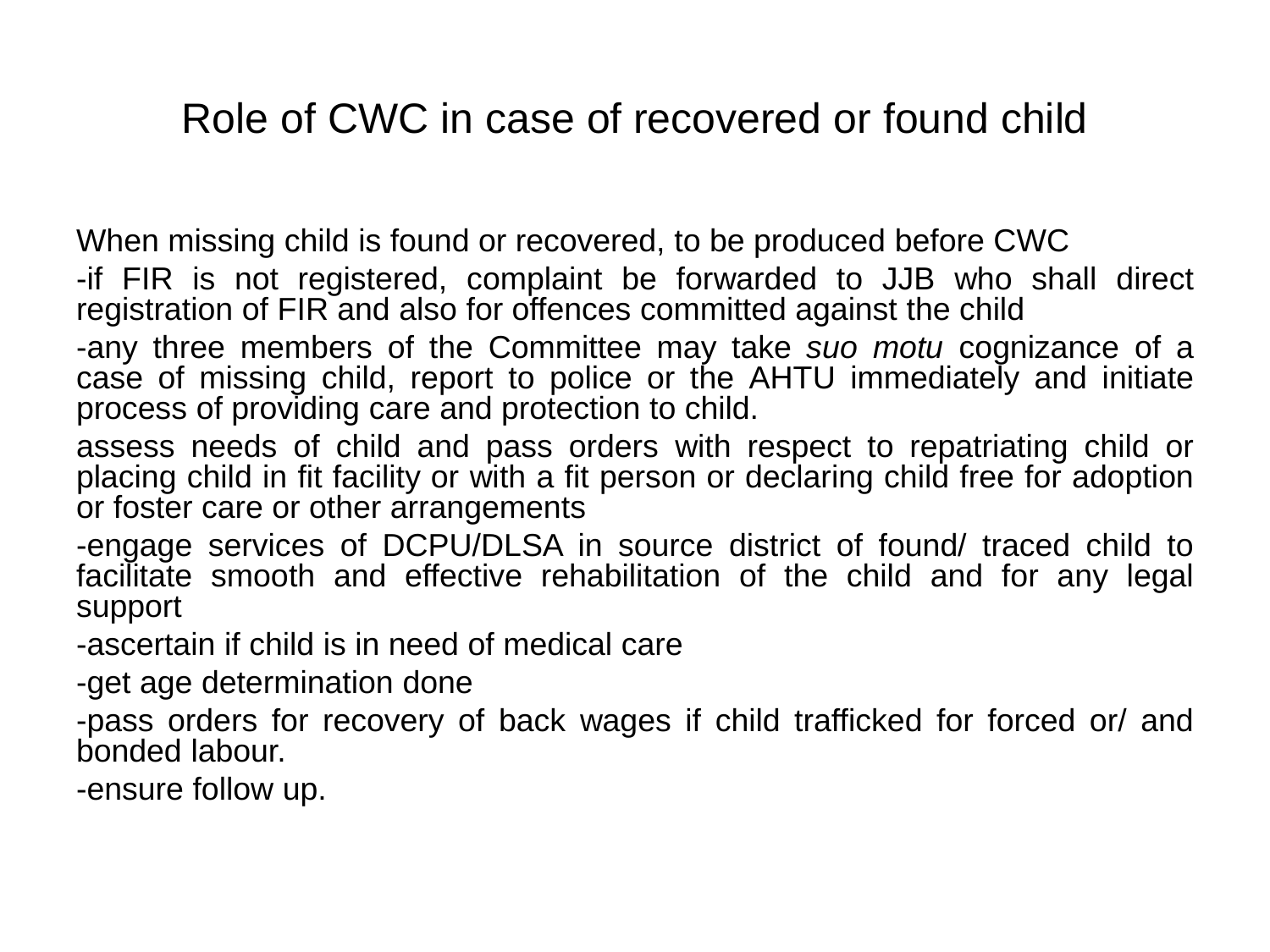# Entitlement to Legal Aid

- Under Section 12 of Legal Services Authorities Act, 1987, among others, the following are entitled to legal services:
- -a member of the Scheduled Caste or Scheduled Tribe

-a victim of trafficking in human beings or begar as referred to in article 23 of the Constitution

- a woman or a child
- a person under circumstances of undeserved want such as being a victim of a mass disaster, ethnic violence, caste atrocity, flood, drought, earthquake or industrial disaster
- In custody, including custody in a protective home within the meaning of clause (g) of section 2 of Immoral Traffic (Prevention) Act